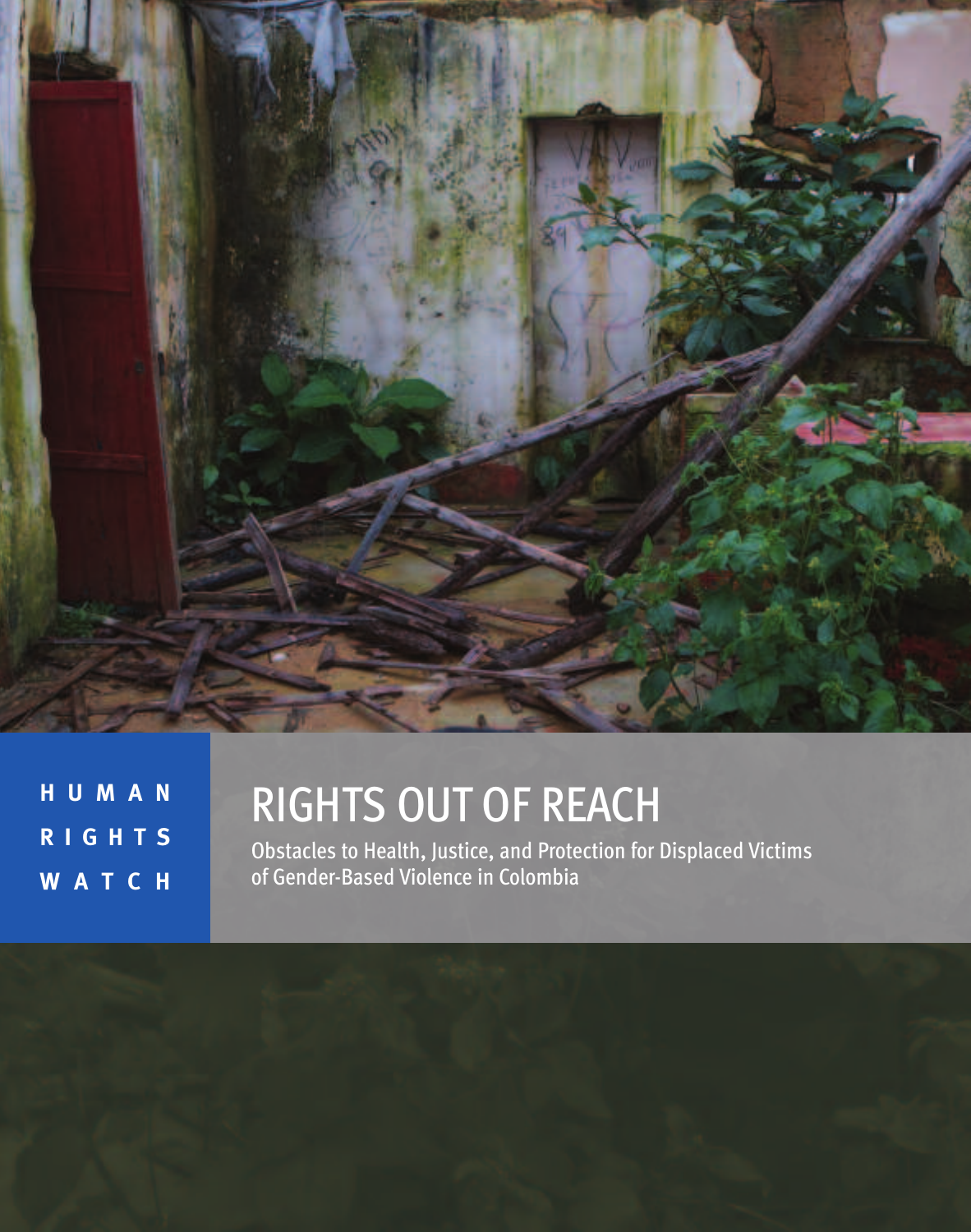

**Rights Operator**<br>Alth luctice and Drotection Obstacles to Health, Justice, and Protection for Displaced Victims of Gender-Based Violence in Colombia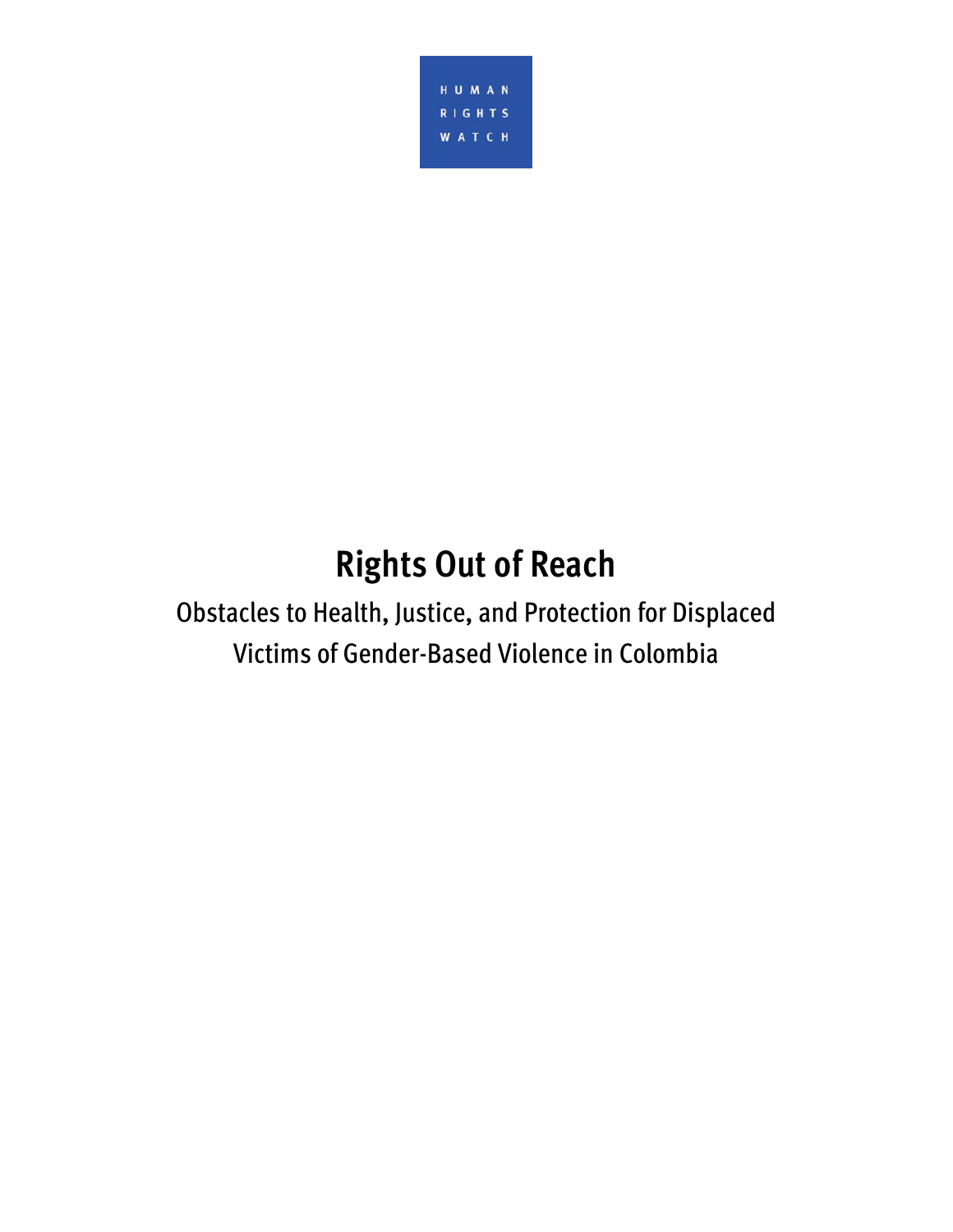Copyright © 2012 Human Rights Watch All rights reserved. Printed in the United States of America ISBN: 1-56432-965-8 Cover design by Rafael Jimenez

Human Rights Watch is dedicated to protecting the human rights of people around the world. We stand with victims and activists to prevent discrimination, to uphold political freedom, to protect people from inhumane conduct in wartime, and to bring offenders to justice. We investigate and expose human rights violations and hold abusers accountable. We challenge governments and those who hold power to end abusive practices and respect international human rights law. We enlist the public and the international community to support the cause of human rights for all.

Human Rights Watch is an international organization with staff in more than 40 countries, and offices in Amsterdam, Beirut, Berlin, Brussels, Chicago, Geneva, Goma, Johannesburg, London, Los Angeles, Moscow, Nairobi, New York, Paris, San Francisco, Tokyo, Toronto, Tunis, Washington DC, and Zurich.

For more information, please visit our website: http://www.hrw.org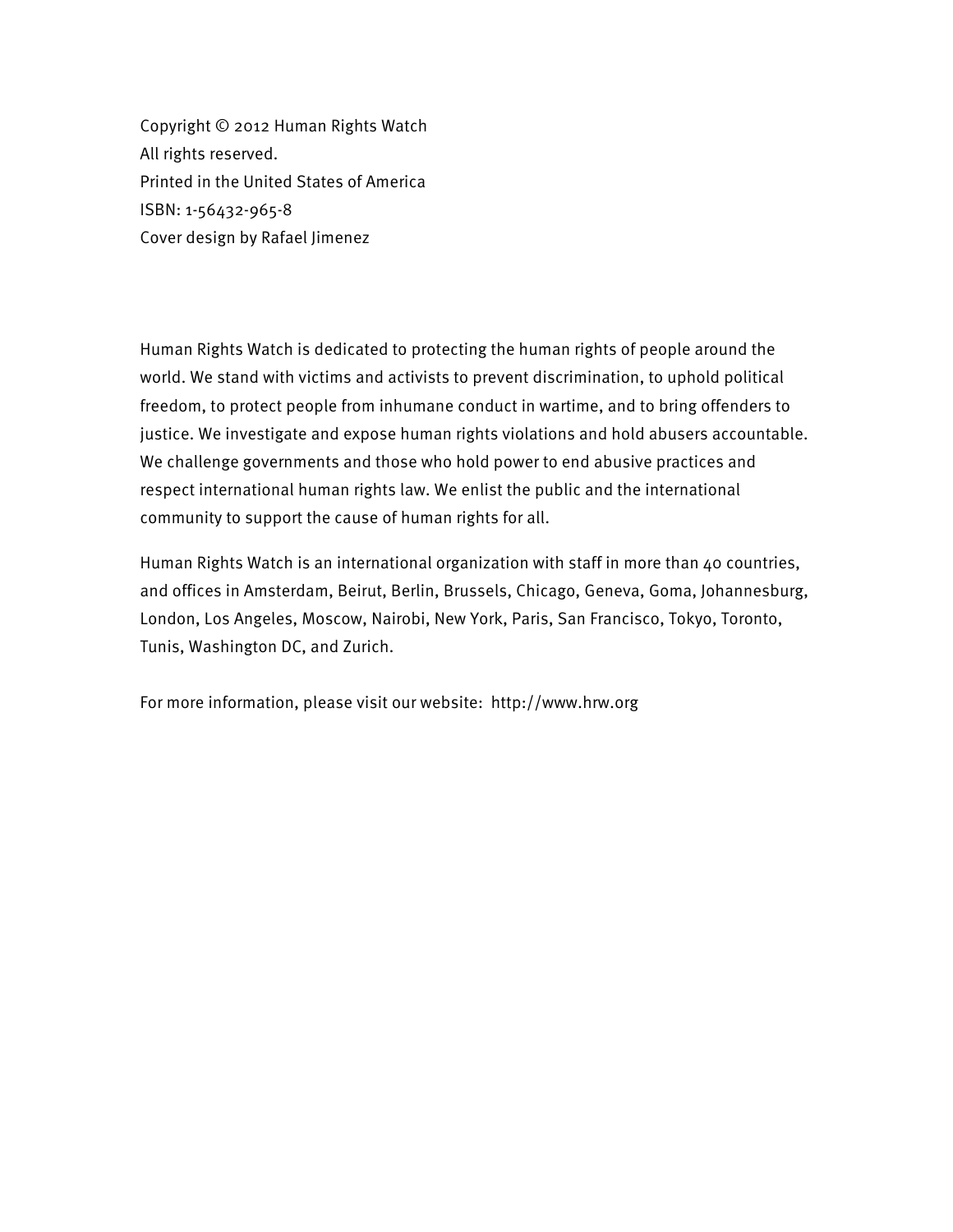ISBN: 1-56432-965-8

# **Rights Out of Reach**

HUMAN RIGHTS **WATCH** 

Obstacles to Health, Justice, and Protection for Displaced Victims of Gender-Based Violence in Colombia

| Scope of Gender-Based Violence in Colombia Generally, and Related to the Conflict and |
|---------------------------------------------------------------------------------------|
|                                                                                       |
|                                                                                       |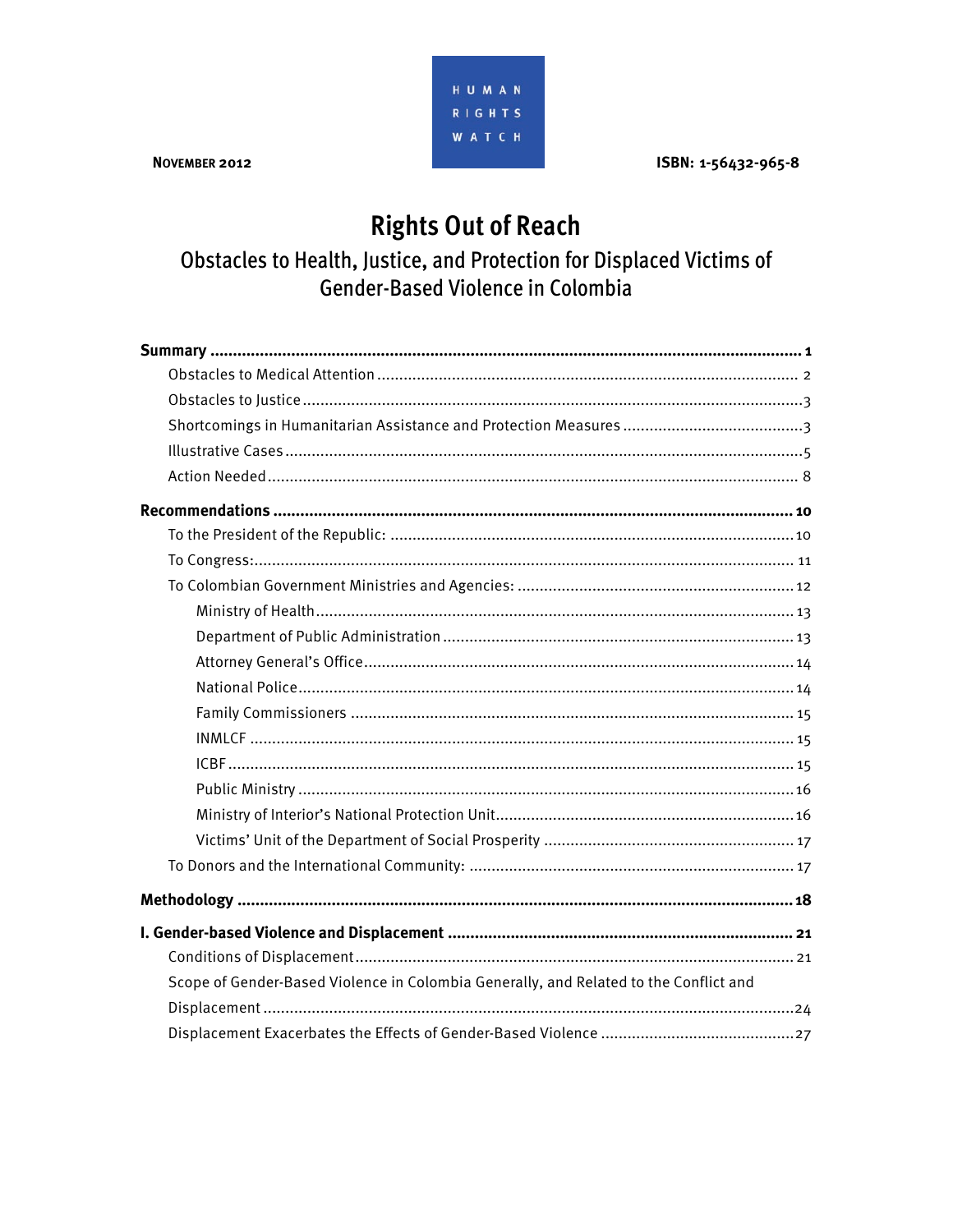| II. Colombia's Normative Framework for Gender-Based Violence and Rights of the Displaced30 |
|--------------------------------------------------------------------------------------------|
| Laws Protecting Women and Girls in Colombia from Gender-Based Violence30                   |
|                                                                                            |
|                                                                                            |
|                                                                                            |
| Laws on Displacement that Should Help Displaced Victims of Gender-Based Violence 34        |
| Auto 092/2008: Constitutional Court Order Protecting Displaced Women and Girls35           |
|                                                                                            |
| Referral Pathway: How Victims of Gender-Based Violence Connect to Services 37              |
|                                                                                            |
|                                                                                            |
| Health Officials Lack Adequate Knowledge or Training of Law and Policies 39                |
| Problems Displaced Women and Girls Experienced When Seeking Health Services                |
|                                                                                            |
|                                                                                            |
|                                                                                            |
|                                                                                            |
| Failure to Ensure Victims Have Information about Healthcare Options 52                     |
|                                                                                            |
|                                                                                            |
|                                                                                            |
|                                                                                            |
|                                                                                            |
|                                                                                            |
|                                                                                            |
|                                                                                            |
|                                                                                            |
|                                                                                            |
|                                                                                            |
|                                                                                            |
|                                                                                            |
|                                                                                            |
|                                                                                            |
|                                                                                            |
|                                                                                            |
|                                                                                            |
|                                                                                            |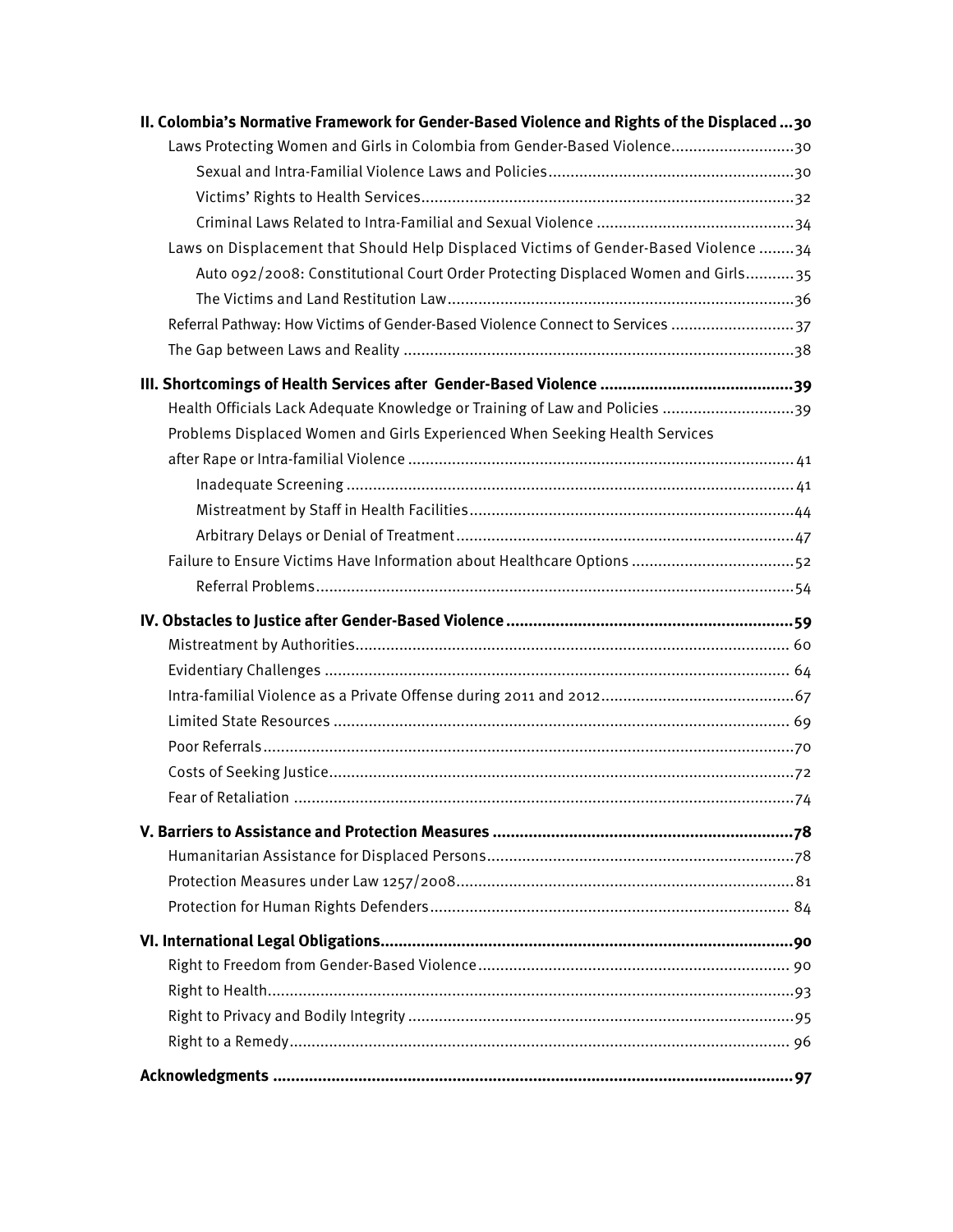# **Summary**

There are currently around four million people in Colombia who have been driven from their homes by the horrific abuses and violence associated with the country's nearly fivedecade-long internal armed conflict. For many, the suffering does not end after they flee their homes. Thrown into new lives in unfamiliar cities, with few resources and little support, they live in shoddy housing in dangerous neighborhoods, face high unemployment and limited state services, and confront the continued threat of violence by armed groups, sometimes the very same groups from which they fled.

These hardships are all too often compounded by another very serious human rights problem: gender-based violence. Every hour there are an average of nine new acts of sexual violence against women and girls in Colombia. Thirty-seven percent of Colombian women—according to a 2010 state-sponsored survey—report suffering violence at the hands of their intimate partners. For displaced women and girls, available evidence strongly suggests that the prevalence of these and other forms of gender-based violence is even higher: up to almost one in two displaced women, according to one survey conducted by USAID and Profamilia. As the country's Constitutional Court concluded, patterns of violence and discrimination within Colombian society are "exacerbated and worsened by [displacement], impacting displaced women most acutely."

In recent years, Colombia has made important progress in constructing a legal and policy framework to protect women and girls from gender-based violence and to promote the rights to health and justice for survivors. In 2008, the Congress passed some of the most comprehensive legislation on violence against women in the region, although some small gaps in legal protections remain. The same year, the Constitutional Court ordered various ministries to address gender-based violence against displaced women and girls. In 2011, the government issued regulations to implement the laws and court orders, and developed a comprehensive "referral pathway" to ensure that service providers can guide victims of gender-based violence to all of the services available in the government's integrated, multi-sector response to the problem—including health services, justice, protection, and psycho-social support.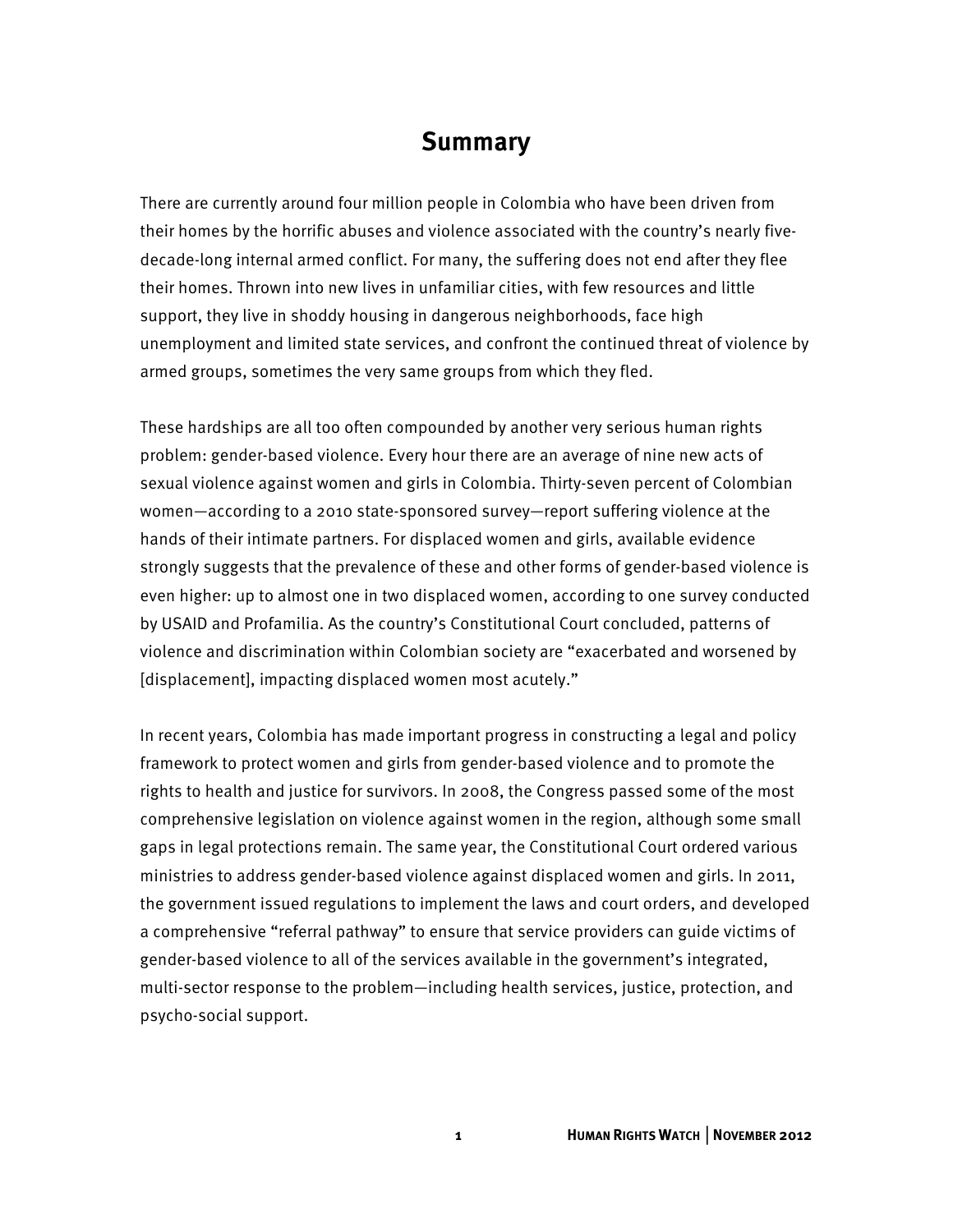To find out if this legal framework and pathway has made a difference for displaced victims of gender-based violence, Human Rights Watch conducted fieldwork in four major cities in Colombia, interviewing 80 displaced women and girls, nearly all of whom had been victims of gender-based violence: ranging from individual and gang rape by members of armed groups to violence and rape by spouses or intimate partners. We also interviewed 46 government officials and health care practitioners, 65 rights advocates, service providers, and other civil society representatives who have worked extensively with victims.

Our research revealed that the legal framework and referral pathway, when properly applied, can be effective, with government officials helping displaced victims of gender-based violence to access justice and health services. But in the cases reviewed by Human Rights Watch, far more often than not, the framework and pathway are not properly applied, the victims do not receive the medical attention they are entitled to, and the perpetrators are not brought to justice.

#### Obstacles to Medical Attention

Access to timely and quality health services is essential after sexual or domestic violence, both for the wellbeing of the victims and for the collection of forensic evidence necessary to bring perpetrators to justice. Yet displaced victims of gender-based violence in Colombia typically have practical access to neither.

Human Rights Watch's interviews with women, health providers, advocates, and officials revealed a daunting array of obstacles to medical services for victims. These include the failure of health facilities to properly implement the relevant laws and policies, resulting in inadequate screening for signs of gender-based violence, mistreatment of victims, and arbitrary denial or delays in providing essential services. In some cases, rape victims said they were able to secure doctors' appointments only well past when time-bound treatments to prevent pregnancy or HIV infection would be effective. In others, forensic testing occurred so late that no physical evidence of the crimes remained.

Another major obstacle is a widespread lack of knowledge regarding the requisite medical services, both among the women and girls who are entitled to them and, worse yet, among the health officials and practitioners responsible for providing them. It is precisely this lack of knowledge among victims of gender-based violence that the "referral pathway" was designed to overcome. Yet the lack of knowledge among officials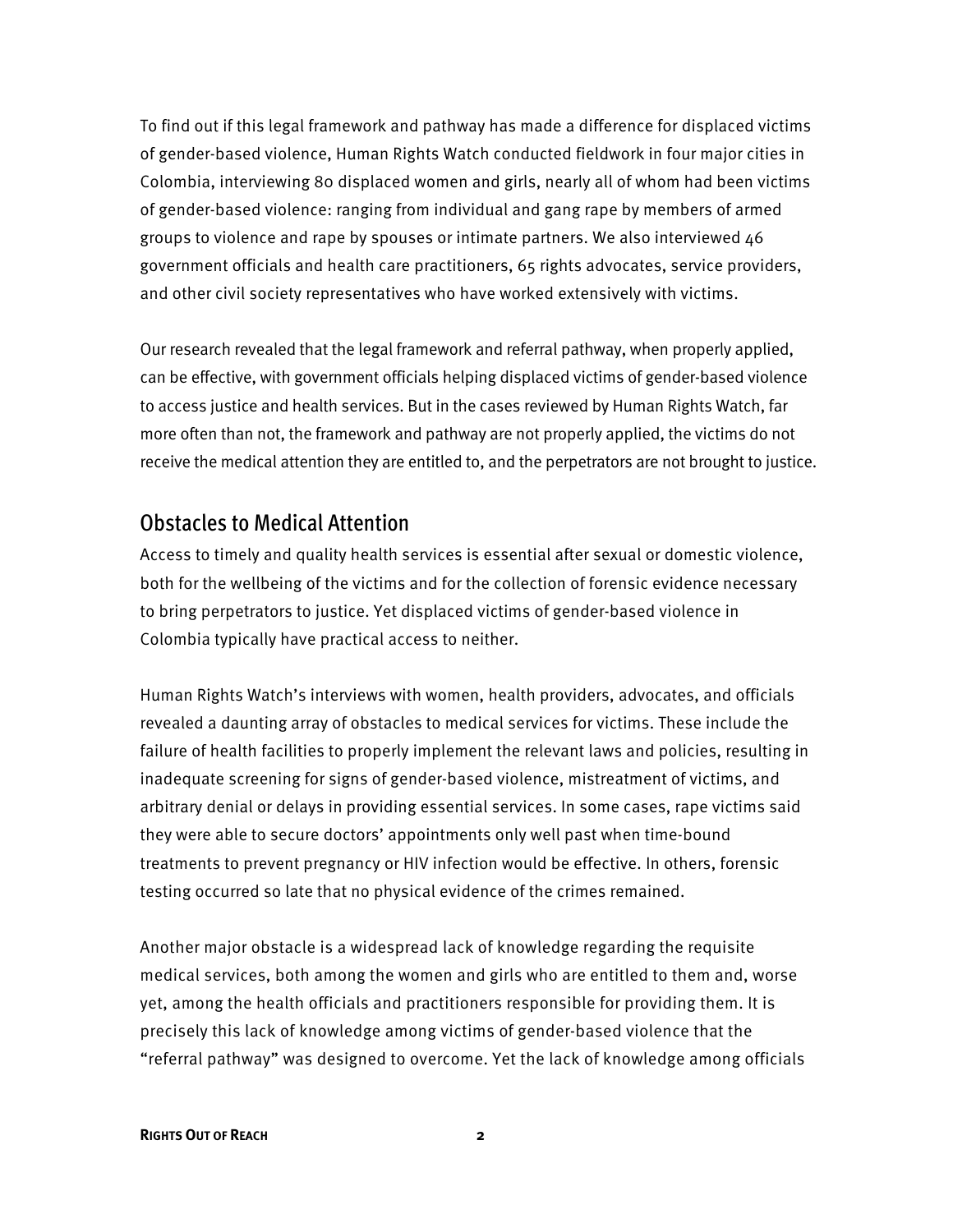and practitioners prevents the pathway from functioning as it should. The failure to provide health workers with proper training on handling cases of gender-based violence—as mandated by law—results in them failing to provide victims with the referrals they need.

For many displaced women and girls, these obstacles of poor service and lack of information are compounded by the precarious circumstances in which they live. Compared to the general population, they often have less familiarity with the health institutions and service providers in the places where they have settled, less money to cover transportation costs, and greater fear of retribution from their victimizers if they seek care.

#### Obstacles to Justice

Our interviews also revealed a wide range of obstacles displaced women and girls face when seeking justice after gender-based violence, including mistreatment by authorities, evidentiary challenges, and fear of retribution.

Displaced women and girls reported to Human Rights Watch that police and prosecutors failed to take their cases seriously. Dolores G., for instance, told a prosecutor that when her husband (who had abused her for years) threatened to hit her son, she told him to hit her instead, which he did. The prosecutor retorted, "You said, 'Hit me,' and he did. What do you want me to do?" He took no action on the case. Another woman said investigators seemed to doubt her friend's report of rape, saying, "But she doesn't have that good of a body."

Others reported being told that there could be no criminal prosecution of their cases unless they could produce physical evidence of the abuse, which in some instances was impossible due to delays in accessing forensic testing. While Colombian law does in fact allow criminal investigations to be pursued on the basis of non-physical evidence, justice officials and rights advocates who work with victims of gender-based violence reported that prosecutors commonly decline to pursue such cases, a practice which leads women and girls to give up on justice.

#### Shortcomings in Humanitarian Assistance and Protection Measures

The Colombian government has established humanitarian assistance measures for displaced families and has innovative protection measures for victims of gender-based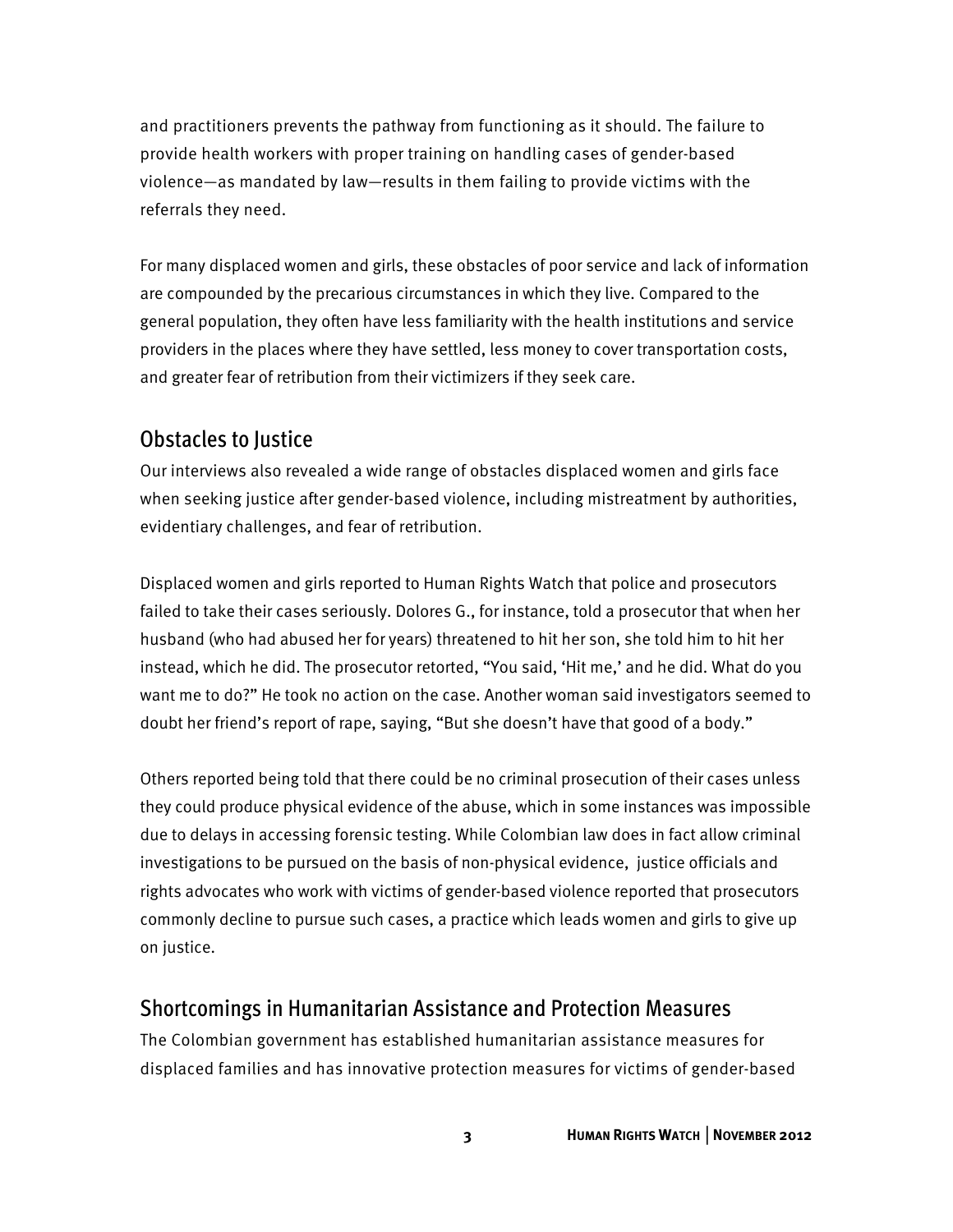violence and for human rights leaders. These programs offer essential—even lifesaving support for the displaced, for victims of violence, and for individuals at risk of violence. Yet displaced women, as well as rights advocates and service providers, identified shortcomings in their implementation that warrant attention.

With respect to humanitarian assistance, the Colombian government provides displaced families with food, housing, and other benefits. To apply, families must register as a single unit under the name of a primary registrant, who then effectively controls the family's access to the benefits. When the husband is the primary registrant, as is often the case, victims of domestic violence may believe that they have to choose between staying in abusive households and losing crucial benefits. Dulcea A., for example, said she put up with her husband's beatings after they were displaced, but left him when he raped her daughter. As a result, she lost housing, food aid, and other assistance.

While women can attempt to change their registration after leaving abusive husbands, victims of gender-based violence who attempted to do so told Human Rights Watch that the process was slow, and sometimes never completed.

Protection measures for victims of gender-based violence are available under several laws. Victims can start the process of procuring orders for protection measures through several government offices, including municipal officers, family commissioners, courts, or prosecutors. Unfortunately the system does not always operate effectively.

Since 1997, Colombia also has had a specialized unit within the Ministry of the Interior tasked with protecting human rights defenders and other at-risk individuals. The program is the most advanced of its kind in the region. After years of problems and critiques, this protection unit instituted sweeping reforms in 2011. But several women leaders told Human Rights Watch that the system still has problems. A common complaint by women leaders is that the program does not cover their families, although Human Rights Watch hopes that regulations issued in May 2012 will begin to remedy this particular concern.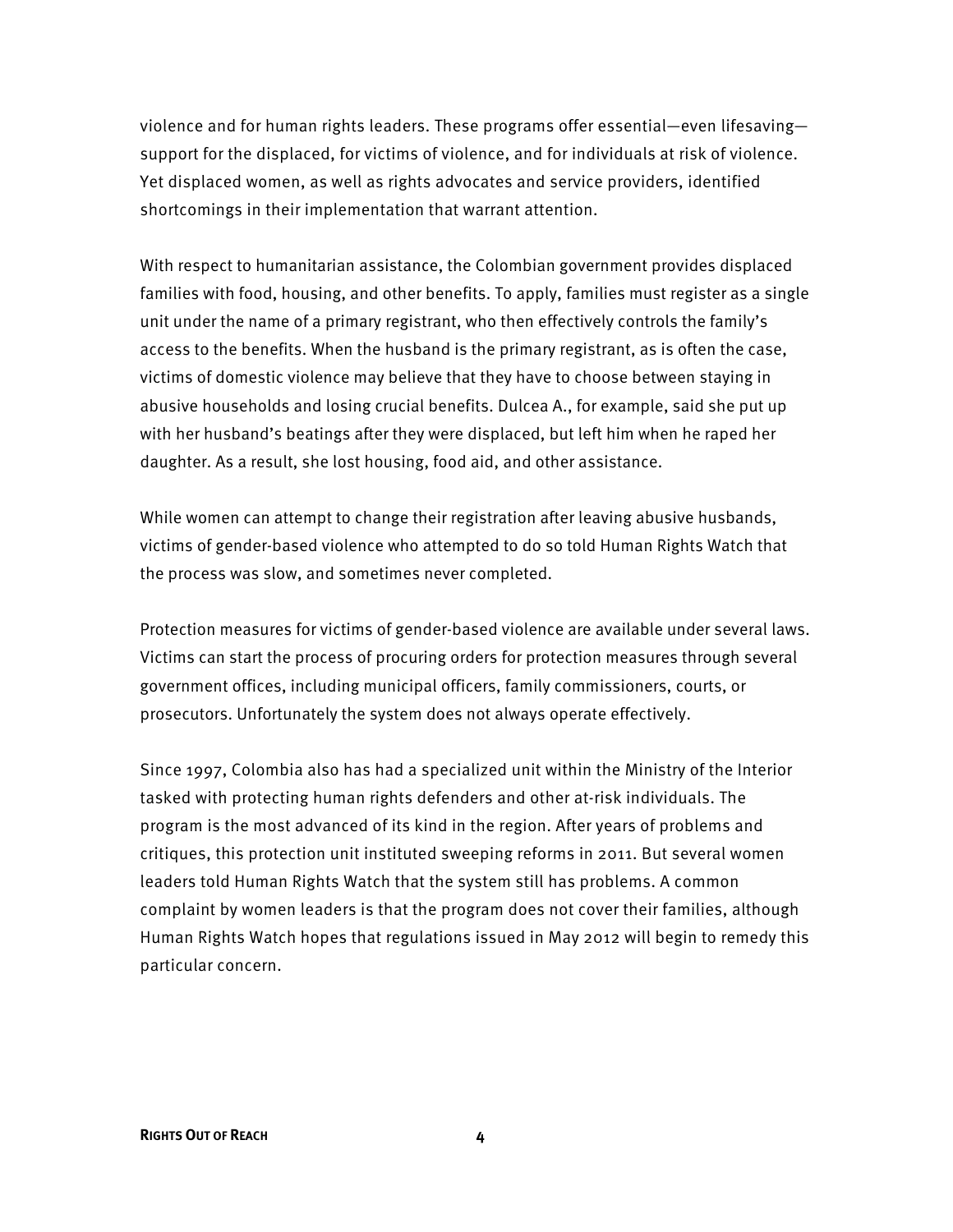#### Illustrative Cases

- Lucia M., 37, fled her small, rural community in Antioquia with her husband and six children when an armed group threatened her son for refusing to join their ranks in 2010. Her husband had mistreated her before: he was violent and two of her pregnancies resulted from forced sex. The violence became worse after the family fled to Medellín. Lucia reported the abuse to prosecutors, filing criminal charges. Lucia hid with her six children in a temporary shelter, but when her time ran out, a child protection agency took her children until she could find housing and stable employment. Lucia tried to change her displacement registration with government authorities to reflect her separation from her husband so that she could directly access humanitarian assistance for herself and her children. The agency never responded. Lucia and her children are receiving no benefits. Lucia's husband continues to threaten her and she has lost hope that the government can help her. She told Human Rights Watch that she wonders if it would have been better to have stayed with her husband, even if he hurt her.
- Monica N., 28, has been displaced seven times. Armed groups killed her uncles, her brother and her mother were disappeared, and guerrilla groups recruited her cousins as young as 11 years of age. By 2008, she had become a leader in her community in Cartagena, and began receiving threats to stop her leadership work. "I would leave my house, and people would be waiting for me," she told Human Rights Watch. In 2009, alleged armed groups killed her partner. Monica fled to Bogotá, and sent her oldest child to Chocó for safety. In 2011 an unknown attacker raped Monica in Bogotá, she believes as punishment for her leadership activities. She immediately reported the rape to authorities. The government forensic medical institute would not see her for 10 full days, well beyond when physical evidence was likely to remain. No official referred Monica for health treatment during the period when she could have gotten prophylaxis to prevent pregnancy or sexually transmitted infections, including HIV. When Monica finally did access health treatment, a doctor prescribed medicines for a fungal vaginal infection from the rape and to belatedly attempt to avoid HIV infection. The medicines were expensive, and Monica could only afford the one for the fungal infection. There is no progress in her criminal case.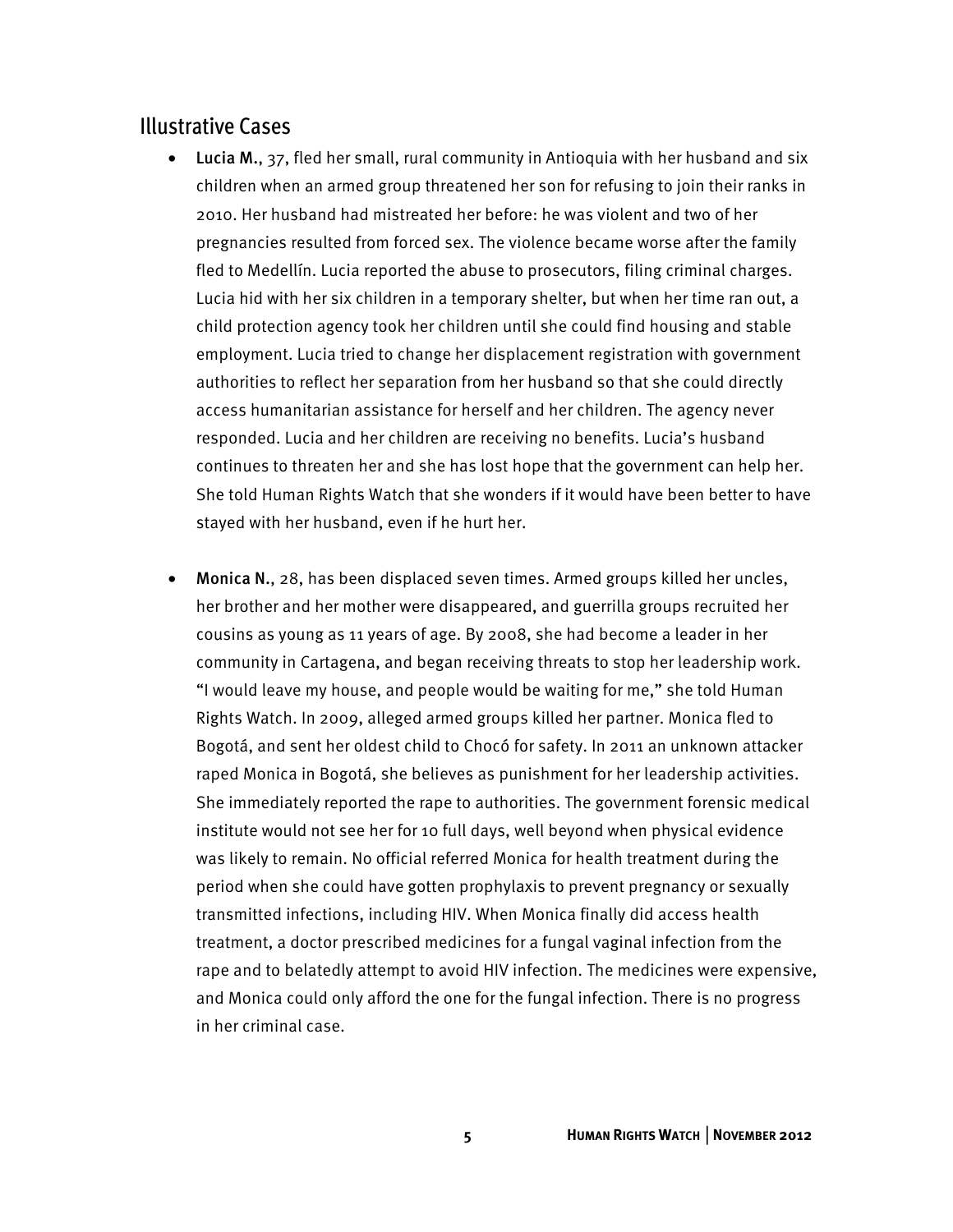- Mercedes D., 44, lived in a rural community where, in 1997, guerrilla groups tried to recruit her husband. Afraid, the family fled and did not report the incident or their displacement. In 2004, paramilitaries killed her husband believing him to be a guerrilla sympathizer. During this same period, Mercedes's 16-year-old daughter, Beatriz, was raped. Mercedes fled with her children to Medellín. Her daughter became pregnant, and bore a child from the rape. Mercedes was not trained for urban employment, so she worked in the outskirts of the city on a farm. In late 2009, on her way to work, someone she identified as a member of a paramilitary group raped her. Mercedes did not seek medical treatment or go to the police after the rape. Four months later Mercedes realized she was pregnant. Concerned about how she would continue to work and feed her children, and a new baby, she went to the municipal human rights ombudsman, who directed her to a shelter for victims of gender-based violence. The shelter program helped her regain economic and social stability. Then in 2011, Beatriz was shot dead by crossfire in a neighborhood shootout. There is an ongoing investigation, but Mercedes does not know the status. Her two youngest children were taken from her and placed in an institution until she finds a job. "I am afraid all of the time, in every moment," she told Human Rights Watch.
- Maria Claudia M., 42, was displaced to Cartagena by violence. She has two children, a daughter and a son. For six years she was in a relationship with a demobilized member of a paramilitary group who verbally abused her, but she never reported the abuse. In July 2011 he raped her then-13-year-old daughter; he was not her daughter's father. She tried to stop him. She says that when she caught him, he pushed her against a wall with a machete to her throat and threatened her not to tell anyone, saying, "Do anything, and I will kill you." Maria Claudia immediately took her daughter to report the crime and receive medical treatment. Both her daughter and younger son were placed in a child welfare institution for a month for psycho-social services. Maria Claudia did not receive any such services. Her ex-partner fled Cartagena, but continued to have powerful connections in her neighborhood because of his former affiliation with a paramilitary group.

Maria Claudia's children were released back to her, but she says that authorities did not provide any further protection measures to prevent retaliation for reporting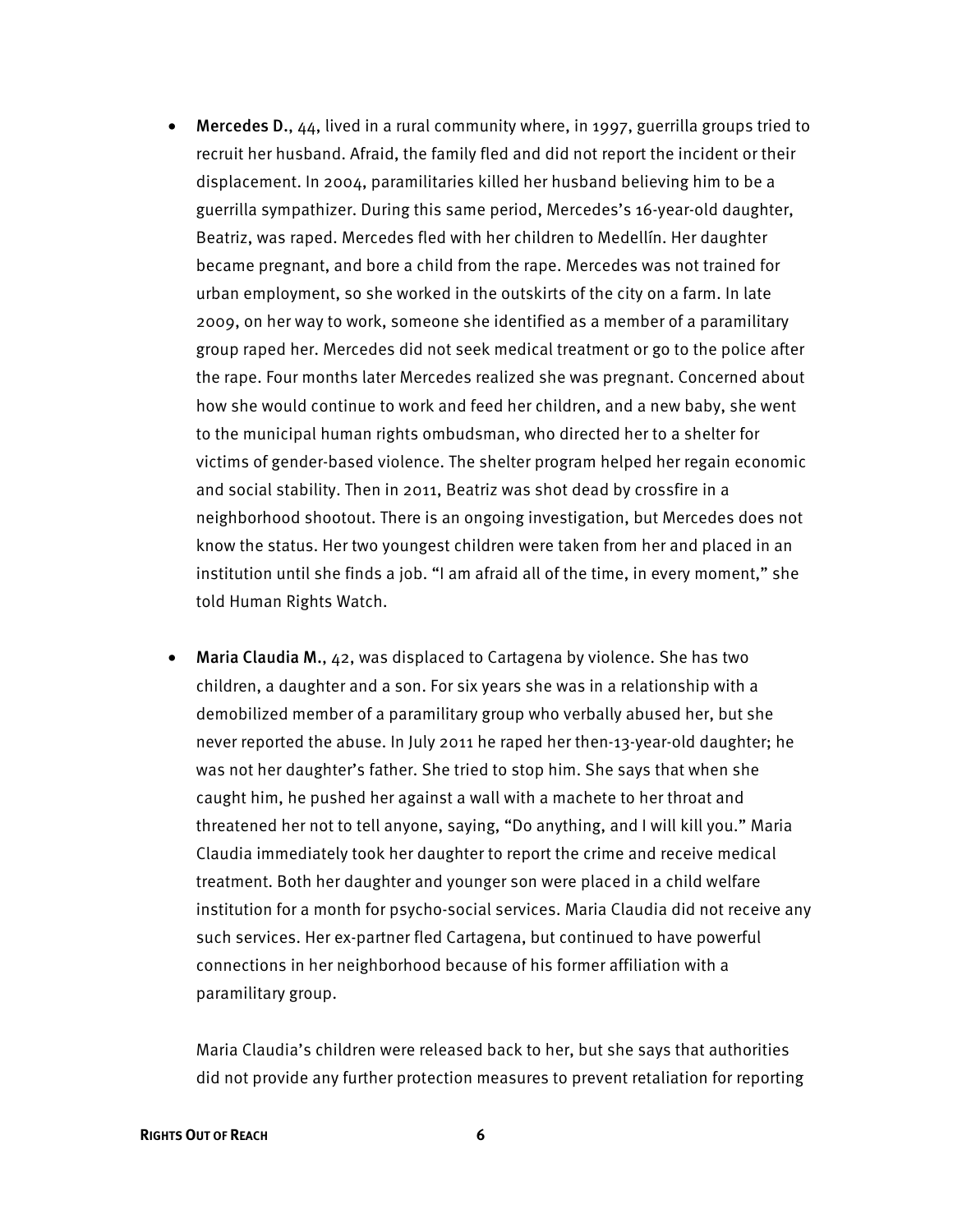the crime. She had made her security concerns clear to the prosecutor in her daughter's case, but says that the prosecutor did not inform her of any potential protection measures, including providing safer locks for her house or a cellular phone with direct line to police. Maria Claudia told Human Rights Watch that she was afraid for her and her children's safety. "It makes me afraid that he is free," she said. "He is an aggressive, dangerous man. He has links to paramilitaries." Two months after speaking with Human Rights Watch, her ex-partner returned, threatening Maria Claudia, her children, and the women who have helped them.

• Dolores G., 38, was displaced to Cartagena with her husband and two children in 2002. Within a year, her husband began beating her severely. After he began also threatening her son, she reported the abuse to the police, who referred her to a prosecutor. Rather than investigating her complaints, the prosecutor blamed her for her situation, saying, "You said, 'Hit me,' and he did. What do you want me to do?" Dolores fled home and for 3 months went into hiding, as her husband tried to hunt her down, carrying a machete as he went through the neighborhood. When he found her at a friend's house one night, he grabbed her by the throat, held her down at knifepoint, and raped her.

After her previous experience with the police and prosecutor, she felt she could not find help there. She turned instead to the Acción Social (a predecessor to the current Department for Social Prosperity), the agency in charge of humanitarian affairs for displaced persons. "I need a solution to my problem," she told them, "this man will kill me and nothing will happen." In June 2004, Acción Social gave Dolores money to relocate with her children back to her hometown. For eight months, she lived in peace at her parents' home with her children, until she received threats from two armed men who gave her 24 hours to leave the town. Once again she fled to Cartagena and—feeling she had nowhere else to go with her children—moved back in with her husband. He soon took to abusing her as before, but she did not bother seeking help from the government again, and instead endured for another six years. Over the span of the abuse, Dolores saw doctors and other health professionals, sometimes for injuries associated with the abuse. She was not screened for abuse, nor referred to any additional services for victims of domestic violence. Only in 2011 did she finally manage successfully to leave the abusive relationship.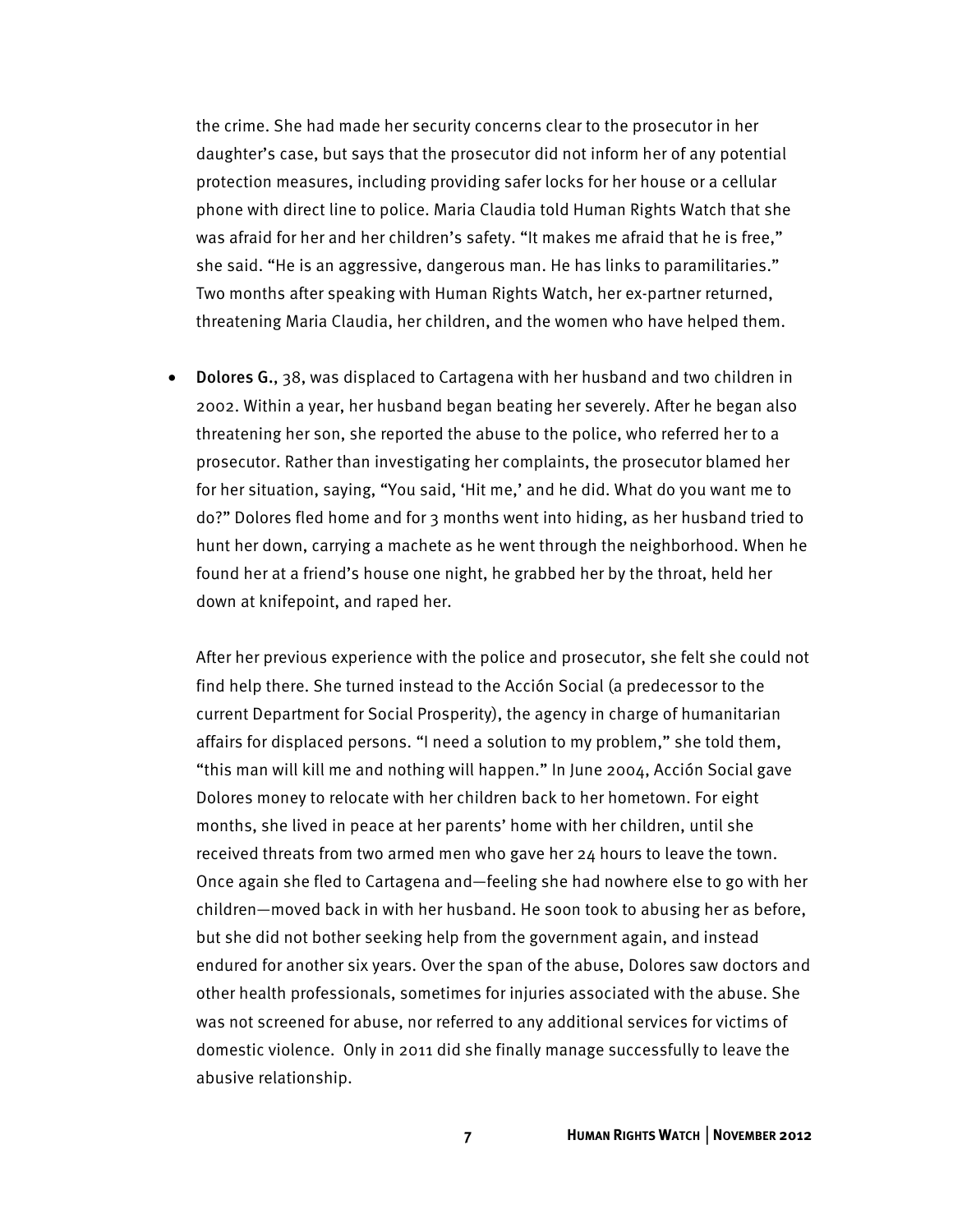# Action Needed

The Colombian government should take the following steps in order to protect the human rights of displaced victims of gender-based violence:

- Establish an independent commission to conduct a rigorous review of current practices in the institutions that directly provide care or services to displaced victims of gender-based violence to address ineffective implementation of the existing legal and policy framework;
- Collect accurate data regarding the scope of gender-based violence related to the conflict and displacement to better understand the current context of violence suffered by displaced women and girls and to provide baseline data for monitoring the impact of policies and adjusting them over time to better serve this population;
- Expand, strengthen, and ensure continuity of training programs for health and justice system employees and carry out public awareness campaigns to familiarize displaced women and girls with their rights and the services available to them in an effort to address lack of knowledge regarding rights of displaced gender-based violence victims;
- Pass pending legislation on access to justice for victims of sexual violence to facilitate successful prosecution of perpetrators of gender-based violence crimes.

Many of the obstacles displaced women and girls face in accessing health services, justice, and protection after gender-based violence are not unique to displaced victims. These recommendations will benefit victims across all sectors of society. Nevertheless, displaced women and girls live in extreme vulnerability, and the government response must take into account their specific needs. This may require taking additional proactive steps to overcome the historical lack of trust in government institutions, severe social and economic marginalization, and the continuing security concerns of displaced women and girls.

Failure to fill the gap between the government's progressive laws and policies and the difficult realities victims confront when they seek help will perpetuate impunity for abuses against displaced women and girls, and continue to impede their access to essential medical attention. Fear and desperation will remain a part of everyday life for thousands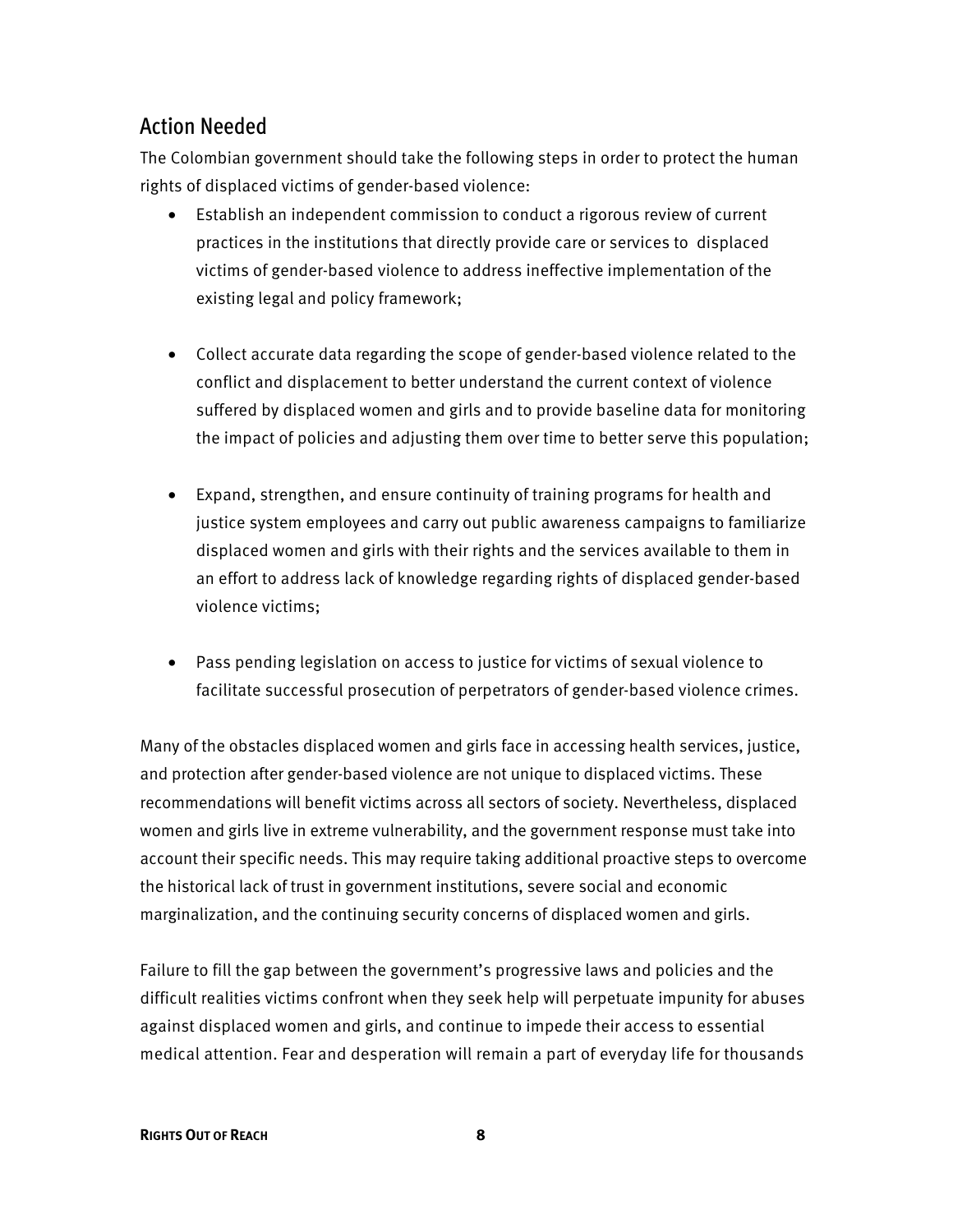of displaced women and girls. "All that has happened to me is difficult, but what's worse is the fear that remains with me," Angela D., a rape survivor, told Human Rights Watch. "It's a malignancy…. Ever since I left my beautiful little village, I have not found a tranquil place to rest."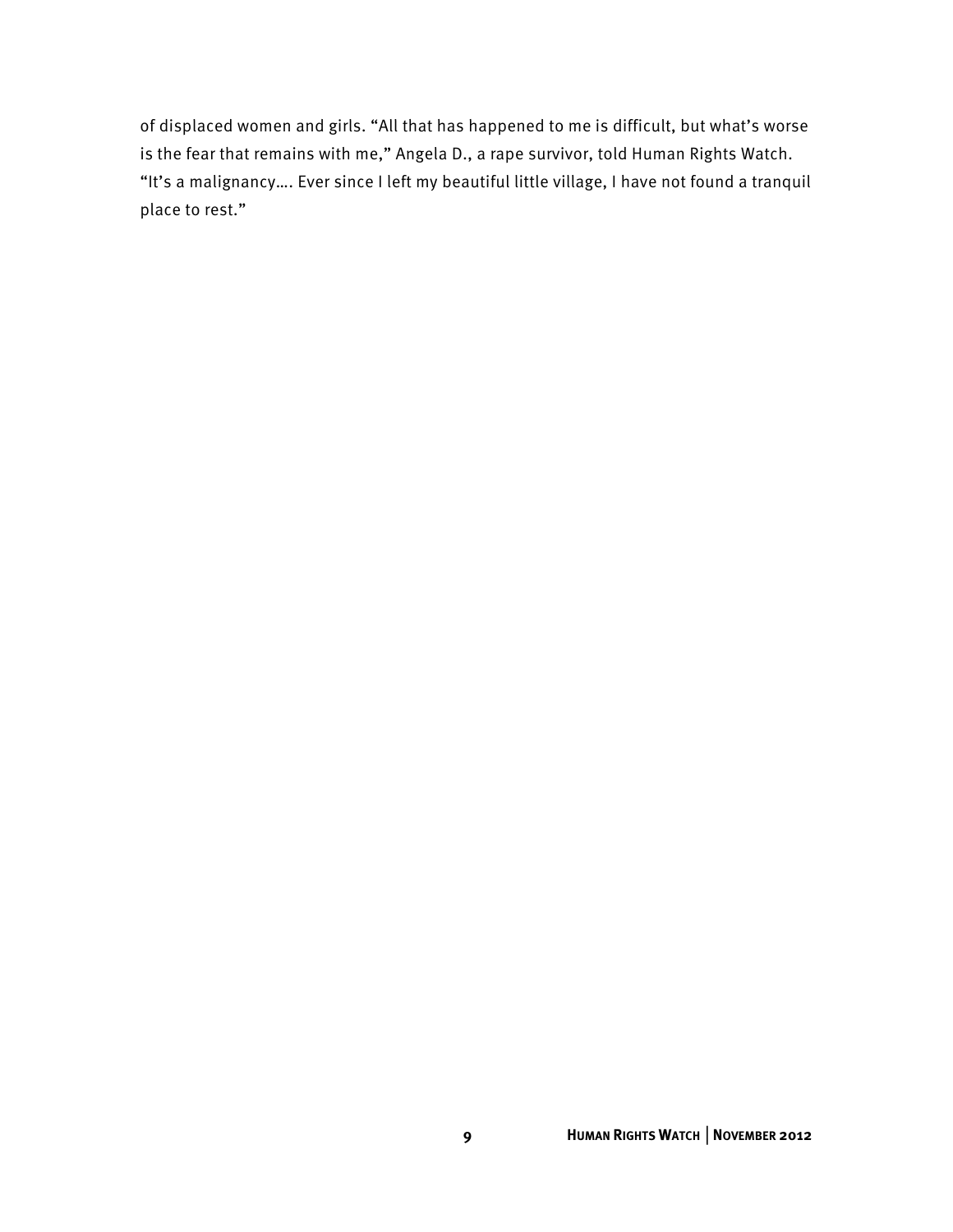# **Recommendations**

#### To the President of the Republic:

- Provide a clear, inter-ministerial plan for implementation of the measures of prevention and punishment of violence against women and protection and care of victims, as well as programs outlined in the Constitutional Court's ruling Auto 092 (on displaced women), in consultation with Colombian civil society. The plan should specifically articulate how the government's 2012 National Integrated Plan to Guarantee Women a Violence-Free Life will address displaced women and girls.
- Commission a national survey on the scale of sexual violence related to the armed conflict, and on intra-familial and sexual violence experienced by displaced individuals. The survey should include the collection of quantitative and qualitative data, and collect disaggregated data related to geography, ethnicity, age, number of displacements, sexual orientation, disability, and other relevant categories. The data should be considered in any adjustments of current laws and policies and be used as a baseline for monitoring successful implementation of laws, policies, and programs.
- Establish an independent commission composed of state representatives, including the human rights ombudsman's office, and civil society representatives to conduct a rigorous review of current practices in the institutions that constitute the government's response to sexual and intra-familial violence, both within and outside the conflict. The commission should review justice processes relating to such violence, identify the causes of impunity for these crimes, assess breakdowns in referral pathways to other services, and evaluate where services are not responsive to the needs of displaced women and girls. The commission should examine how multiple forms of discrimination impact the government response to gender-based violence, should work in coordination with other government commissions that monitor implementation of policies and laws on violence against women, and review reports of civil society organizations regarding the implementation of Law 1257/2008 and Auto 092.
- Publicly declare the prevention, punishment, and the eradication of gender-based violence a priority of the executive within its broader goal of ending the conflict, reestablishing peace, and strengthening the rule of law.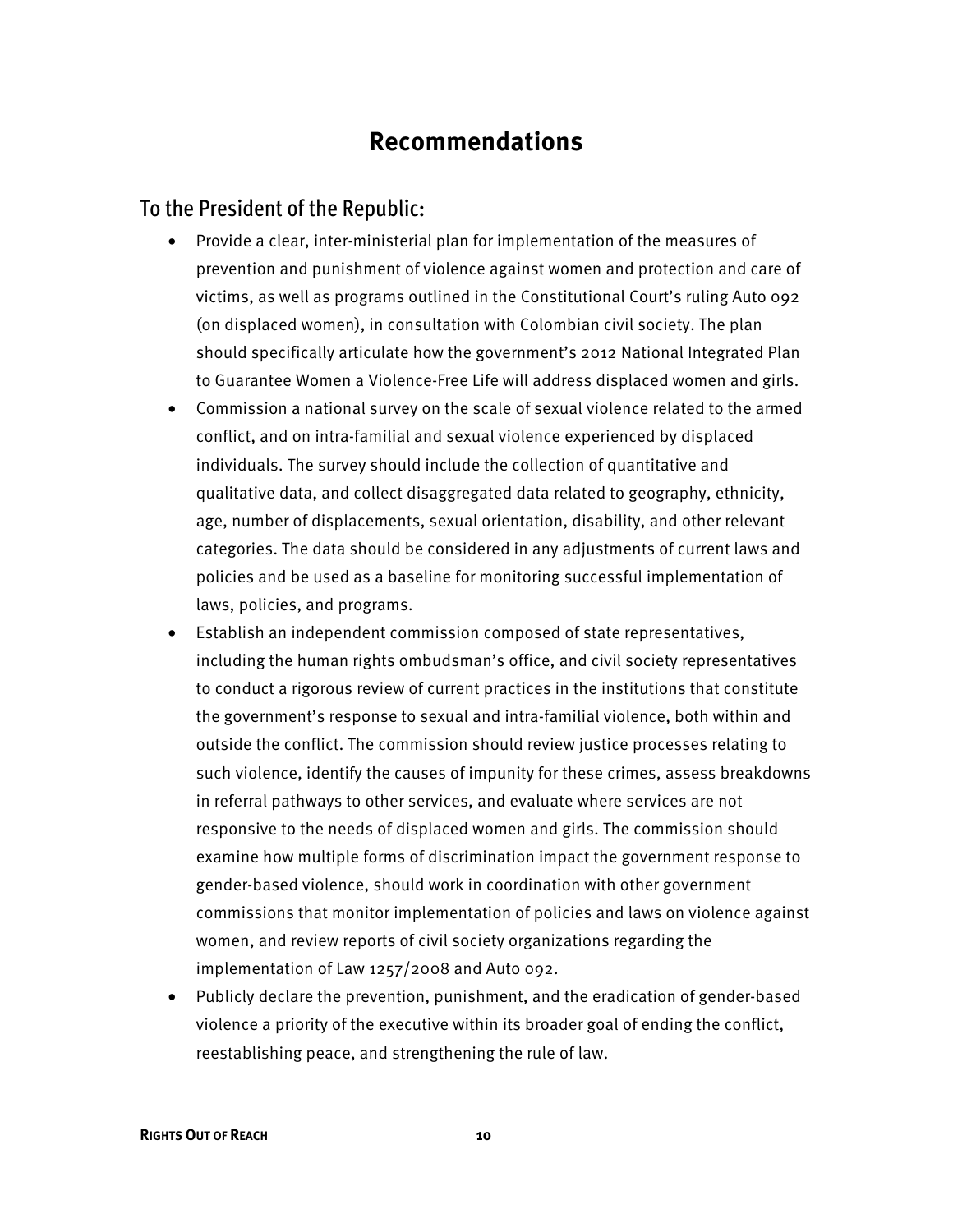- Ensure, through the Presidential Advisor on Gender Equity, that the document prepared for the National Council for Economic and Social Policy (Consejo Nacional de Política Económica y Social, CONPES) related to the 2012 National Integrated Plan to Guarantee Women a Violence-Free Life adequately addresses the risks and obstacles faced by displaced women and girls.
- Ensure sufficient resources so that the human rights ombudsman's office, charged with the responsibility to care for, accompany, and provide legal representation to victims of sexual violence, will have dedicated personnel to complete this function throughout the country. Resources should be used to reinforce the division for the protection of women, girls, and adolescent victims and the delegate for the rights of children, youth, and women.
- Tailor education campaigns envisioned in the National Integrated Plan to Guarantee Women a Violence-Free Life to marginalized populations, like displaced women and girls.

#### To Congress:

- Pass into law draft bill number 037 on access to justice for victims of sexual violence, introduced on August 1, 2012.
- Update the criminal code to define rape and sexual assault to include penetration with other body parts or objects, in addition to penile penetration.
- Update the criminal code to recognize lack of consent as an essential element in crimes of sexual violence, rather than use of force, and ensure that coercive circumstances can be recognized as evidence of a lack of consent.
- Pass no legislation that allows crimes of sexual violence to be investigated or tried in military jurisdiction.
- Ensure that budget allocations for ministries, the human rights ombudsman's office, and the judiciary are sufficient to provide appropriate staffing and resources to deal with gender-based violence.
- Ask the Presidential Advisor on Gender Equity to include in her annual report to Congress on the implementation of Law 1257/2008 specific information about measures adopted by entities of the state to prevent and punish gender-based violence and to provide services to survivors, including the internally displaced.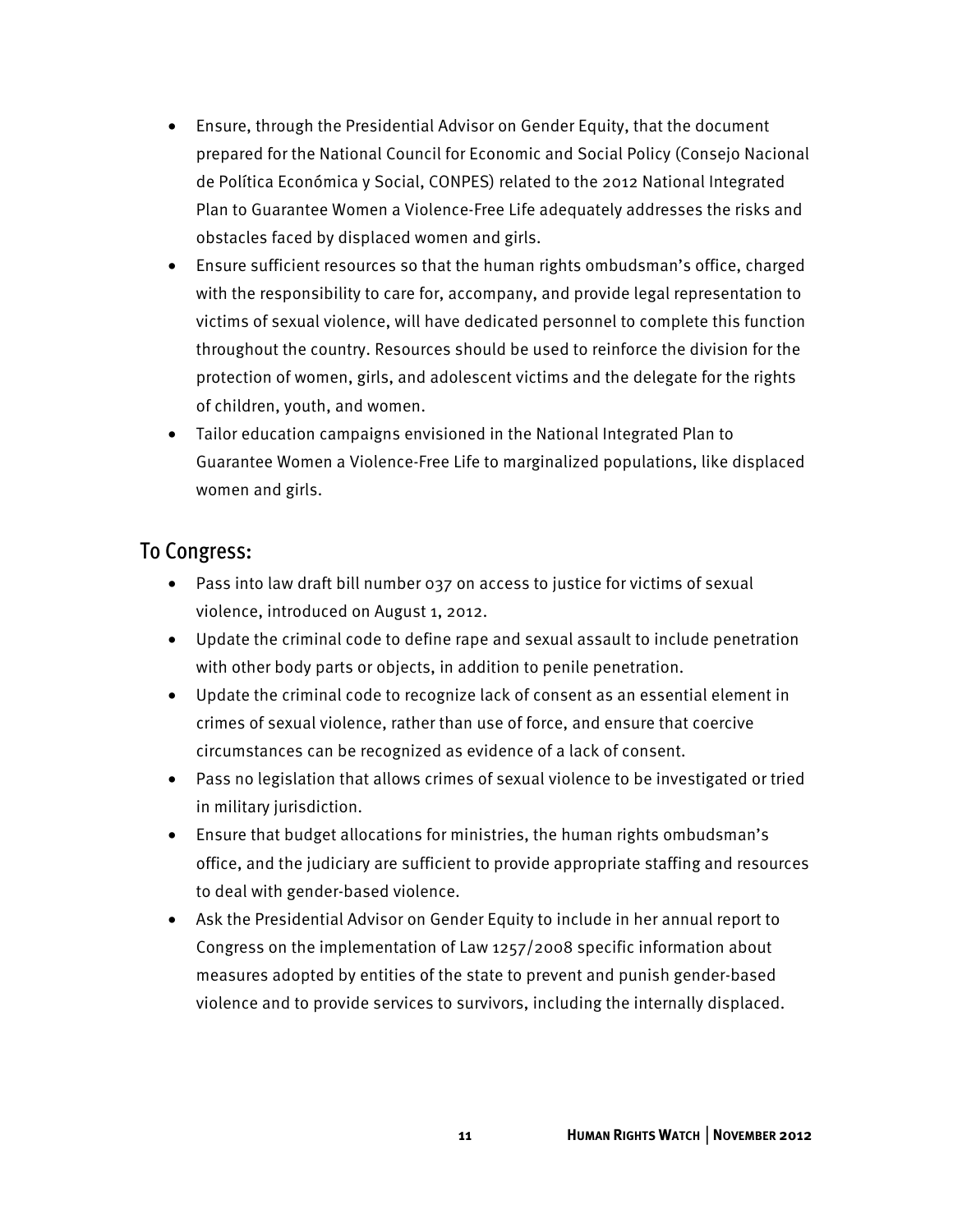• Include the participation of women victims and civil society experts on violence against women in hearings on the implementation of Law 1257/2008 and Law 1448/2011.

### To Colombian Government Ministries and Agencies:

To all Ministries and Government entities that have contact with victims of gender-based violence, including the Ministry of Health, the attorney general's office, the National Police, family commissioners, the INMLCF, the ICBF, institutions within the Public Ministry, the Ministry of Interior's National Protection Unit, and the Department of Social Prosperity's Victims Unit:

- Expand current training programs on gender-based violence for all employees to ensure any personnel that interacts with victims understands how to:
	- Apply the normative framework governing gender-based violence in Colombia;
	- Detect signs of gender-based violence;
	- Work and communicate with victims of gender-based violence;
	- Educate victims of gender-based violence about their rights, including protection measures, judicial remedies, and medical treatment;
	- Navigate the referral pathway, including contacting counterparts at other government institutions to ensure victims reach needed services; and
	- **IMPLEMENT FROM ADDET META** Implement protocols and models of attention for gender-based violence.
- Ensure training programs are offered on a consistent basis, with refresher courses available to all employees. Training should be mandatory for employment.
- Design and implement mechanisms for monitoring and evaluating the impact of these trainings on the performance of official duties.
- Provide reference materials to employees that include checklists for detection, treatment, referrals, and education of victims on their rights.
- Post notices in places where victims of gender-based violence seek care and assistance that clearly outline their rights.
- Establish monitoring and evaluation programs to ensure implementation of laws, policies, protocols, and guides for providing care. Quickly address failures of implementation, and disciplinarily sanction willful negligence by individual officials.
- Monitor and ensure that allocated budgets are adequate for the resources and staff needed to address gender-based violence.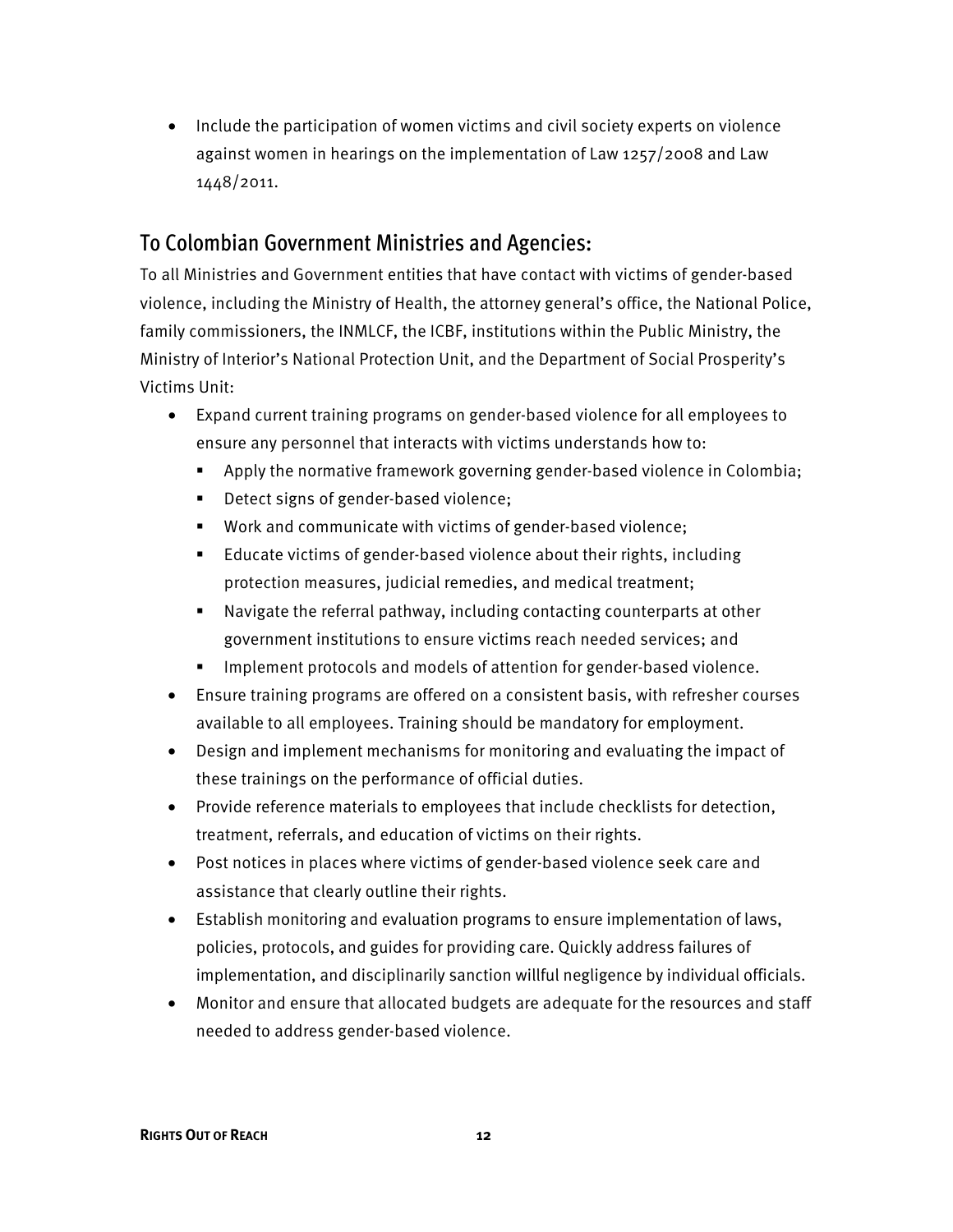- Establish and enforce a zero tolerance policy for discrimination, abuse, or negligence by government employees toward victims of sexual or intra-familial violence.
- Raise awareness among government employees that gender-based violence is a crime, not a cultural practice.
- Establish clear policies on maintaining victim confidentiality and explain to victims how their personal information will be used.

## In addition, the following state entities should take the specific steps: Ministry of Health

- **IF ALTA IN COOP** in coordination with the INMLCF:
	- Ensure all medical professionals who may have clinical contact with genderbased violence victims are trained in protocols related to the forensic examination of victims of gender-based violence;
	- Encourage the incorporation of forensic examination and medical treatment of victims of gender-based violence in medical school curricula; and
	- **Provide immediate support to doctors called on to perform forensic** examination of victims, in particular new doctors completing their mandatory year of service.
- Educate medical providers on the correct procedure for claiming conscientious objection, and disciplinarily sanction misuse of conscientious objection.
- Identify and eliminate barriers to health services for victims of sexual and intrafamilial violence, particularly displaced women and girls. Minimize transport and administrative costs related to seeking health services.
- Ensure all health facilities comply with new gender-based violence reporting requirements for the National Public Health Vigilance System (Sistema Nacional de Vigilancia en Salud Publica – SIVIGILA) of the National Institute of Health.

#### Department of Public Administration

• Develop a public, integrated database for all government data on gender-based violence. Work with all ministries and government entities to conform data collection to a similar, disaggregated format, to allow for coordination, sharing, and comparing of data.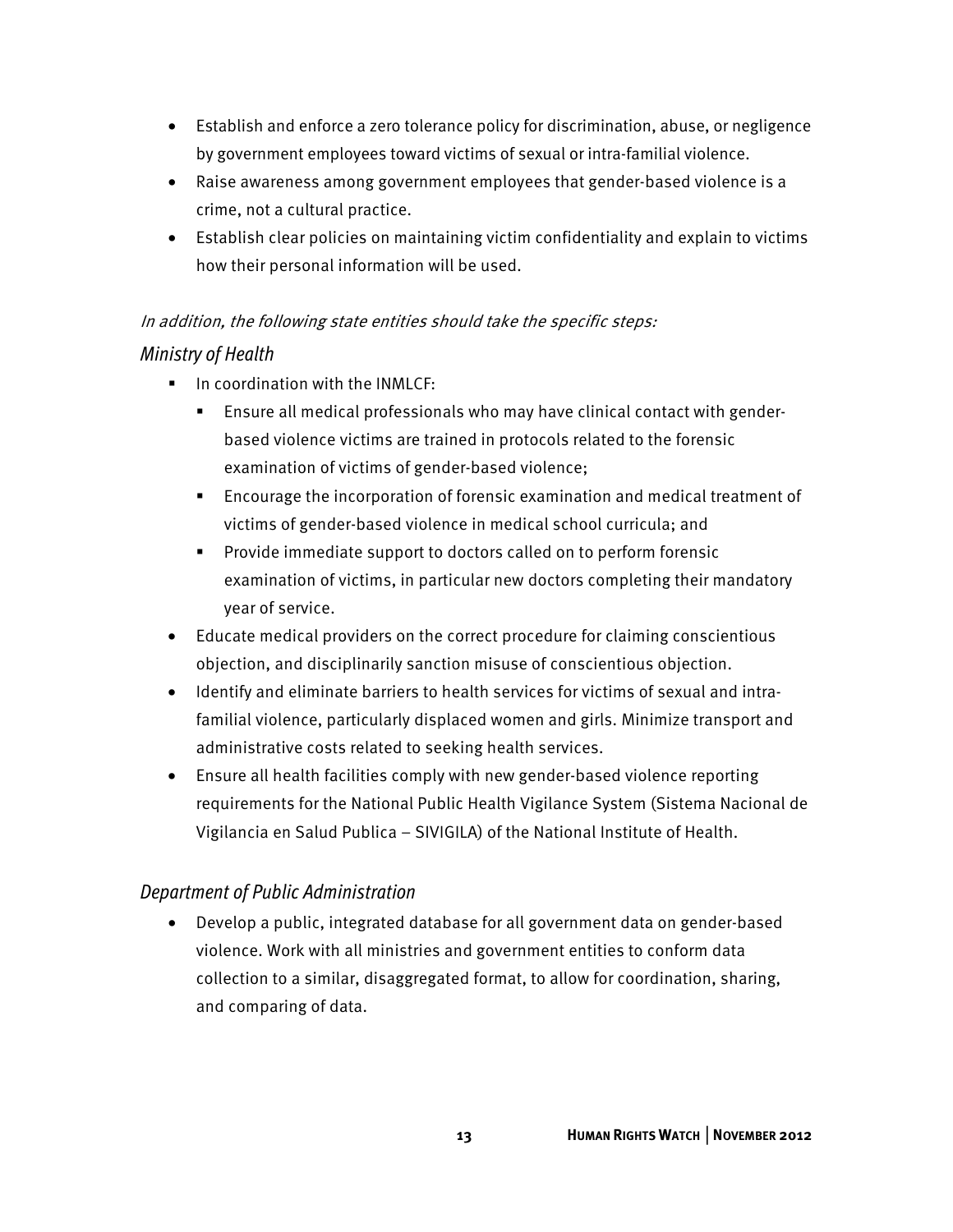#### Attorney General's Office

- Develop detailed technical protocols on the investigation and prosecution of gender-based violence crimes, providing specific instruction on pursuing cases that lack physical evidence.
- Ensure prompt, thorough investigations of all reported crimes against displaced women. In cases of displaced leaders, when multiple crimes against a single leader are reported, conduct a comprehensive investigation that examines all of the alleged crimes in order to identify possible connections and patterns that could help to determine all responsible parties.
- Ensure private spaces for reporting cases and providing testimony.
- Develop trust-building programs within displaced communities to overcome the fear many women and girls have of reporting violence to authorities.
- Ensure that prosecutors understand the registration process for displaced persons and counsel displaced victims of intra-familial violence filing complaints on their right to also register a rupture in the family unit to ensure continued access to emergency humanitarian assistance.
- Implement protection programs for victims of gender-based violence, as envisioned under Law 1257/2008, so that victims receive adequate and durable protection.
- Review cases of intra-familial violence closed at the victim's request in the period when intra-familial violence was classified by law a private offense in 2011 and 2012, to ensure that the victim was not threatened into dropping the case and that she remains safe from further violence. Re-open closed cases where necessary.
- Identify and eliminate barriers to justice for victims of sexual and intra-familial violence, particularly displaced women and girls, including minimizing transport and administrative costs related to seeking justice.

#### National Police

- Develop training programs on working with victims of gender-based violence for all personnel that interact with victims. These training programs should complement and further develop the Ministry of National Defense's Public Policy on Sexual and Reproductive Rights, Gender Equity and Gender-based Violence, Sexual and Reproductive Health, with an emphasis on HIV.
- Develop detailed, technical protocols on the investigation of gender-based violence crimes, providing specific instruction on pursuing cases that lack physical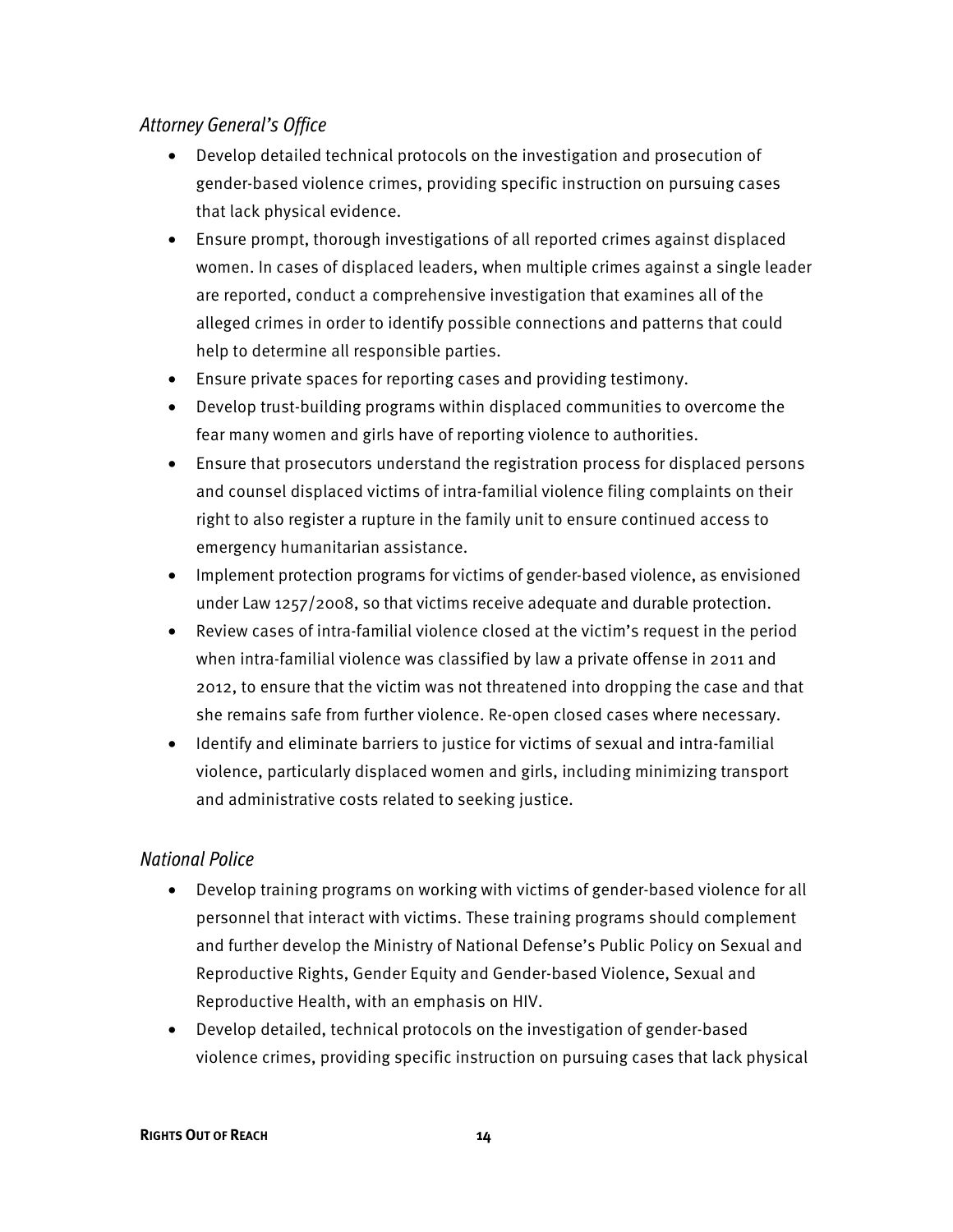evidence and on interviewing victims and maintaining a victim's confidentiality during the investigation.

#### Family Commissioners

- Counsel displaced victims of intra-familial violence filing complaints on their right to also register a rupture in the family unit to ensure continued access to emergency humanitarian assistance.
- Ensure private spaces are used for reporting cases and providing testimony.
- Educate women about protection programs for victims of gender-based violence, as envisioned under Law 1257/2008, so that victims who report violence receive adequate and durable protection.

#### INMI<sub>CF</sub>

- Monitor implementation of protocols related to the forensic examination of victims of gender-based violence to ensure implementation across the institution.
- Implement a certification process, whereby all forensic doctors confirm victims received information about their rights to other services, including healthcare, and referrals to relevant services.
- Work with the Ministry of Health to:
	- Ensure all medical professionals who may have clinical contact with genderbased violence victims are trained in protocols related to the forensic examination of victims of gender-based violence;
	- Encourage the incorporation of forensic examination and medical treatment of victims of gender-based violence in medical school curricula; and
	- **Provide immediate support to doctors called on to perform forensic** examination of victims, in particular new doctors completing their mandatory year of service.

#### ICBF

- Ensure that adult victims of domestic violence who have lost custody of children are not pressured to return to abusive relationships in order to have the economic means necessary to be reunited with their children.
- Develop clear protection protocols, with the Ministry of Interior, for children of threatened displaced leaders.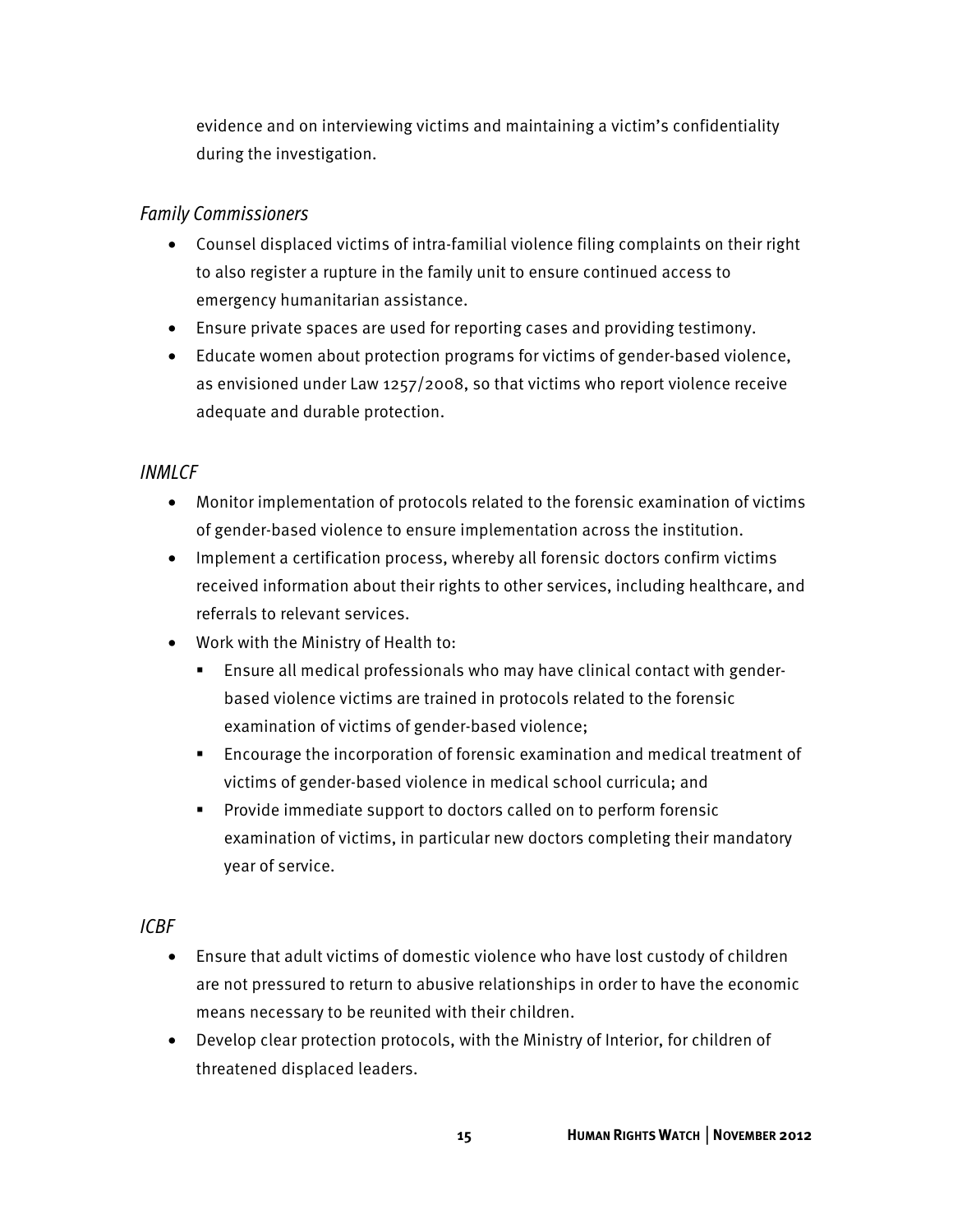#### Public Ministry

- Work with civil society to establish and fund independent accompaniment programs to ensure that sexual and domestic violence victims are guided throughout the referral pathway by knowledgeable staff trained in psycho-social support and who understand the unique needs and challenges faced by displaced women and girls.
- Provide support and accompaniment to victims who have become pregnant after rape, including with respect to their decision concerning whether to terminate the pregnancy.
- Establish as a priority the dissemination of information on sexual and reproductive rights, including relevant decisions of the Constitutional Court on legal abortion.
- Disciplinarily sanction officials who do not uphold the established rights of victims of gender-based violence, including the right to access a safe and legal abortion after rape or incest.

#### Ministry of Interior's National Protection Unit

- Ensure that all government officials understand the new gender and women's rights protocol for its protection program—as outlined in Resolution 0805/2012 and monitor implementation of this resolution.
- Work with affected leaders to develop more durable protection solutions for displaced women leaders.
- Enforce protection measures in Law 1257/2008 and ensure that women leaders who are victims of gender-based violence are provided all necessary measures to guarantee their safety. This should include measures not typically applied by the unit, such as the installation of deadbolt locks or security cameras in victims' homes.
- Ensure that displaced women leaders that are victims of sexual violence seeking or already under the unit's protection are guaranteed prompt, free, and comprehensive medical treatment after rape.
- Implement Resolution 0805/2012— so that protection measures extend to the nuclear family of displaced women leaders when necessary.
- Develop clear protection protocols, with the ICBF, for children of threatened displaced leaders.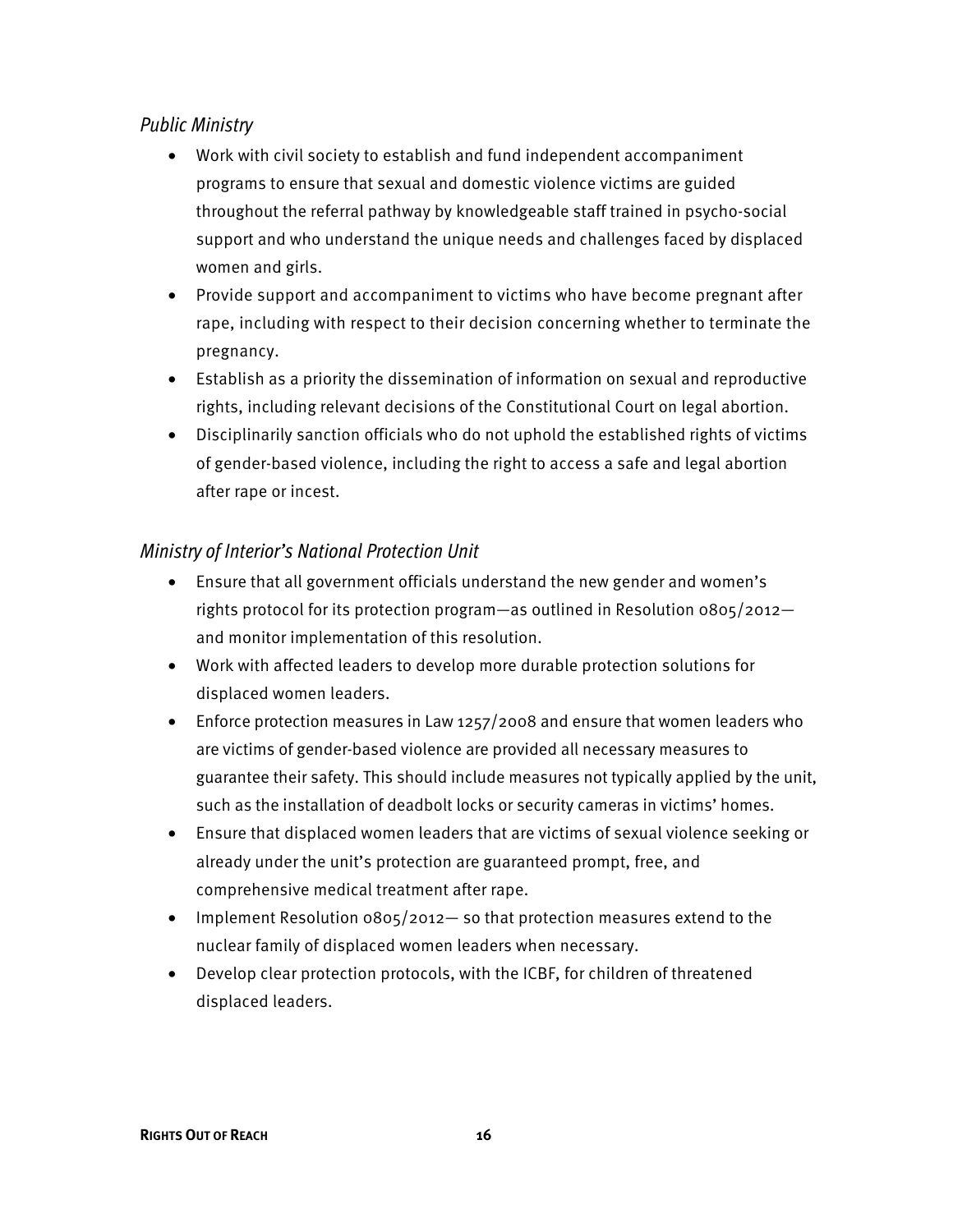#### Victims' Unit of the Department of Social Prosperity

- Ensure that all victim assistance programs are designed to address gender-based violence.
- In cases of new families registering as displaced, list both spouses or partners as heads of household.
- Ensure that displaced women and children continue to receive aid after a rupture in the family, even if the registered head of household is a male.
- Train justice officials, representatives of the human rights ombudsman's office, and family commissioners to understand the registration process for displaced persons, so that they can counsel displaced victims of intra-familial violence on their right to register a rupture in the family unit to ensure continued access to assistance.
- Educate displaced persons about the opportunity to register changes in the household unit.

# To Donors and the International Community:

- Continue to provide technical support to Colombian ministries and agencies charged with addressing gender-based violence.
- Fund programs to establish effective training models on the care of victims of gender-based violence, including online trainings.
- Monitor funded programs to ensure implementation.
- Require a gender analysis for funded projects, including an assessment of whether projects can contribute to preventing and addressing gender-based violence.
- Work with the Colombian government to address resource gaps in the funding programs related to gender-based violence prevention, redress and the care of victims, and develop strategies for the government to continue funding programs after donor assistance expires.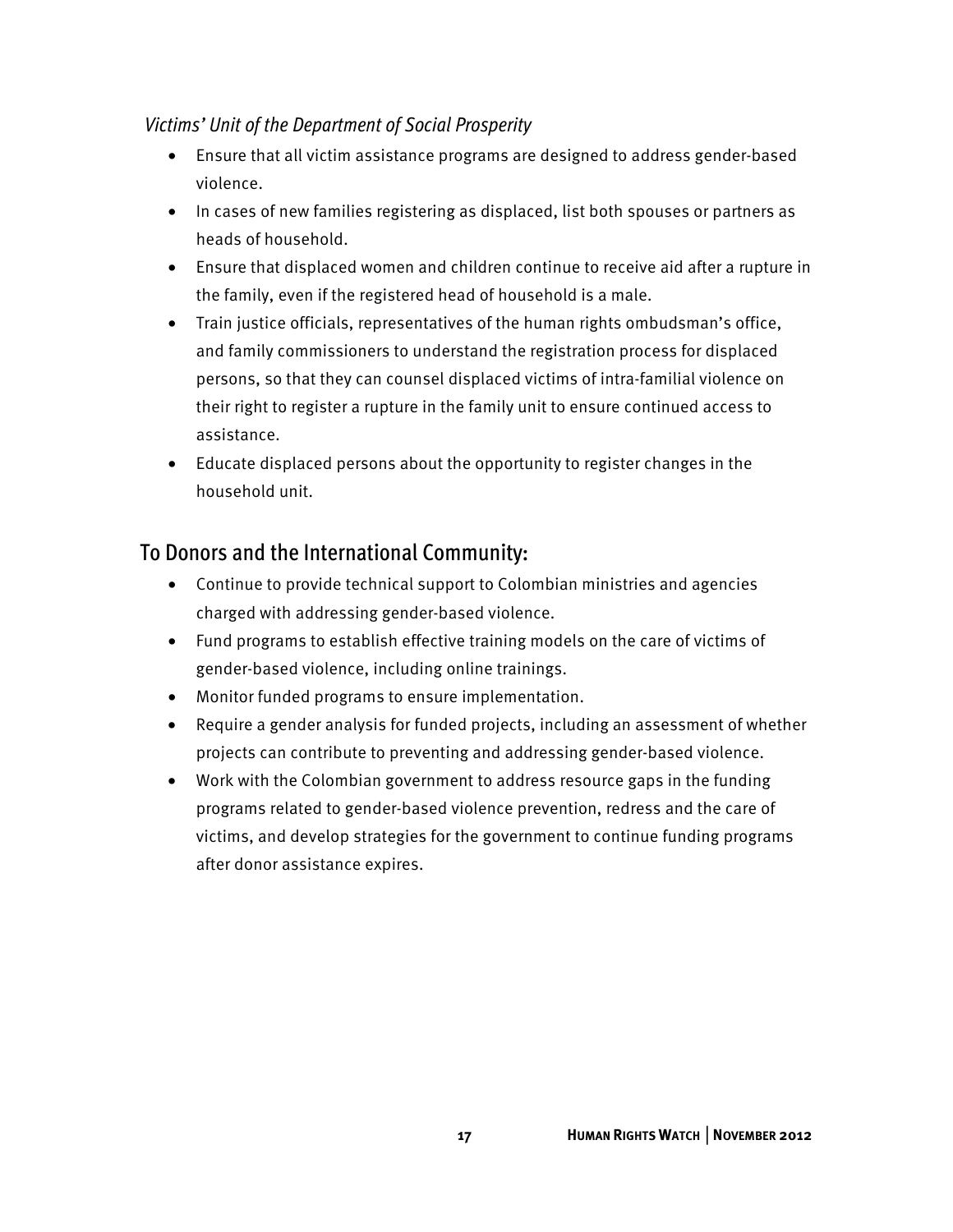# **Methodology**

This report is based on research conducted by Human Rights Watch researchers in Bogotá, Cali, Cartagena, and Medellín between December 2011 and October 2012. We chose these locations because they are areas that receive a large number of displaced persons and, as department capital cities, they should provide a picture of victims' best access to good quality services after gender-based violence.1

Human Rights Watch researchers carried out interviews with 80 displaced women and girls, all of whom were survivors—or family members of survivors—of gender-based violence. Of these, 67 sought services for sexual or intra-familial violence. Human Rights Watch also interviewed the lawyers of four additional displaced women and girls who had been victims of sexual violence and sought to legally terminate pregnancies resulting from the violence. In addition, Human Rights Watch conducted 65 interviews with rights advocates, service providers, and other civil society representatives who have worked extensively with victims. Human Rights Watch also met with 46 local and national authorities, including local and national officials from the attorney general's office, the national police, the National Institute for Legal Medicine and Forensic Sciences, the inspector general's office, the national ombudsman's office, municipal officers, local "justice houses," the Department for Social Prosperity, the Colombian Institute of Family Welfare (ICBF), the Agency for Family Services, and the presidential advisor for equity of women. In Bogotá Human Rights Watch met with diplomats, experts on Colombian security issues, and United Nations (UN) officials. Nearly all interviews were conducted in Spanish (the sole exceptions are interviews with diplomats or foreign staff at international organizations). Human Rights Watch received and reviewed documents, reports, policies, and case files from multiple sources.

Interviewees were identified with the assistance of civil society groups, government officials, and other victims. Most interviews with victims were conducted individually in private settings, except in a few instances where interviewees preferred to speak in small groups.

<sup>1</sup>According to government statistics, Bogotá, Cali, Cartagena, and Medellín received 320,518; 82,896; 71,361; and 222,945 displaced persons, respectively, between 1998 and the first quarter of 2011. Departamento de Prosperidad Social, Estadísticas de población desplazada,

http://www.dps.gov.co/contenido/contenido.aspx?catID=621&conID=556&pagID=838 (accessed September 19, 2012).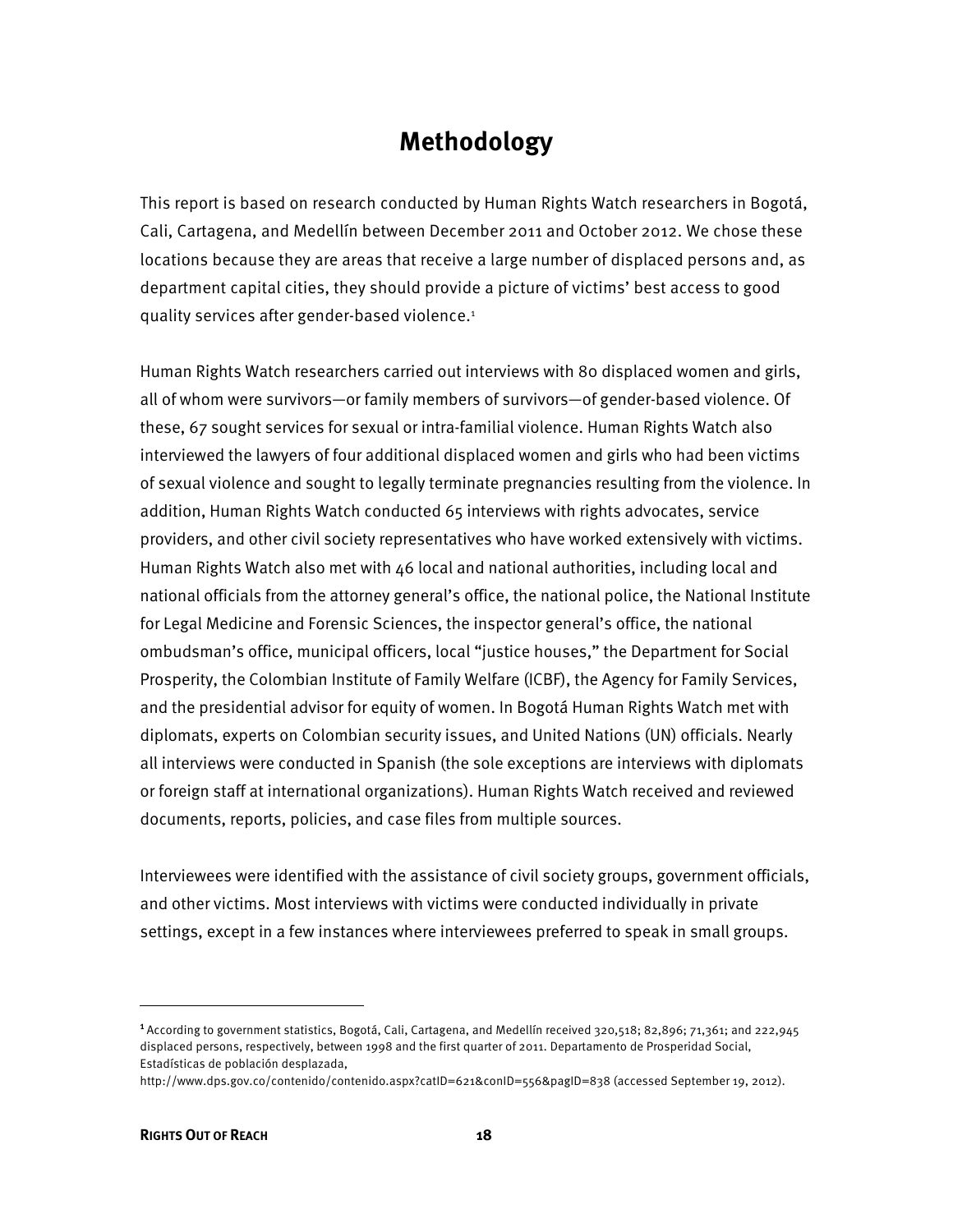Several interviewees expressed fear of reprisals and for that reason requested to speak anonymously. Details about individuals have been withheld if information could place a person at risk, but are on file with Human Rights Watch. All victims have been provided pseudonyms.

In most instances, interviews were conducted in person. In a small number of cases, follow-up interviews were conducted telephonically.

All victims interviewed provided oral informed consent to participate. Individuals were assured that they could end the interview at any time or decline to answer any questions, without any negative consequences. All participants were informed of the purpose of the interview, its voluntary nature, and the ways information would be collected and used. Care was taken with victims to minimize the risk that recounting their experiences could further traumatize them.

No interviewee received compensation for providing information. Some interviewees received reimbursement for transportation expenses they incurred while traveling to the interviews. Where appropriate, Human Rights Watch provided contact information for organizations offering legal, counseling, health, or social services.

In this report, the word "child" refers to anyone under the age of 18, with "girl" referring to a child.

Gender-based violence is used throughout this report to mean violence targeted at or disproportionately affecting an individual or group on the basis of their gender, including sexual and intra-familial violence. This can include a wide array of violence that results in physical, sexual, or psychological harm, including sexual violence and intra-familial violence.2 The term sexual violence as used in this report encompasses violence that falls

<sup>2</sup>The Committee on the Elimination of Discrimination against Women has defined gender-based violence as "a form of discrimination that seriously inhibits women's ability to enjoy rights and freedoms on a basis of equality with men." UN Committee on the Elimination of Discrimination against Women, General Recommendation 19, Violence against Women, (Eleventh session, 1992), Compilation of General Comments and General Recommendations Adopted by Human Rights Treaty Bodies, U.N. Doc. HRI\GEN\1\Rev.1 (1994) (hereinafter General Recommendation 19), p. 84, para. 1. Types of violence that might constitute this type of violence include violence against women, as defined by the United Nations to include "violence that results in, or is likely to result in, physical, sexual or psychological harm or suffering to women, including threats of such acts, coercion or arbitrary deprivation of liberty, whether occurring in public or in private life." United Nations Declaration on the Elimination of Violence Against Women, December 20, 1993, G.A. res. 48/104, 48 U.N. GAOR Supp. (No. 49) at 217, U.N. Doc. A/RES/48/104 (1993), http://daccess-dds-ny.un.org/doc/UNDOC/GEN/N94/095/05/PDF/N9409505.pdf?OpenElement (accessed August 10, 2012), art. 1. This encompasses "(a) physical, sexual and psychological violence occurring in the family,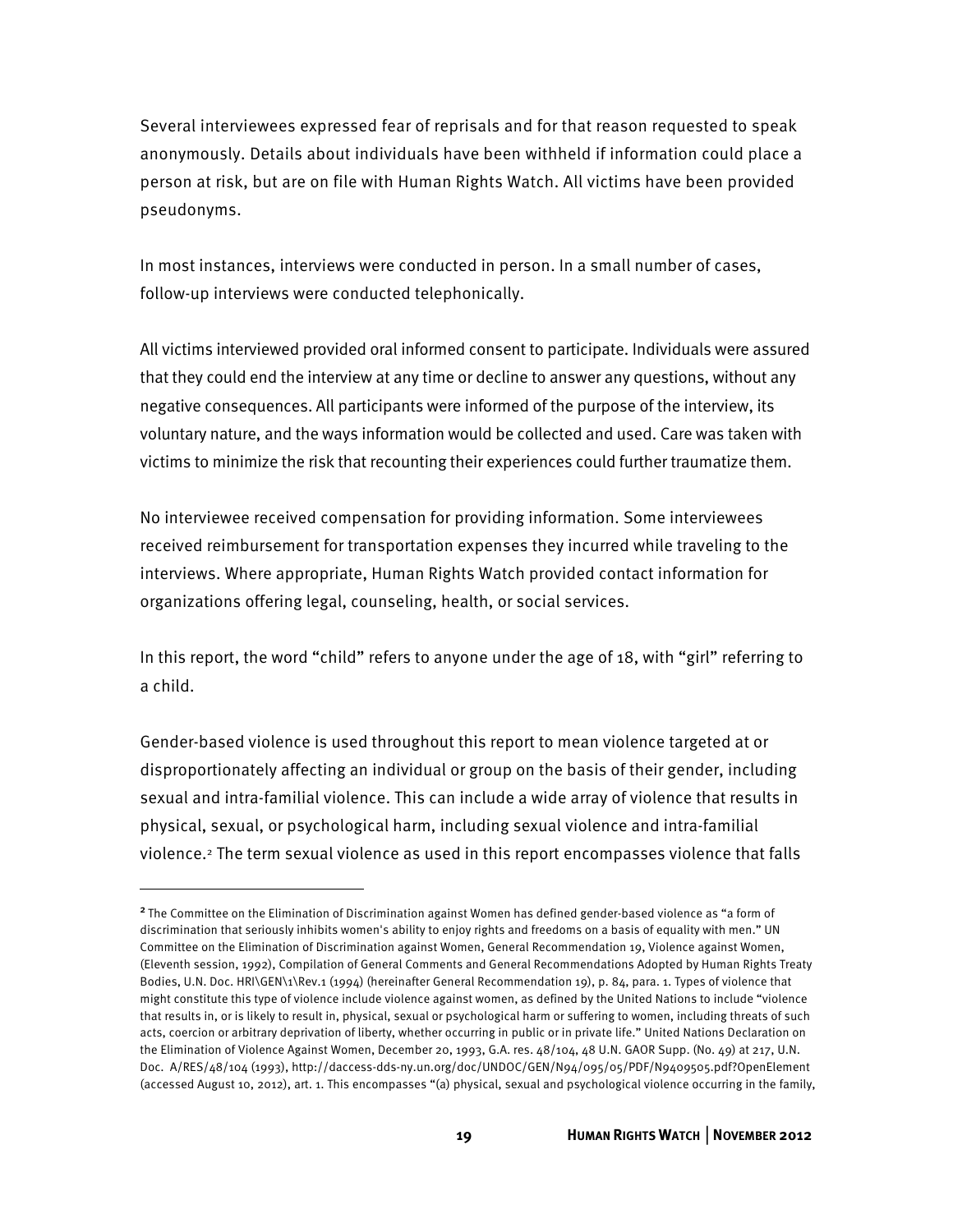within the definitions of sexual crimes under Colombia's criminal code—rape, sexual assault, and sexual abuse of a person 14 years of age or less.<sup>3</sup> Intra-familial violence is used according to its definition in Colombia's criminal code—physical or psychological maltreatment of any member of the nuclear family or of a person under the care of members of the household or residence.4

The experiences documented in this report are drawn both from victims themselves and from government or NGO representatives with direct experience working with displaced women and girls who have suffered sexual or intra-familial violence. The findings are not a statistical representation of the entire displaced population, but indicate what kinds of obstacles displaced women and girls must overcome in seeking services and accountability after acts of sexual or intra-familial violence. A limitation in the research was the difficulty of identifying women and girls who had not only experienced genderbased violence, but had also sought services from government agencies, as many victims of gender-based violence do not seek such services.

As described in this report, some victims of violence in Colombia fear retaliation if they disclose the abuse they have suffered, so it is possible that some women and girls interviewed by Human Rights Watch recounted only parts of their full experience. For this reason, Human Rights Watch relied on multiple types of sources to establish the broadest possible view of the gaps in implementation of the government's normative framework on gender-based violence. The report discusses similar trends found in the government response to gender-based violence against displaced women and girls in the four cities of Bogotá, Cali, Cartagena and Medellín.

including battering, sexual abuse of female children in the household, dowry-related violence, marital rape, female genital mutilation and other traditional practices harmful to women, non-spousal violence and violence related to exploitation; (b) physical, sexual and psychological violence occurring within the general community, including rape, sexual abuse, sexual harassment and intimidation at work, in educational institutions and elsewhere, trafficking in women and forced prostitution; and (c) physical, sexual and psychological violence perpetrated or condoned by the State, wherever it occurs." Ibid. The 1995 Beijing Platform for Action provided an expanded definition to include violations of the rights of women in situations of armed conflict, including systematic rape, sexual slavery and forced pregnancy; forced sterilization, forced abortion, coerced or forced use of contraceptives; prenatal sex selection and female infanticide. Beijing Declaration and the Platform for Action: Fourth World Conference on Women, U.N. Doc. A/CONF.177/20 (1995),

http://www.un.org/womenwatch/daw/beijing/pdf/BDPfA%20E.pdf (accessed August 10, 2012), paras. 112-17.

It further recognized the particular vulnerabilities of women belonging to minorities: the displaced; indigenous, refugee and migrant communities; women living in impoverished rural or remote areas, or in detention.

<sup>3</sup>See Criminal Code of Colombia, Law 599/2000, arts. 205-212.

<sup>4</sup>See Law 599/2000, art. 229, as modified by Law 1142 of 2007, art. 33.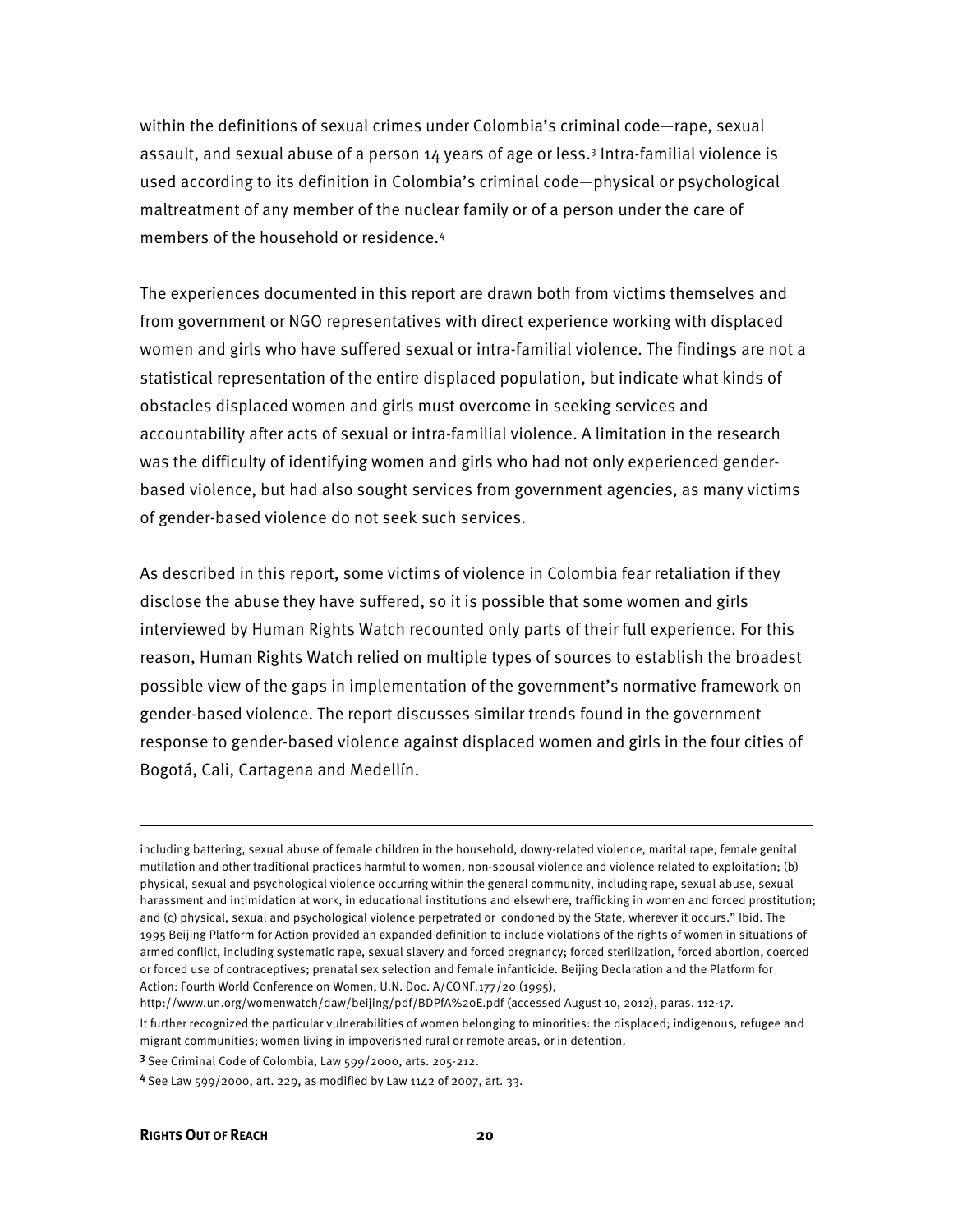# **I. Gender-based Violence and Displacement**

You hear that in Colombia, the laws are beautiful, and then when you learn the truth, you realize it's nothing more than words on a page. —Olga M., displaced woman and victim of gender-based violence, Cali, May 2012

Gender-based violence is not unique to displaced women and girls in Colombia, but it is particularly acute for displaced women and girls. Available data strongly suggests it is more prevalent than for the non-displaced population. Studies (described in more detail below) have found displaced women experience more frequent incidents of rape and other physical abuse by spouses and others compared to the non-displaced. Extreme levels of socio-economic disadvantage mark the lives of the majority of displaced women and girls. This both increases their risk and constitutes a challenge to accessing government services when they are victims of gender-based violence.

#### Conditions of Displacement

-

Along with Sudan and Iraq, Colombia has one of the largest populations of internally displaced people in the world—roughly 10 percent of the total population by most estimates.5 Cumulative estimates of the size of Colombia's displaced population range from approximately 3.9 million<sup>6</sup> people registered by the government since 1997, to almost 5.5 million people reported by a prominent Colombian NGO since 1985.7 The latter estimate includes individuals who have not been registered with the government's registry of internally displaced persons (formerly the Registro Único de la Población Desplazada-

http://www.hrw.org/sites/default/files/reports/colombia1005.pdf, pp. 11 -15.

<sup>5</sup>United Nations High Commissioner for Refugees (UNHCR), "Internally Displaced People: On the Run in their Own Land," undated, http://www.unhcr.org/pages/49c3646c146.html (accessed August 10, 2012).

 $6$  Both the Government of Colombia and UNHCR have estimates close to 3.9 million displaced as of late 2011. See UNHCR, "2012 UNHCR Country Operations Profile-Colombia," http://www.unhcr.org/cgi-bin/texis/vtx/page?page=49e492ad6&submit=GO (accessed August 10, 2012). Sistema de Información para la Población Desplazada, Reportes de Información General de Población Desplazada, generated August 13, 2012 (accessed August 13, 2012).

<sup>7</sup>This number is the cumulative estimate from 1985 to December 2011 and includes both registered and unregistered internally displaced peoples. Consultoría para los Derechos Humanos y el Desplazamiento-CODHES, Deplazamiento creciente y crisis humanitaria invisibilizada,"Boletín número 79, March 2012,

http://reliefweb.int/sites/reliefweb.int/files/resources/Informe%20Completo\_101.pdf (accessed August 2012, 2012), pp.8. For background on the conflict, see Human Rights Watch, Colombia- Displaced and Discarded: The Plight of Internally Displaced Persons in Bogotá and Cartagena, Human Rights Watch vol. 17, no. 4(B), October 2005,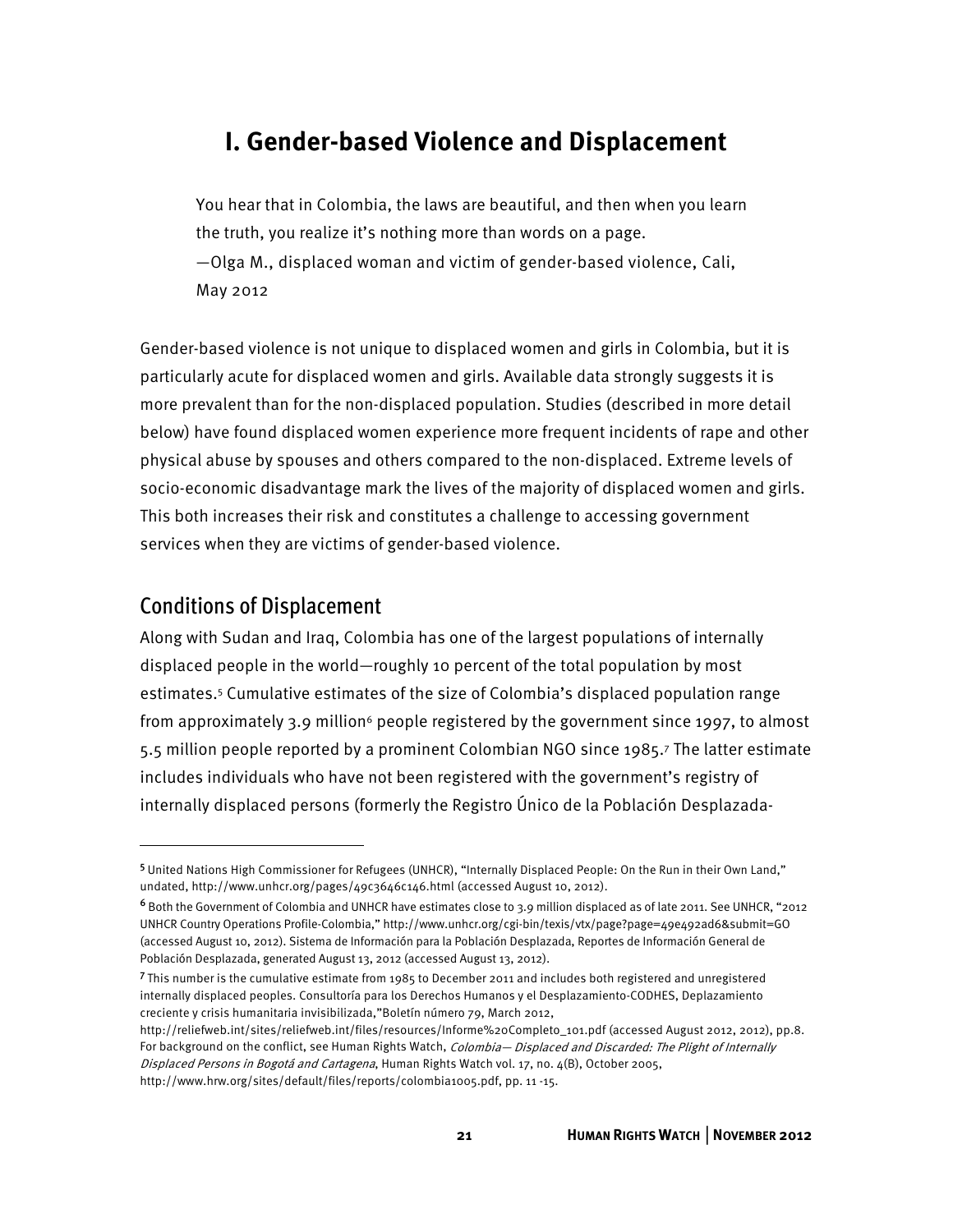RUPD, and now combined with the government's registry of victims in general under the Registro Único de Víctimas created by Law 1448 of 2011).

Although government figures indicate that the rates of new displacements have declined in recent years, they continue to be high: the government registered  $143,116^8$  people as newly displaced in 2011, while the respected Colombian civil society organization, CODHES, reported  $259.1469$  newly displaced the same year.

Studies have found that displaced individuals tend to have lower rates of education and literacy than the general population.<sup>10</sup> One study in Valle del Cauca department, for example, found that in 2008 and 2009 over 50 percent of displaced women in the region had received five years of schooling or less, with six percent having received no formal education at all.<sup>11</sup> This compares to an average of 10 years of school for the general population ages 20 to 34 for this department.<sup>12</sup> Less schooling means higher rates of illiteracy. The government's Department for Social Prosperity estimates that the rate of illiteracy for displaced heads of households is about 20 percent.13 This compares to the national total illiteracy rate of 6.3 percent for persons over 15 years of age.<sup>14</sup>

Indigenous and Afro-Colombian individuals constitute a large number of the displaced population—potentially creating another level of discrimination for certain displaced

http://reliefweb.int/sites/reliefweb.int/files/resources/Informe%20Completo\_101.pdf (accessed September 19, 2012).

<sup>8</sup>Departamento de Prosperidad Social, "Informe de Gestión," 2011,

http://www.dps.gov.co/documentos/InfoDPS/INFORME%20DE%20GESTI%C3%93N%20%202011- FEB01%20con%20Ajustes.pdf (accessed September 19, 2012).

<sup>9</sup>CODHES, "Desplazamiento creciente y crisis humanitaria invisibilizada," March 2012,

<sup>&</sup>lt;sup>10</sup> See, for example, Mónica M. Alzate, "The sexual and reproductive rights of internally displaced women: the embodiment of Colombia's crisis," Disasters, vol. 32, issue 1, 2008, p. 137.

<sup>11</sup>Taller Abierto (Cali), "Del Campo a la Ciudad…De lo Domestico a lo Público…Un Continuo de Violencias y Lucha por Sus Derechos: Mujeres en Situación de Desplazamiento Forzado por el Conflicto Armado en el Valle del Cauca," 2009, p. 5.

<sup>&</sup>lt;sup>12</sup> Departamento Administrativo Nacional de Estadística (DANE), "Encuesta de Calidad de Vida, Region Valle," (2010), http://www.dane.gov.co/files/investigaciones/condiciones\_vida/calidad\_vida/ECV\_2010\_Valle.pdf (accessed August 7, 2012). The comparison is not perfect, as the age range of the Taller Abierto survey ranged from 21 to 60 years of age, with 59 percent of respondents between the ages of 21 and 40. The DANE number refers to respondents ages 20 to 34.

<sup>13</sup> Comisión de Seguimiento a la Política Pública sobre Desplazamiento Forzado, "Tercer Informe de Verificación sobre el Cumplimiento de Derechos de la Población en Situación de Desplazamiento," December 2010,

http://mesadesplazamientoydiscapacidad.files.wordpress.com/2011/01/iii-informe-de-verificacic3b3n-cs-2010.pdf (accessed August 7, 2012), pp. 58-59. The rate of illiteracy for registered internally displaced women and girls is 14 percent of those over the age of 15, but jumps to almost one in three registered internally displaced women over the age of 40. 14 DANE, "Encuesta de Calidad de Vida,"2010,

http://www.dane.gov.co/files/investigaciones/condiciones\_vida/calidad\_vida/Presentacion\_ECV\_2010.pdf (accessed August 7, 2012), p. 22.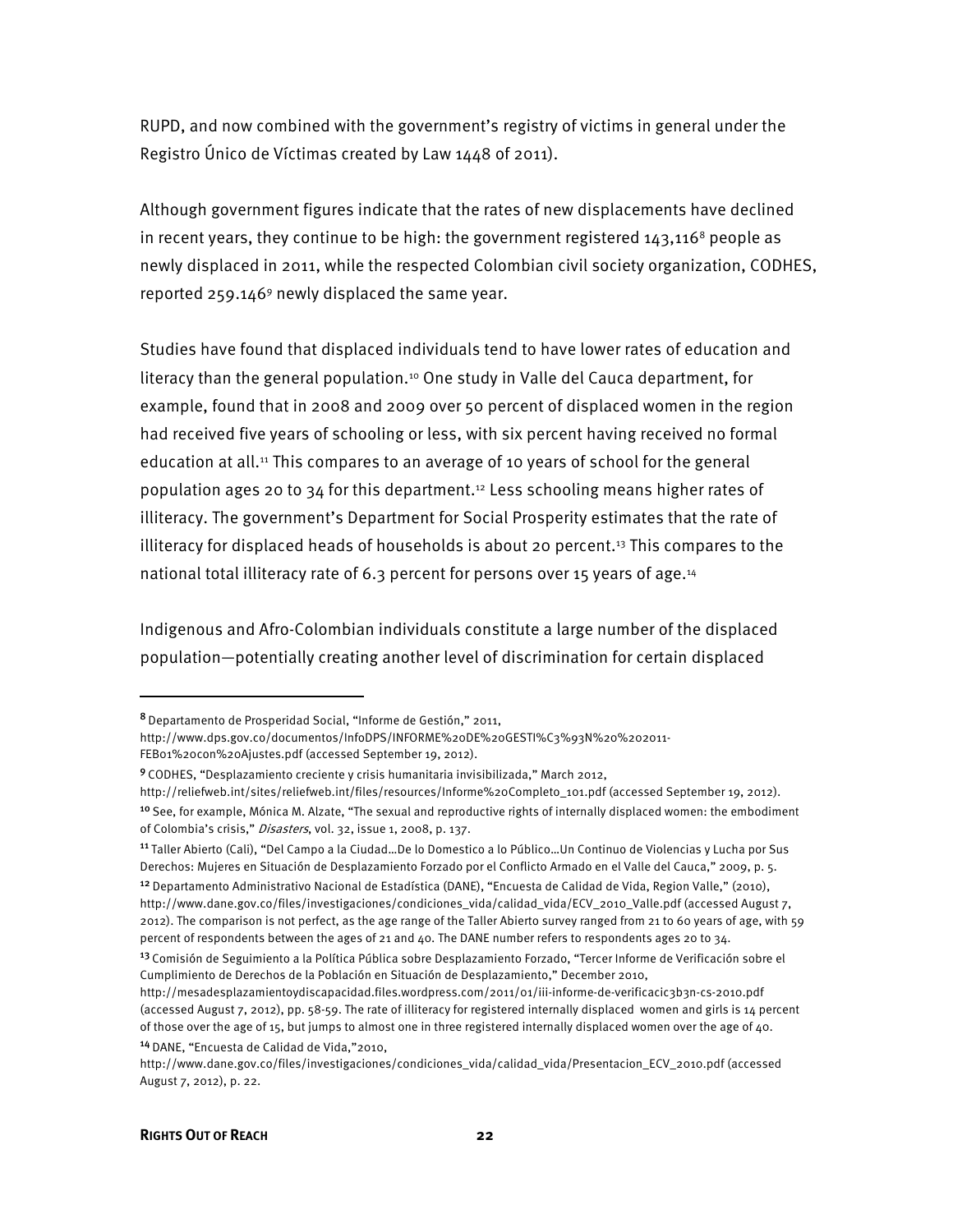persons. The government estimates that, as of November 2011, 105,818 registered internally displaced people were indigenous and 383,924 were "black or Afro-Colombian".15 However, civil society organizations estimate the true number to be much higher, with the discrepancy perhaps due to lower registration rates among indigenous and Afro-Colombians. The Constitutional Court-mandated Monitoring Committee for Public Policy on Forced Displacement estimates that in 2010, 22 percent of the internally displaced were Afro-Colombian and 6.1 percent indigenous.16 Moreover, while government figures show that the national trend has been to fewer displacements since 2006, the internal displacement rates for Afro-Colombians reached its highest levels in 2007 and 2008.17

The Monitoring Committee found in 2010 that only 11 percent of displaced persons with employment earned the monthly minimum wage set by the government, and almost 60 percent received less than half of that amount, jumping to 68 percent for internally displaced women.18 Displaced individuals are also more than twice as likely to live below the poverty line as the general population. According to the committee, in 2010, 97.6 percent of registered displaced families and 96 percent of non-registered families had income below the poverty line, which compared to an estimated  $45$  percent of the general population (from the same study and date).19 The number of extreme poor among displaced populations is even more striking, with nearly 79 percent of registered internally displaced families living below the extreme poverty line as of 2010, compared to only 17 percent of the general population. The rate of extreme poverty among female-headed displaced households was even higher, at 86 percent.<sup>20</sup>

 $\overline{a}$ 

<sup>15</sup>See Departamento para la Prosperidad Social, Unidad de Atención a Víctimas, "Estadísticas de la Población Desplazada," undated, http://www.dps.gov.co/EstadisticasDesplazados/GeneralesPD.aspx?idRpt=5 (accessed August 7, 2012).

<sup>&</sup>lt;sup>16</sup> Comisión de Seguimiento a la Política Pública sobre Desplazamiento Forzado, "Tercer Informe de Verificación sobre el Cumplimiento de Derechos de la Población en Situación de Desplazamiento," December 2010, http://mesadesplazamientoydiscapacidad.files.wordpress.com/2011/01/iii-informe-de-verificacic3b3n-cs-2010.pdf

<sup>(</sup>accessed August 7, 2012), pp. 57-58.

<sup>17</sup> Comisión de Seguimiento a la Política Pública sobre Desplazamiento Forzado, "Aportes de Política Pública para la Superación del estado de Cosas Inconstitucional: Seguimiento a la Sentencia T 025-04 y sus Autos Diferenciales," October 2011, http://www.codhes.org/index.php?option=com\_content&task=view&id=39&Itemid=52 (accessed August 7, 2012), pp. 40-42.

<sup>18</sup> Ibid., pp.171-182.

<sup>&</sup>lt;sup>19</sup> Ibid., pp.182-186. Some current government estimates now consider 39 percent of the general population to live below the poverty line.

 $20$  Ibid.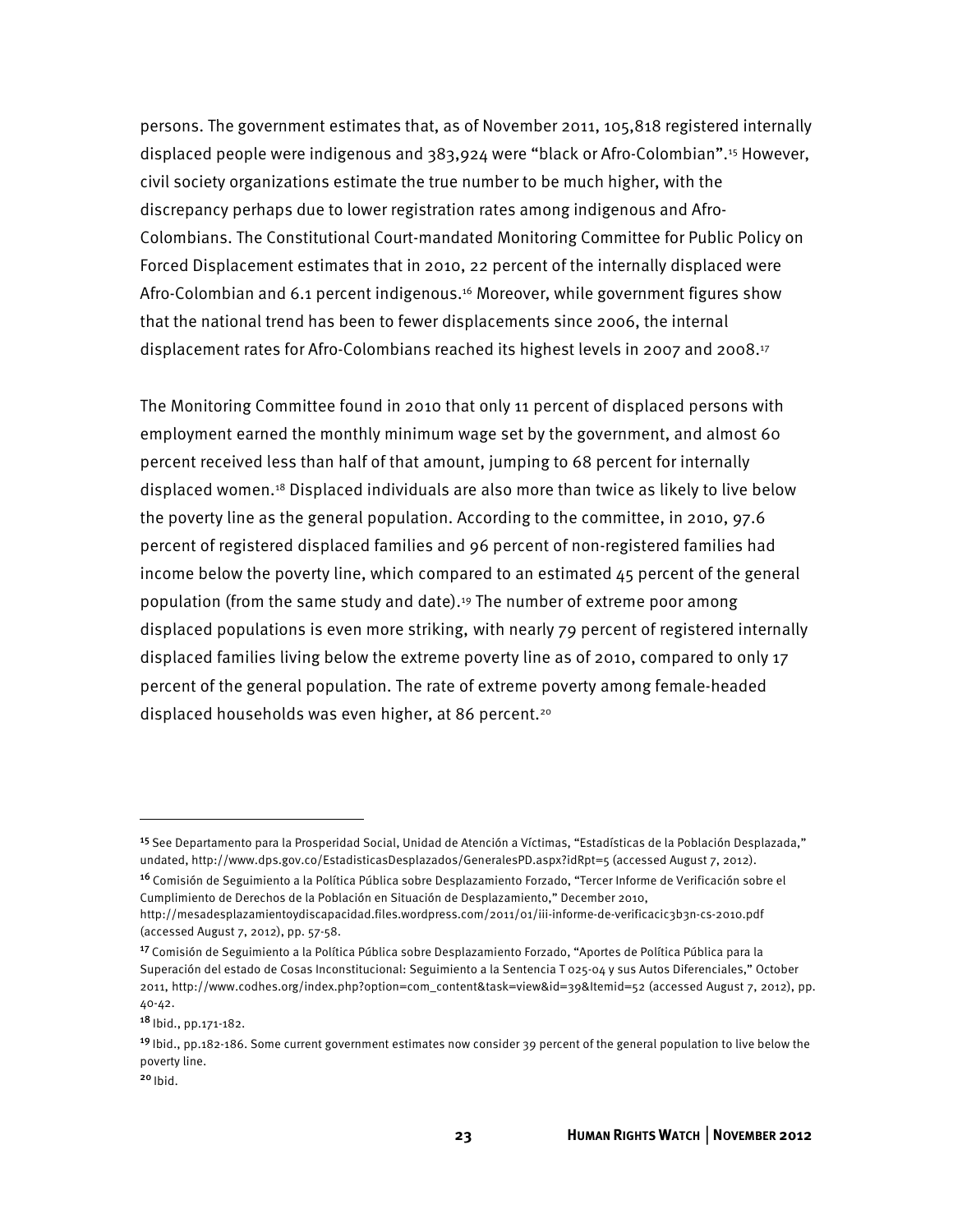Living conditions are also difficult for many displaced families. While the government has subsidized—and in some cases built—housing for displaced populations in certain cities, many displaced families live in cramped, shoddy housing far from schools, health clinics, food markets, and town centers. Just 5.5 percent of displaced households registered by the government live in decent housing, according to a 2009 study.21

Over half of those registered as displaced in Colombia are female: adults, adolescents, and girls.22 About 50 percent of displaced households are female-headed, double the national average.23 Many of the displaced women and girls with whom Human Rights Watch spoke identified themselves as heads of their households, yet struggled to find formal employment in their new cities. Many had insecure and low-paid informal jobs as domestic workers, street vendors, artisans, or recyclers.24 One woman said she engaged in sex work to support her family.<sup>25</sup>

In addition to the daily challenges of displacement, displaced women and girls are at high risk for an additional trauma: gender-based violence. Gender-based violence is a risk for all women in Colombia, but the problem is more acute for displaced women and girls.

## Scope of Gender-Based Violence in Colombia Generally, and Related to the Conflict and Displacement

Gender-based violence is a pervasive problem throughout Colombia. A governmentsponsored national demographic and health survey, La Encuesta Nacional de Demografía y Salud or ENDS, is conducted every five years by Profamilia (a Colombian health organization) in partnership with the government and international agencies, such as USAID. The survey covers about 50,000 households and includes questions about intrafamilial and sexual violence in the population generally—finding high rates of violence.

j

<sup>&</sup>lt;sup>21</sup> Luis Jorge Garay Salamanca, "Tragedia humanitaria del desplazamiento forzado en Colombia," Estud. polit., Medellín no.35 Medellín, July/Dec. 2009, http://www.scielo.org.co/scielo.php?pid=S0121-51672009000200008&script=sci\_arttext (accessed September 19, 2012).

<sup>&</sup>lt;sup>22</sup> See, for example, Mónica M. Alzate, "The sexual and reproductive rights of internally displaced women: the embodiment of Colombia's crisis," Disasters, vol. 32, issue 1, 2008, p. 137.

 $23$  Ibid.

<sup>&</sup>lt;sup>24</sup> A recycler is someone who sorts trash for valuable items that are sold to recycling centers for cash. Human Rights Watch interview with Valeria G., Bogotá, April 21, 2012.

<sup>&</sup>lt;sup>25</sup> Human Rights Watch interview with Sofia V., Bogotá, February 24, 2012. See also Human Rights Watch interview with Pilar A., Bogotá, February 25, 2012, Human Rights Watch interview with Andrea S., Cartagena, February 26, 2012, and Human Rights Watch interview with Nora P., Cali, May 7, 2012, confirming many displaced women engage in this type of work.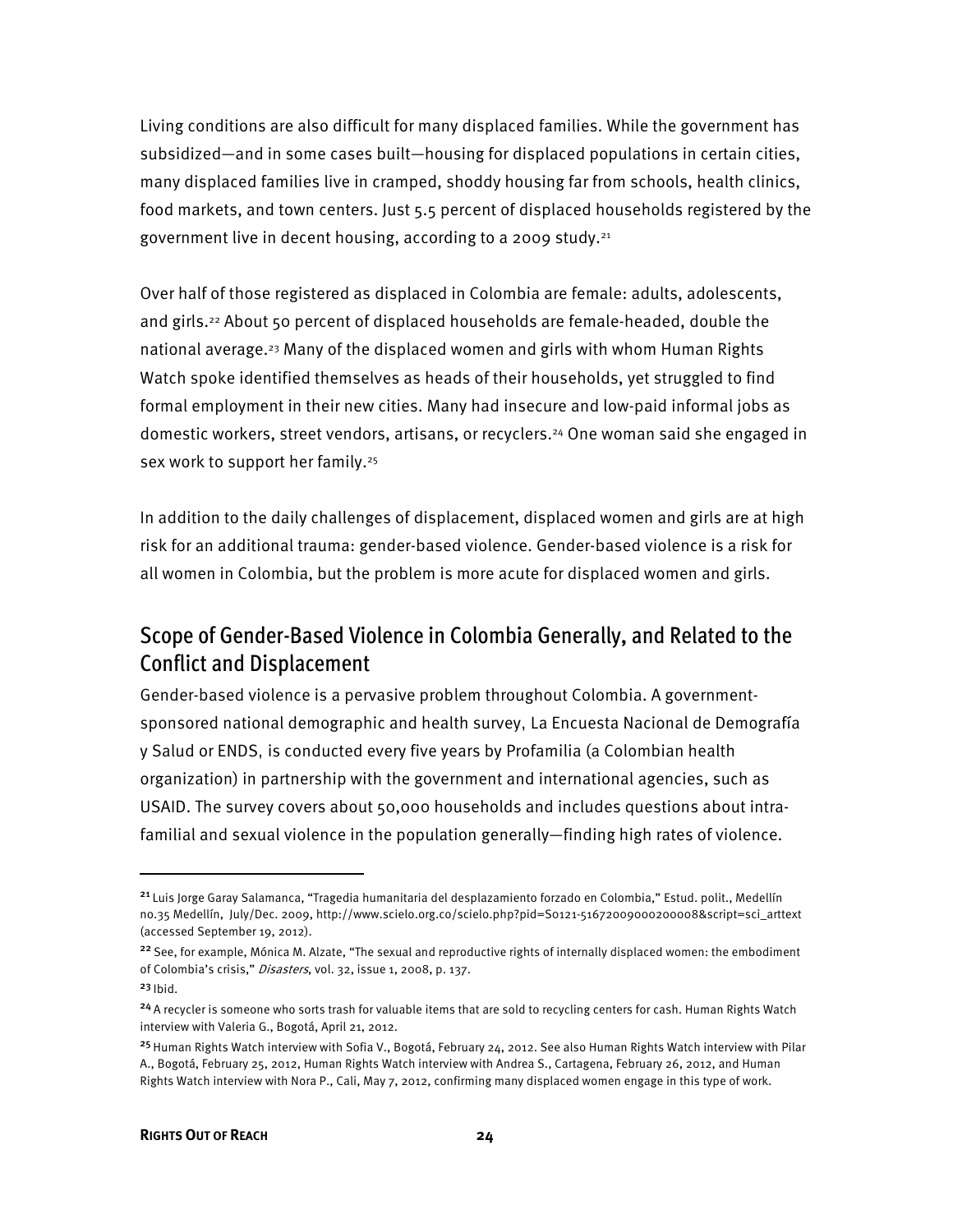From 2005 to 2011, the National Institute for Legal Medicine and Forensic Sciences (INMLCF) conducted almost 420,000 forensic exams on victims of intra-familial violence.26 Along with the health sector, the INMLCF conducted almost 19,000 exams in 2011 of female victims of sexual violence, up from less than 17,000 in 2010. According to the INMLCF, the total rate of cases of sexual violence increased 11 percent from 2010 to the highest rate in ten years; 49 cases for every 100,000 inhabitants.<sup>27</sup>

Neither the ENDS nor INMLCF distinguish whether respondents or victims are displaced or whether the violence was linked to the conflict. The INMLCF has acknowledged that little is known regarding the full dimension of sexual violence suffered by women and girls in connection with the conflict and displacement.<sup>28</sup> The National Institute of Health began a public health reporting program in June 2012. 29 The program requires medical facilities to report treatment of cases of sexual or intra-familial violence as a public health problem, similar to reporting mechanisms required for certain communicable diseases. The data are disaggregated by cases related to the conflict.30

While the magnitude of gender-based violence linked to the conflict and displacement in Colombia is difficult to approximate due to underreporting and gaps in government data collection, civil society organizations and independent agencies have undertaken their own studies. A body of independent research strongly suggests a high rate of conflictrelated sexual violence and that displaced women and girls face a greater risk of genderbased violence than other sectors of the population. Notably, a 2011 Profamilia and USAID study that looked specifically at the sexual and reproductive health of two marginalized

<sup>&</sup>lt;sup>26</sup> On file with Human Rights Watch. The 2011 data is preliminary, and subject to change. The fundamental mission of the National Institute for Legal Medicine and Forensic Sciences is to provide scientific and technical assistance and support related to medical legal exams and forensic sciences for the administration of justice. Organic Law of the Attorney General of the Nation, Law 938/2004, 2004, http://www.ciddh.com/archivos/pdf5371146277.pdf (accessed July 7, 2012), art. 35. Its data is limited to the number of cases referred to it for forensic exams. INMLCF has 8 regional locations, 25 sectional locations, and 116 basic units, totaling coverage of 66 percent of the population. Since 2009, it has managed a National System of Indirect Statistics (SINEI – Sistema Nacional de Estadístic Indirecta) for registration of forensic exams conducted by rural doctors or officials in 504 municipalities.

<sup>&</sup>lt;sup>27</sup> Instituto Nacional de Medicina Legal y Ciencias Forenses, Forensis 2010 Datos para la vida: Herramienta para la interpretación, intervención y prevención de lesiones de causa externa in Colombia (Bogotá, 2011), p. 162; and Instituto Nacional de Medicina Legal y Ciencias Forenses, Forensis 2011: Datos oficiales sobre la violencia en Colombia en el 2011 (Bogotá, 2012), p. 210-11.

<sup>28</sup> Instituto Nacional de Medicina Legal y Ciencias Forenses, Forensis 2010 Datos para la vida: Herramienta para la interpretación, intervención y prevención de lesiones de causa externa in Colombia (Bogotá, 2011), p. 162.

<sup>&</sup>lt;sup>29</sup> Human Rights Watch interview with Drs. Maritza Gonzalez, Luz Janeth Forero and Maira Alejandra Ortize, National Institute of Health, Bogotá, October 12, 2012.

 $30$  Ibid.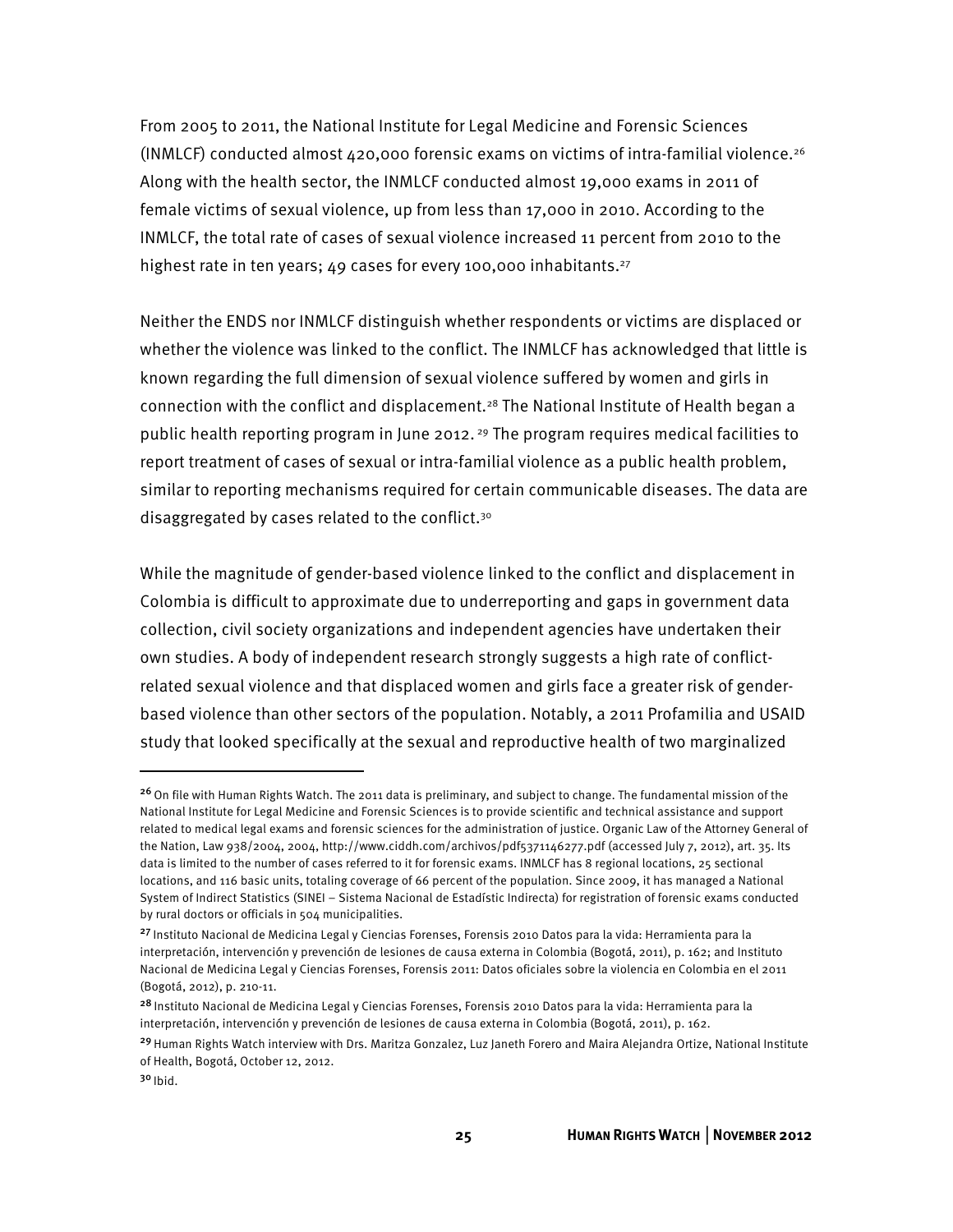communities─poor and displaced—found higher rates of intra-familial violence and sexual violence among displaced women than was reported in the national ENDS survey of the general population.<sup>31</sup> The survey found that almost  $48$  percent of displaced women who were or had been married or partnered reported having suffered violence at the hands of their intimate partners.32 Over nine percent of displaced women reported being raped by someone other than their partner.<sup>33</sup> This contrasts with the  $37$  percent of women in the general population who were or had been married or partnered reported in the 2010 ENDS survey having suffered physical violence at the hands of their partners, and almost 10 percent reported that the form of violence was rape.34 Nearly six percent of the women of the general population said they had been raped by someone other than their husband or current partner.35

The most expansive study of conflict-related violence—looking at rape, sexual slavery, enforced prostitution, forced pregnancy, and enforced sterilization—was a survey by Intermón Oxfam in collaboration with national women's civil society organizations, including Casa de la Mujer, Sisma Mujer, Ruta Pacífica de las Mujeres, Fundsarep, and Vamos Mujer.36 Together they conducted the first-ever prevalence study regarding sexual violence against women in the context of the conflict in the years 2001 to 2009, based on interviews with 2,693 women. This study, released in 2011, found that in 407 municipalities in which armed groups were present, 17.6 percent of women—that is almost half a million women—were direct victims of sexual violence.37 The sample is randomized

 $\overline{a}$ 

<sup>&</sup>lt;sup>31</sup> Profamilia has pioneered investigations into intra-familial violence in Colombia since 1990, and thus has comparable data over the last 23 years.

<sup>3&</sup>lt;sup>2</sup> USAID/ProFamilia, Encuesta en Zonas Marginadas 2011: Salud Sexual y Salud Reproductiva, Desplazamiento Forzado y Pobreza 2000-201 (Bogotá, 2000-2011), p. 153.

<sup>33</sup> Ibid., pp. 71 and 162.

<sup>34</sup> Profamilia, Ministry of Social Protection, Bienestar Familiar, and USAID, Encuesta Nacional de Demografía y de Salud 2010 (Bogotá, 2011), pp. 4 and 371 (hereinafter ENDS 2010).

<sup>35</sup> Ibid., p. 386.

<sup>&</sup>lt;sup>36</sup> The Oxfam survey looked at the prevalence of forms of sexual violence specifically enumerated in the Rome statute. See Rome Statute of the International Criminal Court (Rome Statute), A/CONF.183/9, July 17, 1998, entered into force July 1, 2002, arts.  $7(1)(g)$  and 8, which defines crimes against humanity and war crimes to include rape, sexual slavery, enforced prostitution, forced pregnancy, enforced sterilization, and any other form of sexual violence of comparable gravity. The ICC's Elements of Crimes explains what actions constitute these crimes. International Criminal Court, Elements of Crimes, U.N. Doc. PCNICC/2000/1/Add.2 (2000), arts. 7(1)(g)1-6. Forced pregnancy is defined in the statute of the International Criminal Court as the unlawful confinement of a woman forcibly made pregnant, with the intent of affecting the ethnic composition of any population or carrying out other grave violations of international law.

<sup>37</sup> Intermón Oxfam et al., "Primera encuesta de prevalencia: Violencia sexual en contra de las mujeres en el contexto del conflicto armado colombiano 2001-2009," January 2011, p. 13. It provides lower estimates than other reports relying only on convenience samples. For example, a 2008 Doctors Without Borders's (MSF) survey covering conflict zones and areas with displaced populations found that 35 percent of the women attending its mobile clinics and 22 percent of those seeking care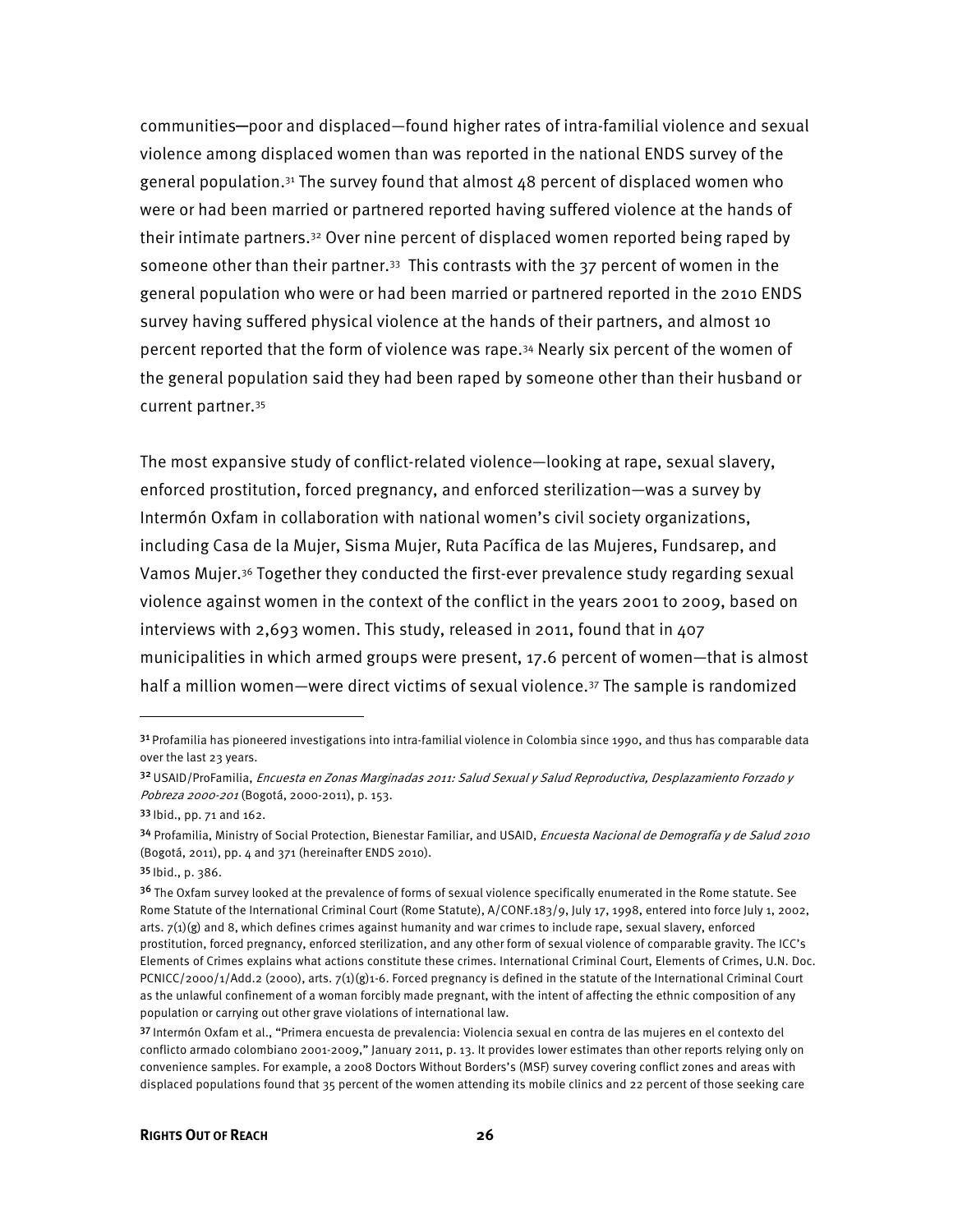and systematic, identifying a small number of municipalities for the survey, but then the statistics can be extrapolated to the broader population living in the 407 municipalities in the study area. This is slightly higher than estimates from a smaller 2008 study by Colombia's ombudsman's office that was based on a convenience sample covering four municipalities and about 2,000 respondents, which found that almost 16 percent of the survey participants indicated they had been victims of sexual violence.<sup>38</sup>

Other studies on specific departments or municipalities have also found that displaced women and girls face high rates of gender-based violence. For example, a small 2009-2010 study of 98 displaced women in Valle del Cauca department found that 38 percent of respondents reported being victims of forced sex and 51 percent reported being victims of sexual assault.39 Another study of 187 women from Bogotá and Bolívar, Chocó, Cundinamarca, Tolima, and Valle de Cauca departments found that 50 to 88 percent of women in some regions had been victims of intra-familial violence since their displacement.40 The same study found that up to 58 percent of women in these regions had been victims of sexual violence since their displacement.<sup>41</sup>

#### Displacement Exacerbates the Effects of Gender-Based Violence

 $\overline{a}$ 

Any victim of gender-based violence in Colombia may experience obstacles in seeking justice or accessing services after violence, but displaced women and girls face distinct barriers by virtue of being displaced. The Constitutional Court has found at least 18 different facets of forced displacement that impact women differently.42 The court

at the health facilities had been raped at least once. See MSF, "Shattered Lives: Immediate Medical Care Vital for Sexual Violence Victims," March 2009, http://www.doctorswithoutborders.org/publications/article.cfm?id=3422 (accessed August 10, 2012), p. 34.

<sup>38</sup> Defensoría del Pueblo, Promoción y Monitoreo de los Derechos Sexuales y Reproductivos de Mujeres Víctimas de Desplazamiento Forzado con Énfasis en Violencias Intrafamiliar y Sexual (Bogotá, 2008), p. 169. Almost 18 percent of women participating in the same survey indicated that sexual violence against them or a family member served as the cause of their displacement.

<sup>39</sup> Taller Abierto (Cali), "Los Derechos en Salud Sexual y Reproductiva de Mujeres Victimas del Conflicto Armado en el Valle del Cauca," 2010, p. 27.

<sup>40</sup>Observatorio de los Derechos Humanos de las Mujeres en Colombia, "Informe de seguimiento al Auto 092 de 2008: prevención y atención de las violencias contra las mujeres," December 2011, p. 67. The rates were: 84 percent for Bogotá, 88 percent for Bolívar, 50 percent for Chocó, 56 percent for Cundinamarca, and 63 percent for Tolima and for Valle de Cauca. 41 Ibid., p. 68. The rates were: 58 percent for Bogotá, 55 percent for Bolívar, 27 percent for Chocó, 24 percent for Cundinamarca, 27 percent for Tolima, and 51 percent for Valle de Cauca.

<sup>42</sup> The 18 facets of forced displacement that the Court identified as impacting women differently are: (i) sexual violence and abuse, including forced prostitution, sexual slavery or human trafficking for sexual exploitation: (ii) intrafamilial and community gender-based violence; (iii) the lack of knowledge of sexual and reproductive rights at all levels, with particular gravity in the case of girls and adolescents, and pregnant and lactating mothers; (iv) the assumption of the role of head of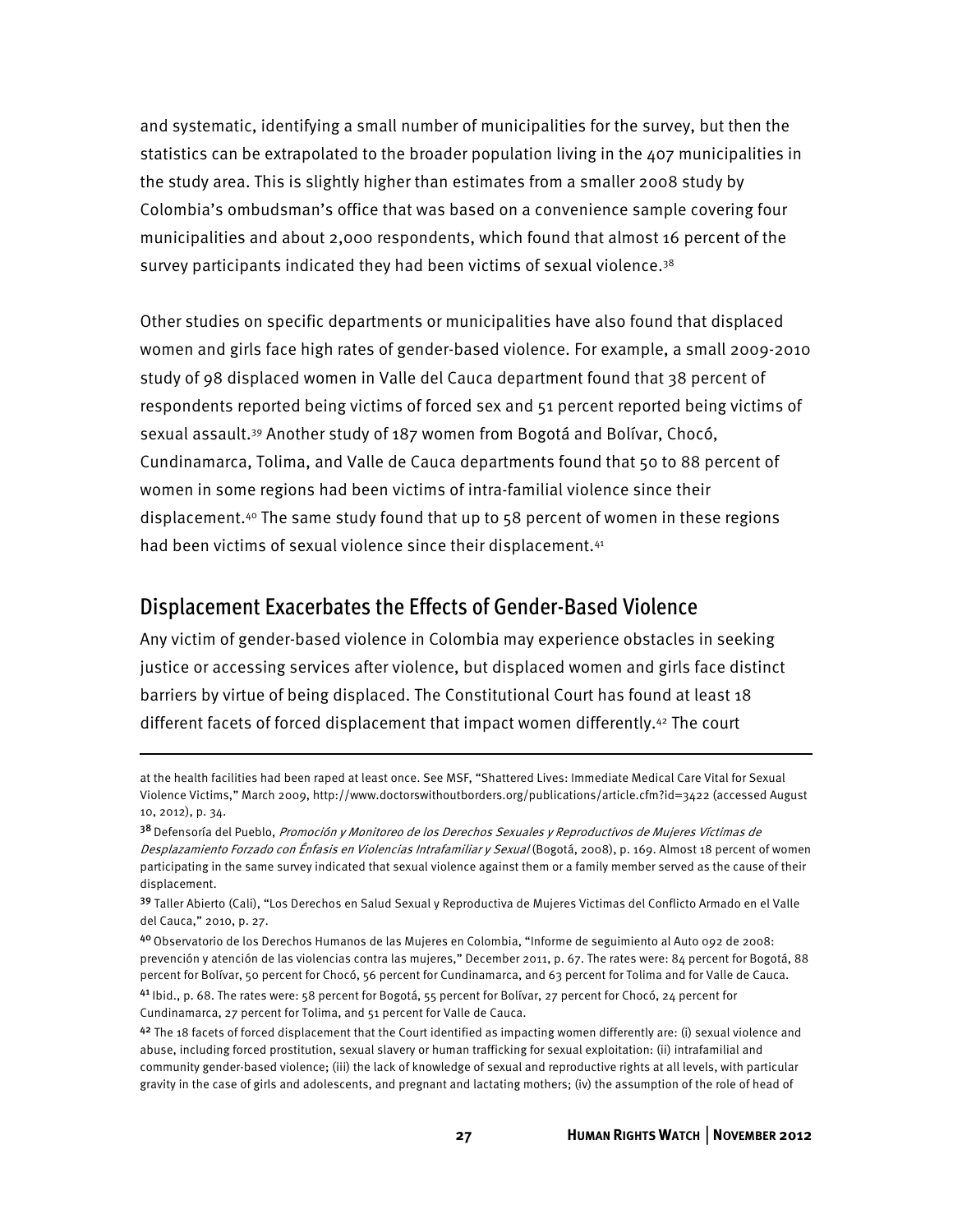identified structural patterns of gender-based violence and discrimination exacerbated by displacement, as well as specific problems faced by women due to their increased vulnerability that do not affect women who are not displaced.43 It also found that displacement itself makes access to health care harder to achieve.44 The UN Special Representative on the human rights of internally displaced persons noted in his report on Colombia that domestic violence and other forms of gender-based violence rise sharply in conflict and, he expects, in displacement as well.45

The difficult conditions of displacement combined with the high-risk of violence make the need for services for displaced women and girls particularly acute. However, the increased vulnerabilities of displaced women and girls make access to these services difficult. Displaced women and girls often arrive in new urban areas with few belongings and no connections. Ana Maria, a 27-year-old woman displaced to Bogotá alone with her small children, told Human Rights Watch, "If you are given 24 hours to leave [your home], you don't want to take 24 hours to leave. You leave with what's on your back."46 Often, they settle in marginalized communities at the edge of urban centers. Some face stigmatization for being identified as displaced.47

When displaced women and girls need access to government services in Colombia, they struggle to reach them. A UN treaty body reviewing Colombia's performance under CEDAW

1

household without access to the material subsistence minimally required for human dignity; (v) aggravated obstacles preventing access to the education; (vi) aggravated obstacles to participation in the economic system and access to the labor market; (vII) domestic and labor exploitation; (viii) aggravated obstacles to land ownership and protection of future patrimony, especially in regards to plans for return and restitution; (ix) acute social discrimination of indigenous women and Afro displaced (x) violence against women leaders; (xi) discrimination in political and public spaces, with special impact on the right to participation, and (xii) lack of knowledge regarding the rights as victims of armed conflict to justice, truth, reparation and guarantees of non-repetition, (xiii) the special need for care and psychosocial support for displaced women, (xiv) specific problems regarding the official registration system of the displaced population (xv) accessibility to humanitarian assistance programs; (xvi) a high frequency of officials not trained to care for displaced women or openly hostile and insensitive to their situation; (xvii) the familial focus of the system of care for displaced population, neglecting the care of a very large number of displaced women, and (xviii) the reluctance to grant an extension of the emergency humanitarian assistance to women who meet the conditions for it.

<sup>43</sup> Constitutional Court of Colombia, Auto 092 of 2008,

http://www.acnur.org/t3/fileadmin/scripts/doc.php?file=biblioteca/pdf/6321 (accessed July 7, 2012).

<sup>44</sup>Constitutional Court of Colombia, Ruling No. T-138-06, sec. 3, February 2006.

<sup>45</sup> Report of the Representative of the Secretary-General on the human rights of internally displaced persons, Walter Kälin: Mission to Colombia, U.N. Doc. A/HRC/4/38/Add.3, para 48, January 24, 2007, http://daccess-dds-

ny.un.org/doc/UNDOC/GEN/G07/104/50/PDF/G0710450.pdf?OpenElement (accessed September 25, 2012).

<sup>46</sup> Human Rights Watch interview with Ana Maria P., Bogotá, February 25, 2012.

<sup>47</sup> Report of the Representative of the Secretary-General on the human rights of internally displaced persons, Walter Kälin: Mission to Colombia, para 64.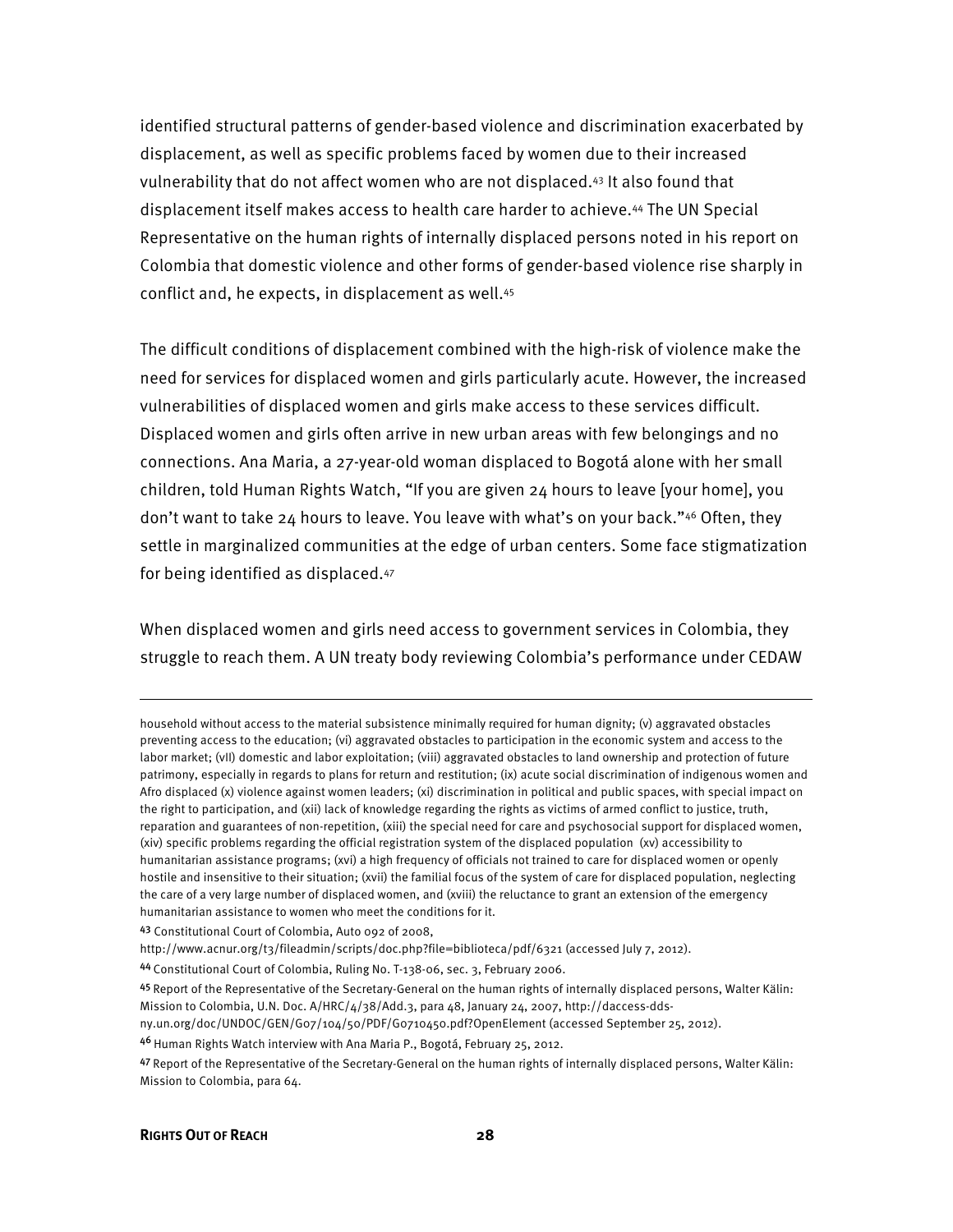found that displaced female heads of household are "disadvantaged and vulnerable in regard to access to health, education, social services, employment and other economic opportunities, as well as at risk of all forms of violence."48 As a representative of Profamilia who coordinates health programs for displaced women explained to Human Rights Watch, "if a displaced woman is the head of household, lives alone in a community at the margins of a large city, has no money and has six children, it is difficult to go to the hospital."49 Moreover, fear of more abuse is more likely to stop these women from reporting cases of gender-based violence to authorities.50

<sup>48</sup> See CEDAW, Concluding Comments: Colombia, (2007), CEDAW/C/Col/Co/6, paras 10-11. The Committee also found that displaced women and children "continue to be disadvantaged and vulnerable in regard to access to health, education, social services, employment and other economic opportunities, as well as at risk of all forms of violence." See CEDAW, Concluding Comments: Colombia, (2007), CEDAW/C/Col/Co/6, paras 12-13. Accordingly, it called on the government to increase efforts to meet this population's specific needs.

<sup>49</sup> Human Rights Watch interview with Patricia Ospina M., Coordinator for Displacement Program, Profamilia, Bogota, March 13, 2012.

<sup>50</sup> See USAID/ProFamilia, *Encuesta en Zonas Marginadas 2011*, Anexo 9.10, p. 160. The study also found that higher numbers of displaced versus non-displaced women said they did not report due to lack of faith in the justice sector, negative experiences with denouncing, not knowing where to go, belief that the violence was not severe, not wanting to harm the aggressor.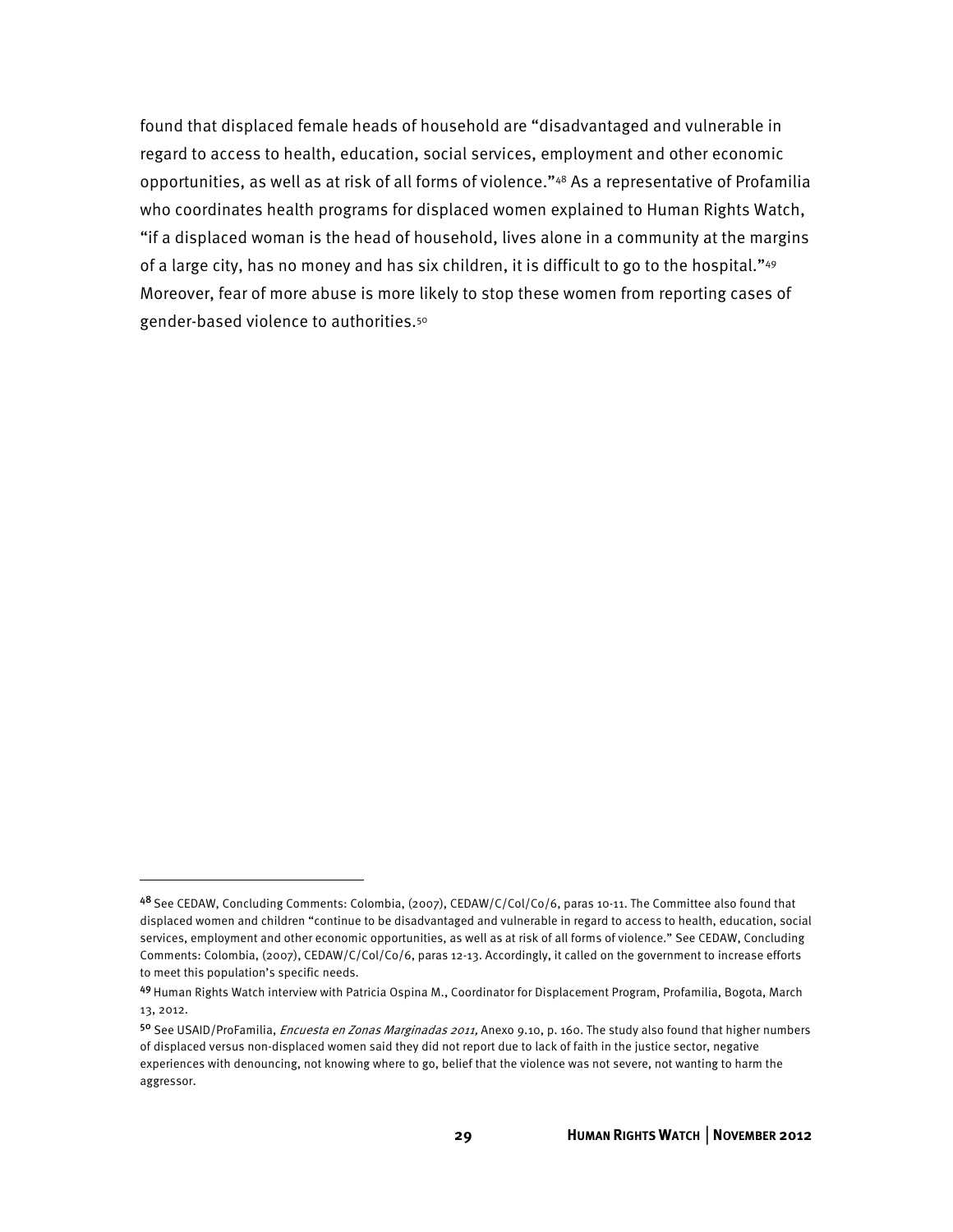# **II. Colombia's Normative Framework for Gender-Based Violence and Rights of the Displaced**

Starting in 1996 shortly after ratifying a regional treaty to eradicate violence against women, Colombia's congress has passed a series of laws aimed at increasing the protection of women's rights under Colombia's domestic law, culminating in a comprehensive law on gender-based violence in 2008. The Constitutional Court has also issued rulings related to the rights of internally displaced women and girls, and the congress has promulgated legislation on the rights of victims of the conflict.

Colombia's legal framework takes into account the unique needs of displaced women and girls, and assigns government actors specific obligations to prevent gender-based violence against displaced women. But poor implementation of these laws fails to diminish or eliminate barriers encountered by displaced women and girls seeking justice and services.

# Laws Protecting Women and Girls in Colombia from Gender-Based Violence

Colombia's normative framework related to intra-familial and sexual violence is grounded in the Constitution of 1991. Article 42 of Colombia's Constitution provides that "any form of violence in the family is considered destructive to the family's harmony and unity, and should be sanctioned in conformity to the law."51

#### Sexual and Intra-Familial Violence Laws and Policies

In 2008 Colombia passed its first comprehensive law to address all forms of gender-based violence: Law 1257/2008.52 This law created new norms for the prevention and punishment of violence and discrimination against women, established a definition for violence against women,53 reformed the criminal code and the criminal procedure code, and amended an earlier law on intra-familial violence.54 The law recognizes the physical,

 $\overline{a}$ 

<sup>5&</sup>lt;sup>1</sup> See Political Constitution of Colombia, 1991, art. 42.

<sup>52</sup>Law 1257/2008, 2008, http://www.secretariasenado.gov.co/senado/basedoc/ley/2008/ley\_1257\_2008.html (accessed July 3, 2012). 53 The definition of gender-based violence provided by the law is "any action or omission that cases death, or physical, sexual, psychological, economic, or proprietary injury or suffering to a woman because of her status as a woman, including threats of such acts, coercion, or the arbitrary deprivation of liberty, whether these occur in the public or private sphere." See Law 127/2008, art. 2.

 $54$  See Law for the implementation of article  $42$  of the Constitution and to dictate norms for the prevention, remediation, and punishment of intra-familial violence, Law 294/1996.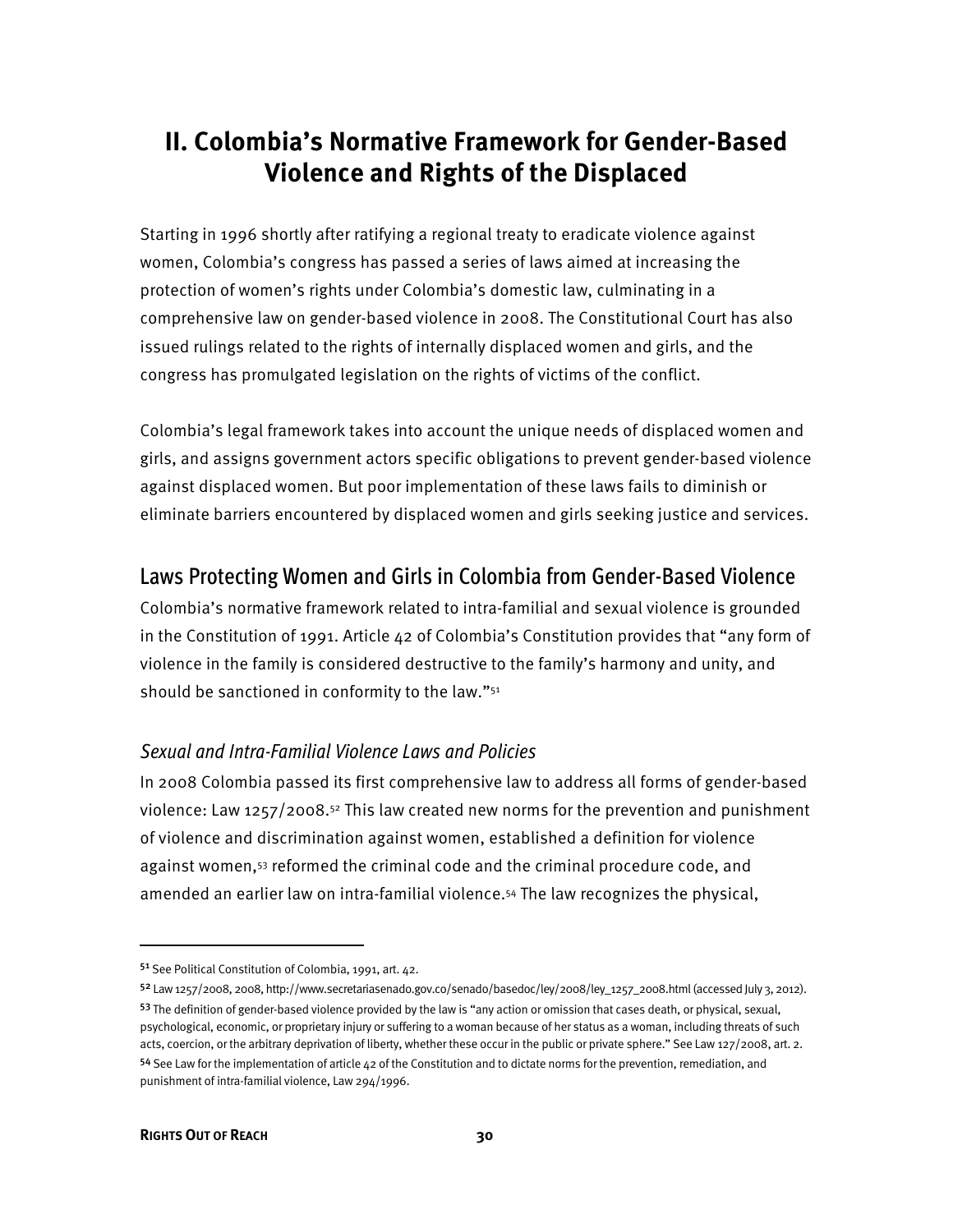emotional, and psychological harm gender-based violence can cause victims,55 and enumerates specific rights of victims.<sup>56</sup> It builds on early laws passed in 1996, 2000, and 2006 related to intra-familial violence, including against minors.57

#### Rights of Victims under Law 1257/2008

Under Law 1257/2008, a victim of gender-based violence has the right to:

- receive comprehensive, integrated care that is adequate, accessible, and of good quality;
- guidance, legal advice, and legal assistance free of charge;
- clear, complete, timely, and accurate information regarding a victim's rights and the legal mechanisms and processes she may follow to vindicate those rights;
- give informed consent for medical legal exams and to have the exam performed by the doctor of the sex she chooses;
- clear, complete, timely, and accurate information regarding sexual and reproductive health services;
- confidentiality when receiving medical, legal, or social assistance;
- receive specialized medical, psychological, psychiatric, and forensic assistance for herself and children;
- access protection measures for herself and children;
- truth, justice, reparation, and the guarantee of non-repetition for the constitutive crime;
- stabilization of her situation according to the provisions established in the law;
- decide whether or not she wants to face the aggressor in judicial or administrative proceedings.<sup>58</sup>

 $\overline{a}$ 

<sup>55</sup>Law 1257/2008, art. 3.

<sup>56</sup> Ibid., art. 7.

<sup>57</sup>Law 575 of 2000 reformed portions of the 1996 law to allow family commissioners also to issue protective orders in cases of intra-familial violence. See Por medio de la cual se reforma parcialmente la Ley 294/1996, Law 575/2000. In 2006, Colombia passed a Child and Adolescent Code, which provided specific protections under the law to child victims of intrafamilial or sexual violence. Law 1098/2006.

<sup>58</sup> Law 1257/2008, art. 8. Article 19 of 1257/2008 extends additional entitlements to victims through the health system, including loans, room and board services in institutions providing health services, hotel services, and transportation services for victims and their children, or a monthly cash allowance if he/she decides not to stay in the accommodations provided (usually equivalent to monthly minimum wage). This is extendable by 6 months, as the situation warrants.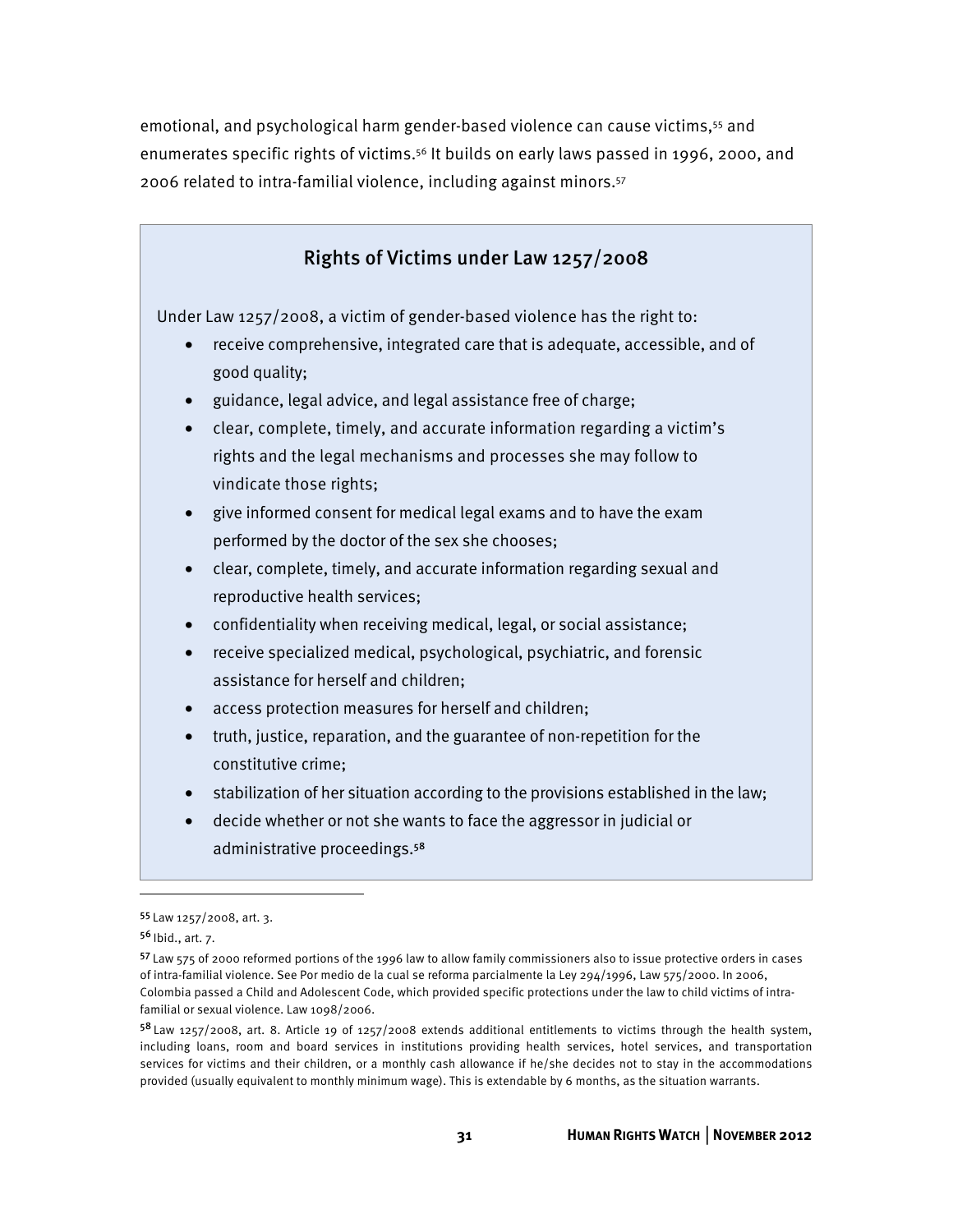The law also prescribes specific awareness and prevention measures to be taken by various actors in government and society.<sup>59</sup> The law charges the national government with executing training programs—guaranteeing prevention, protection, and care for women victims of violence—for all public servants. The law focuses in particular on the need to train judicial officers, health personnel, and police.<sup>60</sup> The national government must also implement measures to change social attitudes to encourage the social sanctioning and the reporting of discrimination and violence against women.<sup>61</sup> It specifically assigns a duty to the national government to develop programs for prevention, protection, and care in relation to acts of violence against displaced women.62

While the law comprehensively addressed gender-based violence, ministries still needed to draft their own regulations to implement those elements of Law 1257/2008 within their jurisdiction. In November and December 2011, almost three years after the law was passed, four ministries released administrative decrees concerning their duties under the law. Ministry of Justice Decree 47999— issued in December 2011—regulates the provision of protective measures under the law.63 The Ministries of Labor and Education similarly defined their duties to implement Law 1257/2008 through decrees in November and December 2011.64

#### Victims' Rights to Health Services

Colombia's sophisticated normative framework and policies regarding gender-based violence guarantee displaced women and girls free health services after sexual or intrafamilial violence, including examination and treatment for the prevention of HIV/AIDS and

j

<sup>59</sup> Law 1257/2008, arts. 9-15.

<sup>60</sup> Ibid., art. 9.2.

<sup>61</sup> Ibid., art. 9.9

<sup>62</sup> Ibid., art. 9.7.

<sup>&</sup>lt;sup>63</sup> In addition, the decree outlines minimum requirements for safe homes or shelters: that they must provide a dignified and reparative environment, avoid separating families that wish to remain together, avoid proximity to the aggressor, and ensure security of the victim and her family. In proceedings for intra-familial violence, the law and regulation assure women have the right to declare before the attorney general's office their desire not to participate in mediation.

 $64$  Department of Labor, Administrative Decree 4463/2011, November 25, 2011, regulating the labor rights and measures of protection in the workplace for women. The decree recognizes that violence in the workplace could have a differential impact on particular vulnerable sectors such as women who are heads of household, the internally displaced, and victims of political, sexual, or domestic violence. The decree binds both private and public employers—requiring dissemination of information regarding Law 1257/2008, women's rights, and the national and international standards that protect women in the workplace. See also Ministry of Education, Administrative Decree 4798/2011, which provides guidance on the implementation of Law 1257/2008 in schools, and makes suggestions for institutions of high education, although they are independent from the ministry.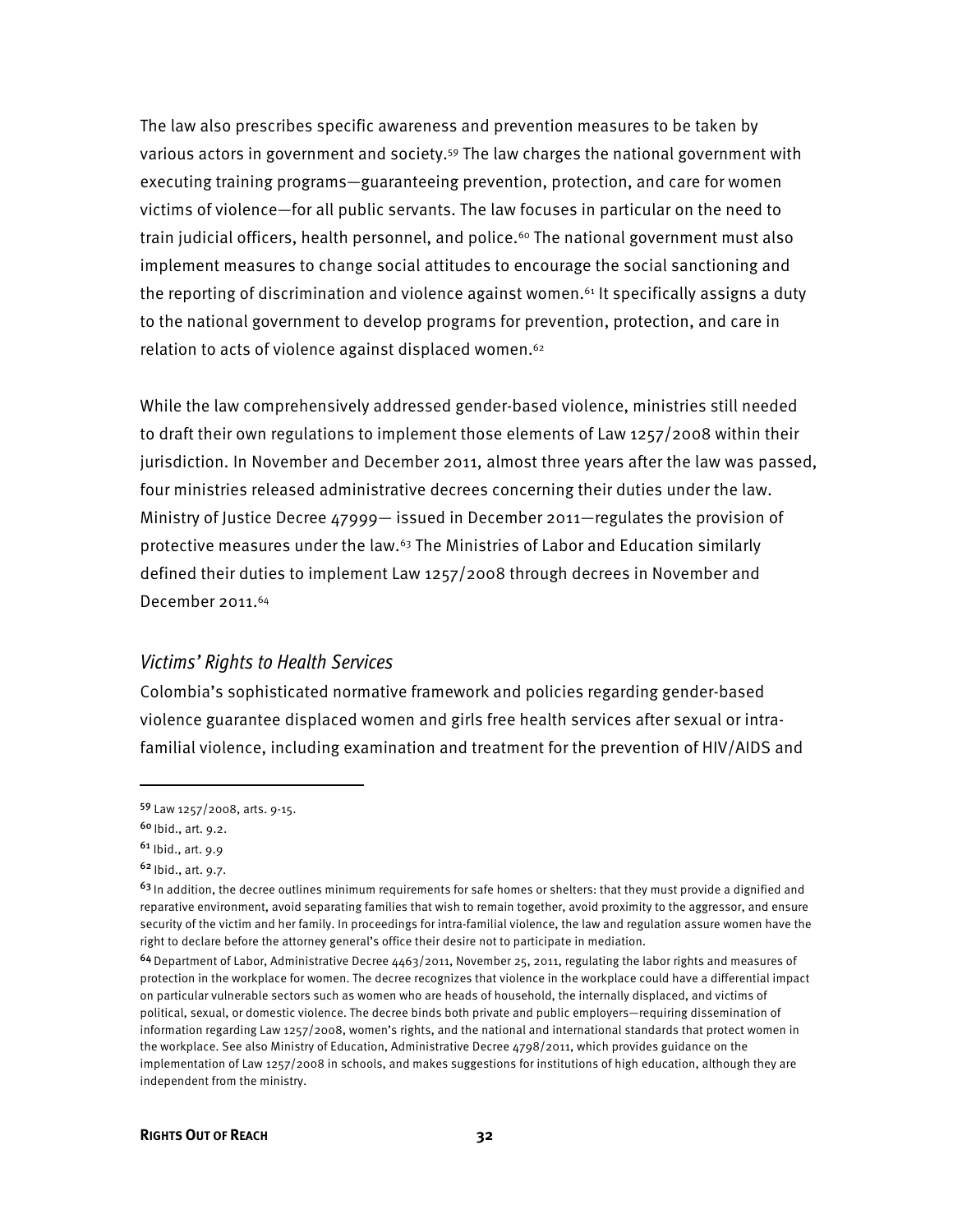other sexually transmitted infections, physical and emotional trauma, and to collect forensic evidence.<sup>65</sup> The treatment of trauma is understood to include the administration of emergency contraception to prevent unwanted pregnancy and—in light of a 2006 Constitutional Court opinion allowing abortion after rape or incest—abortion services.<sup>66</sup>

The Ministry of Health has provided health care professionals guidance on treatment of victims of gender-based violence since 2000.<sup>67</sup> In December 2011 the Ministry of Health promulgated Decree 4796 to implement Law 1257/2008—laying out the steps health providers need to take to detect, prevent, and provide comprehensive services to women victims of violence, including the provision of temporary housing, food, or transportation creating a more expansive web of responsibility than previously held by the health system.68 It also mandates the update of existing guidelines for the treatment and protection of abused women and children and the adoption of a protocol and model of comprehensive care to victims of sexual violence.<sup>69</sup> According to the regulation, cases of violence must be reported in the Information System of Social Protection (Sistema de Información de la Protección Social or SISPRO). In March 2012 the ministry issued a new protocol and model of care for victims.70

-

68 Decreto 4796/2011, issued by the Ministry of Health,

<sup>65</sup> See Law 360/1997.

<sup>66</sup> See Colombian Constitutional Court, Sentencia C-355 of May 10th, 2006.

<sup>&</sup>lt;sup>67</sup> Ministry of Health, Guide for the Attention of Abused Adults (Bogotá, 2000)

http://www.dadiscartagena.gov.co/web/images/docs/saludpublica/saludsexual/guias-y\_protocolos\_vif\_vs\_y\_vbg/ guia\_de\_atencion\_al\_menor\_maltratado\_res\_0412\_de\_2000.pdf (accessed July 27, 2012); and, Ministry of Health, Guide for the Treatment of Abused Minors (Bogotá, 2000) http://www.clae.info/downloads/NormasAE/GAIAtenciondelamujerm

altratadaColom.pdf (accessed August 10, 2012). See also Resolution 412 of 2000, issued by the Ministry of Health; and Ministry of Health, "National Policy for Sexual and Reproductive Health," February 2003.

http://wsp.presidencia.gov.co/Normativa/Decretos/2011/Documents/Diciembre/20/dec479620122011.pdf (accessed September 19, 2012). The services provided by the health system extend beyond basic healthcare, and include the provision of temporary housing, food or transportation upon the recommendation of a health professional or other competent authority—creating a more expansive web of responsibility than previously held by the health system. The Social Security Health General System will guarantee the provisions of those services according to the existing funds and it will provide them according to the level of physical or mental affectation of women and according to the special risk situation in which the victim is involved (articles 7-8). The level of affectation of the victim will be determined by her medical history or by the medico-legal opinion. See Law 1257/2008, arts. 8, 9, 13 and 19.

<sup>69</sup> Both the protocol and model of integrated health care for victims of sexual violence were adopted on March 6, 2012. Ministry of Health, Resolution 459/2012, March 6, 2012, http://actualisalud.com/images/stories/res459.pdf (accessed July 4, 2012). The Ministry of Health issued guidelines on treatment of abused women and children in 2000—one for the attention of Abused Women and the other for Abused Minors. Ministry of Health, Resolution 412 of 2000. It is these that are to be updated.

<sup>70</sup>See Resolution 459/2012, issued by the Ministry of Health, http://actualisalud.com/images/stories/res459.pdf (accessed July 4, 2012).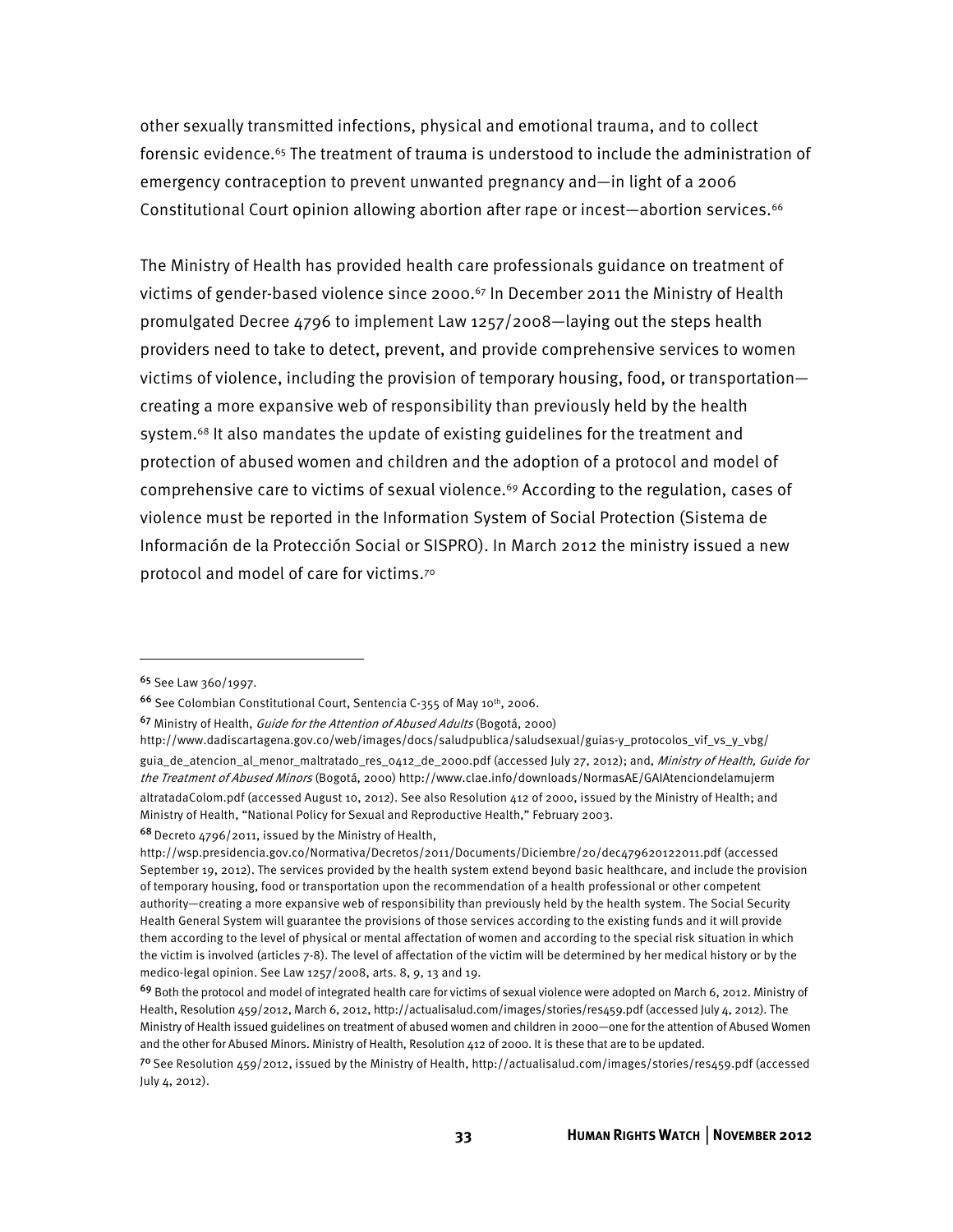#### Criminal Laws Related to Intra-Familial and Sexual Violence

Colombia also has reformed provisions of the criminal code and criminal procedure code relating to gender-based violence. Reforms in 1997 increased the penalties for sexual crimes from eight to 20 years, established aggravating factors related to intra-familial violence, and addressed the rights afforded to victims of sexual violence.<sup>71</sup> Later reforms created new categories of intra-familial and sexual violence.72 A 2004 reform eliminated sexual violence as a manifestation of intra-familial violence, instead classifying it as a general crime against human dignity and sexual formation.73

Despite these reforms, Colombia's criminal code continues to define rape in terms of sexual relations with someone through the means of force.74 This definition is inconsistent with international legal norms that consider lack of consent rather than use of force as the primary element of rape.75

Colombia's criminal code also specifically proscribes violent sexual acts, forced prostitution, or slavery of persons protected under international humanitarian law.76 Draft legislation introduced in Congress in August 2012 would amend the criminal code to include additional prohibitions against categories of sexual violence enumerated in the Rome Statute of the International Criminal Court.77

# Laws on Displacement that Should Help Displaced Victims of Gender-Based Violence

Colombia has an extensive network of social assistance programs for internally displaced persons, first established by Law 387 of 1997.78 The Constitutional Court of Colombia has

<sup>71</sup>Law 360/1997, arts. 2-15.

<sup>7&</sup>lt;sup>2</sup> See Law 599/2000, arts. 205-212, 229-230.

<sup>73</sup>Law 882/2004, art. 1.

<sup>74</sup>Law 599/2000, art. 205.

<sup>75</sup>See, for example, CEDAW, Communication No. 18/2008, CEDAW/C/46/D/18/2008, Sept. 1, 2010, at para. 8.7, stating, "[t]hrough its consideration of States parties' reports, the Committee has clarified time and again that rape constitutes a violation of women's right to personal security and bodily integrity, and that its essential element was lack of consent."

<sup>76</sup> Law 599/2000, arts. 139-141.

<sup>77</sup>Colombia ratified the Rome Statute of the International Criminal Court on August 5, 2002 and incorporated it into domestic law by Law 742/2002. Rome Statute of the International Criminal Court (Rome Statute), A/CONF.183/9, July 17, 1998, entered into force July 1, 2002. Under the Rome Statute sexual violence is a crime against humanity when committed as part of a widespread or systematic attack directed against any civilian population or when committed as part of a plan or policy or as part of a large-scale commission of such crimes. <sup>78</sup> See Law 387/1997, http://www.alcaldiaBogotá.gov.co/sisjur/normas/Norma1.jsp?i=340 (accessed July 17, 2012), arts. 15-17. The law is partially regulated by Decree No. 2569/2000, published on December 19, 2000, establishing the registration of internally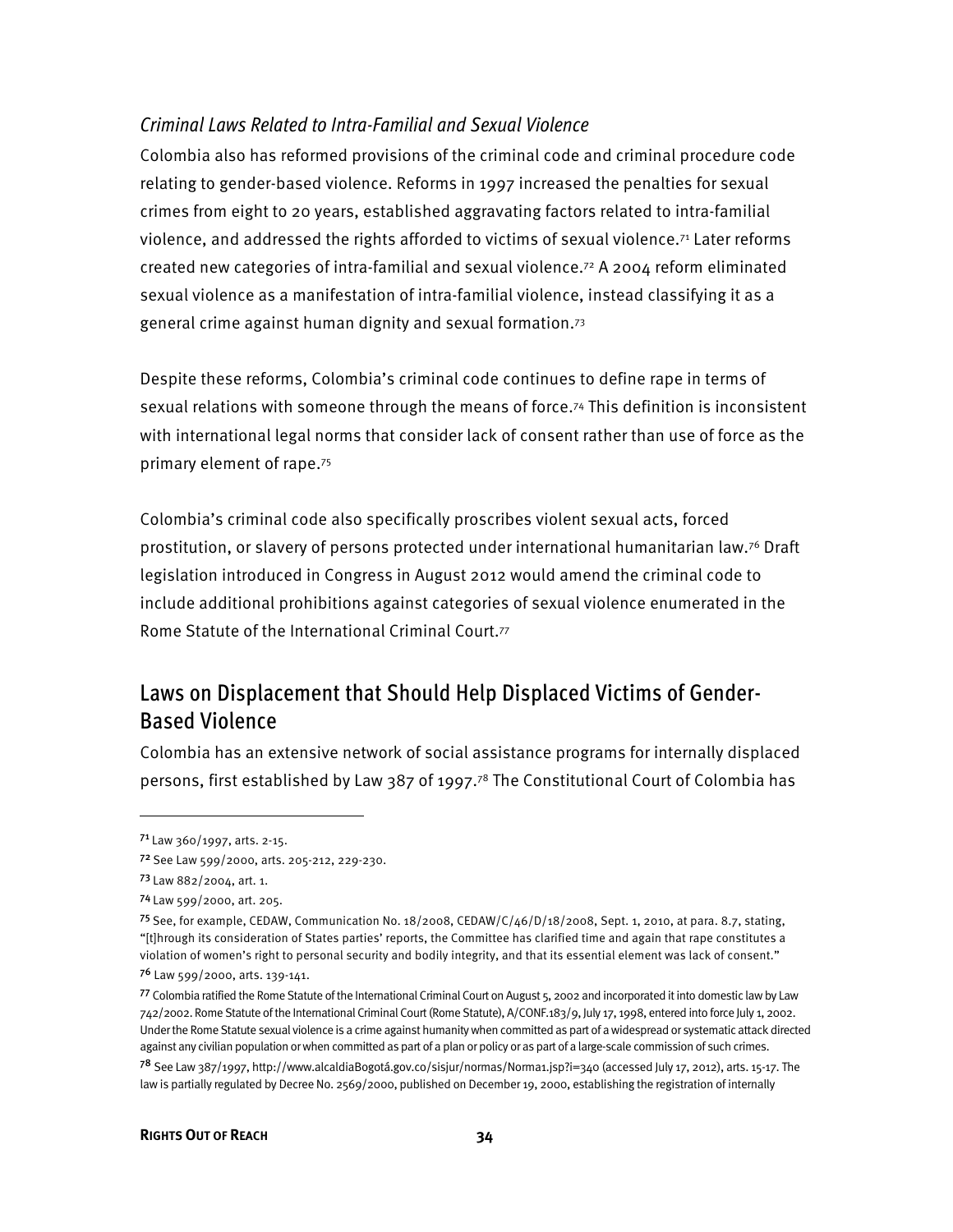ruled on the protection of the rights of displaced people generally, and specifically addressed the vulnerabilities of displaced women and girls to violence. In its 2004 landmark ruling, T-025-04 found that the state's response to internal displacement constituted an "unconstitutional state of affairs" and recognized that there exist certain minimum rights of the internally displaced population that must be satisfied by the authorities to ensure a life with dignity.79 The Court's jurisprudence has confirmed the constitutional right of internally displaced people to preferential treatment by the state.<sup>80</sup>

#### Auto 092/2008: Constitutional Court Order Protecting Displaced Women and Girls

The Constitutional Court has issued a number of orders, called "autos," related to the implementation of its 2004 ruling. In 2008 the Court issued order Auto 092/2008, which specifically recognized the unique needs of displaced women and girls and ordered the government to take comprehensive measures to protect the fundamental rights of internally displaced women and to prevent the disproportionate gender impact of the conflict and forced displacement.81 The Court found that "sexual violence against women is a habitual practice that extends, systematically and invisibly, throughout the context of the armed conflict in Colombia." $82$  Auto 092/2008 instructs the government to establish 13 programs to fill gaps in public policy on forced displacement from the perspective of women's rights.<sup>83</sup> The Court proposed programs for the prevention of sexual, intra-familial, and community violence against displaced women and girls, and highlighted the special need for the prevention of violence against women human rights defenders. It also

<sup>81</sup> Constitutional Court of Colombia, Auto 092 of 2008,

j

http://www.acnur.org/t3/fileadmin/scripts/doc.php?file=biblioteca/pdf/6321 (accessed July 7, 2012).

displaced people in the Unified Registry of Displaced Populations. See Decree No. 2569, Department of Interior, December 19, 2000, http://www.dnp.gov.co/LinkClick.aspx?fileticket=80Ul3VP8zz8%3D&tabid=1080 (accessed July 17, 2012). Articles 8, 11, 14, 16, 18, 21 and 26 of the Decree were declared partially invalid by a ruling adopted by the State Council (Consejo de Estado) on June 12, 2008.

<sup>79</sup> Colombian Constitutional Court. Ruling No. T-025-04, January 2004,

http://www.acnur.org/t3/fileadmin/scripts/doc.php?file=biblioteca/pdf/2501 (accessed August 10, 2012).

<sup>80</sup> Colombian Constitutional Court. Ruling No. T-025-04, January 2004,

http://www.acnur.org/t3/fileadmin/scripts/doc.php?file=biblioteca/pdf/2501 (accessed August 10, 2012), section 5.2.

<sup>82</sup> See Constitutional Court of Colombia, Auto 092, 2008, III.1.1.1. Women's rights groups also filed with the Court over 600 complaints of sexual violence in the context of the armed conflict. In an annex to the judicial decision, the Court referred 183 of these cases to the attorney general with an order to ensure truth, justice and reparation for the victims.

<sup>&</sup>lt;sup>83</sup> The 13 programs are: 1) prevention of the disproportionate impact of displacement; 2) prevention of sexual violence against women; 3) prevention of intra-familial and community violence;  $4$ ) promotion of health;  $5$ ) support for female heads of households through access to job opportunities and the prevention of domestic and labor exploitation; 6) education support for women over 15 years of age; 7) access to land ownership; 8) protection of the rights of indigenous women; 9) protection of the rights of Afro-Colombian women; 10) promotion of the participation of and prevention of violence against women leaders; 11) justice, truth, reparation, and non-repetition; 12) psycho-social support; and 13) elimination of barriers to accessing the protection system.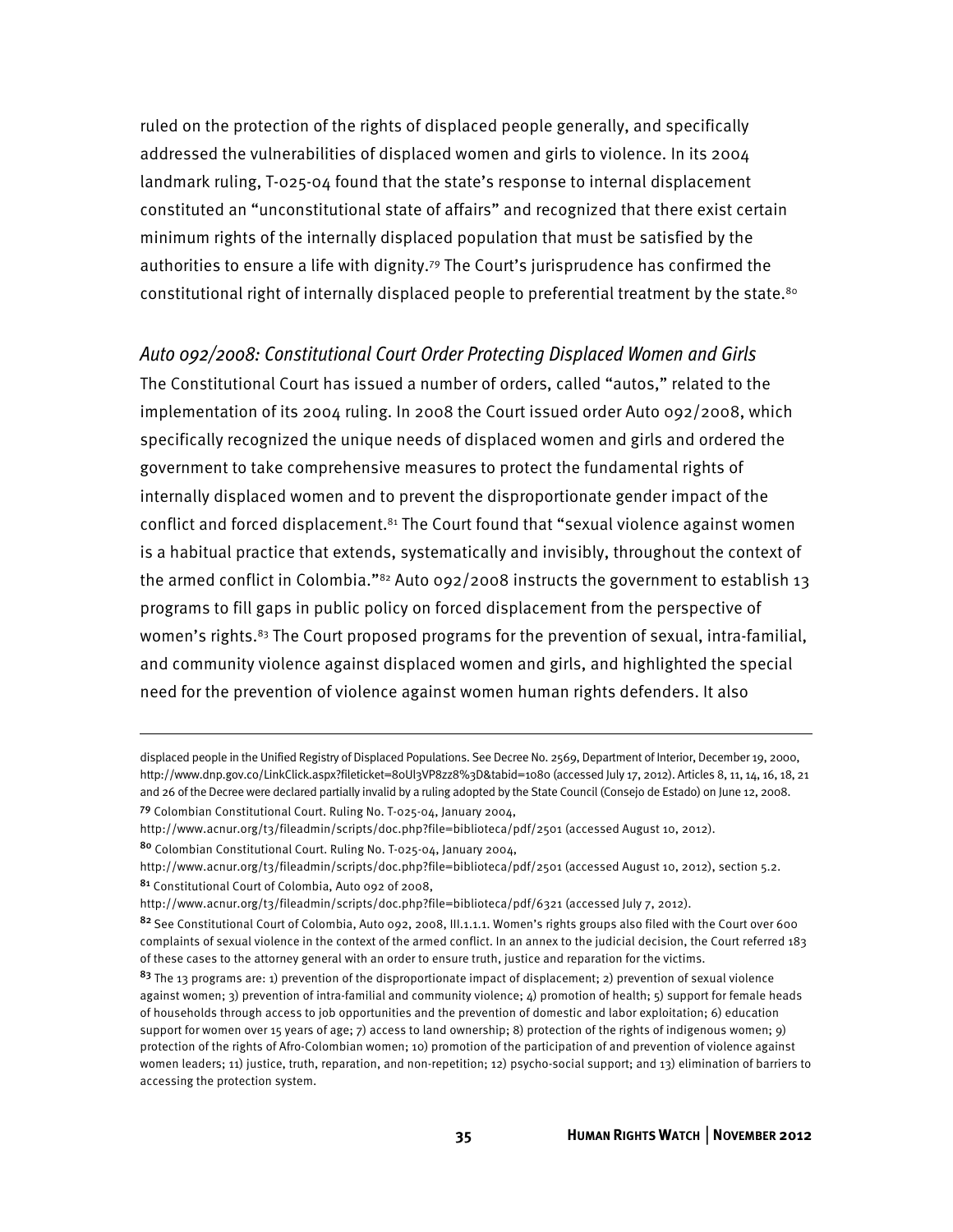proposed programs for the promotion of health and for the elimination of barriers to Colombia's protection system.

In other orders related to its 2004 ruling, the court has determined that displaced persons require special attention from the authorities—particularly in relation to health—because of the deplorable life conditions they face and the fact that displacement itself makes access to health care harder to achieve.84 Moreover, due to the higher risks of sexual and intra-familial violence toward this population, the court clarified that affirmative actions are needed to guarantee fundamental rights of women, in particular the right to health.<sup>85</sup>

#### The Victims and Land Restitution Law

Aside from the Constitutional Court's jurisprudence on the displaced, in 2011 the Colombian congress also adopted a law on compensation and reparations for victims of the armed conflict, including displaced individuals. Law 1448/ 2011, known as the Victims and Land Restitution Law, allows victims (as defined by the law) to file for judicial, administrative, social and economic, individual, and collective measures to restore or repair their rights. In some cases this means monetary compensation or the reclamation of stolen land.<sup>86</sup>

The law emphasizes non-discrimination and the need for a differential approach when implementing the law vis-à-vis members of vulnerable groups, including women.<sup>87</sup> It specifically provides that women victims have the right to a life without violence and for victims of sexual violence to make claims for compensation.88 It also provides for protective measures for women who institute administrative or judicial proceedings for the vindication of their rights.<sup>89</sup> Most importantly, it establishes that every victim must be provided information regarding available services, that judicial authorities questioning victims must do so with respect for a woman's dignity and moral integrity, and that certain evidence may not be used against the victim in cases of sexual violence. For example,

<sup>84</sup>Constitutional Court of Colombia, Ruling No. T-138-06, sec. 3, February 2006.

<sup>85</sup> Constitutional Court of Colombia, Ruling No. T-045-10, sec. 4, February 2010. This ruling also highlights the importance of psychiatric and psychological healthcare services to internally displaced persons.

<sup>86</sup> Persons who are considered victims according to the Victims' law are entitled to benefits and reparations if the violations of their rights occurred from January 1, 1985. Victims of events which took place before January 1, 1985 will only have access to symbolic reparations, right to truth and guarantees of no repetition. See Law 1448/2011, art. 3.

 $87$  Law 1448/2011, art.6, establishing non-discrimination, and art. 13, recognizing the need for a differential approach when implementing provisions of the law.

<sup>88</sup> Ibid., art.28.

<sup>89</sup> Ibid., arts.31-32.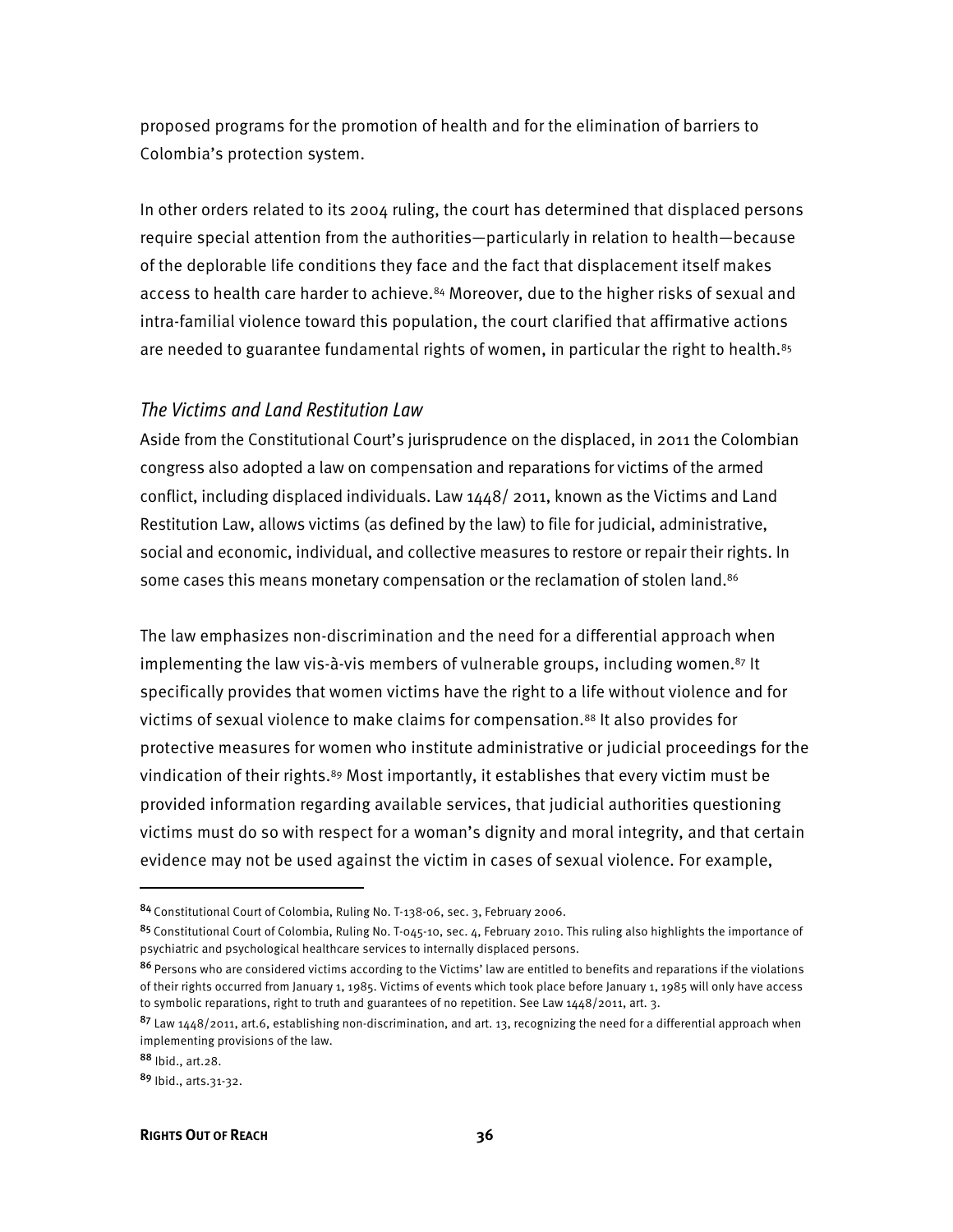consent will not be inferred from the victim when her capacity to pronounce a free and voluntary consent was diminished by the use of force, the threat of use of force, coercion, or the use of a coercive environment.<sup>90</sup>

# Referral Pathway: How Victims of Gender-Based Violence Connect to Services

Under the policy framework related to gender-based violence, different ministries and authorities have obligations to provide services for victims. Together, these entities represent the government's integrated, multi-sector response to address a victim's need to access health services, the justice sector, protection, and psycho-social support.

Between the laws, decrees, protocols, and guidelines from multiple government actors, the response to gender-based violence in Colombia is complex. To make the system understandable for victims, providers, and officials, the government ombudsman's office with the support of USAID and the International Organization for Migration (IOM) developed flow charts which represent the "pathway of care" (also referred to as a referral pathway). Though widely used, these charts are not formally adopted by ministries, and no formal inter-ministerial protocol compiling all obligations of the government and rights of victims exists to guide officials treating victims. Some ministries have developed their own internal charts to assist officials helping victims navigate within a single ministry or agency.

The entry point into either pathway is dependent on the victim, who can decide to whom to disclose an incident: a trusted friend or family member, a community leader, a teacher or faith leader, a health worker, the police or prosecutors, or others. Once a victim has told someone about the violence, it is important that this person, the "entry point", has the ability to provide complete information about what services are available and provide appropriate referrals.

Colombia's referral pathway charts depict the possible role of several institutions in responding to gender-based violence: the attorney general's office, national police, health sector, Colombian Institute for Family Welfare, units of care and orientation for displaced persons, the Department of Social Action (now known as the Department for Social Prosperity), family commissioners, educational institutions, NGOs, or any of the agencies in the Public Ministry (the ombudsman, the municipal ombudsman, or the inspector general).

<sup>90</sup> See, for example, ibid., arts.35-38.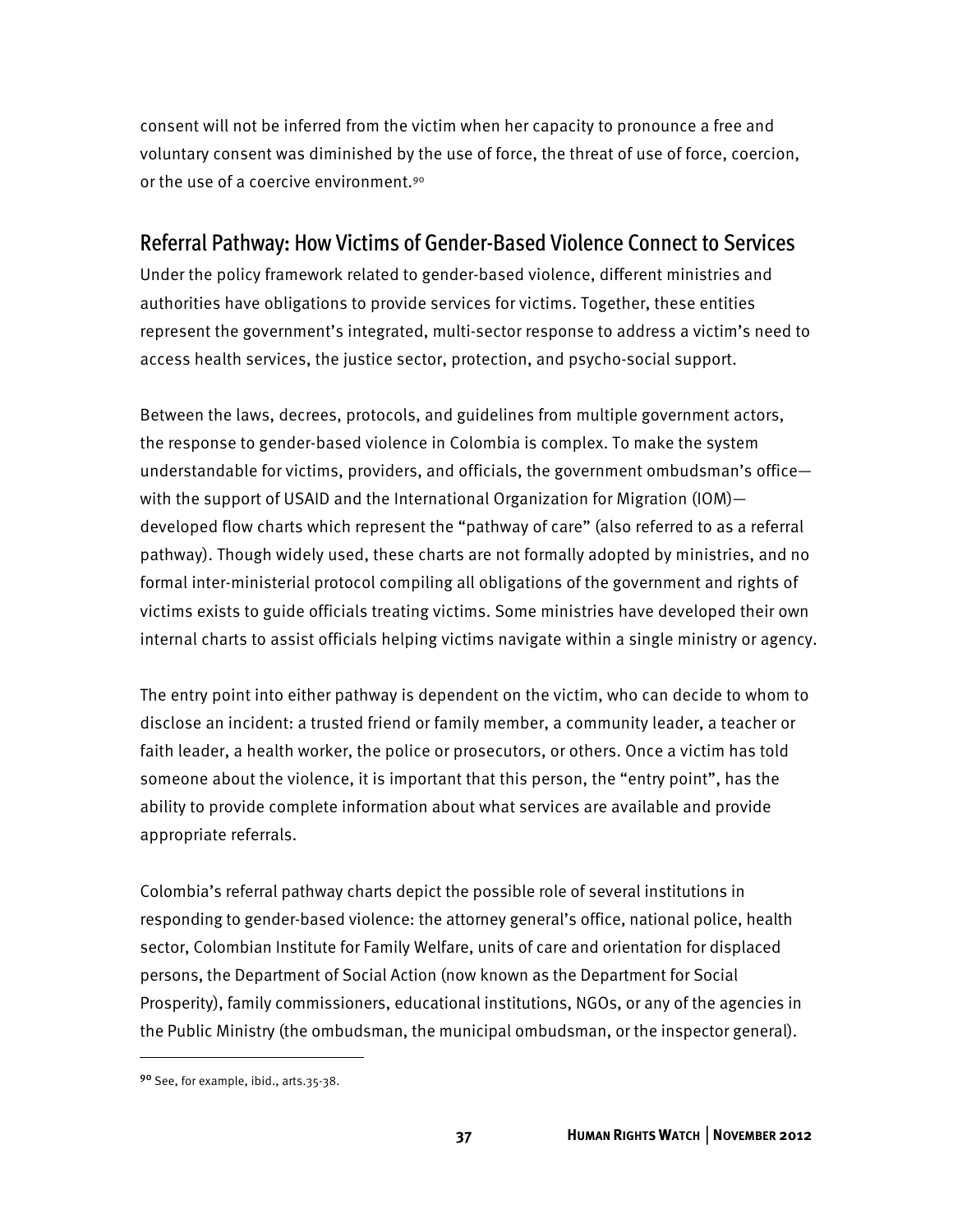The pathway for victims of sexual violence provides that all victims be referred to the attorney general's office to file a criminal complaint. The pathway for victims of intrafamilial violence provides that victims can decide between the civil pathway, where the perpetrator will not face criminal charges, and the criminal pathway, where the perpetrator may face criminal charges.91 If the victim chooses to go the civil route, she will go to a family commissioner, who can assist with a protection order. If she chooses the criminal route, she will go to the attorney general's office to file a criminal complaint.<sup>92</sup>

Next, a victim of either type of violence may be referred to the National Institute for Legal Medicine and Forensic Sciences for forensic examination. At any point, authorities may also refer a victim to a health facility.93

## The Gap between Laws and Reality

Colombia's progressive legal framework concerning both the government's response to gender-based violence, and to displacement, should create systems that ensure displaced women and girls are protected from violence and have uninhibited access to services should violence occur. As detailed in the following chapters, Human Rights Watch documented instances where this was simply not the case. There was a consensus among the victims, government officials, and civil society representatives who spoke with Human Rights Watch that, while the laws are good, implementation is failing. As Socorro Y., a displaced woman and human rights defender raped in 2009, explained to Human Rights Watch, "Law 1257 is passed, and Auto 92 issued, and nothing changes for us women ... more has happened to us since then, and we don't feel any more protected."<sup>94</sup> The following chapters look at barriers to access health, justice, and protection services that continue to exist for displaced women and girls who are victims of gender-based violence.

1

<sup>91</sup> See International Organization for Migration (IOM), United States Agency for International Development (USAID), and Defensoría del Pueblo, Attention Pathway for Victims of Intra-familial Violence with an emphasis on displaced populations); see also IOM, USAID, and Defensoría del Pueblo, Attention Pathway for Victims of Sexual Violence with an emphasis on displaced populations (Bogotá, 2008), http://www.acnur.org/biblioteca/pdf/6683.pdf?view=1 (accessed August 10, 2012), p. 116-17.

 $92$  Ibid.

 $93$  Ibid.

<sup>94</sup> Human Rights Watch interview with Socorro Y., Bogotá, February 24, 2012.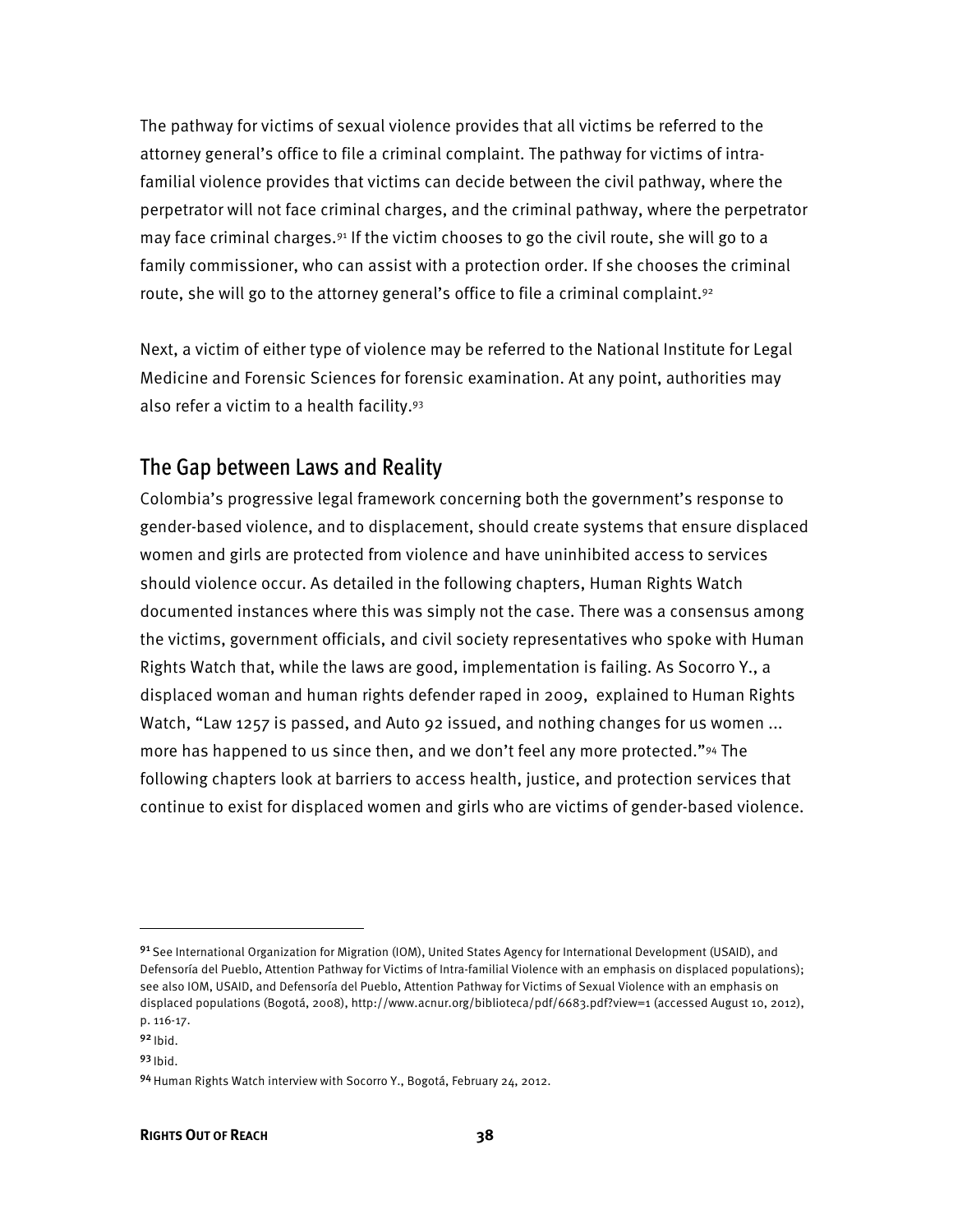# **III. Shortcomings of Health Services after Gender-Based Violence**

Intra-familial or sexual violence can have a profound and lasting effect on physical and psychological health: Colombia's 2010 demographic and health survey found that 85 percent of women who had suffered domestic violence reported injuries, other physical harm, and psychological harm as a result of the abuse.<sup>95</sup>

Access to adequate medical care after an act of intra-familial or sexual violence is a fundamental human right. Colombian law and its referral pathway aim to guarantee this right by ensuring that all victims of gender-based violence, including the displaced, can access essential health services. But a wide range of obstacles currently prevent them from doing so, including the failure of health facilities to properly implement the relevant laws and policies, inadequate screening for signs of gender-based violence, mistreatment of victims, and arbitrary denial or delays in providing essential services.

Colombia's laws and policies should ensure women and girls who are victims of genderbased violence—even if internally displaced—have access to health services. But, as a director of an organization in Cali that provides support and training to displaced women told Human Rights Watch, "with health, the law is one thing, but it is difficult to get the care survivors are entitled to."96

Often victims do not know these services exist or that they have a right to access them for free. Worse yet, some health officials do not know this either.

# Health Officials Lack Adequate Knowledge or Training of Law and Policies

Health professionals and advocates who accompany women and girls for health services told Human Rights Watch that health providers' insufficient knowledge or training can impede care for victims. Even when laws and policies are strong, the government has a further obligation to train healthcare professionals to ensure these laws and policies are implemented at the most important point: where victims seek care.

j

<sup>95</sup> ENDS 2010, p. 372. Other harms can include sexually transmitted infections or unwanted pregnancies.

<sup>9&</sup>lt;sup>6</sup> Human Rights Watch interview with Maria Elena Unigarro Coral, Coordinator of Taller Abierto, Cali, May 7, 2012.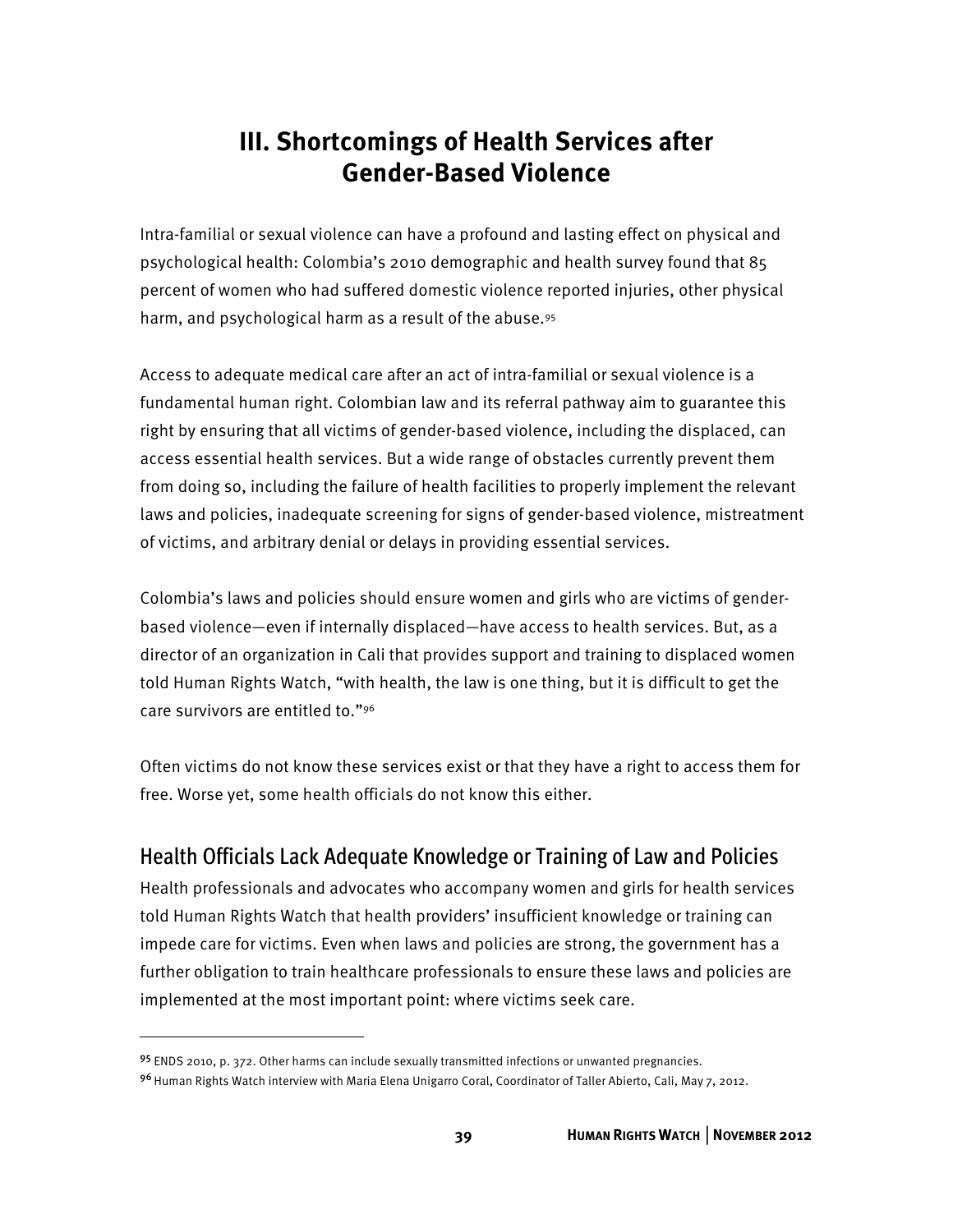Training should address the mechanics of treating victims of violence, how to identify signs of violence, sensitivity on how to work with victims, what rights victims have, and how to handle referrals. The UN special representative on sexual violence in conflict has noted that emphasis should be placed on building this type of capacity in rural areas.<sup>97</sup> But, Human Rights Watch documentation shows that lack of training is a problem in Colombia's major cities, and not just limited to rural communities or small municipalities.

Human Rights Watch interviewed health providers in hospitals in Bogotá, Cartagena, and Medellín who said they had not been trained in the laws or protocols governing treatment for victims of gender-based violence. In Bogotá, for example, health care professionals told Human Rights Watch that they were unaware that protocols existed. A health care union representative in Bogotá told Human Rights Watch that its members are in 11 hospitals in Bogotá, but none are aware of any protocol for treating victims of genderbased violence, nor had they received training on it.98 At one hospital in Bogotá, Human Rights Watch spoke with doctors, nurses, administrators, and social workers in six departments, all of whom claimed that no protocol or referral pathway existed at the hospital for treating victims of sexual or intra-familial violence. Only one social worker in one department had received training, and she said she was working to train colleagues on the new protocol.99

Indeed, one consistent exception to the general lack of training was in the ranks of social workers: every hospital visited had at least one social worker who had been trained in the protocols. Even so, training may not be sufficient to ensure that the protocol is implemented correctly. Speaking of the protocol related to Law 1257, one social worker told Human Rights Watch, "I don't really know this law—it hasn't been implemented yet. I went to a workshop [in 2011] on this, but it hasn't been regulated yet."<sup>100</sup> At the time of the interview, four regulations related to Law 1257 had been issued. Moreover, social workers rely on health care professionals actually seeing patients to refer cases to them, some of whom they claim have not been trained.<sup>101</sup> One health care union organizer explained,

and Samaritan's Hospital—Bogotá, April 27, 2012.

1

<sup>97</sup> United Nations, Office of the Special Representative of the Secretary-General on Sexual Violence in Conflict, Report: Visit to Colombia, 2012, para. 19. On file with Human Rights Watch.

<sup>98</sup> Human Rights Watch interview with Esperanza L., union representative, Bogotá, March 2, 2012.

<sup>99</sup> Human Rights Watch interview with social worker (name withheld), Samaritan's Hospital, Bogotá, April 27, 2012. <sup>100</sup>Human Rights Watch interview with social worker (name withheld) in the National Police Hospital, Bogotá, April 20, 2012. <sup>101</sup> See, for example, Human Rights Watch interviews with health providers from General Hospital–Medellín, March 7, 2012,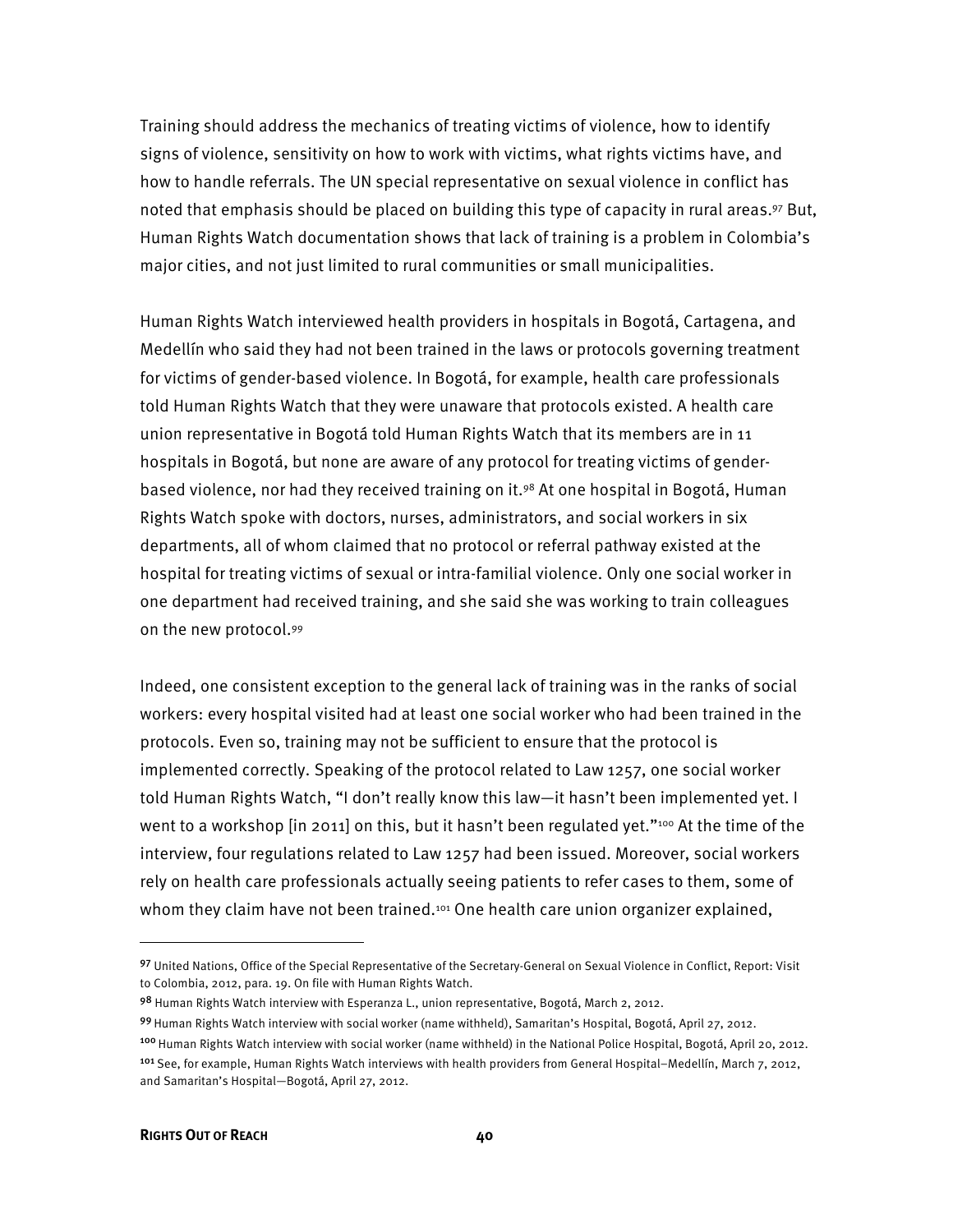"unless the victim herself knows about [her rights under Law 1257], people at the hospitals don't know".102

Some of these policies are new and training health providers in them will require time. However, some officials and health providers see high rates of turnover as an obstacle to training staff adequately. One [official/health care provider] cited the use of short-term contract workers as an obstacle to adequate training.<sup>103</sup> According to one psychologist in Medellín, ongoing training is needed: "They are trained, [and then leave]. [Then,] there is a new group – they need training all over again."104

Some officials who work with victims of sexual violence also told Human Rights Watch that they were aware of health providers who did not know that the law states that emergency medical care is free in cases of sexual violence. One in Medellín said, "There are clinics and hospitals that don't know the laws and don't know it's free. There needs to be more training so people know it's free."105

# Problems Displaced Women and Girls Experienced When Seeking Health Services after Rape or Intra-familial Violence

Failure to ensure adequate training for health professionals who treat victims of genderbased violence can create obstacles for women and girls seeking services. Displaced women and girls interviewed by Human Rights Watch described a range of obstacles, including inadequate screening for signs of gender-based violence, failure to refer victims to additional services available to them, mistreatment of victims, and arbitrary denial of treatment or delays in providing it.

#### Inadequate Screening

 $\overline{a}$ 

Screening by health professionals of women who seek treatment helps increase detection of gender-based violence and can help prevent future acts of violence. The Pan-American Health Organization recommends that health providers be trained to ask women about physical, sexual, and psychological violence in direct and indirect ways, whether through

<sup>&</sup>lt;sup>102</sup> Human Rights Watch interview with Esperanza L., union representative, Bogotá, March 2, 2012.

<sup>103</sup> Human Rights Watch interview with Dr. Consuela Zapata, CAIVAS, Medellín, March 5, 2012.  $104$  Ibid.

<sup>&</sup>lt;sup>105</sup> Human Rights Watch interview with Dr. Zulima Mosquera, CAIVAS, Medellín, March 5, 2012.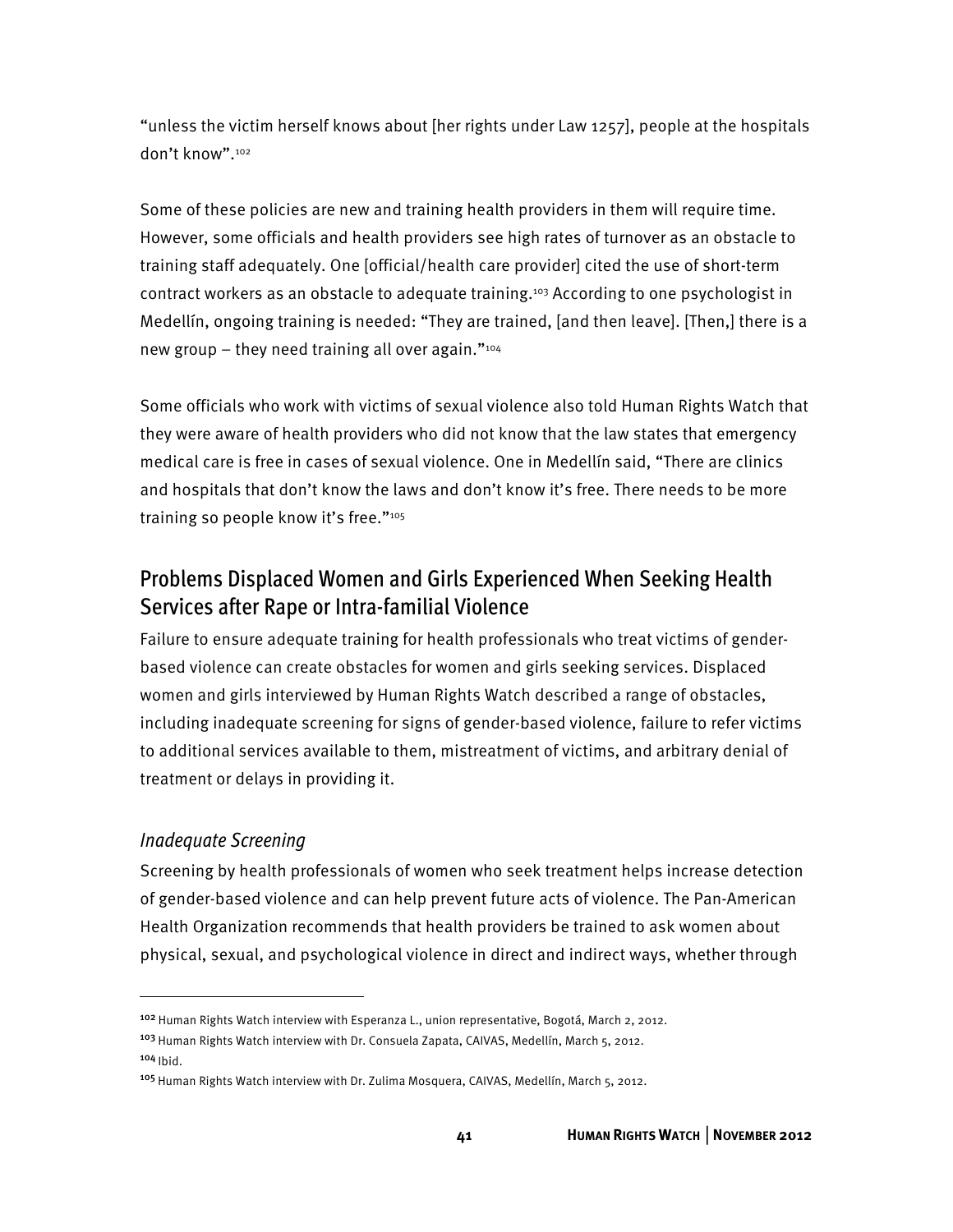routine screening questions, or in response to signs or symptoms of violence or risk of future violence.106 A 2010 report by the United Nations Fund for Achievement of the Millennium Development Goals—based on interviews with Colombian nurses and doctors—found that most victims of gender-based violence do not present themselves as victims, and are only recognized or identified as victims if a health professional makes appropriate inquiries.107

Screening is important because of social obstacles that may prevent a woman from revealing that she is a victim of violence when seeking health services. One health professional explained, "[V]ictims sometimes don't want to report it [themselves] out of fear, economic dependence, or lack of education."108

New obligations created under Law 1257/2008 require health professionals to report suspected cases of violence or abuse to SISPRO, the public health database maintained by the Ministry of Health.109 In addition, the law entitles victims of gender-based violence to seek emergency social protection measures from the health system, including temporary housing, food, and transportation services, which requires a risk assessment by medical providers.110 The law does not, however, specifically require healthcare providers to screen for gender-based violence.

While there are protocols to follow when a victim of violence is identified—and social workers available at many hospitals to work with survivors of violence—health providers do not always detect the symptoms and signs of abuse when they should. One official in Colombia's Ministry of Health told Human Rights Watch, "Detection is very difficult—it's really bad here. There remains a lack of knowledge, and sometimes [health providers] want to *not* see the signs of violence."<sup>111</sup>

<sup>106</sup> PAHO and International Planned Parenthood Federation, Western Hemisphere Region, "Improving the Health Sector Response to Gender Based Violence: A Resource Manual for Health Care Professionals in Developing Countries," 2010, http://new.paho.org/hg/dmdocuments/2010.GBV\_cdbookletandmanual\_ha\_final%5b1%5d.pdf (accessed August 1, 2012), p. 83.

<sup>&</sup>lt;sup>107</sup> UN Fund for the Achievement of the Millennium Development Goals, *Estudio sobre tolerencia social e institucional a la* violencia basada en género en Colombia (Bogotá, 2010), p. 199.

<sup>&</sup>lt;sup>108</sup> Human Rights Watch interview with Esperanza L., union representative, Bogotá, March 2, 2012.

<sup>109</sup> See Decree 4796/2011, art. 4.

<sup>110</sup> See Law 1257/2008, art. 19. See also Decree 4796/2011, arts. 3, 8-12.

<sup>111</sup> Human Rights Watch interview with government official, specialist on the prevention of domestic and sexual violence, Bogotá, April 27, 2012.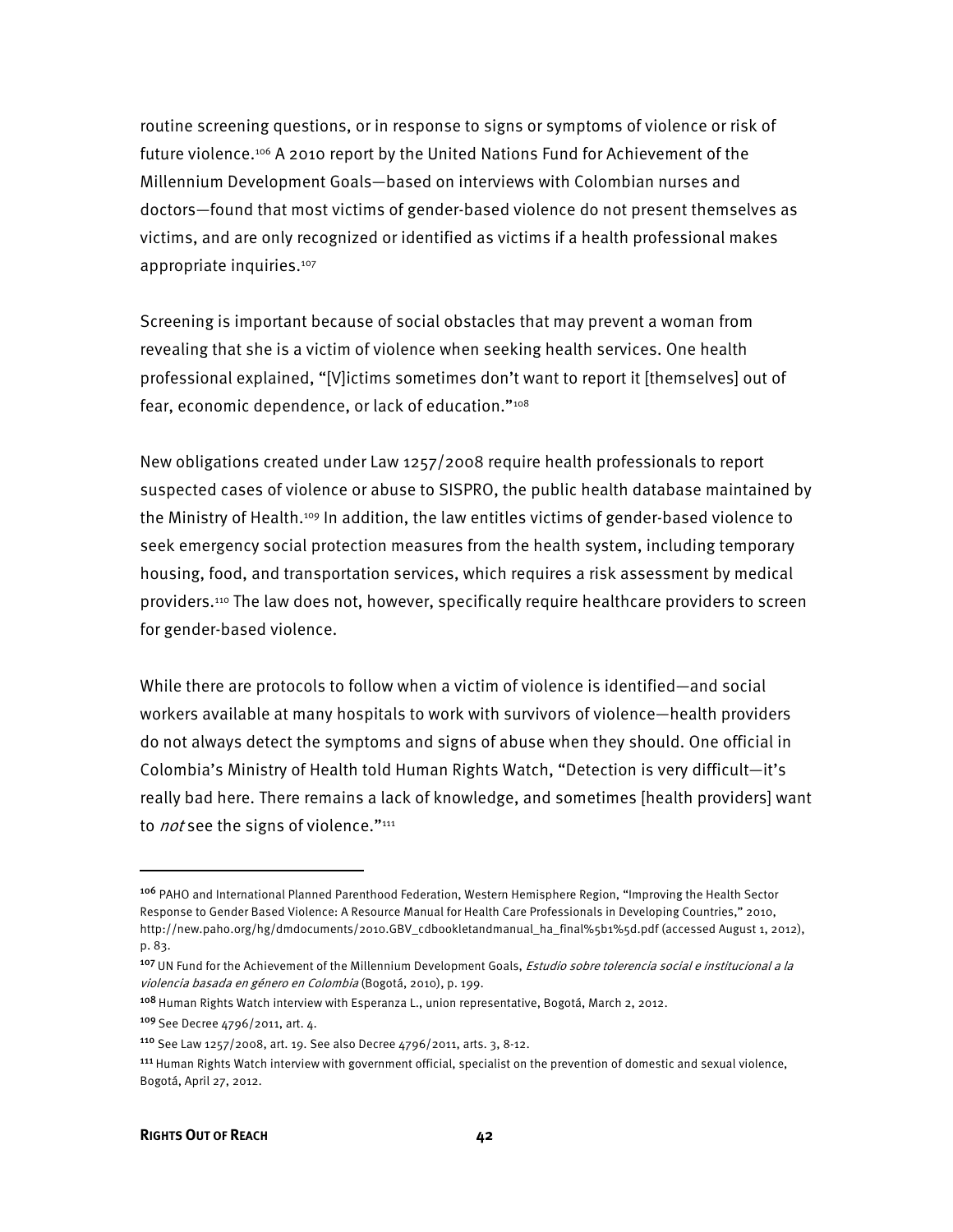One long-time women's rights advocate—whose organization has worked with hundreds of victims of gender-based violence—explained to Human Rights Watch that short clinical examinations hinder screening for gender-based violence: "Doctors have about 15 minutes when they see a patient. Most are not specialized in this and they don't have enough time even to get into it, to know if there is intra-familial violence." $112$ 

Obvious cases of abuse, particularly in minors, are easier for health professionals to identify. One social worker in a hospital in Cartagena explained that doctors at her hospital often refer cases to her where there is a young pregnant girl, but they have more difficulty identifying cases where a husband has mistreated his wife:

[Doctors] contact me when they suspect a case … If there is a really young pregnancy, or, say, a 10-year-old with a sexually transmitted infection, they immediately call me and we follow the protocol. What is visible, we report. What isn't visible, we can't do anything about. If a husband is limiting a woman's access to contraception, or forcing her to have sex within the relationship ... this we can only identify in an interview. $113$ 

Even when abuse is visible, because the beatings are severe or cause clear injuries or harm, it appears that some health professionals have failed to identify gender-based violence. Human Rights Watch interviewed several victims of intra-familial violence who had visited health facilities over the period of abuse. Despite bruises or broken bones, they said their health providers had not inquired about domestic violence.<sup>114</sup>

For example, Sofia V., age 37 with two children, said her husband began abusing her after their first displacement in 2003. He beat her so severely during pregnancy that she miscarried in Cali. "I went to the hospital, but I lost the baby, a baby girl," she told Human Rights Watch.115 For four and a half more years he continued to beat her severely and she sought treatment at hospitals. "I went to the hospital in Caquetá, in Florencia, in Cali—

<sup>112</sup> Human Rights Watch interview with Olga Amparo, director of Casa de la Mujer, Bogotá, February 20, 2012.

<sup>&</sup>lt;sup>113</sup> Human Rights Watch interview with Yovanna Torres Berrio, social worker for promotion and prevention, Clinica de Maternidad Rafael Calvo, Cartagena, April 26, 2012.

<sup>114</sup> See Human Rights Watch interviews with Sofia V., Bogotá, February 24, 2012, Dolores G., Cartagena, April 24, 2012, Lucia M., Medellín, May 2, 2012,and Dulcea A., Medellín, May 2, 2012. See also the case of Elena L., in summary of cases provided in Human Rights Watch interview with Beatriz Quintero, La Mesa por la Vida y la Salud de las Mujeres, May 10, 2012. <sup>115</sup> Human Rights Watch interview with Sofia V., Bogotá, February 24, 2012.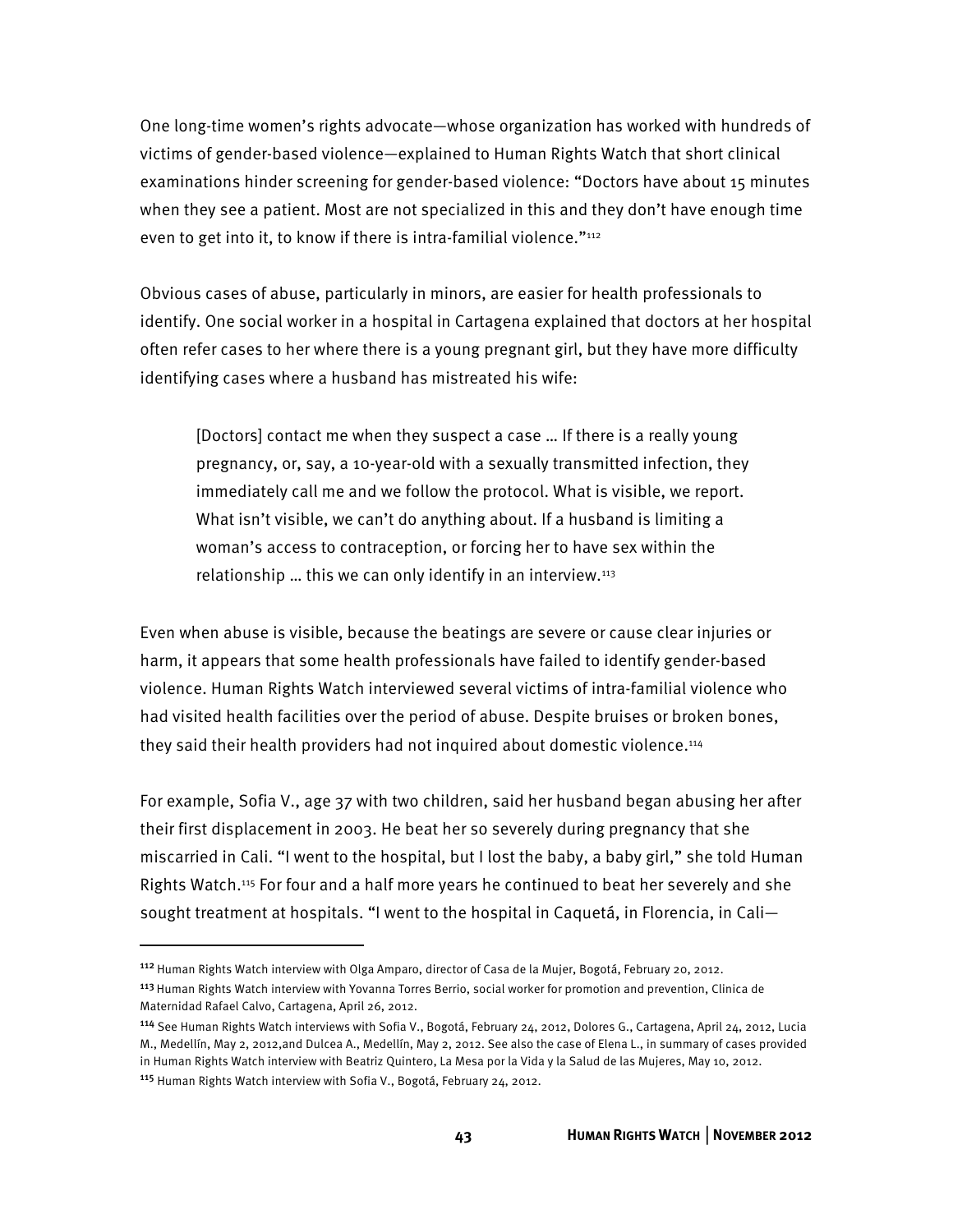where I had an operation from the beating, in Quindío, and in Bogotá more than four times…. The hospital[s] knew where the hits came from," she said. Sofia was sure the health providers recognized she was being abused, but says that none proactively asked her about the abuse.116 Finally, in October 2008, when she went in for a routine medical appointment in Bogotá, she raised the abuse with her doctor. "I was crying, 'He hits me, he hits me, I'm not crazy, help me.'"117 This doctor did refer her for services, and she was placed in a safe home for four months. She left her husband in 2011, after he broke her nose.

Similarly, Dolores G., a 38-year-old woman in Cartagena, also experienced abuse by her husband over seven years.118 During that time, health officials never discussed intrafamilial violence with her—not even when, in 2007, she went to the hospital after a miscarriage. She said that her husband was verbally abusive to her during the miscarriage—blaming her for it. She was visibly distraught and inconsolable at the hospital, but no one screened her for potential abuse. She continued in the relationship. In 2009, he physically abused her during a subsequent high-risk pregnancy. Because the pregnancy was high-risk, she saw health professionals often. Dolores says none of them raised concerns or screened her for possible abuse.<sup>119</sup>

#### Mistreatment by Staff in Health Facilities

Mistreatment by staff in health facilities treating victims of gender-based violence sometimes results in denial or delay of care and may deter others from seeking care. Human Rights Watch interviewed displaced survivors of gender-based violence who reported that staff in health facilities mistreated them when they entered health facilities, pressured them not to seek legal abortion after sexual violence, or neglected them.

Hospitals and health centers in Colombia often have a guard or gatekeeper, who questions people wishing to enter the facility. Survivors of gender-based violence, NGOs, and government officials told Human Rights Watch that these guards' poor treatment of victims seeking help has posed a barrier to services. One healthcare worker in Cartagena explained that security guards and other hospital staff can pose an obstacle for women

 $116$  Ibid.

 $\overline{a}$ 

 $117$  Ibid.

<sup>&</sup>lt;sup>118</sup> Human Rights Watch interview with Dolores G., Cartagena, April 24, 2012.  $119$  Ibid.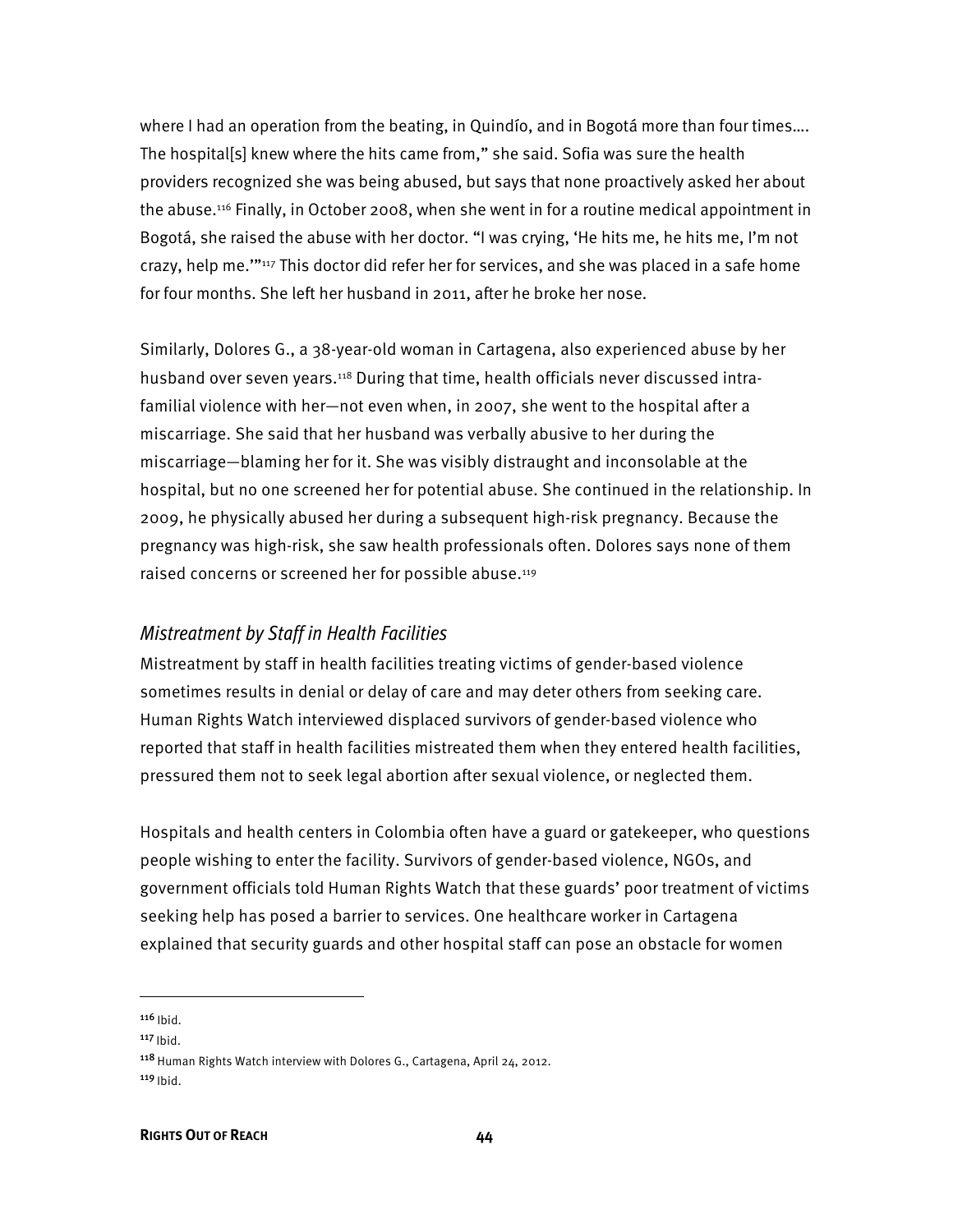seeking services because they had not been trained and misinformed victims about costs of treatment. She said, "They ask everyone, 'What insurance card do you have?' before they let them pass."120 She said that it is difficult for victims of gender-based violence to get treatment if a security guard, nurse, or an administrator does not know she has a right to be there.<sup>121</sup>

One displaced woman, Socorro Y., was a victim of sexual violence in 2009 in Bogotá. She said that when she went to a hospital, the guard at the front door asked why she was there, and then yelled down the hall, "This is a raped woman!"<sup>122</sup> Socorro also works with survivors of sexual violence and displaced women, and accompanied another victim of sexual violence to the same hospital over two years later. She said that she was horrified when the same thing happened again.<sup>123</sup>

This treatment is not only humiliating, but it constitutes a breach of confidentiality and jeopardizes the security of the victim. Several victims told Human Rights Watch that they refrained from seeking medical treatment since they feared the facilities would breach confidentiality, and their attackers might find out.124 Clara V., another victim of sexual violence in 2004 and a human rights defender who accompanies victims regularly in Bogotá, said that many women feel that "unless it is really grave, then it's better to stay quiet" than risk seeking medical treatment.125

Some victims said health providers tried to pressure or shame them into abandoning abortion after rape, or allowed others to do so. Colombia's Constitutional Court lifted the absolute ban on abortion in 2006—decriminalizing abortion in three instances, including when the pregnancy is the result of rape, sex without consent, or incest.<sup>126</sup> Human Rights Watch spoke with the advocates of Elena L., a 35-year-old displaced woman in Bogotá, who was hospitalized waiting for an abortion after she became pregnant from a rape in

j

<sup>120</sup> Human Rights Watch interview with Yovanna Torres Berrio, social worker for promotion and prevention, Clinica de Maternidad Rafael Calvo, Cartagena, April 26, 2012.

 $121$  Ibid.

<sup>&</sup>lt;sup>122</sup> Human Rights Watch interview with Socorro Y., Bogotá, February 24, 2012.

 $123$  lbid.

<sup>124</sup>See, for example, Human Rights Watch interviews with Clara V., Bogotá, February 24, 2012, Gloria L., Medellín, May 2, 2012, and Paloma L., Medellín, May 2, 2012.

<sup>&</sup>lt;sup>125</sup> Human Rights Watch interview with Clara V., Bogotá, February 24, 2012.

<sup>&</sup>lt;sup>126</sup> See Colombian Constitutional Court, Sentencia C-355 of May 10<sup>th</sup>, 2006.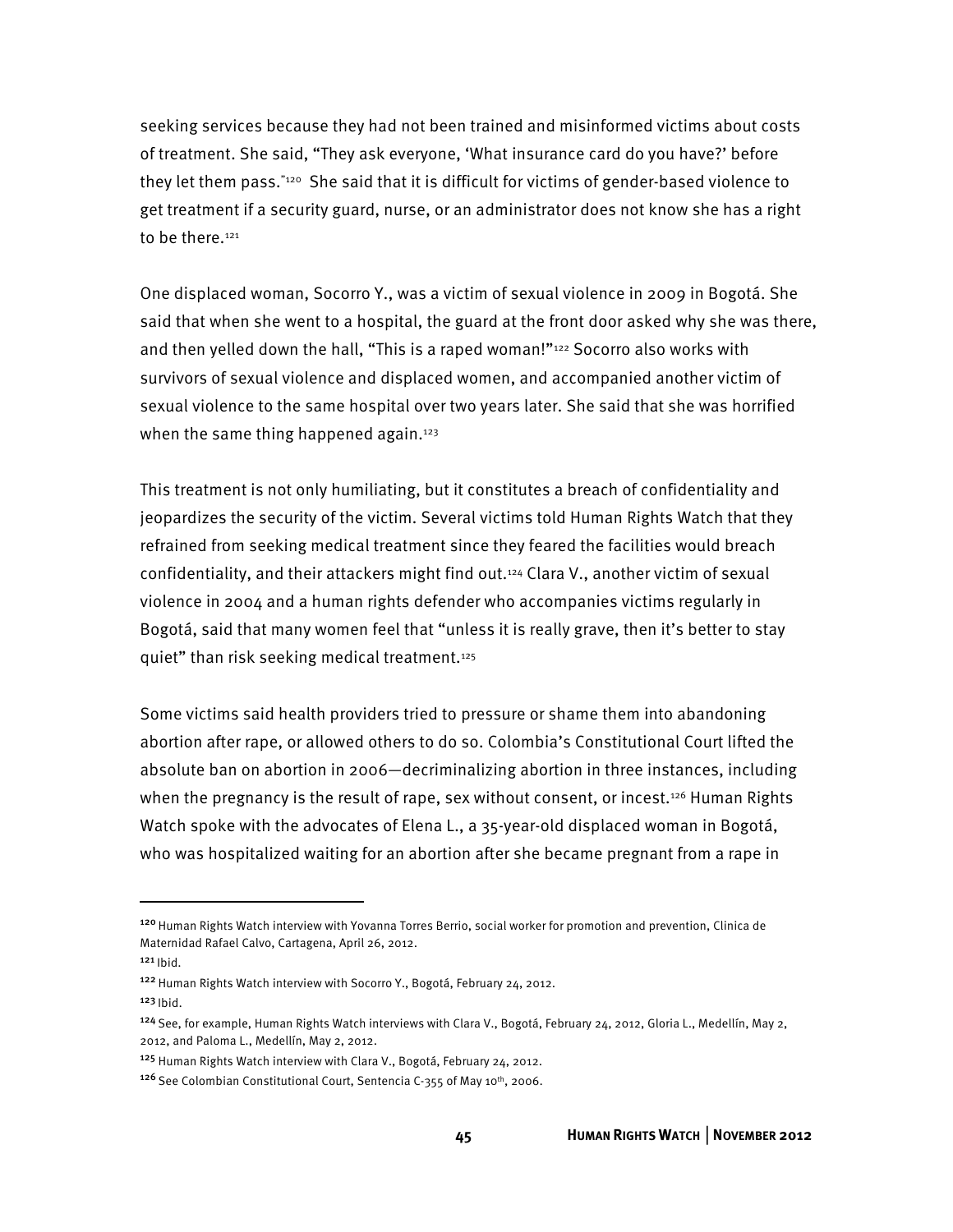2011. The hospital allowed clergy to visit her room and try to convince her to forego the abortion, according to the advocates.<sup>127</sup> Marleny Y., a 10-year-old girl who was gang raped by members of an armed group in 2011, also sought an abortion for a pregnancy resulting from the rape. According to Marleny's advocates, while in Colombian Institute of Family Welfare (ICBF) custody—awaiting an abortion to which she had consented— ICBF officials tried to pressure her to cancel the procedure, in contravention of ICBF policy.<sup>128</sup> After receiving additional psycho-social support, Marleny was able to procure the abortion.129

Some advocates told Human Rights Watch that they have witnessed doctors ask victims of sexual violence inappropriate questions. Several had heard doctors ask victims what they were doing and wearing when they were raped. They said this is particularly true in the case of women seeking abortions. One advocate explained, "They don't believe the women. They will ask them questions to see if they are lying about the rape."<sup>130</sup> Juana C. told Human Rights Watch she has seen similar distrustful behavior on the part of doctors. She experienced such mistreatment when raped in 2001, at age 14, and became pregnant. Her doctor did not believe that she was raped, and asked her what she had done to provoke the attack.131 Now a human rights defender who accompanies victims to seek health services, she sees similar behavior by medical professionals.

The laws, policies, and protocols set by the Colombian government and health ministry exist to minimize the risk of re-traumatizing patients. Yet, some officials and NGO representatives say healthcare providers fail to follow the guidelines laid out in these documents, including suggestions for how to speak to victims without re-victimizing them, special precautions for children, and explaining the results of exams to patients and the process for follow-up.

One social worker at a hospital in Bogotá explained to Human Rights Watch, "[t]here are Ministry of Health protocols, they are written, but in reality this is thrown out...."<sup>132</sup> Health

<sup>&</sup>lt;sup>127</sup> Summary of cases provided in Human Rights Watch interview with Beatriz Quintero, La Mesa por la Vida y la Salud de las Mujeres, May 10, 2012.

<sup>128</sup> Ibid.

<sup>129</sup> Ibid.

<sup>&</sup>lt;sup>130</sup> Human Rights Watch interview with Paola A. Salgado Piedrahita, lawyer, La Mesa por la Vida y la Salud de las Mujeres, May 10, 2012.

<sup>131</sup> Human Rights Watch interview with Juana C., Cartagena, April 25, 2012.

<sup>&</sup>lt;sup>132</sup> One such example from Medellín is a case where doctor tried to use speculum to exam a three-year-old victim of sexual violence. The child was in pain and the parents realized that something was amiss—only then were other health professionals, including a child psychologist, contacted and brought into treatment. Human Rights Watch interview with (name withheld), child psychologist, Medellín,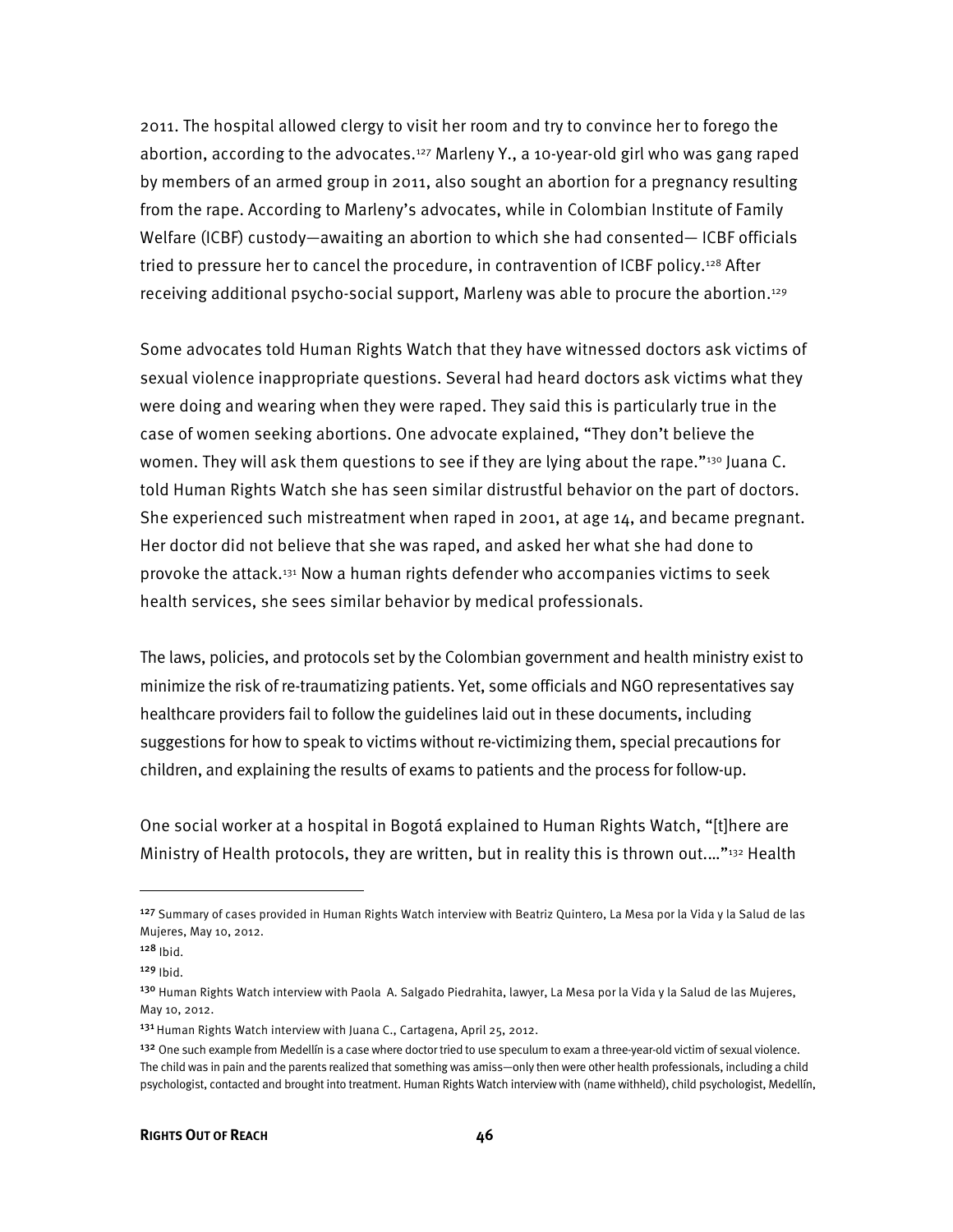providers can inadvertently mistreat victims of gender-based violence when they fail to follow protocols. Advocates that work with victims told Human Rights Watch that, in their experience, it is rare for violations of protocols to be reported. Victims are often unaware that these protocols or guidelines have been violated. Only extreme failures to follow protocol ever come to light, because the mistreatment of the victim for lack of failing a protocol is so egregious that other government actors are notified or brought into the case to address the poor outcomes for patients.<sup>133</sup>

#### Arbitrary Delays or Denial of Treatment

Victims of sexual violence need access to some forms of treatment within days of the attack to be effective, including post-exposure prophylaxis for HIV, and emergency contraception to prevent pregnancy. Unfortunately, victims and women's advocates said that health facilities sometimes moved too slowly for them to be effective.134 Even for less time-bound services, some victims faced significant delays in accessing services that should be easily available.

The Colombian government has established integrated centers for assisting victims of intra-familial and sexual violence with justice, health, and social services. In Bogotá, for example, the CAIVAS includes a health clinic supported by the mayor's office. However, a Ministry of Health official said that even in these centers, health services are often delayed:

At CAIVAS [in Bogotá], an integrated center for care, you can see the INMLFC, the attorney general's office, the ICBF, but when you are sent to the healthcare provider, what happens? They say, "Come back tomorrow." Even if the 72 hours is running out. This happens in Bogotá sometimes. Imagine what happens in small hospitals.<sup>135</sup>

March 5, 2012. The use of a speculum to exam a pre-pubescent child is contrary to domestic and international standards. See Ministry of Health, Guide for the Attention of Abused Adults (Bogotá, 2000)

http://www.dadiscartagena.gov.co/web/images/docs/saludpublica/saludsexual/guias-

y\_protocolos\_vif\_vs\_y\_vbg/guia\_de\_atencion\_al\_menor\_maltratado\_res\_0412\_de\_2000.pdf (accessed July 27, 2012), p. 32. The guide states: a vaginal speculum should not be used. The World Health Organization advises that if the use of speculum is medically indicated, sedation or anaesthesia should be strongly considered.

<sup>&</sup>lt;sup>133</sup> See, for example, Human Rights Watch interview with Dr. Consuela Zapata, CAIVAS, Medellín, March 5, 2012.

<sup>134</sup> See, for example, Human Rights Watch interview with Annika Marta Dalen and Diana Guzmán Rodríquez, DeJustica, Bogotá, December 5, 2011; and Human Rights Watch interview with Cristina Villarreal, Executive Director, Fundación ESAR, Bogotá, December 7, 2011.

<sup>&</sup>lt;sup>135</sup> Human Rights Watch interview with government official, specialist on the prevention of domestic and sexual violence, Bogotá, April 27, 2012.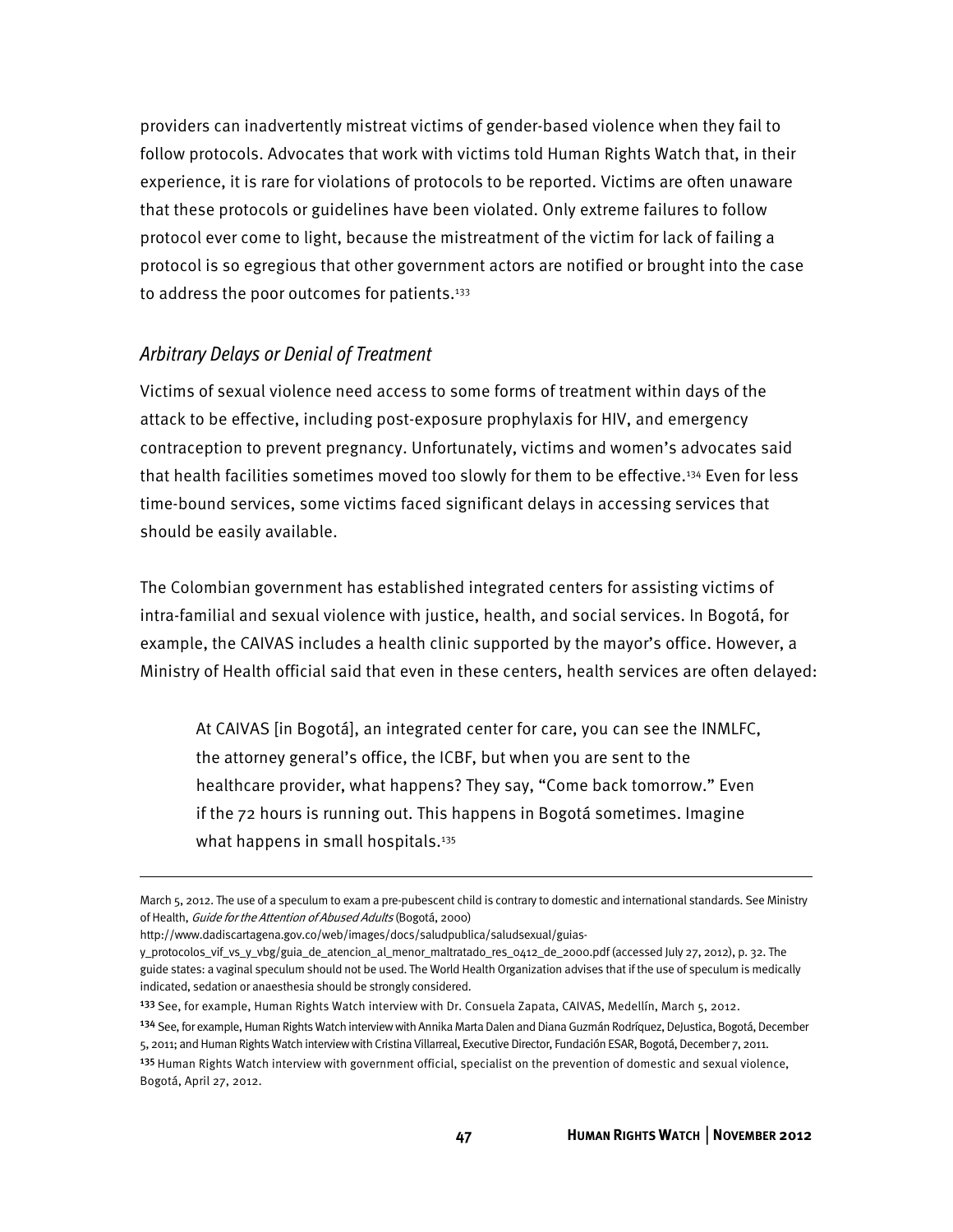A few victims described delays in being able to access gynecological care in hospitals or clinics after rape, as well as the failure to inform them about emergency contraception. Monica N., for example, went to a hospital immediately after she was raped in 2011 in Bogotá, but said she was only given an appointment with the gynecological specialist 10 days later. "Seeking medical attention for the [sexual] violence was difficult. Ten days later, I was finally able to get help," she said.<sup>136</sup> By the time she did receive treatment, she had developed a fungal infection of the vagina from the rape. She said her doctors told her nothing about the possibility of taking emergency contraception to prevent unwanted pregnancy: "I didn't receive emergency contraception."137 This was not Monica's first sexual assault, and she has also accompanied other women to health services after rape. Monica reported that she had never seen emergency contraception provided.<sup>138</sup>

Analia C., a 34-year-old human rights defender who works with displaced persons, has been raped five times, and told Human Rights Watch about delays in medical treatment after a rape in January 2012 in Bogotá. A lawyer at the national ombudsman's office following Analia's case said that the first hospital she visited sent her away because they were not equipped to provide post-rape services at that time, and that the next hospital gave her an appointment for 10 days later.139 Some victims, if they had the resources, got faster care at private facilities. Ximena A. obtained timely services at a private hospital after being raped in 2009 in Bogotá, and explained why she avoided a public hospital: "If you go to a [public institution], it is horrible … the process takes two to three months to get authorization for examination and treatment."140

The Ministry of Health official that specializes in gender-based violence told Human Rights Watch that while emergency contraception and post-exposure prophylaxis with antiretroviral (ARV) medications to prevent HIV after rape are widely available, some providers are unaware of this. According to her, emergency contraception supplies should be available to health providers without much difficulty, even in more remote areas. "There are several accepted formulas that can easily be found in major cities and rural areas. The

<sup>&</sup>lt;sup>136</sup> Human Rights Watch interview with Monica N., Bogotá, February 22, 2012.

 $137$  Ibid.

 $138$  Ibid.

<sup>&</sup>lt;sup>139</sup> Human Rights Watch interview with Catalina León Amaya, office of the Human Rights ombudsman, May 9, 2012. See also Human Rights Watch interview with Analia C., Cartagena, April 26, 2012.

<sup>&</sup>lt;sup>140</sup> Human Rights Watch interview with Ximena A., Bogotá, February 24, 2012.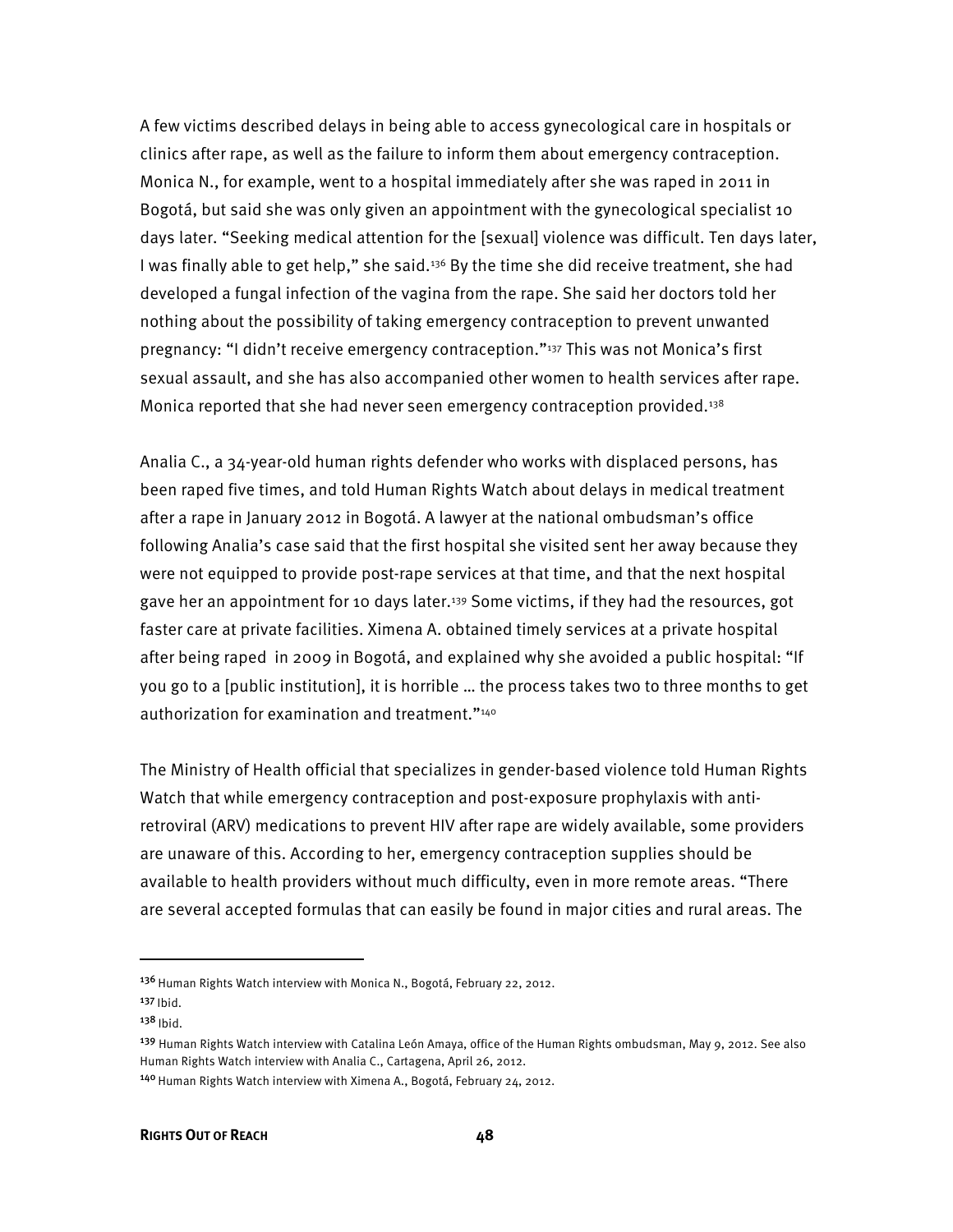problem is resources and knowledge," she said. Regional or hospital administrators must know to keep supplies on hand, and doctors and victims need to know that emergency contraception exists as a treatment option. According to the official, accessing ARVs pose similar difficulties, with cost being an additional challenge.141 Both treatments should be available in post-exposure prophylaxis kits (PEP kits) provided by the Ministry of Health under law to be administered without cost to the victim, but individual districts and hospitals are in charge of reordering and replenishing the supplies. As are result, "PEP kits are not available in all parts of the country … many of the cases are not in the capitals, for those cases, there is no guarantee of quality services."<sup>142</sup> According to a Ministry of Health official, "this is particularly true where there is more conflict."<sup>143</sup>

The director of an organization that accompanies many displaced women seeking services in Cali confirmed with Human Rights Watch that it is difficult for victims to receive emergency contraception in some institutions. According to her, "health providers don't know the laws—that emergency contraception should be available and free."144 When health providers do not know what medication should be available and free, it can lead to a denial of care to victims. Monica, as mentioned above, was not offered any emergency contraception. The doctor did prescribe antibiotics for a fungal infection and antiretrovirals after her rape, but the hospital did not provide these free of charge. She could not afford both, and had to choose between treatments. She decided to buy medicine for the fungal infection, which was causing her immediate discomfort. This left her vulnerable to contracting HIV.145

The child psychologist in Medellín believes that cost of medicine prevents displaced victims from receiving care. She said she was aware of victims who sought care at smaller health facilities where the staff had not been trained in gender-based violence, and were not aware that the treatment should be free. The psychologist said victims had paid up to US\$30 or more for treatment.146 This is prohibitively expensive for many displaced women and girls, and some therefore forgo treatment.

j

<sup>141</sup> Human Rights Watch interview with Esmeralda Ruiz, UNFPA, Bogotá, February 23, 2012.  $142$  Ibid.

<sup>&</sup>lt;sup>143</sup> Human Rights Watch interview with government official, specialist on the prevention of domestic and sexual violence, Bogotá, April 27, 2012.

<sup>144</sup>Human Rights Watch interview with Maria Elena Unigarro Coral, Coordinator, Taller Abierto, Cali, May 7, 2012.

<sup>145</sup> Human Rights Watch interview with Monica N., Bogotá, February 22, 2012.

<sup>146</sup> Human Rights Watch interview with Dr. Consuelo Zapata, CAIVAS, Medellín, March 5, 2012.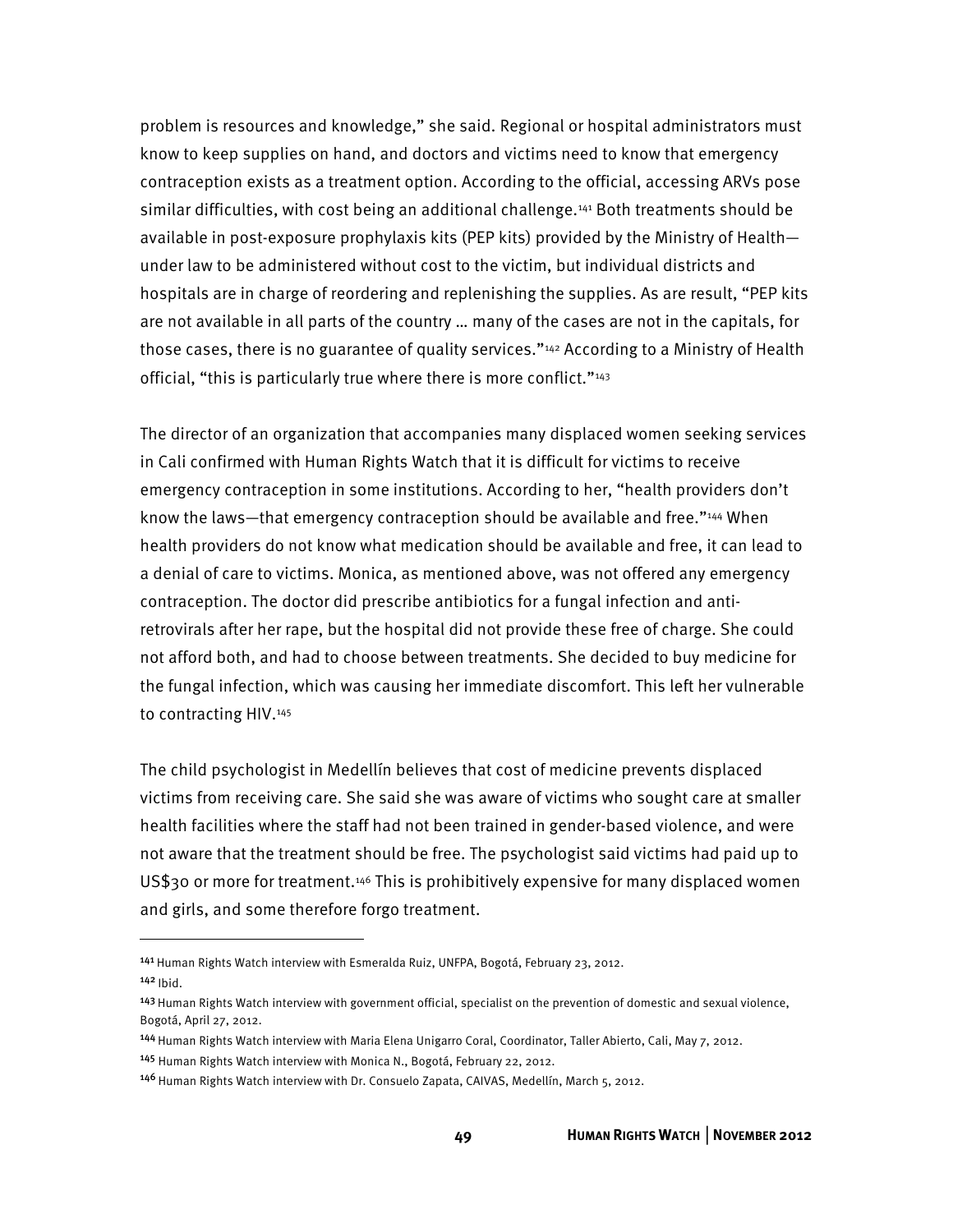Interviewees also told Human Rights Watch that supplies may not always be current, and so the medication is no longer effective. A director from an organization in Medellín that works with hundreds of victims of gender-based violence raised concerns with Human Rights Watch that some of the emergency contraception she has seen in hospital supplies are past their expiration date, and she believes that as a result some victims of sexual violence with whom she worked have become pregnant.<sup>147</sup>

Some acts of violence leave injuries that require follow-up treatment not covered by free emergency care. Lupe M., 44, needs continual treatment to heal from an acid attack in 2011 in Cartagena. She does not have insurance, and told Human Rights Watch that she cannot afford the treatment and medication.148 Due to the pain of the untreated wounds, and to fear of the perpetrator who is still at large, Lupe told Human Rights Watch, "I don't leave my house now."149

Some victims said they faced delays in health treatment after rape due to ad hoc hospital requirements that strayed from the law and Ministry of Health guidelines. For example, to procure a legal abortion after rape, all that is legally required is a copy of a criminal complaint. This one requisite—filing a criminal complaint—can be a major obstacle to accessing legal abortion.<sup>150</sup> But in some cases, hospitals appear to have required more. For example, Elena L., a 35-year-old displaced woman, sought a legal abortion in Bogotá of a pregnancy resulting from rape. According to her advocates, she sought the procedure in a public hospital with a copy of her criminal complaint and was held all day for routine tests. Her advocates report that hospital officials then said they could not conduct the procedure for technical reasons, and that a copy of the complaint was not sufficient.<sup>151</sup> The hospital contacted seven other public facilities on her behalf. Six refused to receive her and one required that there be a judicial ruling before providing the services, according to her

<sup>147</sup> Human Rights Watch interview with Dilia Rodriguez, Director, CERFAMI, Medellín, March 9, 2012.

<sup>&</sup>lt;sup>148</sup> Human Rights Watch interview with Lupe M., Cartagena, February 28, 2012.

 $149$  Ibid.

<sup>150</sup>A 2011 study confirms that women meeting the legal criteria face serious obstacles getting a legal abortion. From 2006 to 2010, 657 legal abortions were performed; 27 percent of these met the legal criteria for the procedure due to rape or incest. Guttmacher Institute, Unintended Pregnancy and Induced Abortion in Colombia: Causes and Consequences, (June 2011), p. 25, available at http://www.guttmacher.org/pubs/Unintended-Pregnancy-Colombia.pdf (accessed June 12, 2012).

<sup>&</sup>lt;sup>151</sup> Summary of cases provided in Human Rights Watch interview with Beatriz Quintero, La Mesa por la Vida y la Salud de las Mujeres, May 10, 2012.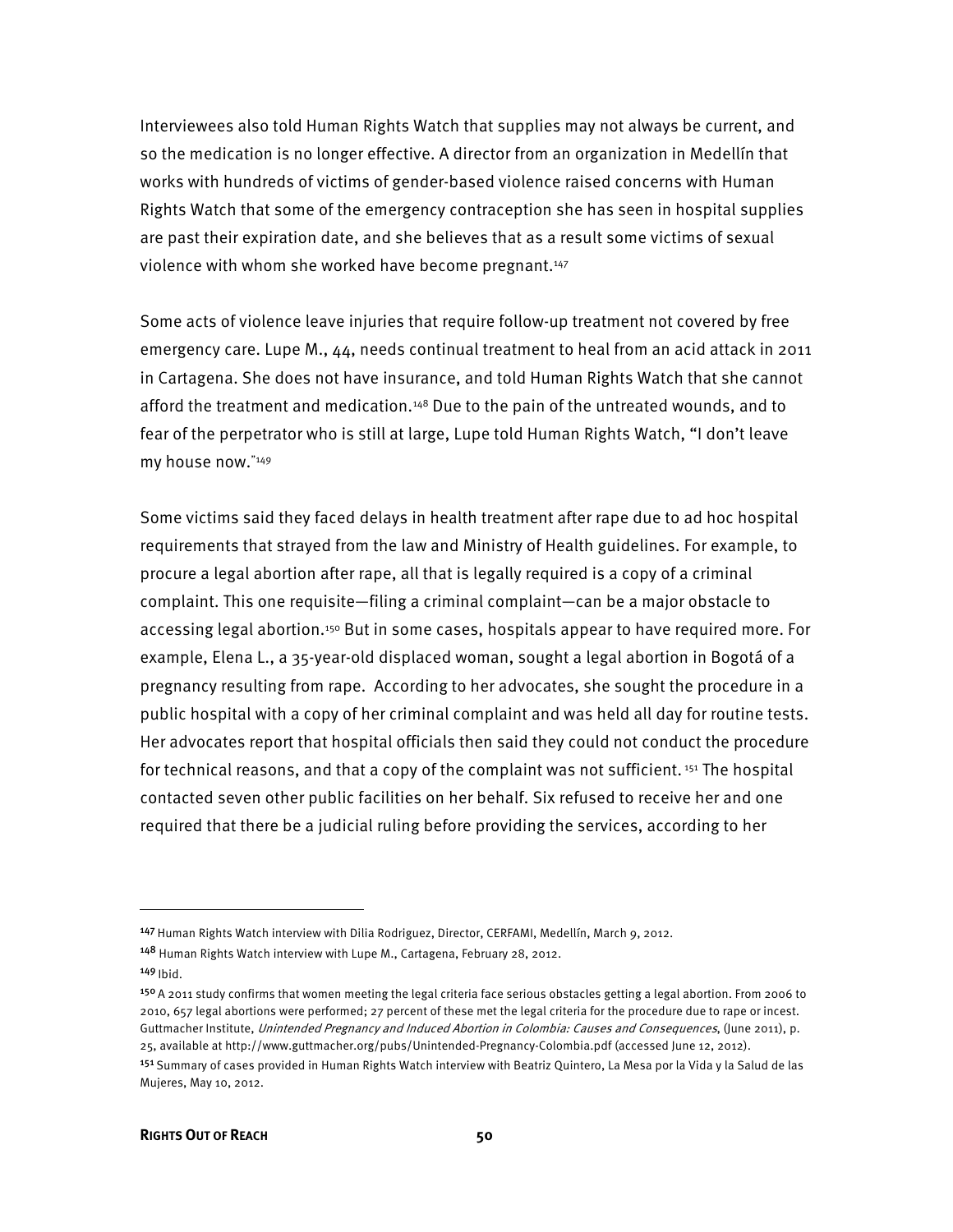advocates. She finally procured the abortion at one of the seven facilities after the direct intervention of the district health authority.<sup>152</sup>

Conscientious objection by health providers or institutions—if handled incorrectly—may also lead to an arbitrary denial of health services for victims of gender-based violence. Health providers in Colombia have a legal right to decline to offer treatment such as emergency contraception and abortion services if it is incompatible with their own moral convictions, but there are strict limits for how this should be applied.153 The Constitutional Court has ruled that only individuals and not an entire institution can invoke the right of conscientious objection.154 A Ministry of Health decree requires that use of the objection must not create an obstacle or prevent a woman from realizing her sexual or reproductive rights.155 If no other provider is available to perform the service, the state can revoke the right to object.<sup>156</sup>

While none of the individual women interviewed by Human Rights Watch said that doctors had denied health services to them on the basis of conscientious objection, advocates who work with victims of gender-based violence said they have witnessed cases where conscientious objection was improperly handled, and resulted in delays or denial of treatment.157 They said this was especially the case with emergency contraception and abortion services, both legal in Colombia. Advocates working with Rosa L., for example, explained that Rosa experienced an almost month-long delay in accessing legal abortion when one hospital improperly invoked institutional conscientious objection in 2010.<sup>158</sup> A sociologist who works with victims of gender-based violence in one of the largest women's health NGOs in Cali explained that conscientious objection is most problematic in rural

 $152$  Ibid.

<sup>153</sup>For more information regarding conscientious objection under international human rights law, see University of Essex Human Rights Centre, "Conscientious Objection: Protecting Sexual and Reproductive Health Rights," undated, http://www.essex.ac.uk/human\_rights\_centre/research/rth/docs/Conscientious\_objection\_final.pdf (accessed July 16, 2012).

<sup>154</sup> See Constitutional Court of Colombia, Decision T-388/2009, p. 3.

<sup>155</sup> See Ministry of Health, Decree 4444 of 2006, Regulations for the provision of services for sexual and reproductive health, December 13, 2006, art. 5. This regulation has been suspended by a State Council's order finding that Congress, not the executive, should regulate the issue of abortion and health care services for women.

<sup>&</sup>lt;sup>156</sup> See Constitutional Court of Colombia, Decision T-388/2009, pp. 3-4.

<sup>157</sup> None of the women who spoke to Human Rights Watch who had become pregnant from rape had sought legal abortions. Of the women or girls who did not receive emergency contraception, none had been told that it had been denied on the basis of conscientious objection.

<sup>158</sup> Summary of cases provided in Human Rights Watch interview with Beatriz Quintero, La Mesa por la Vida y la Salud de las Mujeres, Bogotá, May 10, 2012.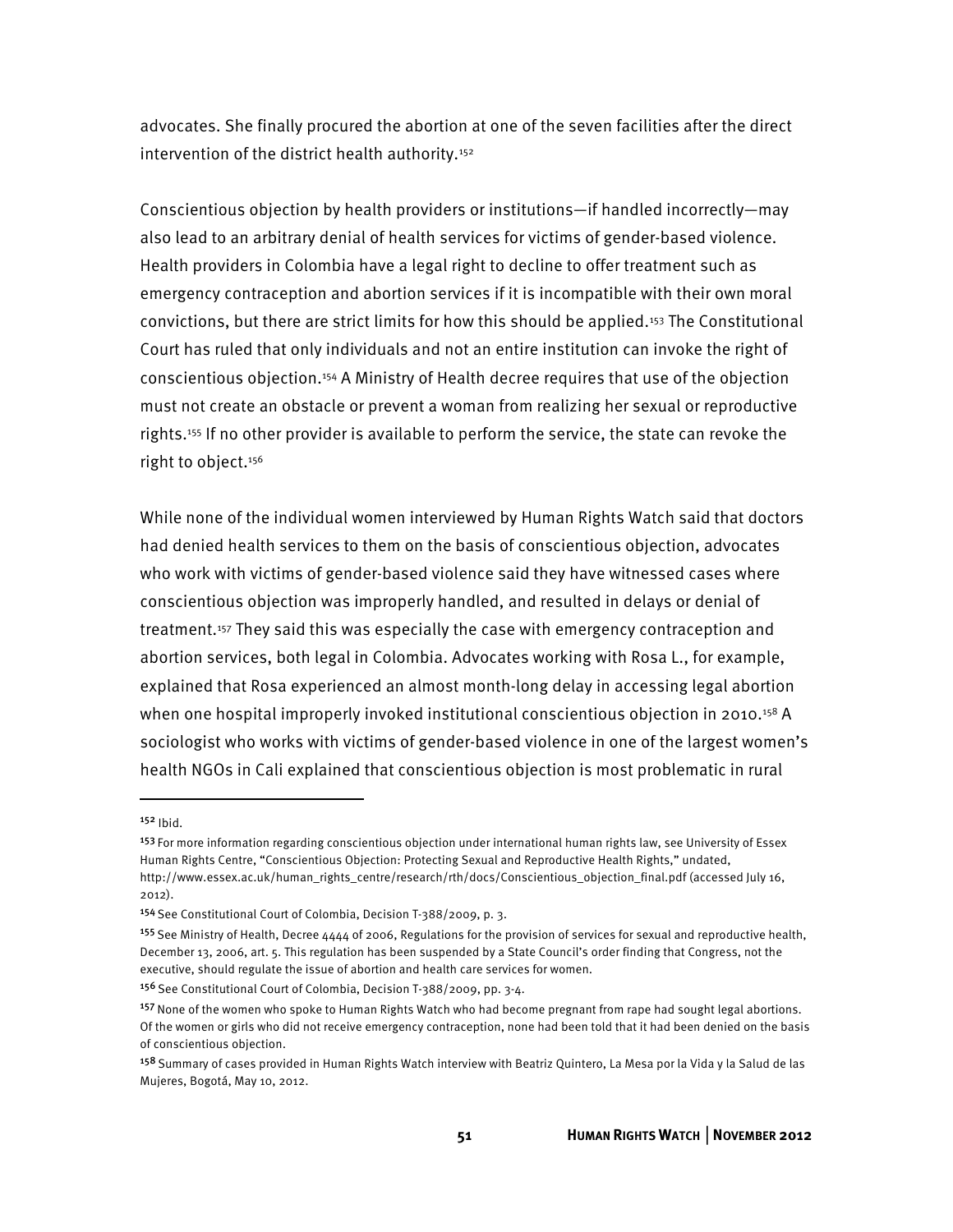areas because rural doctors do not always know they have to guarantee another provider will perform the services.<sup>159</sup> Another NGO representative who works with hundreds of women told Human Rights Watch that she was aware of some women and girls who were unable to access emergency contraception after rape due to improper handling of conscientious objection.160

### Failure to Ensure Victims Have Information about Healthcare Options

Most of the displaced women and girls whom Human Rights Watch interviewed never accessed health services after sexual or intra-familial violence; less than half of those interviewed even had enough information to try. Some said they did not know there were treatments that could prevent unwanted pregnancy or infection, and others said they did not know they had a right to such services for free. Health service providers also told Human Rights Watch that they believe victims' lack of information contributes to low rates of women reporting attacks and seeking services. According to a USAID/Profamilia study, only about a quarter of victims of gender-based violence surveyed reported their case to any authority, including health officials.<sup>161</sup>

A few victims and some human rights defenders who accompany them along the referral pathway told Human Rights Watch that they had no idea that some treatments after rape, such as emergency contraception and post-exposure prophylaxis for HIV, must happen within days of an attack. To maximize effectiveness of these post-rape treatments, survivors must get treatment within 72-120 hours of the incident.<sup>162</sup> Gloria L., for example, was raped in early 2012 in Medellín. She did not know there was emergency contraception and is now pregnant. She said,

I haven't told anyone because [the men who raped me] threatened me. Three months … I was waiting for my period and nothing happened … I was

<sup>&</sup>lt;sup>159</sup> Human Rights Watch interview with Valeria Eberle, advocate, Sí Mujer, Cali, May 9, 2012.

<sup>&</sup>lt;sup>160</sup> Human Rights Watch interview with Maria Elena Unigarro Coral, Coordinator, Taller Abierto, Cali, May 7, 2012.

<sup>&</sup>lt;sup>161</sup> See USAID/Profamilia, *Encuesta en Zonas Marginadas 2011: Salud Sexual y Salud Reproductiva, Desplazamiento Forzado* y Pobreza 2000-2011 (Bogotá, 2011), Anexo 9.10, p. 160.

<sup>&</sup>lt;sup>162</sup> For post-exposure prophylaxis related to sexually transmitted infections, the recommended time frame is 72 hours. See US Centers for Disease Control and Prevention, "Sexually Transmitted Diseases Guidelines, 2010: Sexual Assault and STDs," 2010, http://www.cdc.gov/std/treatment/2010/sexual-assault.htm (accessed August 10, 2012). Some emergency contraception may be administered as late as five days after rape; however, emergency contraception medications are most effective the sooner they are taken. See, for example, Planned Parenthood, "Emergency Contraception Q&A", undated, http://www.plannedparenthood.org/health-topics/ask-dr-cullins/cullins-ec-5360.htm (accessed August 10, 2012).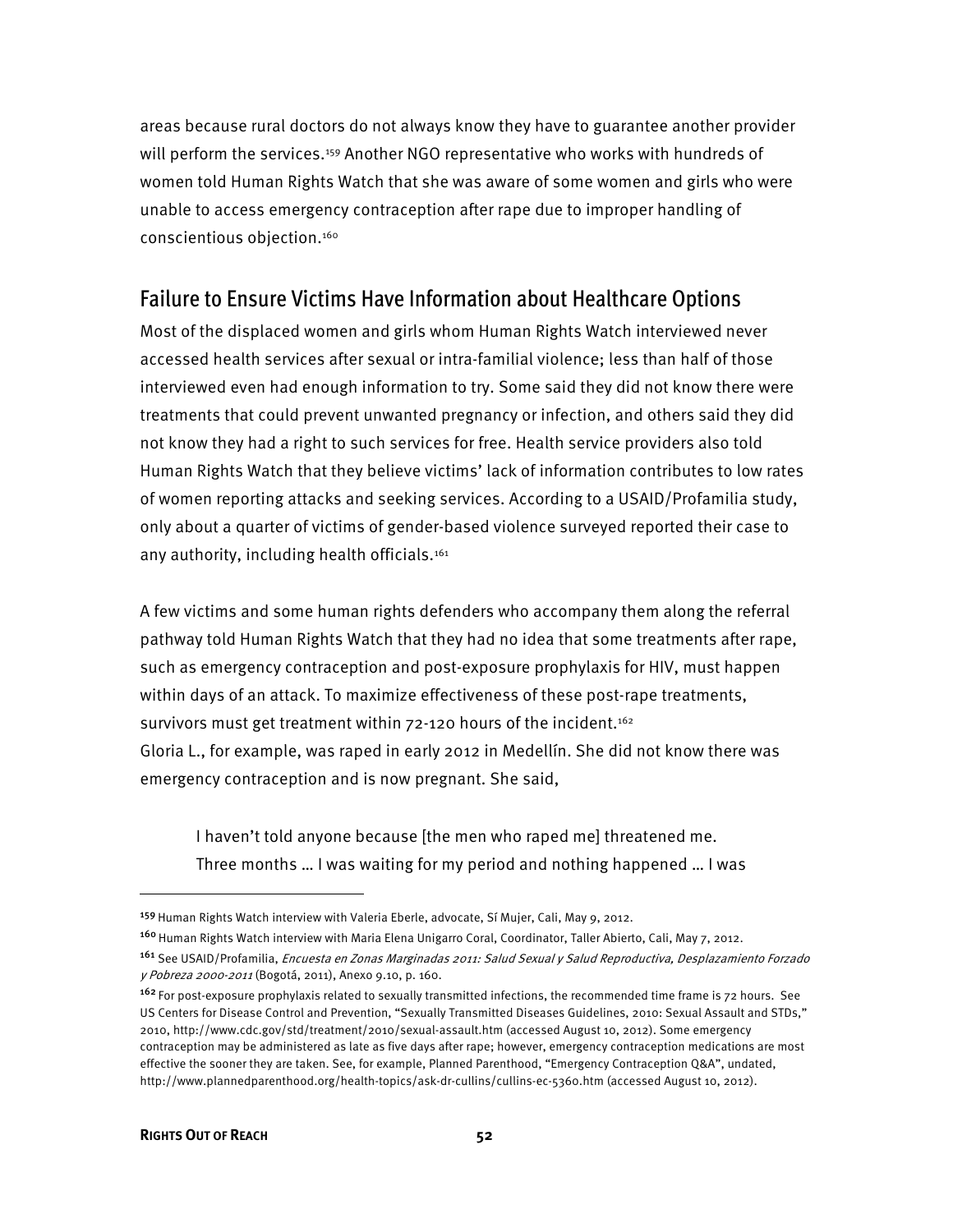pregnant … I don't know if the baby will be black or white or what, but my husband will know it's not his … I didn't know there was medicine that could prevent pregnancy when [a rape] happens.…163

Mercedes D., a 44-year-0ld woman also displaced to Medellín, was also unaware that emergency contraception existed. She became pregnant after she was raped in late 2009.164 No one informed Mercedes that medication existed to prevent unwanted pregnancy, even after her daughter became pregnant from a rape in 2004.165

Displaced women human rights defenders play an important role accompanying women and girls in their communities along the referral pathway after gender-based violence. Several of these leaders have attended workshops and trainings organized by NGOs or international organizations regarding the rights of victims. Nevertheless, some grassroots human rights defenders told Human Rights Watch that they did not know the importance of seeking health services in the first 72 hours after sexual violence.166 Ximena A. is another leader who has accompanied many displaced women in accessing government services, including at least 20 women seeking post-rape services. Yet, she was unaware of timebound treatments that could prevent pregnancy or HIV infection. "I have a friend who contracted HIV after she was raped. Of 20 women I've worked with who were raped, four became pregnant," Ximena said.167

A couple of healthcare workers expressed frustration to Human Rights Watch that more women did not seek care after violence, and felt it was not their role to raise awareness. One healthcare worker said there was a policy in place and the resources for treatment, but that was not sufficient to convince victims of gender-based violence to seek treatment, especially those from marginalized groups like the internally displaced.<sup>168</sup> She said

j

<sup>&</sup>lt;sup>163</sup> Human Rights Watch interview with Gloria L., Medellín, May 2, 2012.

<sup>&</sup>lt;sup>164</sup> Human Rights Watch interview with Mercedes D., Medellín, May 3, 2012.

<sup>&</sup>lt;sup>165</sup> Ibid. Similarly, Juana C., a 23-year-old displaced woman living in Cartagena, was a minor in 2001 when she became pregnant after being raped by a neighbor who gave her family food and other economic support. Human Rights Watch interview with Juana C., Cartagena, April 25, 2012. Like Gloria and Mercedes, she did not know treatment existed that could have prevented the pregnancy.

<sup>166</sup> See, for example, Human Rights Watch interview with Andrea S., Cartagena, February 26, 2012.

<sup>&</sup>lt;sup>167</sup> Human Rights Watch interview with Ximena A., Bogotá, February 24, 2012.

<sup>&</sup>lt;sup>168</sup> Human Rights Watch interview with Yovanna Torres Berrio, social worker for promotion and prevention, Clinica de Maternidad Rafael Calvo, Cartagena, April 26, 2012.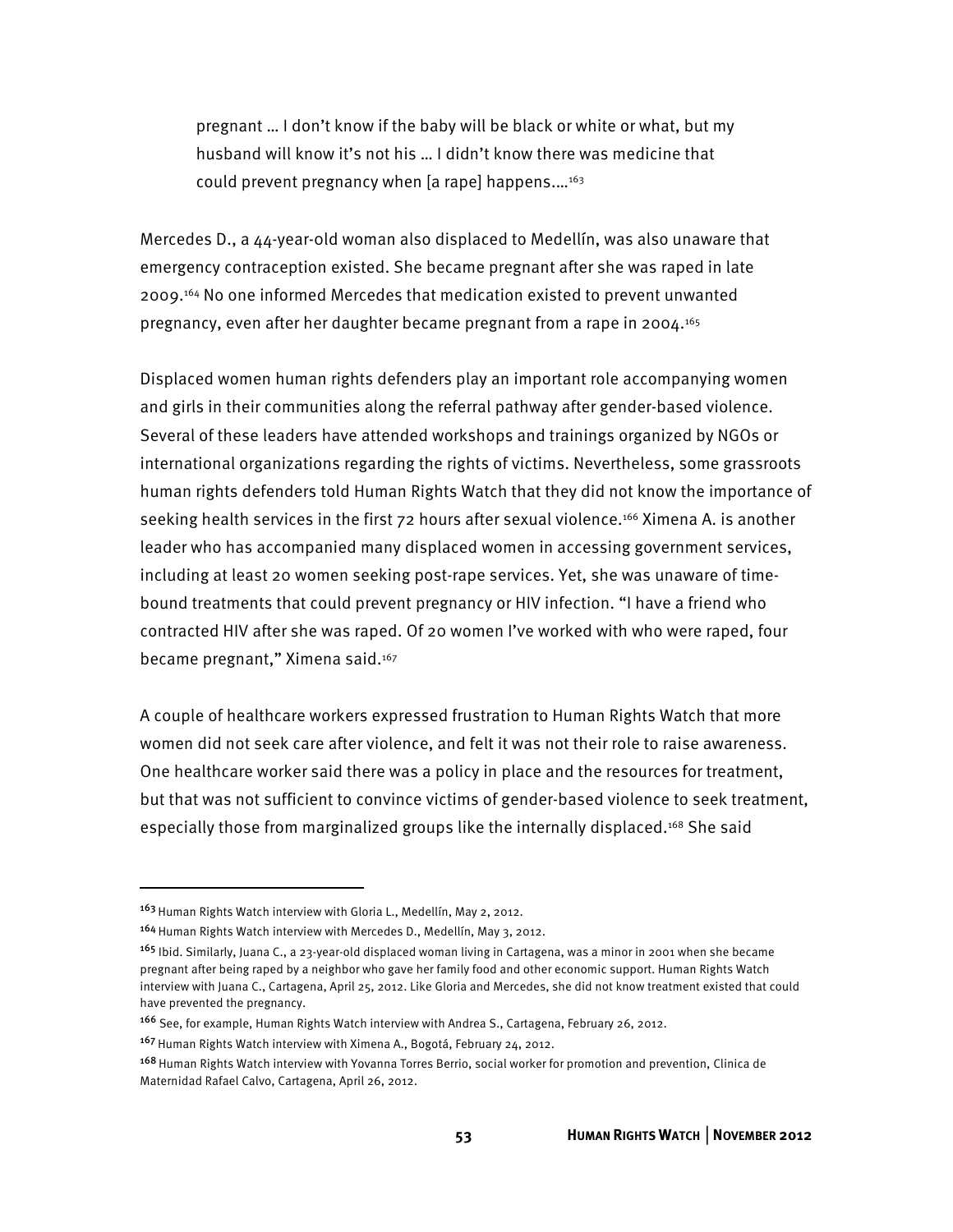individual health facilities generally do not have the capacity to conduct outreach and public awareness campaigns.

The Colombian government does have an obligation to ensure that accurate health information is available to the public. There are many ways the government could organize such outreach, some of which would include health authorities. This report does not analyze the government's track record on public awareness efforts concerning health care after gender-based violence, but it is clear from testimonies of victims, advocates, and service providers that greater awareness is needed.

#### Referral Problems

The referral of victims of gender-based violence from the justice sector to health care providers, between health facilities, or to other services, is vital to ensuring victims are informed about services available to them and to addressing their needs in a timely manner. Referrals are all the more important for displaced victims, who may be unfamiliar with services and agencies in their new communities, and therefore, have less knowledge regarding which services exist.

Colombia's normative framework and "referral pathway" (described in Chapter I) offer clear guidance on how referrals are supposed to happen. Unfortunately, there are significant problems with ensuring that victims get the referrals they need. As a Ministry of Health gender-based violence specialist told Human Rights Watch, "the referral pathway is great when it works, but it only works 25 percent of the time".<sup>169</sup> Women interviewed by Human Rights Watch said that healthcare providers often did not provide them any referrals for further care or other available services after violence (for example, psycho-social support, justice, or protection programs), that law enforcement and justice officials sent them for medical forensic testing but made no referrals for health care, or that they were sent to multiple health facilities before receiving care.

Some government officials who work on gender-based violence attributed referral problems to a lack of commitment by institutions that should provide referrals. A representative of the Center for Integrated Care for Victims of Sexual Violence (Centro de Atención Integral a

<sup>&</sup>lt;sup>169</sup> Human Rights Watch interview with government official, specialist on the prevention of domestic and sexual violence, Bogotá, April 27, 2012.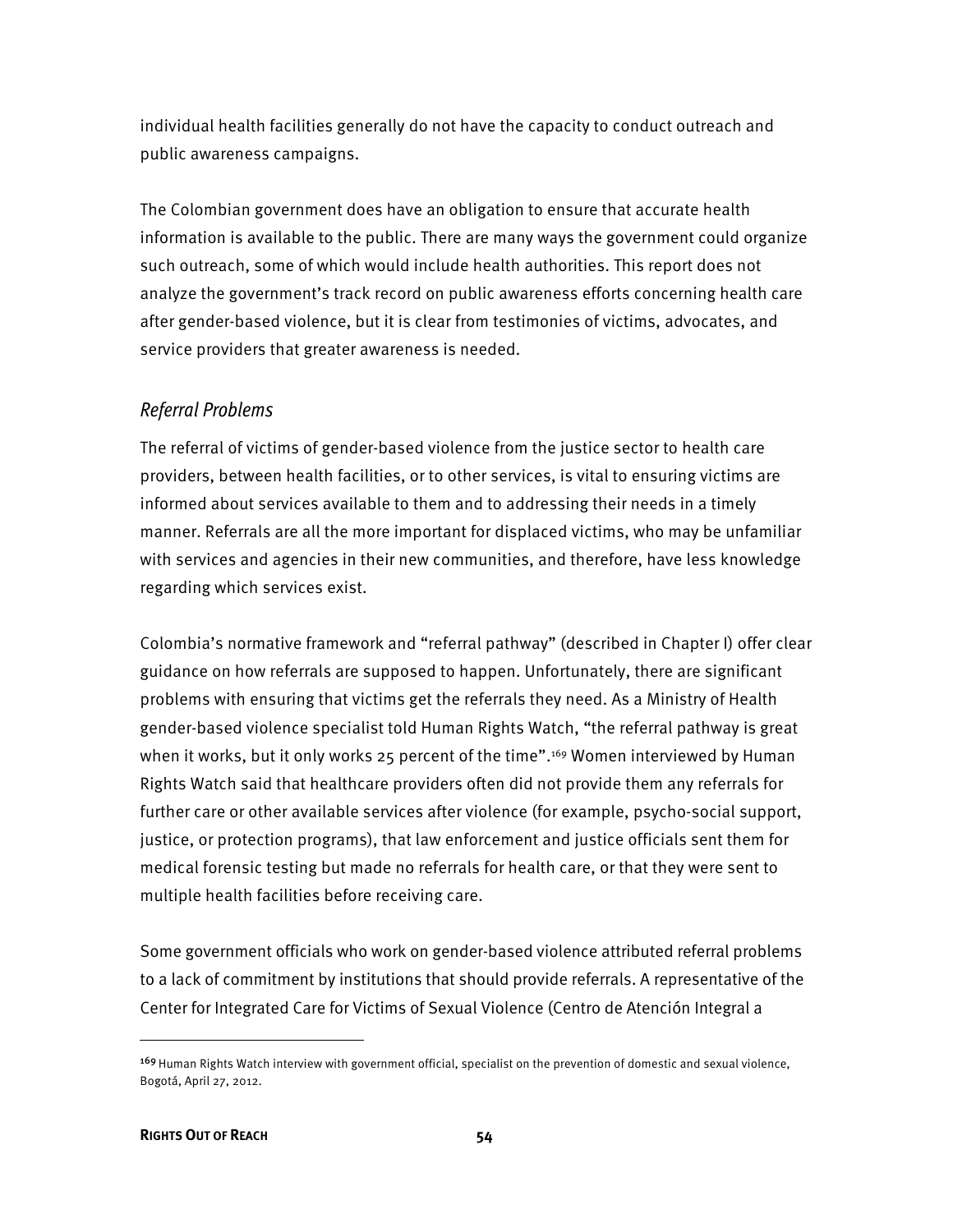Victimas de Violence Sexual - CAIVAS) said that in agencies in her city, whether or not a referral happens depends on individuals—people willing to make phone calls or search out the right counterpart at other institutions.<sup>170</sup> The Ministry of Health official agreed, saying that if one committed person leaves an institution, "the pathway dies." $171$ 

Law enforcement and the justice sector should play an important role in the referral pathways for intra-familial and sexual violence by ensuring that victims who file complaints receive referrals for medical attention, not just forensic testing. A gender advisor at the attorney general's office confirmed that prosecutors are "obligated to call for medical care" if a victim is in need of it.172 Unfortunately, health officials and women's rights advocates told Human Rights Watch that law and justice officials often fail to make these referrals. The Ministry of Health gender-based violence specialist complained that despite trainings, justice officials do not always refer victims for medical care:

We have conducted trainings with officials on this issue. If a victim comes to the prosecutor, [or] if she comes to the INMLCF—[you] take her immediately for health treatment. She has the right to medical attention, as much as to justice.... It doesn't happen.<sup>173</sup>

Viviana N., a displaced woman living in Cali, reported physical violence by her husband to the prosecutor in 2007 after suffering continued abuse for over four years. After filing her criminal complaint, she was provided no information about other referrals or what happened next, including information about health services: "There was no orientation. No route where I needed to go. No one said what happens at each step."174

Often, prosecutors will refer victims of gender-based violence to the National Institute for Legal Medicine and Forensic Sciences (INMLCF) for forensic exams, but this does not mean they will also receive medical treatment.

<sup>17</sup>º Human Rights Watch interview with staff member of CAIVAS, Medellín, March 6, 2012.

<sup>171</sup> Human Rights Watch interview with government official, specialist on the prevention of domestic and sexual violence, Bogotá, April 27, 2012.

<sup>172</sup> Human Rights Watch interview with Aura Peñas, gender advisor, Attorney General's Office, Bogotá, March 2, 2012. <sup>173</sup> Human Rights Watch interview with government official, specialist on the prevention of domestic and sexual violence, Bogotá, April 27, 2012.

<sup>174</sup> Human Rights Watch interview with Viviana N., Cali, May 7, 2012.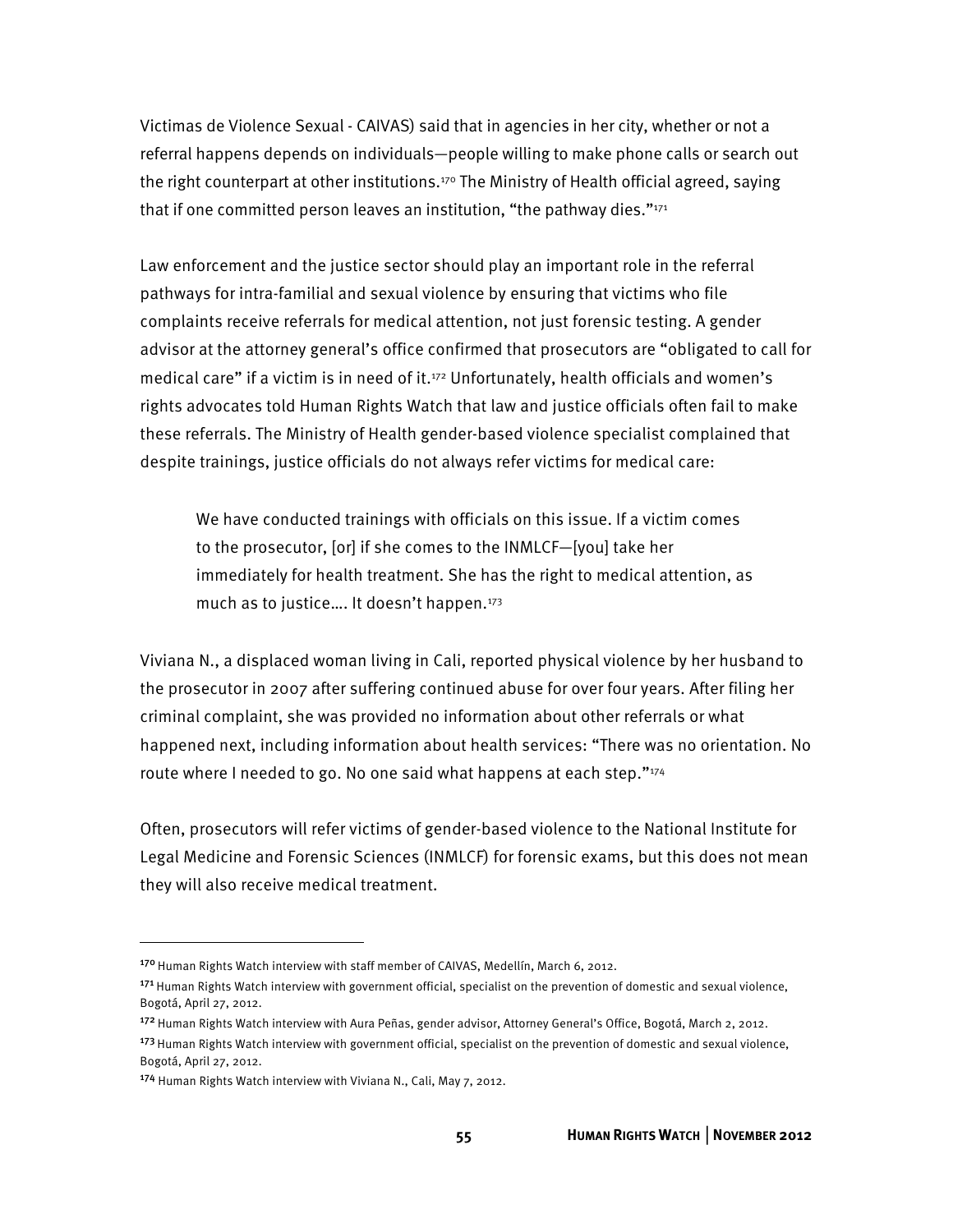Medical doctors at the INMLCF perform forensic exams, but do not provide health services.<sup>175</sup> INMLCF doctors create reports for prosecutors detailing the results of the forensic exam and may include suggested follow-up medical treatment. The internal referral pathway for the INMLCF instructs the examiner to explain to the victim her rights to medical care, including access to emergency contraception and abortion in the case of sexual violence.176 The agency's technical guides on sexual crimes and intra-familial violence include forms for referring victims to health services.177 But the women and girls interviewed who had received a forensic exam after filing a criminal complaint told Human Rights Watch they did not receive such forms at the conclusion of their exams, nor were they counseled about their rights.  $178$  Few were given a copy of their forensic report. Marta N., a grassroots leader who accompanied a rape victim to the INMLCF in Cartagena, said that "the institute did not talk to us about pregnancy or sexually transmitted infections."179 Almost none of the women interviewed by Human Rights Watch who had undergone forensic testing at the INMLCF or had accompanied others for exams said they were given referrals for medical treatment. Andrea A., for example, brought her daughter to the INMLCF in Cartagena after she was raped in February 2011, but she said they told her nothing about where her daughter could be tested for pregnancy or sexually transmitted infections. "They didn't suggest that we go to other places for testing," she told Human Rights Watch.180

The failure to make timely referrals for health care can cause pain, stress, and other hardship for victims, and when referrals for certain time-bound treatments are missed, it

<sup>&</sup>lt;sup>175</sup> Reforms in recent years provide psycho-social support at the INMLCF, but women cannot access emergency contraception, anti-retrovirals, antibiotics, or any other time-sensitive post-violence care.

<sup>176</sup> Instituto Nacional de Medicina Legal y Ciencias Forenses y Fondo para el Logro de los ODM: Programa Integral Contra Violencias de Género, Modelo de Atención a las Violencias Basadas en Género para Clínica Forense (Bogotá, 2011), p. 91. The practice, however, is different according to location. In Medellín, the forensic clinic within the CAIVAS refers its patients to either a health facility, clinic, or hospital to complete necessary laboratory tests for the forensic exams. Once at the health facility, the victim may seek medical services. See Human Rights Watch interview with Dr. Zulima Mosquera, CAIVAS, Medellín, March 5, 2012. The municipality of Medellín staffs the clinic, on behalf of the INMLCF. All data is reported to the INMLCF.

<sup>177</sup> Instituto Nacional de Medicina Legal y Ciencias Forenses, "Reglamento Técnico para el Abordaje Integral en la Investigación del Delito Sexual (versión 3)," 2009; Instituto Nacional de Medicina Legal y Ciencias Forenses, "Reglamento Técnico para el Abordaje Forense Integral de Lesiones en Clínica Forense," 2010, p. 169; Instituto Nacional de Medicina Legal y Ciencias Forenses, "Reglamento Técnico para el Abordaje Integral de la Violencia de Pareja en Clínica Forense," 2011, p. 76.

<sup>&</sup>lt;sup>178</sup> Of the 48 women and girls that Human Rights Watch interviewed who tried to access the justice sector, about 25 percent were referred to an INMLCF exam. None of those women received a medical referral or were informed about the importance of seeking medical treatment or their right to do so for free.

<sup>179</sup> Human Rights Watch interview with Marta N., Cartagena, February 28, 2012.

<sup>&</sup>lt;sup>180</sup> Human Rights Watch interview with Andrea A., Cartagena February 28, 2012.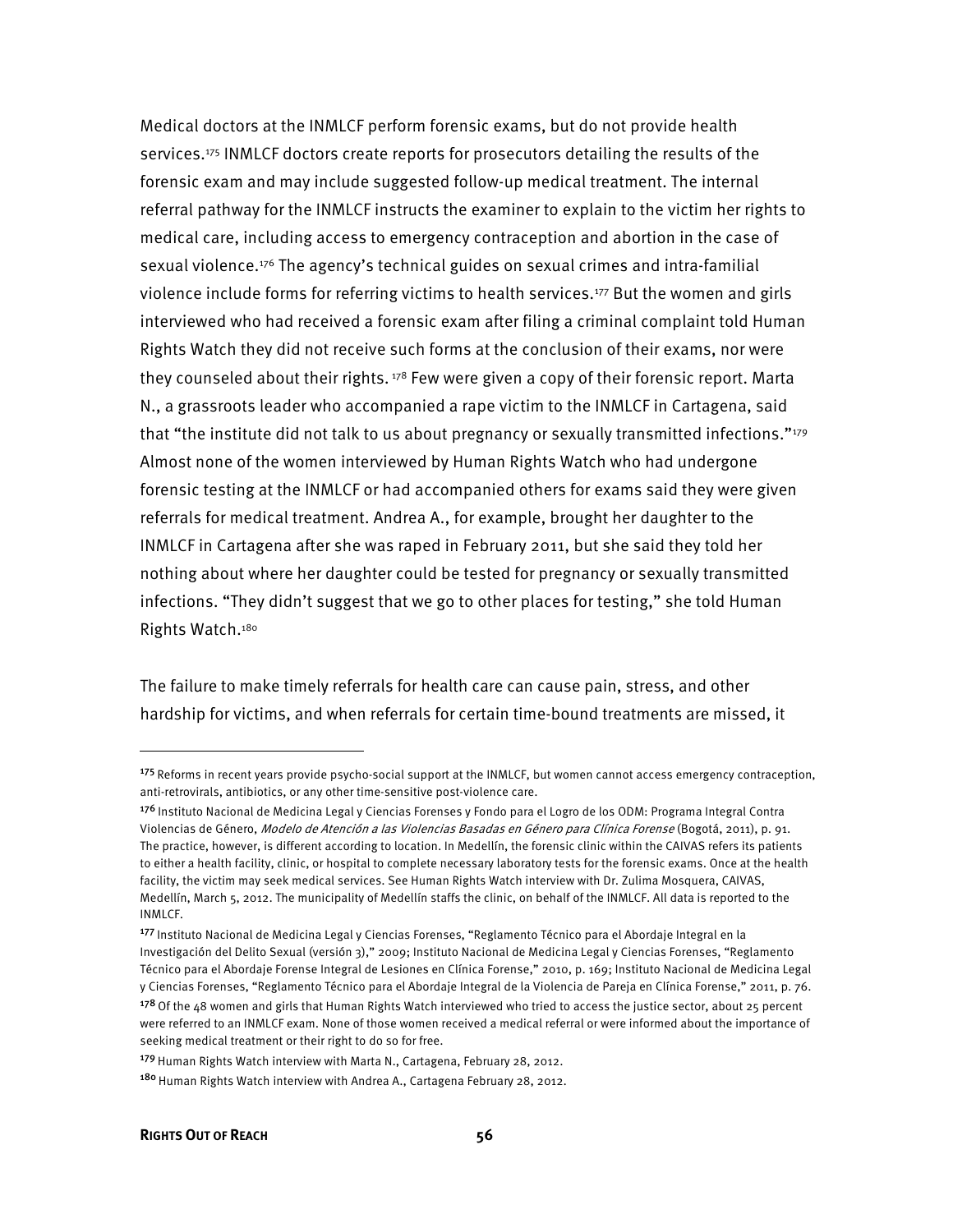can result in unwanted pregnancies or HIV infection. Lupe M., a 44-year-old displaced woman, said an unknown attacker threw acid at her body, hitting her arms, in 2011. She went to a hospital where she received some emergency care, but was told she needed to have a different insurance card to receive treatment she needed at that hospital. She reported the attack to the police and prosecutor, who referred her to INMLCF. "I went to INMLCF [a day after the prosecutor's office]. They didn't give me any medicine," she told Human Rights Watch.181 Lupe M. says that they also failed to tell her where to go for the follow-up medical care she needed. Not knowing where to go, Lupe says she did not get any further medical treatment, and ever since has suffered pain. "It feels like ants are always biting me," she described.<sup>182</sup> She bathes the wound in vinegar to try to ease the pain.<sup>183</sup>

Officials at the INMLCF are careful to note that the INMLCF's role is to perform a diagnostic exam that will lead to a successful prosecution.<sup>184</sup> But precisely because the INMLCF's competency is not medical attention, it should make a concerted effort to ensure that victims are clear about how to obtain health care.

Human Rights Watch found that breakdowns in referrals also happen internally in the health system. For example, Rosa L., a 28-year-old displaced woman, was living in the city of Villavicencio in late 2009, after a previous forced displacement, when she was raped by a man with alleged ties to paramilitary groups.<sup>185</sup> According to a lawyer working with Rosa, on April 2010, she realized she was pregnant and told a nurse what had happened. Rosa's lawyer then said the nurse referred her to a psychologist who should have sent her to a public hospital for free treatment, but instead sent her to a private clinic.186 After delays in

<sup>&</sup>lt;sup>181</sup> Human Rights Watch interview with Lupe M., Cartagena, February 28, 2012. <sup>182</sup> Ibid.

<sup>&</sup>lt;sup>183</sup> Acid attacks are on the rise in Colombia. Juan Forero, "Acid attacks in Colombia reflect rage," The Washington Post, August 3, 2012, http://www.washingtonpost.com/world/the\_americas/acid-attacks-rising-in-

colombia/2012/08/03/e8c85528-c843-11e1-9634-0dcc540e7171\_story.html (accessed September 19, 2012). According to Acid Survivors Trust International, "[a]cid has a devastating effect on the human body, often permanently blinding the victim [if attacked in the face] and denying them the use of their hands. As a consequence, many everyday tasks such as working and even mothering are rendered extremely difficult if not impossible. Acid Violence rarely kills but causes severe physical, psychological and social scarring.…" Acid Survivors Trust International, "Acid Violence,"

http://www.acidviolence.org/index.php/acid-violence/ (accessed September 19, 2012).

<sup>184</sup> Human Rights Watch interview with Dr. Pedro Emilio Morales Martinez, Sub-director of Forensic Services, Instituto Nacional de Medicina Legal y Ciencias Forenses, Bogotá, March 14, 2012.

<sup>185</sup> Summary of cases provided in Human Rights Watch interview with Beatriz Quintero, La Mesa por la Vida y la Salud de las Mujeres, Bogotá, May 10, 2012.

 $186$  Ibid.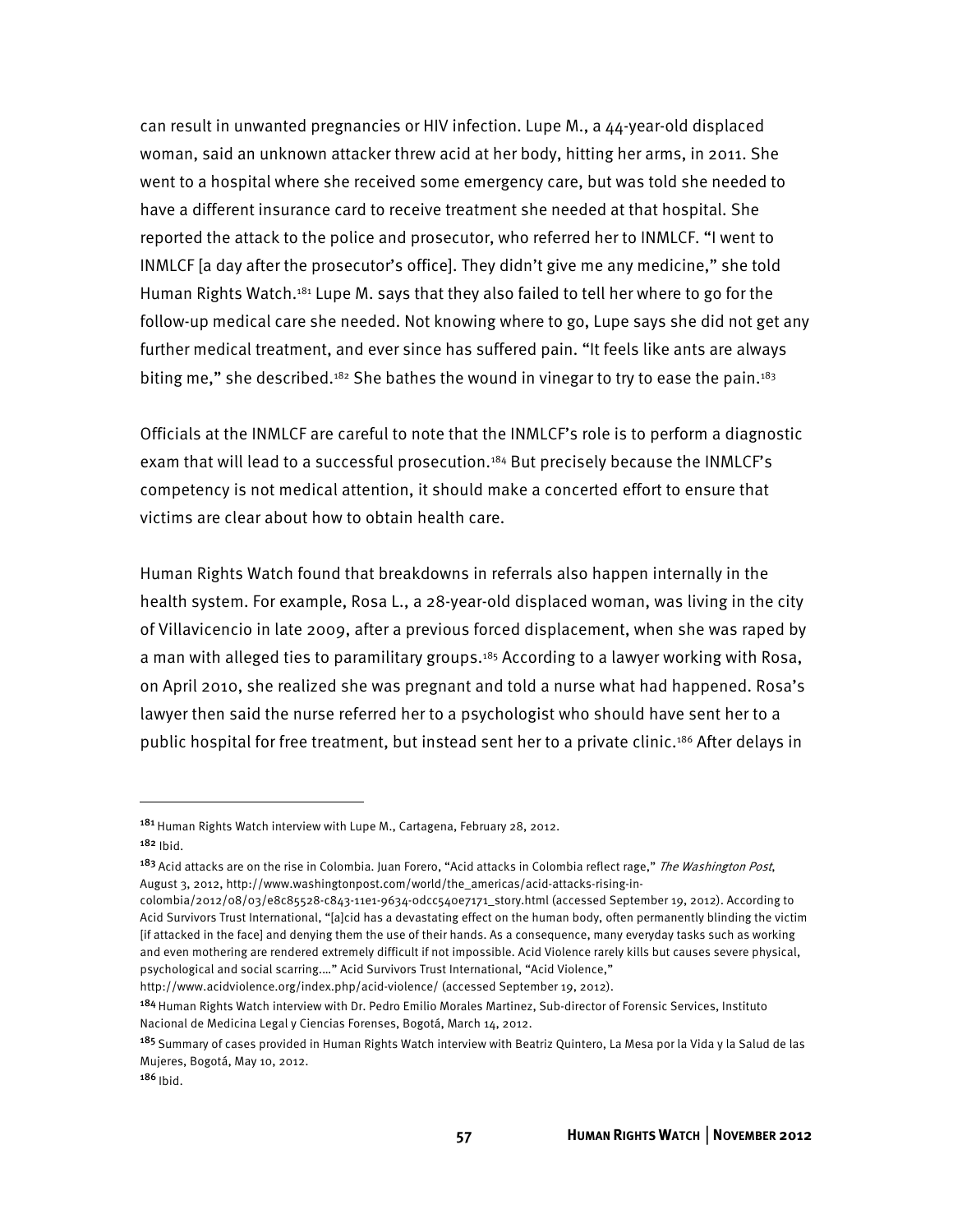filing a criminal complaint with the prosecutor, $187$  authorities referred her to a public health facility, where she hoped to undergo a legal abortion. But, according to Rosa's attorney, the facility would not accept her health insurance, and referred her to another public hospital. That hospital denied her treatment on the grounds of conscientious objection, and informally referred her to another facility on the other side of town.<sup>188</sup> She finally was provided the procedure a month after her initial consultation.189

j

<sup>&</sup>lt;sup>187</sup> When she first went to the CAIVAS, they would not accept her complaint because they felt too much time had passed since the rape, and it had occurred in a different part of the country. Only after intervention by an NGO did the government accept the criminal complaint. See Summary of cases provided in Human Rights Watch interview with Beatriz Quintero, La Mesa por la Vida y la Salud de las Mujeres, May 10, 2012.

<sup>188</sup> Summary of cases provided in Human Rights Watch interview with Beatriz Quintero, La Mesa por la Vida y la Salud de las Mujeres, Bogotá, May 10, 2012.

 $189$  Ibid.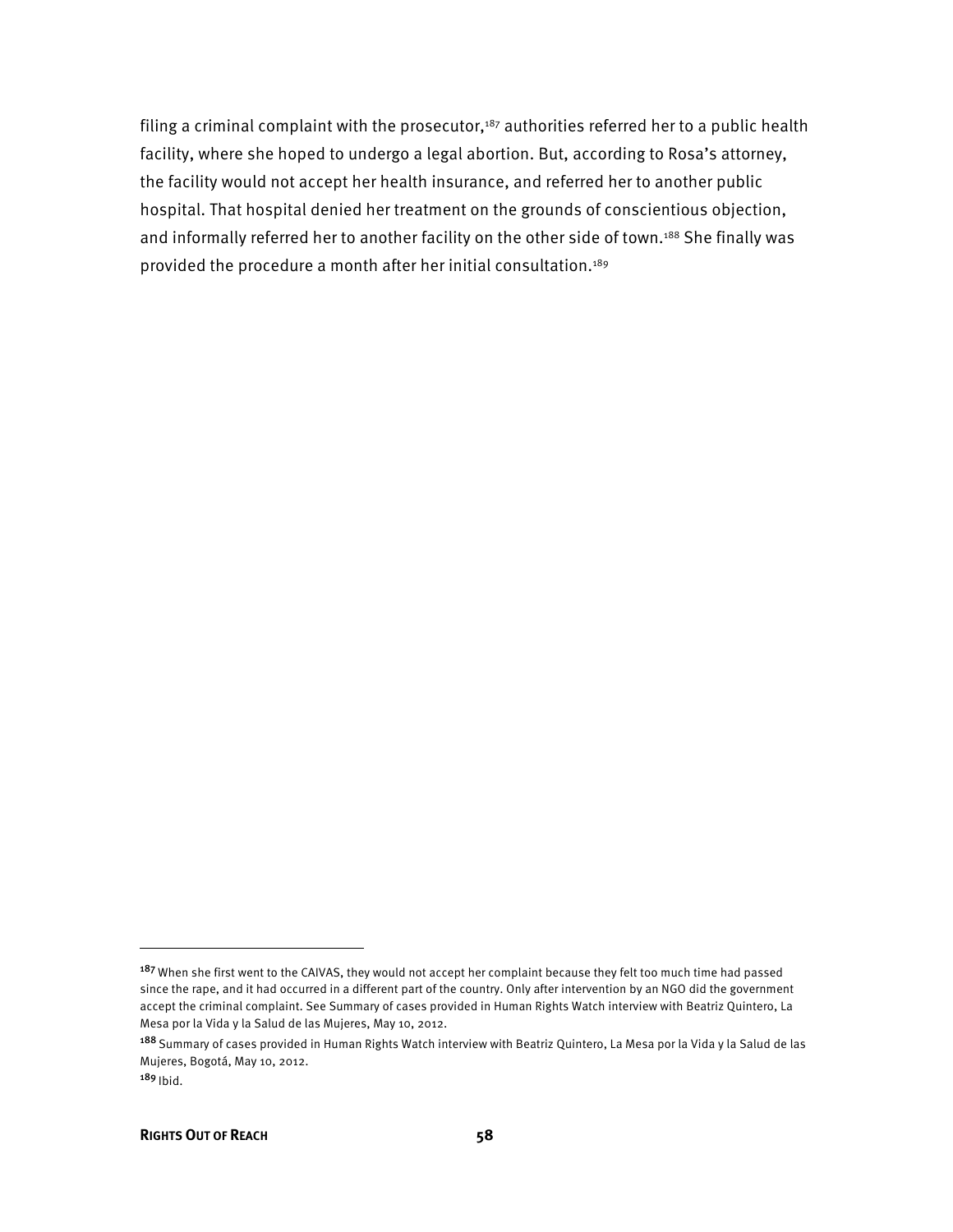# **IV. Obstacles to Justice after Gender-Based Violence**

You can look for justice, but there isn't any when they threaten vengeance on your children.

— Ximena A., Bogotá, February 24, 2012

The Colombian government has made major strides in terms of the justice and law enforcement sector response to gender-based violence, including through the creation of specialized units for integrated care for victims of gender-based violence, known as CAVIF for victims of intra-familial violence and CAIVAS for victims of sexual violence.190

Yet, Human Rights Watch identified a range of obstacles displaced women and girls continue to face when seeking justice after gender-based violence, including mistreatment by authorities, evidentiary challenges, poor referrals, women's economic barriers, and fear of reporting.

Human Rights Watch also saw how limited state resources created unique barriers for victims of gender-based violence. Justice officials described the paralyzing effect of their overwhelming workloads and insufficient resources to handle gender-based crimes. Overworked prosecutors exist throughout Colombia—assigned to all types of crimes. But for prosecutors of gender-based crimes, it is easy to de-prioritize cases—and victims when they come with no physical evidence, in favor of cases where such strong evidence already exists. Physical evidence in gender-based crimes is often difficult to obtain, and for good reason, Colombia's laws permit investigations to be initiated without such evidence. Yet, both women and officials said many prosecutors set aside gender-based violence cases without such evidence. This leads to almost guaranteed impunity for these types of crimes, and to women and girls giving up on justice.

For most of the women with whom Human Rights Watch spoke who had filed a criminal complaint, the biggest problem encountered with the justice sector was that once they filed their complaint, they never heard back. They did not know if their cases had been

<sup>190</sup>CAVIF stands for the Center for Integrated Attention Against Intra-familial Violence (Centro de Atención Integral Contra La Violencia Intrafamiliar) and CAIVAS stands for Center for Integrated Attention to Victims of Sexual Violence (Centro de Atención Integral a Victimas de Violencia Sexual).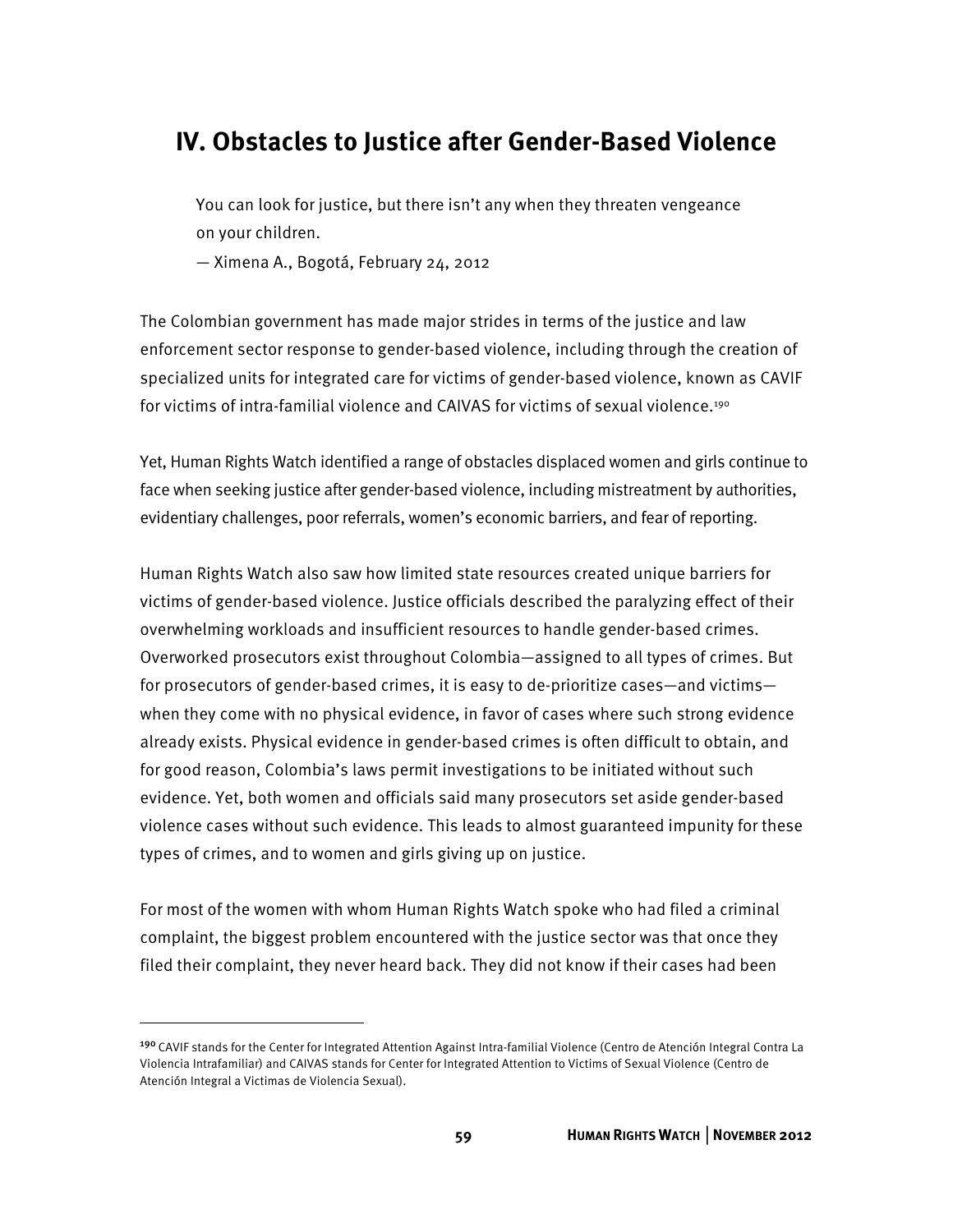archived or if investigations were proceeding. They did know, however, that the perpetrators went unpunished.

### Mistreatment by Authorities

Mistreatment of victims by law enforcement and justice officials undermines measures introduced by the Colombian government through its laws and policies on gender-based violence. For some displaced women and girls, mistreatment constitutes a major barrier to justice. Victims and advocates recounted to Human Rights Watch instances of mistreatment by law enforcement and justice officials. One women's rights leader in Cartagena, a victim of violence herself, sees little progress in the treatment of victims by prosecutors:

Twelve years I have been accompanying women to the prosecutor's office. How the women are treated depends on the official. Some always ask the same questions—how were you dressed, how did you provoke the perpetrator. There is no support in those questions; no humanity.191

Ximena A. felt like she was not treated with dignity when she reported being raped in 2009. She told Human Rights Watch that she was asked "stupid" and "offensive" questions throughout her interview with the prosecutor in Bogotá. For example, she said, "I was raped by members of a a paramilitary group, but [the prosecutor] kept asking if my husband hits me."192 While the prosecutor may have been trying to screen for domestic violence in the home, Ximena claims he did not ask her questions about the actual perpetrators or the sexual violence. Instead, his questioning focused on her relationship with her husband. It made her feel uncomfortable and that the prosecutor did not believe her claim.

Several victims of gender-based violence told Human Rights Watch that law enforcement and justice officials blamed them for the abuse. Advocates who accompany women and victims themselves told Human Rights Watch that prosecutors sometimes asked humiliating questions about past sexual history and past partners. They also asked questions in some cases about what the victim was wearing and what she did to provoke the attacks. All these types of questions reflect an attitude that a primary element of gender-based violence is force, rather than a lack of consent.

<sup>191</sup> Human Rights Watch interview with Luz Marlenis Hurtado Cordoba, Liga de Mujeres de Pozón, Cartagena, February 27, 2012. <sup>192</sup> Human Rights Watch interview with Ximena A., Bogotá, February 24, 2012.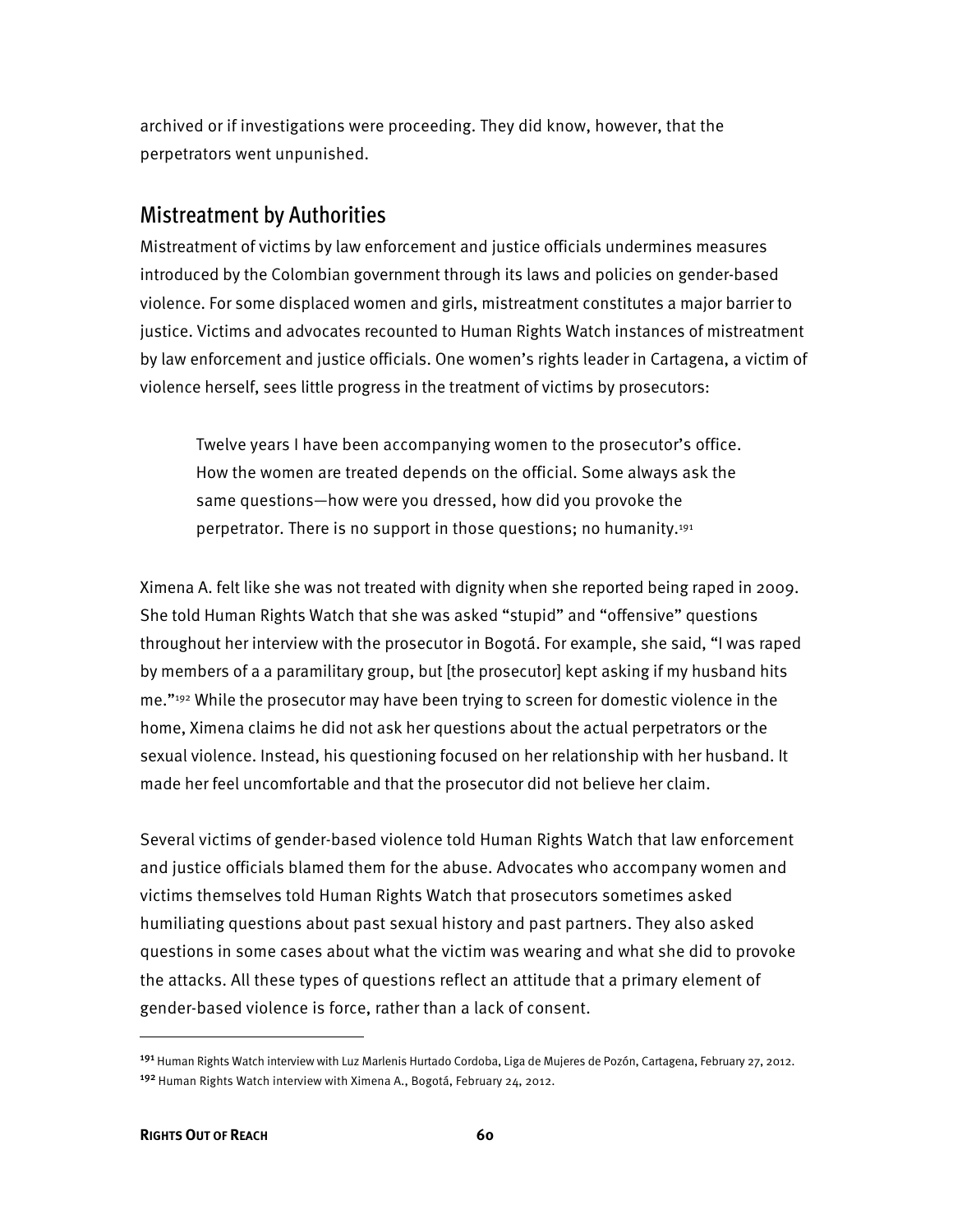In one case of intra-familial violence, a prosecutor told Dolores G., a 38-year-old displaced woman living in Cartagena, that she was asking for the abuse. Dolores described to Human Rights Watch how her husband beat her for years, starting in 2003. She said that when he started threatening her son in 2003, she reported the abuse to a prosecutor, who blamed her. She explained:

My husband also maltreated my oldest son and called him bad, I told him to hit me instead. He did…. When I arrived to the prosecutor, he read my statement. He said, "You said 'hit me,' and he did. What do you want me to do?"<sup>193</sup>

The physical abuse continued until she left him permanently in 2011.Her negative experience in 2003 stopped her from seeking subsequent help from the justice sector. During this time, she did not return to file additional criminal complaints.

Another woman said fear of mistreatment by government officials stopped her from following through on an attempt to report gender-based violence to prosecutors. Clara V. went to the prosecutor's office to file a complaint about sexual violence, but did not go through with it. As she waited to be seen by a prosecutor she heard other people in the office talking about her and why she was there. She realized that the administrators who she had first approached in order to see a prosecutor must have disclosed why she was there, breaching her confidentiality. "I came to the prosecutor, but I didn't denounce. I couldn't face the public humiliation in front of everyone, with insults, and so I decided not to do it."194

Human Rights Watch received information from advocates about cases where justice officials chastised women for reporting intra-familial violence without having any visible injuries. In one recent case in Medellín, a woman arrived at a Justice House to report physical abuse from her husband. According to the advocates, the officials there told her that she couldn't be suffering from intra-familial violence because she didn't have any bruises.<sup>195</sup> When the woman sought support from a local women's rights group, she pleaded, "Do I have to wait until he kills me before the government believes me?"

1

<sup>&</sup>lt;sup>193</sup> Human Rights Watch interview with Dolores G., Cartagena, April 24, 2012.

<sup>194</sup> Human Rights Watch interview with Clara V., Bogotá, February 24, 2012.

<sup>195</sup> Human Rights Watch interview with Dilia Rodriguez, Director, CERFAMI, Medellín, March 9, 2012.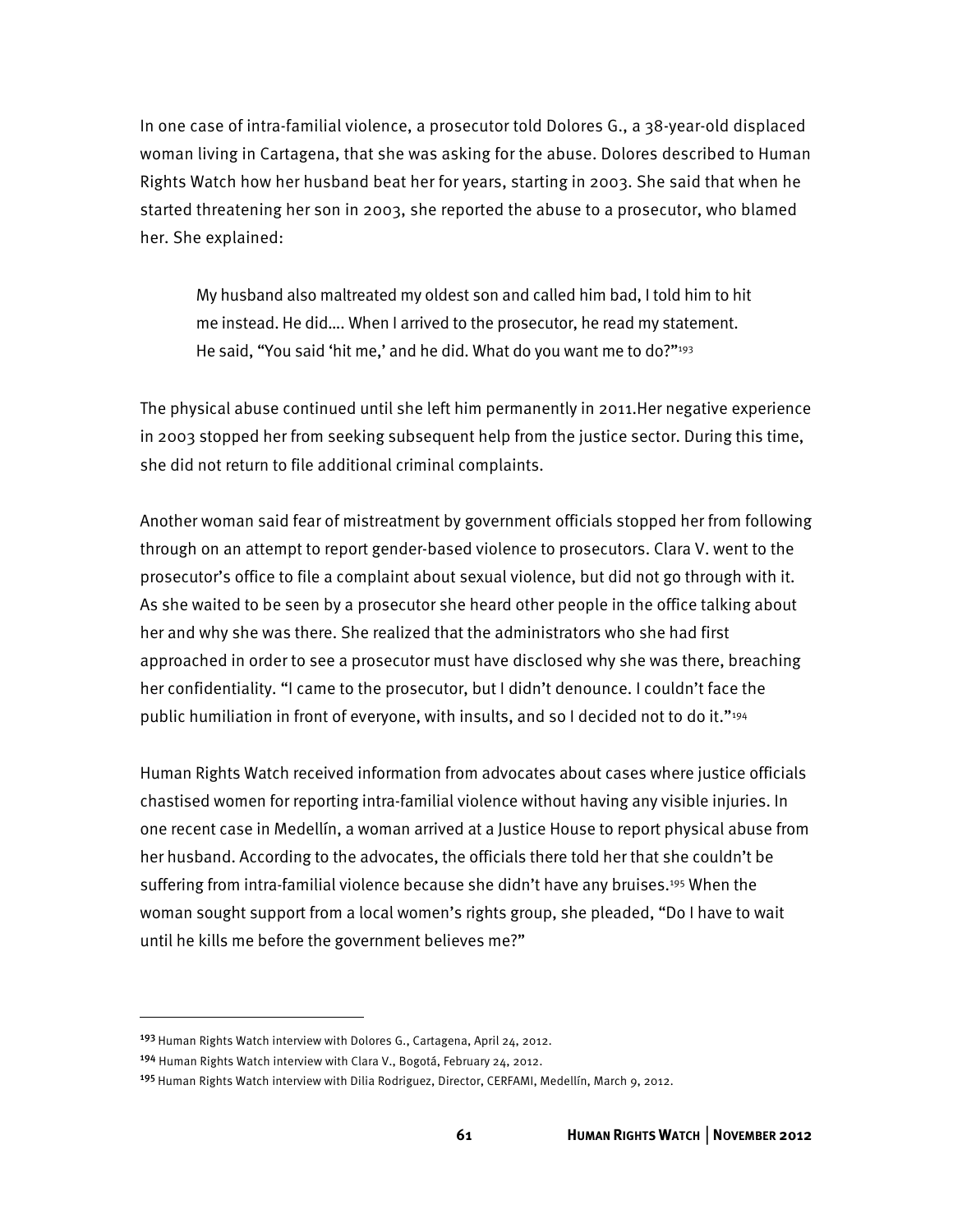Advocates also reported that family commissioners, who handle many civil law aspects of the justice system's response to domestic violence, sometimes also blame victims. One women's rights leader who accompanies victims to file complaints explained, "If you do file a formal complaint about [it] at the family commissioners, they say, 'He hit you because you must have done something.'"196 Miludes N., a 14-year-old girl displaced to Bogotá, also described mistreatment by officials at the family commissioner's office. Miludes reported to the office that an unknown assailant had threatened and groped her and followed her home in 2011. When she and her mother reported the case, Miludes felt that the officials were insensitive to her: talking over her, not listening to her, and being dismissive of the fear she felt after the incident. She told Human Rights Watch that the official there was disrespectful. "They treated us like we were less than them," she said. "It felt uncomfortable and bad.197

Women also described to Human Rights Watch misconduct by criminal investigators. Andrea S., for example, was interviewed by investigators handling her friend Analia C.'s rape case in 2012. Andrea says that the investigators asked her questions about her friend's social behavior and drinking habits, and then posed a question regarding whether she believed her friend was sexually desirable enough to have been raped: "The investigators said to me, 'But she doesn't have that good of a body.' ... You have to be a model to be raped".<sup>198</sup>

Andrea told Human Rights Watch that the same investigators also showed her a newspaper clipping of the victim and asked her how her friend could be smiling if she had been raped.199 The investigators asked other friends and family similar questions and told them that Analia had been raped, breaching confidentiality.<sup>200</sup> Some, including Analia's mother, learned about the rape this way, according to Andrea.

Human Rights Watch heard from some women's rights advocates and victims that forensic examiners sometimes ask inappropriate and abusive questions. In one case Human Rights Watch saw evidence of this on the forensic examination report for a rape victim in Bogotá in 2011. Included in the report were questions about the date of the victim's first sexual

<sup>&</sup>lt;sup>196</sup> Human Rights Watch interview with Bertha L., member of the Mesa de Seguimiento de Auto 092, Cartagena, February 27, 2012. <sup>197</sup> Human Rights Watch interview with Miludes N., Bogotá, February 24, 2012.

<sup>&</sup>lt;sup>198</sup> Human Rights Watch interview with Andrea S., Cartagena, April 26, 2012.

<sup>199</sup> Ibid.

<sup>&</sup>lt;sup>200</sup> Human Rights Watch interview with Andrea S., Cartagena, April 24, 2012; see also Human Rights Watch interview with Dolores G., Cartagena, April 24, 2012.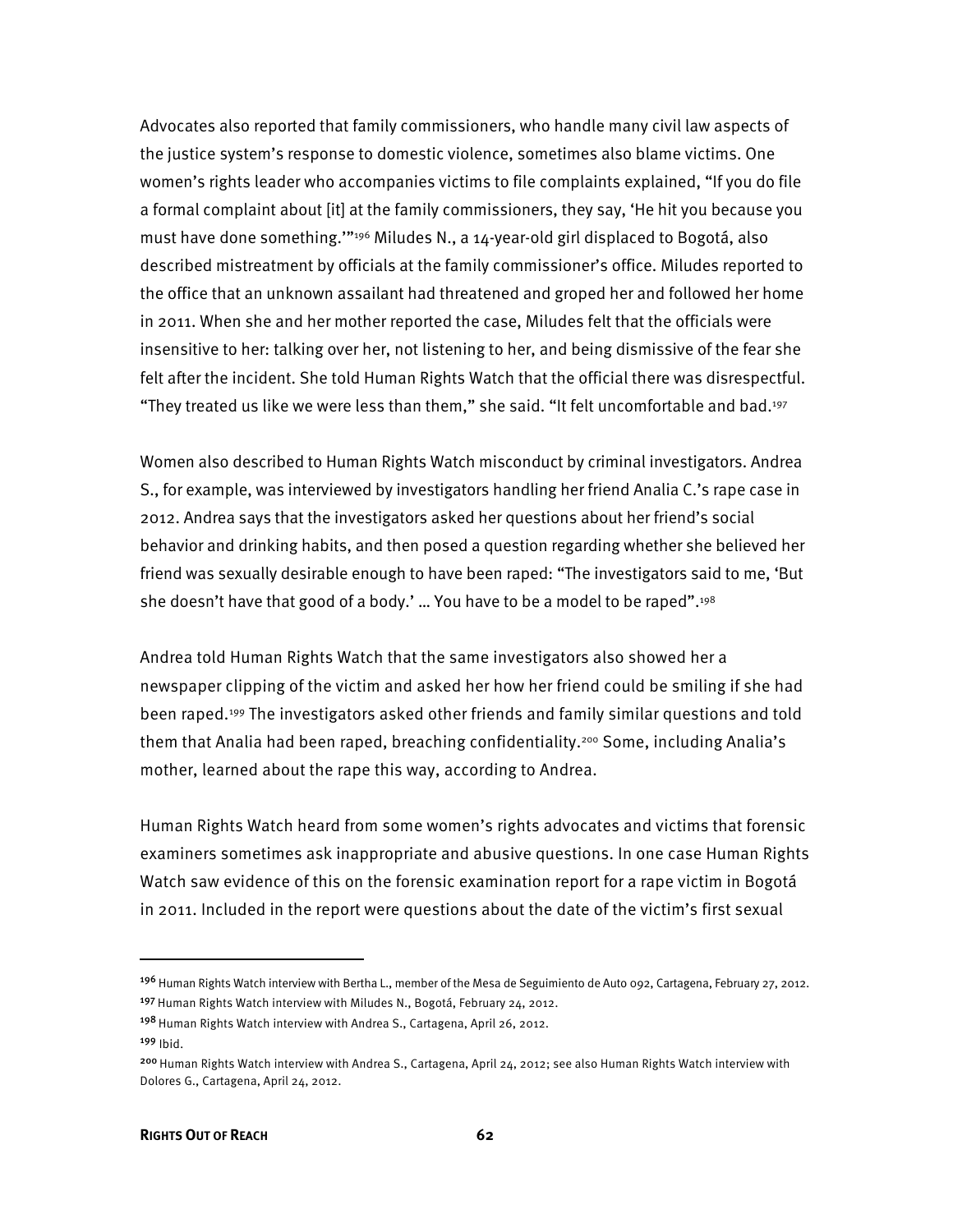experience, the number of partners she had had in her lifetime, and her last sexual encounter prior to the rape. These questions violate INMLCF protocol and are irrelevant to the investigation.201 Nevertheless, the report, including the answers to these questions, is now evidence in her case that could be used in open court.

Dr. Pedro Emilio Morales Martinez, sub-director of Forensic Services at INMLCF, admits that not every examination is completed according to protocol, and identifies areas where the INMLCF could improve:

We can't deny that some [forensic doctors] don't complete the forms as they should. We do monitor quality of services, but it is difficult to review 100 percent of cases. We have things we need to address.… Particularly, we need to work with people who don't see these types of cases a lot.… Rural zones are particularly difficult.<sup>202</sup>

The attorney general's office has taken steps to address potential misbehavior by its employees: circulating a memorandum in December 2011 to all employees that addresses the need to change the mentality of employees in relation to crimes involving gender-based violence, establishing what is appropriate behavior toward victims, and urging respect for their privacy and dignity.203 The memo recognizes that employees' prejudices could generate inadequate service, and therefore impunity.204 It requires that employees take into account the particular circumstances of each victim; this would include whether they were displaced. While the effect of the memorandum on practice within the attorney general's office is still to be determined, an official working at the Center for Care of Victims in Medellín believes that

<sup>201</sup> Instituto Nacional de Medicina Legal y Ciencias Forenses, "Reglamento Técnico para el Abordaje Integral en la Investigación del Delito Sexual (versión 3)," 2009; Instituto Nacional de Medicina Legal y Ciencias Forenses, "Reglamento Técnico para el Abordaje Forense Integral de Lesiones en Clínica Forense," 2010; Instituto Nacional de Medicina Legal y Ciencias Forenses, "Reglamento Técnico para el Abordaje Integral de la Violencia de Pareja en Clínica Forense," 2011; Instituto Nacional de Medicina Legal y Ciencias Forenses y Fondo para el Logro de los ODM: Programa Integral Contra Violencias de Género, "Modelo de Atención a las Violencias Basadas en Género para Clínica Forense", 2011. The technical guides exist to ensure better quality of exams, and the INMLCF can monitor whether individual forensic doctors apply the protocols, and make changes to the guides if it becomes clear there is a pattern of errors.

<sup>&</sup>lt;sup>202</sup> Human Rights Watch interview with Dr. Pedro Emilio Morales Martinez, sub-director of forensic services, Instituto Nacional de Medicina Legal y Ciencias Forenses, Bogotá, March 14, 2012.

<sup>&</sup>lt;sup>203</sup> See National Directorate of Prosecutors, Memorandum DNF No. 52, "Justice from a differential approach perspective," December 7, 2011. Copy on file with Human Rights Watch.

<sup>204</sup> See National Directorate of Prosecutors, Memorandum DNF No. 52, "Justice from a differential approach perspective," December 7, 2011. Copy on file with Human Rights Watch.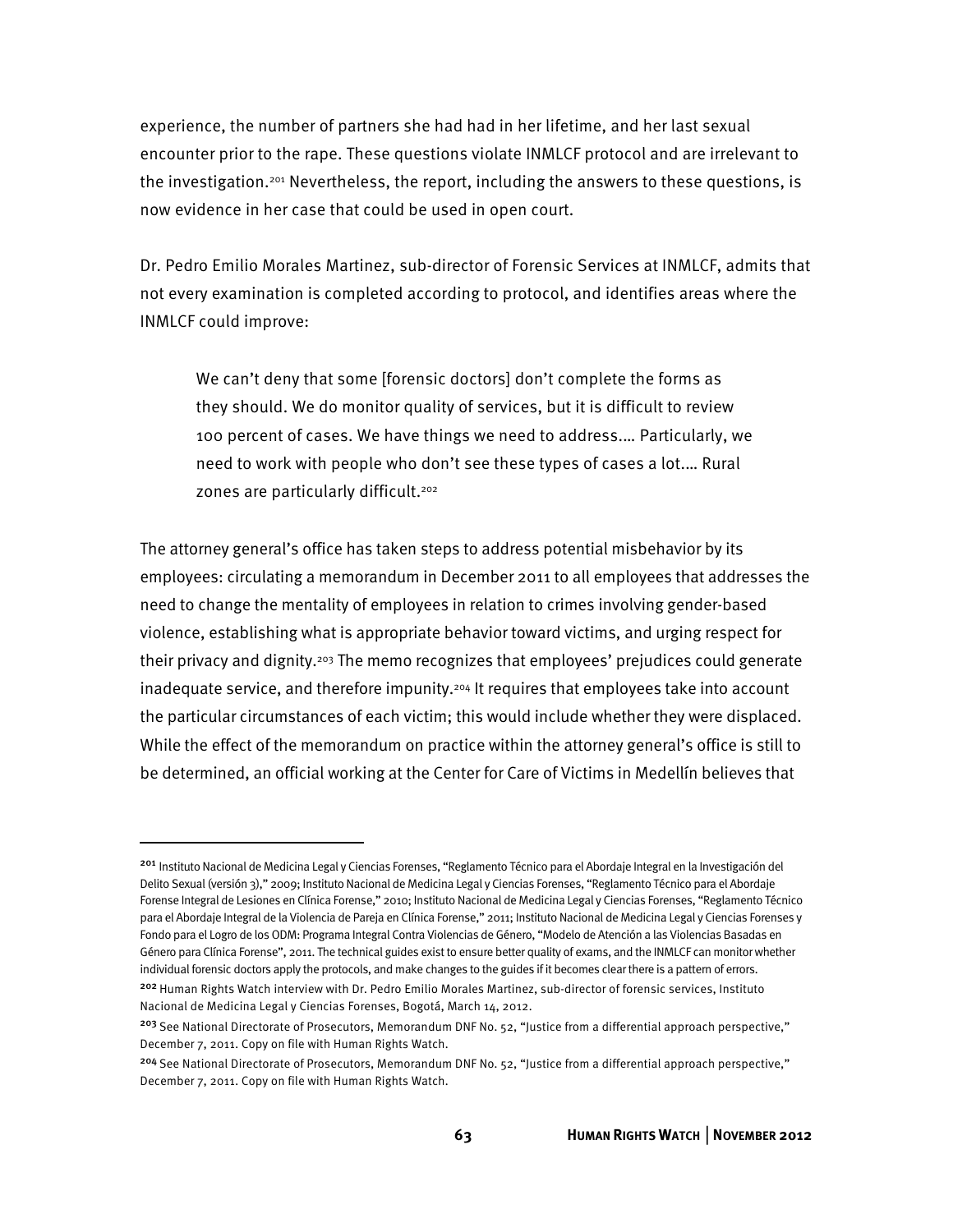the memorandum has had a positive effect on what justice officials say in an official capacity. However, she sees prejudices continuing in less visible ways:

In every sector—police, prosecutors, public ministries, judges—there are people who think that the woman is at fault. They think she was asking for it.… It isn't what is said officially, on the record, so it's hard to prove. It is in the hallways, in passing [that these prejudices come out]. We have to work on that part.205

## Evidentiary Challenges

Several victims told Human Rights Watch that they believed prosecutors and investigators did not take their cases seriously if they lacked physical evidence of gender-based violence. Based on their interaction with justice officials, these women and girls believed prosecutors did not consider their testimony constituted sufficiently strong evidence.

Prosecutors confirmed to Human Rights Watch that they can initiate investigations without physical evidence, and can rely on other admissible evidence such as witness testimony and other forms of evidence, beyond physical evidence.<sup>206</sup> Prosecutors should not determine viability of cases solely by whether physical evidence exists. A gender advisor in the attorney general's office told Human Rights Watch that the type of evidence used is particular to each investigation and case: "There needs to be probative evidence, but that can be different in each case. For some, it may be the INMLCF report, for others the testimony of the victim may be strongest."<sup>207</sup> The perception by victims that prosecutors will only proceed if provided with physical evidence, however, discourages victims from coming forward in instances where there is no physical evidence. Ximena, for example, told Human Rights Watch, "[The prosecutors] don't treat us with credibility ... when you go to them, you have to bring your own proof."208 For example, Socorro's 2009 rape case was archived because there was no physical evidence, and she did not know who her attackers were.<sup>209</sup>

<sup>&</sup>lt;sup>205</sup> Human Rights Watch interview with Liliana Soto, attorney, Center for Attention of Victims, Medellín, March 6, 2012.  $206$  Criminal Procedure Code of Colombia, Law 906/2004, arts. 376 and 383-403, general rules regarding testimonial proof. <sup>207</sup> Human Rights Watch interview with Aura Peñas, gender advisor, Attorney General's Office, Bogotá, March 2, 2012. <sup>208</sup> Human Rights Watch interview with Ximena A., Bogotá, February 24, 2012.

<sup>&</sup>lt;sup>209</sup> Human Rights Watch interview with Socorro Y., Bogotá, February 24, 2012. See also, Human Rights Watch interview with Catalina León Amaya, office of the Human Rights ombudsman, May 9, 2012.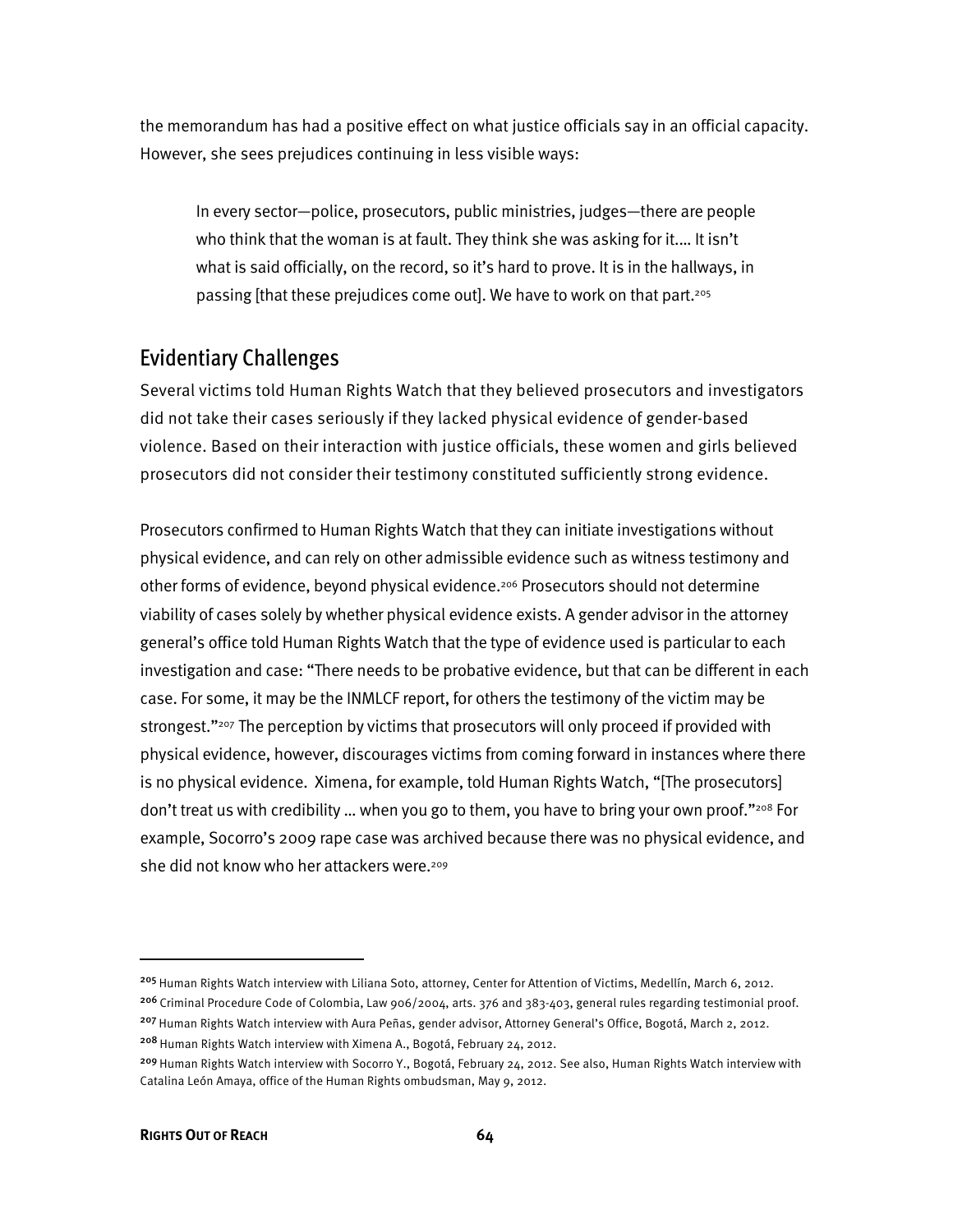Several victims blamed the absence of physical evidence on the government, reporting that officials had delayed referrals for forensic exams so long in some cases that no physical proof remained. Dolores G. said that in 2003 after their displacement to Cartagena, her husband beat her severely leaving visible bruises on her face. Prosecutors referred her to the INMLCF for an exam, but she says she was turned away two times before being seen almost three weeks after sustaining the injuries. Little evidence remained. She said,

I had to go to IML to prove I had been hit. My face was red and it hurt me. On Monday I went to IML, but they didn't attend to me. They gave me a new appointment for 8 days later. When I went back, the doctor wasn't there, there was an emergency. I had another appointment to come back in five or six days. When I was examined, the doctor poked at my face. "There is nothing. You are here for nothing."... You can imagine; I will never go back.210

Dolores remained in the abusive relationship for over six more years.

In 2009 Ximena A. was forced to conduct oral sex on multiple perpetrators in Bogotá at gunpoint.211 She did not delay in reporting the rape, but says that authorities scheduled her forensic exam several days after the attack. By then there was no semen or other fluids left in her mouth. Frustrated because she believes the prosecutor did not take her case seriously without this evidence, Ximena told Human Rights Watch,

Scientific evidence from the IML is the only proof the prosecutor believes to start an investigation. But the IML doesn't have all the means to tell the truth. If I was hit in the face, but they don't see blood or a bruise? What? Nothing happens. If there is no inflammation of the vagina? Same. What if he used a condom? Same. For me, it took so long to get to the IML, there was no proof left.<sup>212</sup>

<sup>210</sup> Human Rights Watch interview with Dolores G., Cartagena, April 24, 2012.

<sup>&</sup>lt;sup>211</sup> Human Rights Watch interview with Ximena A., Bogotá, February 24, 2012.

<sup>&</sup>lt;sup>212</sup> Human Rights Watch interview with Ximena A., Bogotá, February 24, 2012.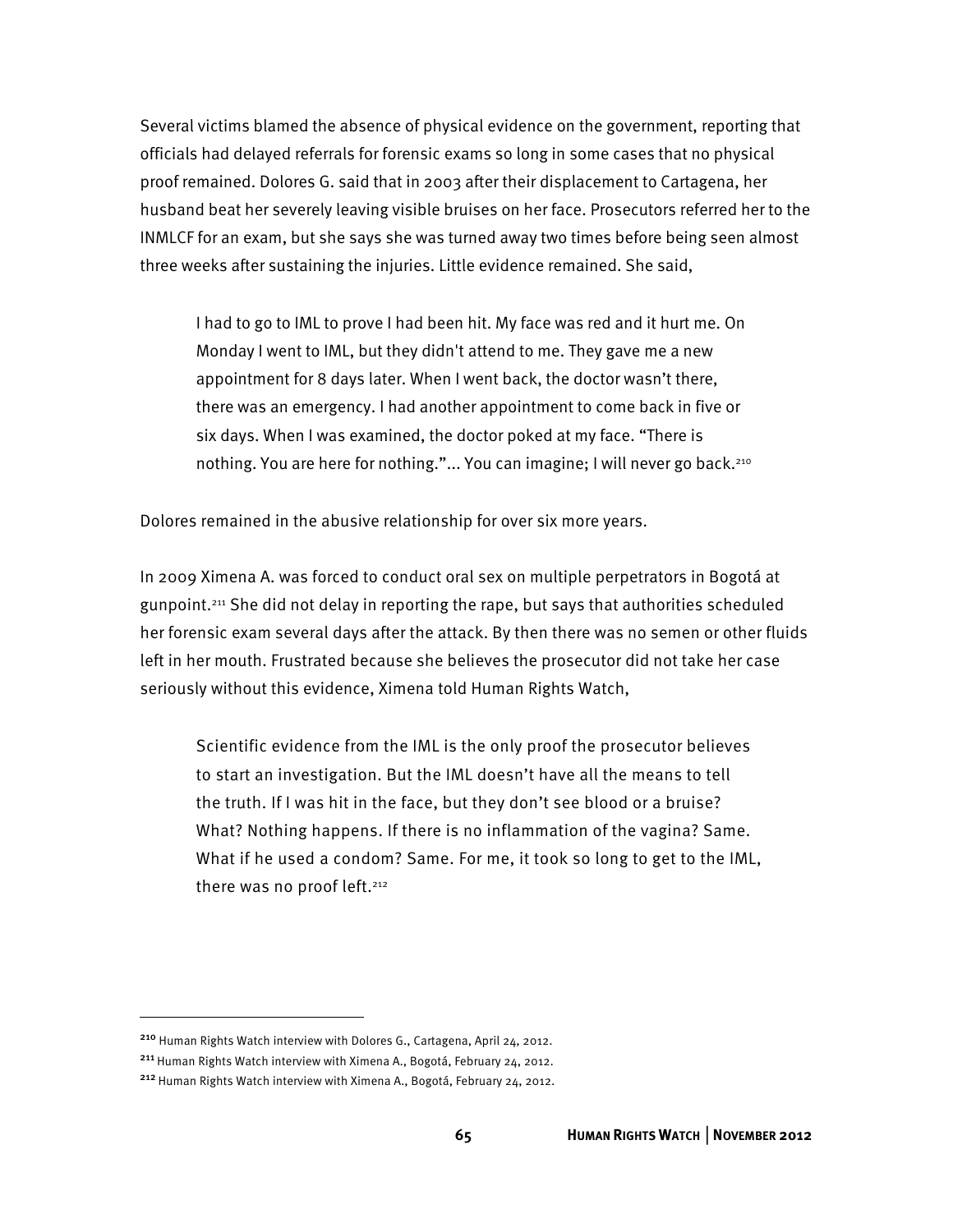Analia C., twice a victim of sexual violence in 2012, reported both crimes immediately. In January 2012, she and her advocates at the national ombudsman's office said she was not seen by INMLCF until 10 days after her latest rape.<sup>213</sup> No physical evidence remained.<sup>214</sup>

A lawyer that represents displaced victims of gender-based violence in Cali and Buenaventura recounted a recent case she had covered of a girl victim of sexual violence. The girl was raped on a Friday; the police were called and the perpetrator was caught. The girl had bruises and bites on her body. Because it was a Friday, she did not receive an appointment to see the INMLCF until the following Monday; she tried to follow directions and not wash, but by Monday all of the proof had disappeared. "There was no semen. The vagina wasn't inflamed. There was no proof," the lawyer told Human Rights Watch. The case was closed. The delay in exam has caused other problems as well. The lawyer said the girl is receiving psycho-social support because she was severely affected by her treatment. "After this, she felt so dirty," the lawyer said. "She was really affected by having to wait to be seen ... she was re-victimized by the inefficiency of the referral pathways."<sup>215</sup>

In other cases, the attack was carried out in a way that left no physical trace. Clara V. was a victim of sexual violence in 2004 and has received numerous threats of more sexual violence since then. She has reported these crimes. One of the cases was closed for lack of physical proof. She explained, "The case was closed … there was a lack of proof, no witnesses, but how can you [the victim] have the names; how can you know everything ... This is the function of [the investigators]."216 Without a thorough investigation, Clara believed the threats would continue. Indeed, Clara continues to receive threats, and in October 2012, an unknown man followed her home, but she was able to get inside before he could speak to her.

Isabel P. said a man in Medellín with ties to armed groups sexually assaulted, groped, manhandled, and threatened her in late 2011, but there was no penile penetration or

<sup>&</sup>lt;sup>213</sup> Human Rights Watch interview with Analia C., Cartagena, April 26, 2012. The rape and forensic exam took place in Bogotá, although the interview took place in Cartagena.

<sup>214</sup> Ibid.

<sup>&</sup>lt;sup>215</sup> Human Rights Watch interview with Milenu Sinisterra, lawyer, Taller Abierto, Cali, May 7, 2012.

<sup>&</sup>lt;sup>216</sup> Human Rights Watch interview with Clara V., Bogotá, February 24, 2012.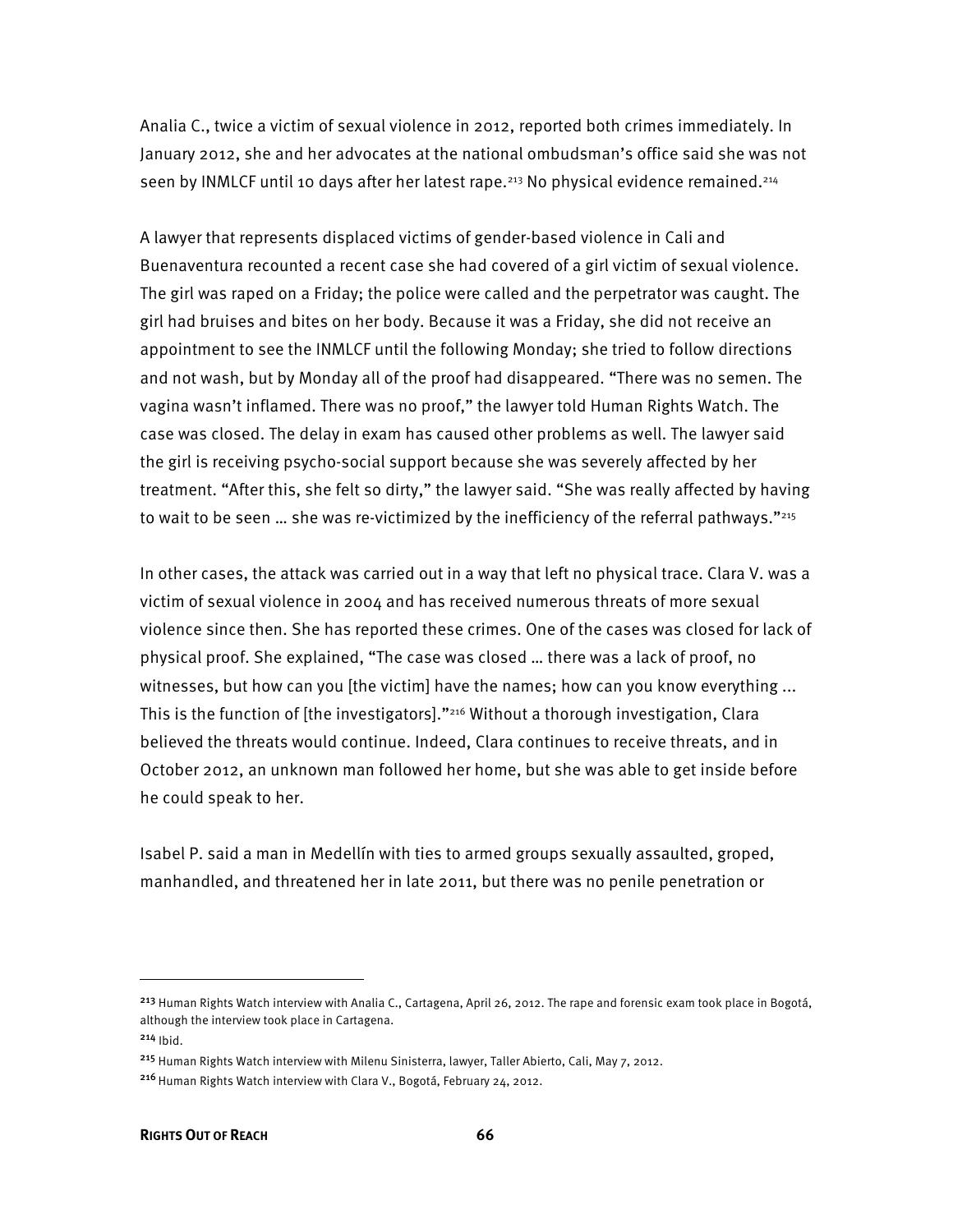ejaculation.217 She said prosecutors and investigators never seemed to take her case seriously because of the absence of physical evidence.

Ximena A., who works with survivors of sexual violence, said she knows of several cases where perpetrators used condoms while raping their victims, leaving no evidence behind.218 A physician who conducts forensic exams on victims of sexual violence in Medellín showed Human Rights Watch data from examinations conducted in the month prior to the interview; less than 10 percent of exams exposed physical evidence.219

Suzanna M., a 31-year-old displaced woman living in Medellín, reported intra-familial violence to prosecutors in October 2011.<sup>220</sup> She said her ex-husband—a police officer stalked her and threatened physical harm to her and their children; she believes he played a role in the recent killing of her boyfriend. She did not have any injuries or other physical evidence, and without this, she believes her case is not being investigated. Suzanna says she has not been given any information regarding progress on the investigation into her case. She told Human Rights Watch, "Since the declaration, there has been a complete lack of information. Perhaps they don't know how to give people information."<sup>221</sup>

# Intra-familial Violence as a Private Offense during 2011 and 2012

A significant obstacle to the successful investigation and prosecution of the crime of intrafamilial violence was created in 2011, with the passage of Law  $1453/2011.^{222}$  This law amended portions of the criminal procedure code, including the reclassification of "offenses that require complaint" (*delitos que requieren querella*), meaning a victim must file a criminal complaint for a prosecution to begin, as opposed to *ex officio* offenses, which prosecutors can pursue without a complaint.<sup>223</sup> For over a year, intra-familial

j

<sup>217</sup> Human Rights Watch interview with Isabel P., Medellín, March 9, 2012.

<sup>&</sup>lt;sup>218</sup> Human Rights Watch interview with Ximena A., Bogotá, February 24, 2012.

<sup>&</sup>lt;sup>219</sup> Human Rights Watch interview with Dr. Zulima Mosquera, CAIVAS, Medellín, March 5<sup>th</sup>, 2012.

<sup>&</sup>lt;sup>220</sup> Human Rights Watch interview with Suzanna M., Medellín, May 2, 2012.

 $221$  Ibid.

<sup>222</sup> Law 1453/2011, http://wsp.presidencia.gov.co/Normativa/Leyes/Documents/ley145324062011.pdf (accessed August 10, 2012), art. 108.

<sup>&</sup>lt;sup>223</sup> Traditionally, society and the law saw these crimes as private, and thus having little harmful impact on society; thus, the logic followed, it should be the victim and not the state that determines whether prosecution should proceed.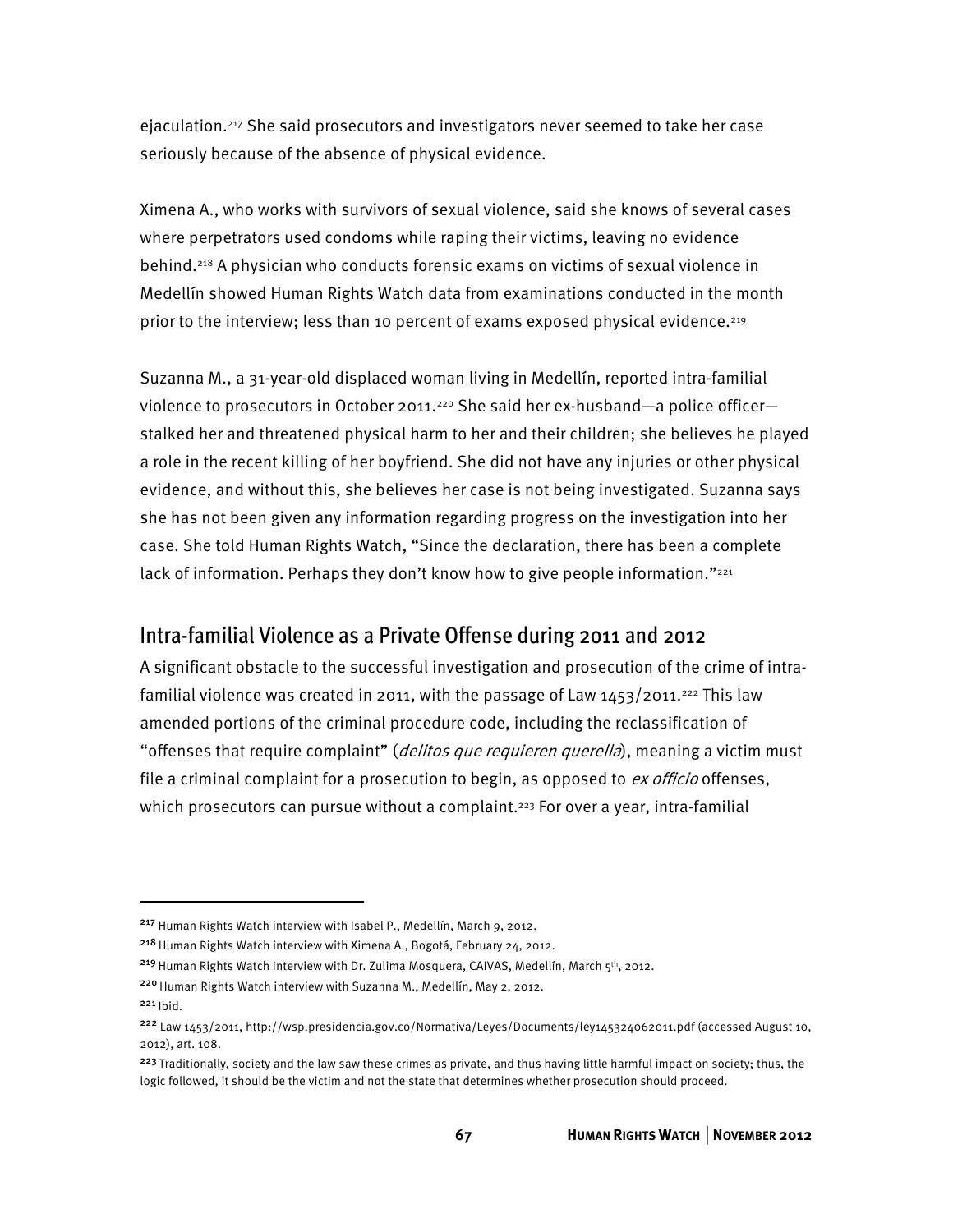violence was considered an offense that requires complaint (unless the victim is a minor), though previously it was considered an ex officio crime.<sup>224</sup>

Fortunately, lawmakers fought this reform. In November 2011, Senator Alexandra Moreno introduced legislation, with support from the Congressional Women's Caucus, to once again classify intra-familial violence as an ex officio offense. The bill passed and went into force in July 2012.225 The bill not only removes intra-familial violence from the list of private offenses, it also states an affirmative mandate that justice authorities will investigate  $ex$ officio every single case of violence against women where officials have knowledge of the commission of such crime.226

While it is certainly a positive step that third parties and justice officials can initiate cases, and maintain cases even when victims drop charges (out of fear or for other reasons), more than a year passed during which victims of intra-familial violence were left vulnerable to pressure and threats to drop their cases. Advocates told Human Rights Watch that this change was particularly detrimental to cases involving displaced women. Many of them are economically dependent on their abusers, fearful of authorities, and face continuing threats, all of which may prevent them from filing and maintaining criminal charges.<sup>227</sup>

If a victim dropped the case during the period of time Law 1453/2011 was in force for intrafamilial violence, the prosecutor's office dropped the case as well. One prosecutor told Human Rights Watch that he had seen cases where perpetrators of domestic violence had threatened victims to drop the complaints, or threatened their children to force their mothers to do so.<sup>228</sup> Extra steps may need to be taken by the attorney general's office to review archived cases of intra-familial violence for instances where victims remain in danger, and re-initiate cases. This is important because, as the prosecutor from Cartagena explained (while the law was still in force) "[intra-familial violence as a private crime] diminishes the

j

<sup>224</sup> See Law 1453/2011, art. 108.

<sup>225</sup>Law 1542/2012, http://wsp.presidencia.gov.co/Normativa/Leyes/Documents/ley154205072012.pdf (accessed September 19, 2012).

<sup>226</sup> Ibid., arts. 2-3.

<sup>&</sup>lt;sup>227</sup> See, for example, Human Rights Watch interview with Dilia Rodriguez, director, CERFAMI, Medellín, March 9, 2012. 228 Human Rights Watch interview with local CAVIF prosecutor, Cartagena, April 25, 2012. Dulcea's case is an example of a victim being pressured by a perpetrator to drop her cases. See discussion of Dulcea A.'s case below. Human Rights Watch interview with Dulcea A., Medellín, May 2, 2012.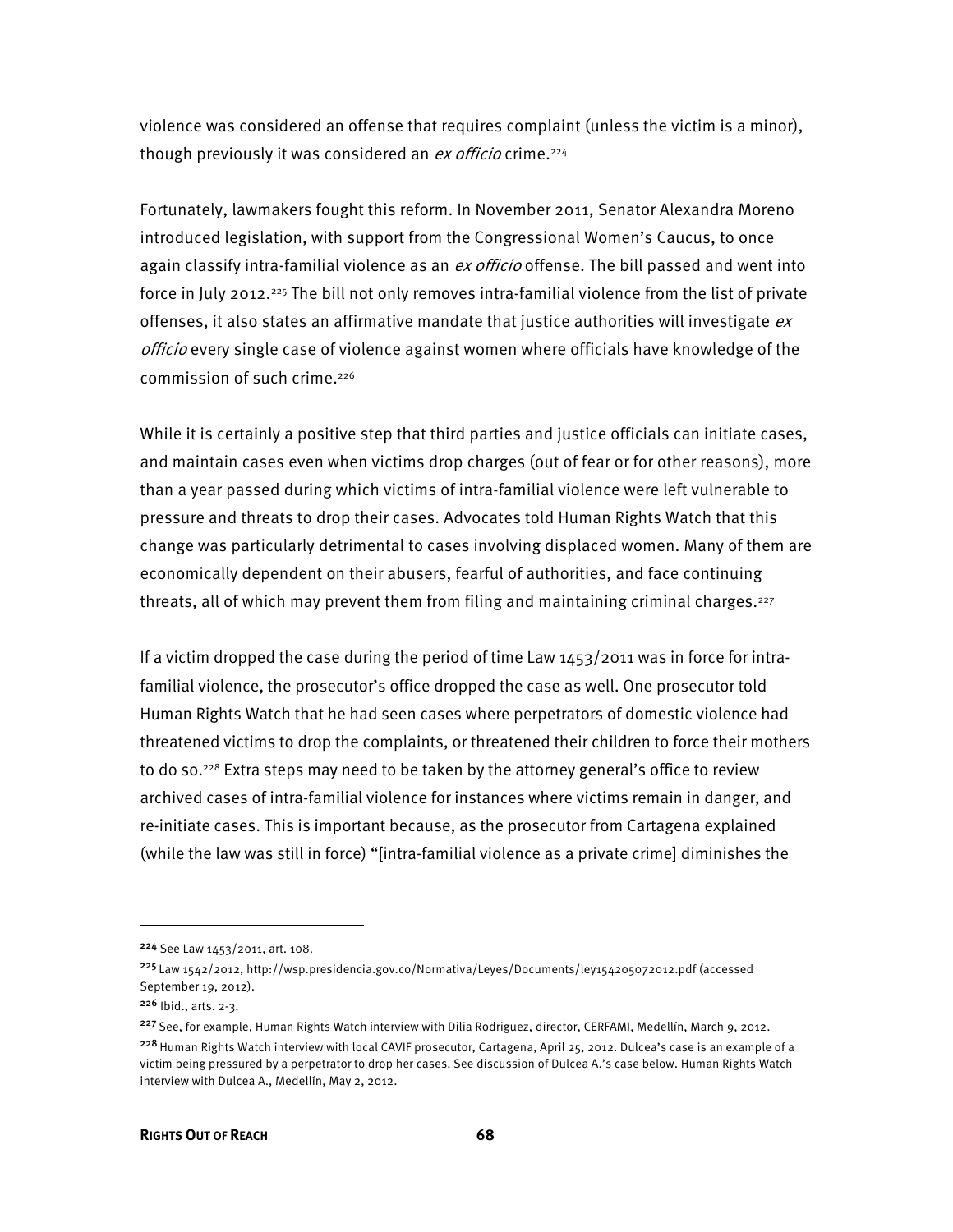progress under Law 1257/2008. What's the difference between domestic violence and murder? Because that's [how this violence] can end ... if a woman drops her case...."<sup>229</sup>

#### Limited State Resources

A few government officials complained there are not enough resources for the successful investigation and prosecution of sexual or intra-familial violence crimes. There are simply too many cases and too few prosecutors, investigators, and forensic examiners. Others said their offices could not adequately support victims without investing in psychological support.

An official working at a CAIVAS told Human Rights Watch: "The problem is that justice is slow. There are lots of cases, and few officials and prosecutors. We are too few."<sup>230</sup>

In Cartagena, two prosecutors work on all the intra-familial violence cases. They have 4,000 cases between them. Each prosecutor has to conduct both the investigations and prepare the cases for court. One prosecutor working in the office lamented that at times "we are paralyzed" by the amount of work.<sup>231</sup> The CAVIF in Bogotá has about 1,600 cases of intra-familial violence reported each month, and 19 prosecutors working on the cases. Many of the cases are closed after couples reconcile, but prosecutors continue to carry high caseloads.<sup>232</sup> An employee at the CAIVAS in Bogotá gave Human Rights Watch an unofficial estimate that they currently have 11,000 open cases, and about 37 prosecutors covering those cases.233 The high case load prosecutors must carry reinforces the pressure for pursuing only cases where physical evidence exists.

INMLFC resources are also limited geographically. In 30 major cities, the INMLCF examination process for victims of sexual or intra-familial violence functions relatively well. But in the rural municipalities, students fulfilling their social service requirements often perform forensic medical examinations. Some have had little training specifically on gender-based violence. One representative of a UN agency that provides technical assistance to Colombia on women's rights and health told Human Rights Watch there is very little training on forensic medicine in schools and some doctors have not been

j

<sup>231</sup> Human Rights Watch interview with local CAVIF prosecutor, Cartagena, April 25, 2012.

<sup>&</sup>lt;sup>229</sup> Human Rights Watch interview with local CAVIF prosecutor, Cartagena, April 25, 2012.

<sup>&</sup>lt;sup>230</sup> Human Rights Watch interview with Dr. Zulima Mosquera, CAIVAS, Medellín, March 5, 2012.

<sup>&</sup>lt;sup>232</sup> Human Rights Watch interview with Jeanethe Rodriguez Pérez, Coordinator, CAVIF, Bogotá, March 16, 2012.

<sup>&</sup>lt;sup>233</sup> Human Rights Watch interview with unnamed employee, CAIVAS, Bogotá, March 13, 2012.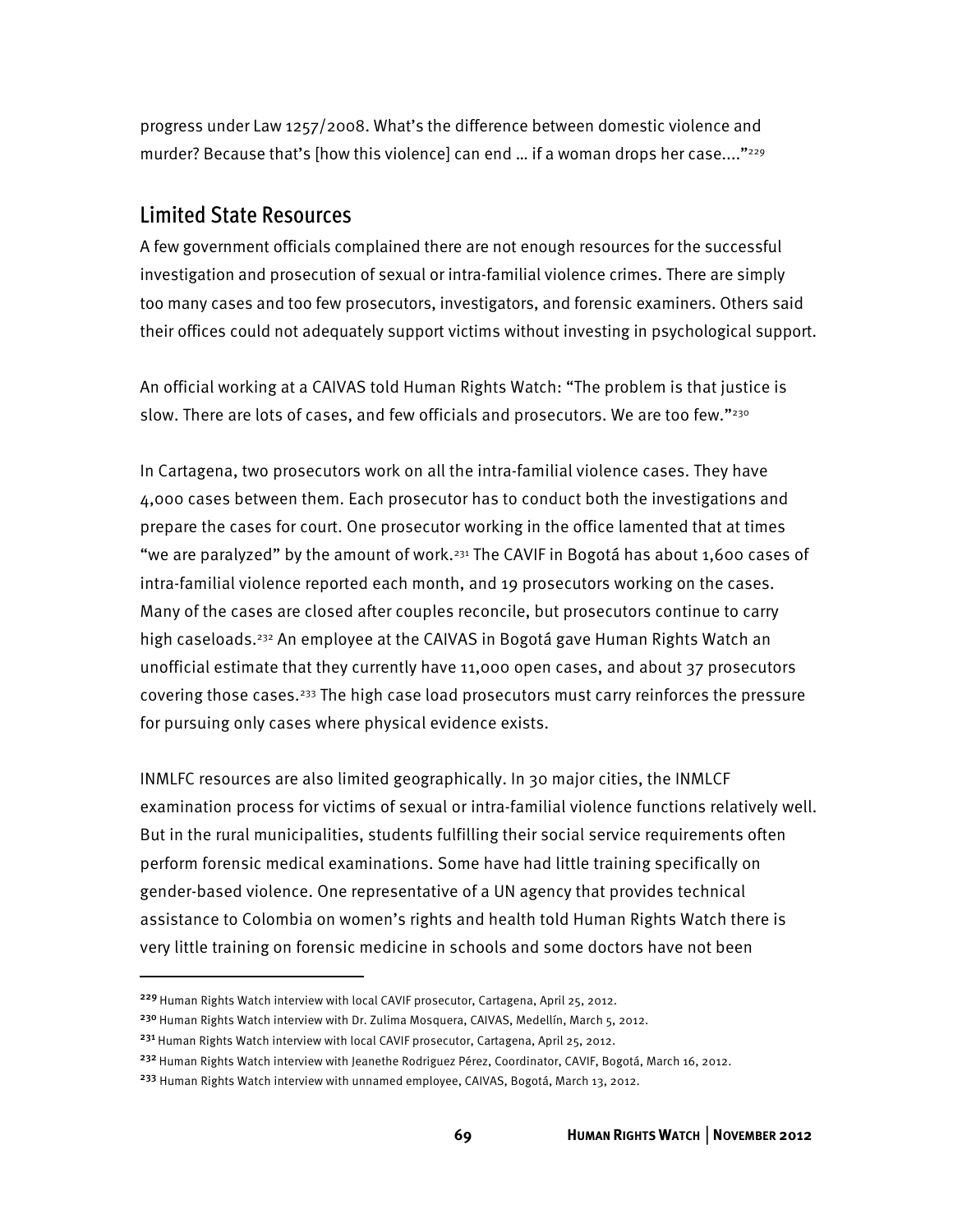exposed to the basic anatomy involved in such an exam. "This isn't provided in university [curriculum] ... they don't know what to look for." 234

Advocates and officials also told Human Rights Watch that there are not sufficient resources for psychological support for victims of gender-based violence when reporting cases. One official in the inspector general's office in Medellín (which receives displaced victims) told Human Rights Watch that the lack of psychologists in her office was harmful to victims and difficult for other staff:

In offices where we have victims, we need psychologists. We need this. I am a lawyer, but I have to act like a psychologist [though I'm not trained in that]. The victims have to relive all [that has happened to them] to verify their claims when they come here.<sup>235</sup>

#### Poor Referrals

To maximize access to justice for displaced women who are victims of gender-based violence, officials in other sectors—including the health sector—must provide referrals. Health centers and hospitals that treat victims may be the only government institution they initially trust. Detection of abuse and referrals from health providers can play an important role in ensuring access to justice and protection for victims.

In the last chapter, we discussed how some displaced women and girls told Human Rights Watch that they sought medical care for injuries from domestic violence, but they did not reveal the abuse to the health provider. Several said their health provider did not ask about abuse, and the victims returned to the violence. One advocate explained, "For displaced women, in their situation, they have more difficulty accessing services. But they have other priorities other than accessing justice services for violence—they are under fear, pressure, and threats."236 The failure to screen for gender-based violence means that these victims will not be referred to the justice sector, and that perpetrators will not be held accountable for their crimes.

j

<sup>&</sup>lt;sup>234</sup> Human Rights Watch interview with Esmeralda Ruiz, UNFPA, Bogotá, February 23, 2012.

<sup>&</sup>lt;sup>235</sup> Human Rights Watch interview with Claudia Patricia Vallejo, human rights coordinator, Office of the Inspector General, Medellín, March 6, 2012.

<sup>&</sup>lt;sup>236</sup> Human Rights Watch interview with Esmeralda Ruiz, UNFPA, Bogotá, February 23, 2012.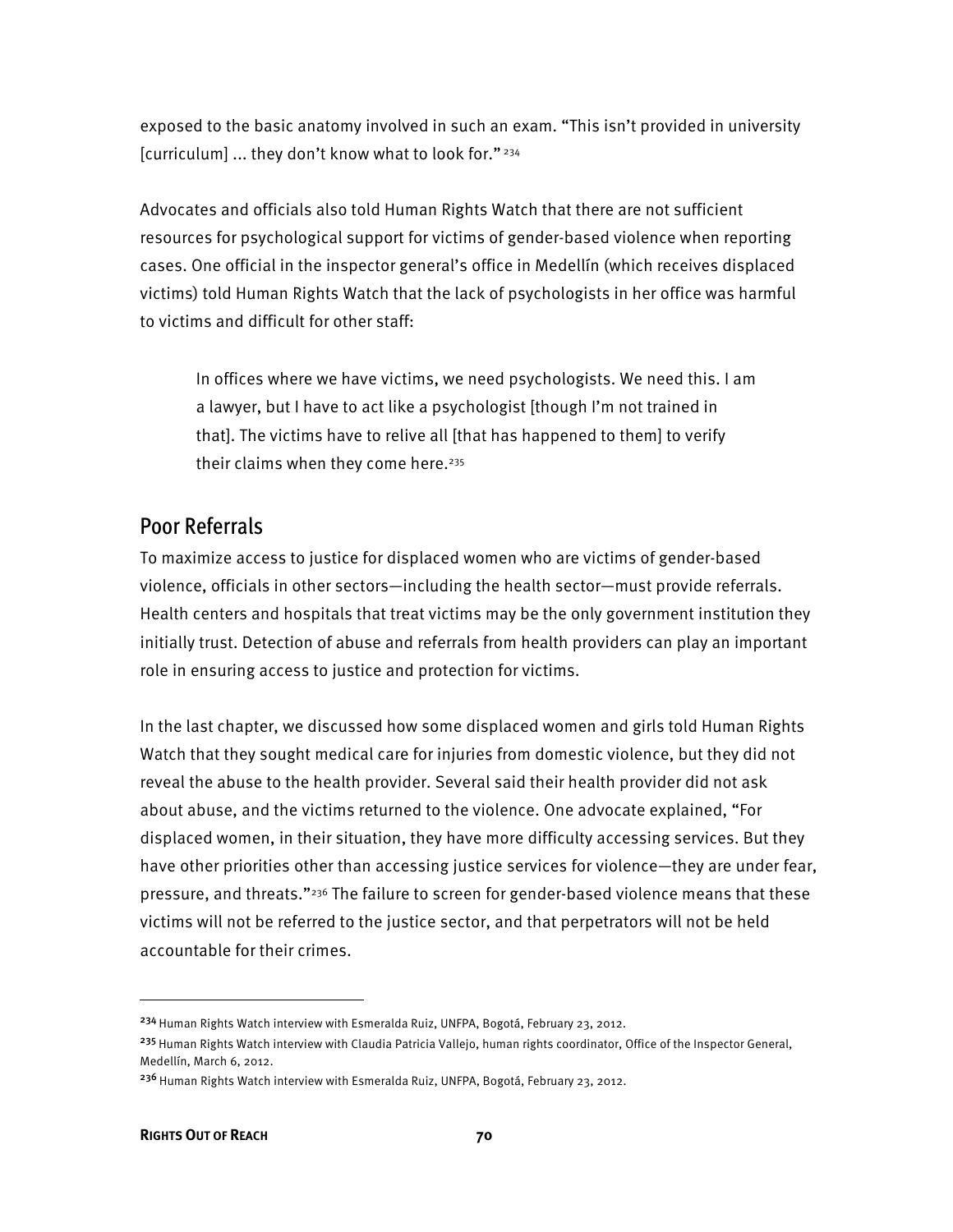In light of this, it is vital that healthcare workers orient women and girls about their rights to judicial remedy and the process for seeking justice. Indeed, Colombia's "referral pathway" flow charts indicate that this is a key component of the response to genderbased violence.

However, health providers do not always provide this support. Sofia V., a displaced woman living in Bogotá, said she repeatedly sought medical treatment after her husband beat and injured her. A doctor finally asked her why she did not file a complaint against him. Sofia told him that she was married to a demon and worried about what would happen to her children if she reported it. The doctor did not probe further and did not provide information regarding her rights, nor any referral. Instead, Sofia returned to her husband to endure years of abuse. She finally left him in 2011, after one of his blows broke her nose.237

Elena L. also suffered years of abuse at the hands of her partner, a member of an irregular armed group. After three years of abuse, she sought medical treatment for a miscarriage. An advocate who worked with Elena explained, "Due to severe beating, the fetus died and she suffered a miscarriage. Despite the bruises and marks on her body, the hospital never inquired about what happened."238 The hospital did not provide Elena any referral to justice mechanisms. Elena returned and her husband continued to rape and beat her, resulting in an unintended pregnancy.

Some health professionals may fail to refer patients to the justice sector or to report cases themselves out of fear for their own safety. A women's health organization in Cali was asked by the government to teach the protocol for treating victims of sexual violence to health professionals in six municipalities in Valle de Cauca. The trainers found resistance among providers to following the protocols when the aggressors are armed actors. One trainer told us, "They don't want to file a formal complaint about anything—whether sexual violence or intra-familial violence—if the perpetrator is dangerous."239 According to her, some doctors will go so far as report any injuries sustained as originating from some other source, to avoid putting themselves in a position where they might have to provide

-

<sup>&</sup>lt;sup>237</sup> Human Rights Watch interview with Sofia V., Bogotá, February 24, 2012.

<sup>&</sup>lt;sup>238</sup> Summary of cases provided in Human Rights Watch interview with Beatriz Quintero, La Mesa por la Vida y la Salud de las Mujeres, May 10, 2012.

<sup>&</sup>lt;sup>239</sup> Human Rights Watch interview with Valeria Eberle, Sí Mujer, May 9, 2012.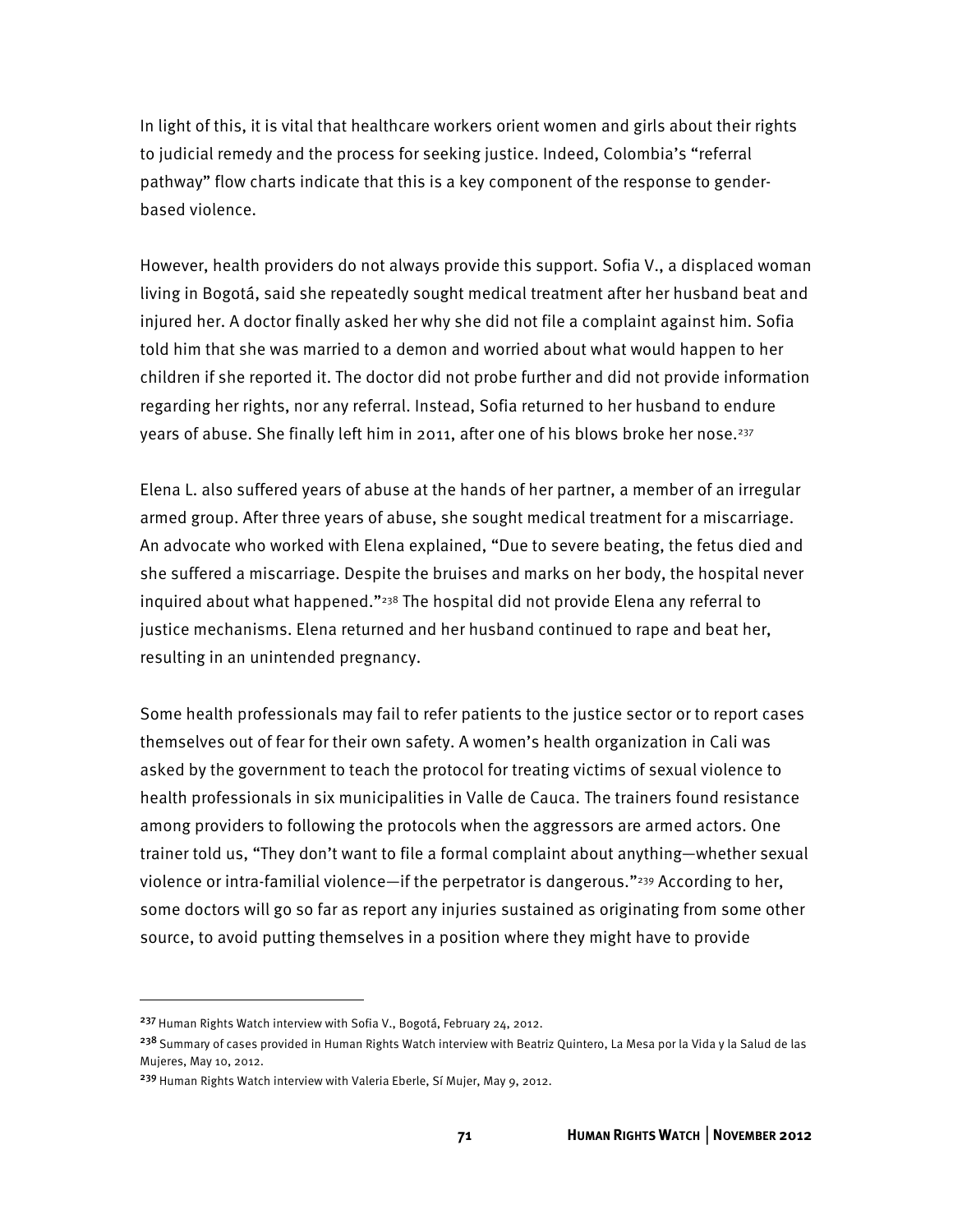testimony in an investigation or case.240 While she is not sure how widespread this problem is, she knows that it does happen in some cases, and that in those cases, women are not properly referred to the justice sector.

#### Costs of Seeking Justice

The Colombian government has taken some measures to limit the expense of pursuing justice after gender-based violence, yet the costs that remain can be prohibitive for poorer women and girls, including the displaced. Human Rights Watch found a consensus among advocates, officials, and victims that costs of transport for victims and witnesses—and in some cases costs of producing evidence—were a significant barrier to justice for gender crimes. As Paola E., a victim of intra-familial violence and mother to a child victim of sexual violence, put it, "it is very expensive to be a victim."241

In most cities and towns, victims of gender-based violence must pay for transportation to police stations, prosecutors' offices, courts, and other justice institutions. Displaced women and girls often live far from city centers where many justice institutions are located, making their trips long and costly. Given the high poverty rates among displaced women, paying for public transport to these places can be difficult. Moreover, these women also face the additional economic constraints of taking time from their income-generating activities to make these trips. Many also have to pay for childcare when they are away, or additional transport costs to bring their children along.

Alejandra C., who struggled with the costs of seeking justice after her daughter was raped in May 2011, told Human Rights Watch, "The attorney general's office is in [a different neighborhood than where I live]. It takes me more than an hour. It costs about 1,500 pesos (about \$.80) one-way in a minibus. But sometimes if the kids are coming home from school I have to be home earlier so I need a taxi. These are more expensive: 20,000 pesos (more than US\$10). I don't go [to the attorney general's office] if the kids are with me. If I do, I need money for food and water."242 Other women said they had to pay transport costs to give testimony or bring in witnesses to testify in their investigations.<sup>243</sup>

<sup>240</sup> Ibid.

<sup>&</sup>lt;sup>241</sup> Human Rights Watch interview with Paola, Medellín, March 9, 2012.

<sup>&</sup>lt;sup>242</sup> Human Rights Watch interview with Alejandra C., Cartagena, February 28, 2012.

<sup>&</sup>lt;sup>243</sup> See, for example, Human Rights Watch interviews with Pilar A., Bogotá, February 25, 2012, Marta B., Medellín, May 3, 2012, and Maribel A., Medellín, May 2, 2012.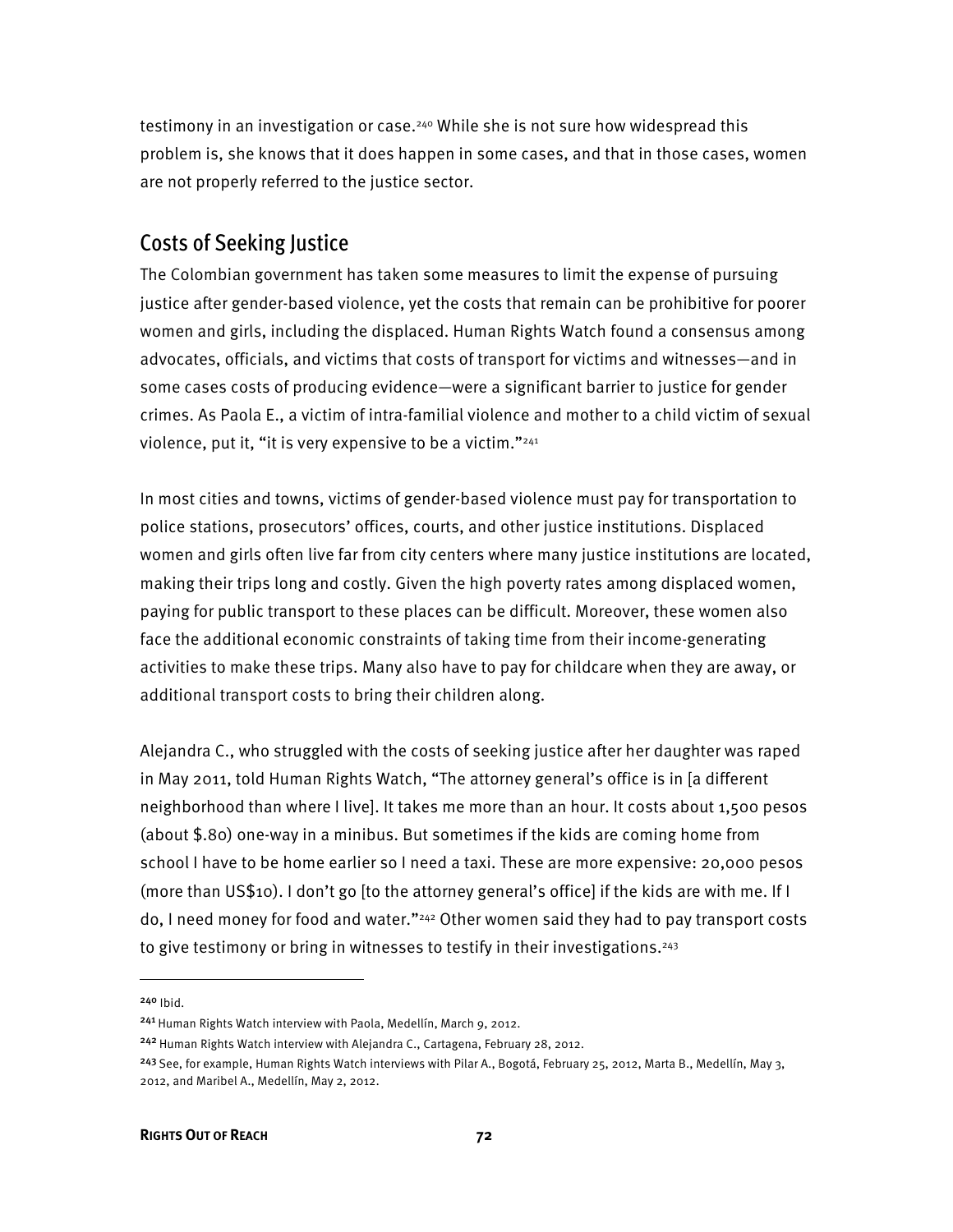Uncoordinated referrals to other services can result in higher transportation costs for victims. The integrated service centers, CAIVAS and CAVIF, are designed to reduce the number of trips a victim has to make to receive services. But in most cities, victims still bear transport costs to these centers, and to other institutions such as forensic medical testing locations. One prosecutor told Human Rights Watch that some victims cannot afford to go to the INMLCF.244 Medellín is one exception, as the CAIVAS there has a vehicle for transporting victims. But this one vehicle is not enough to provide transport for all victims.245 In Cartagena, CAIVAS and CAVIF are located in the same building, but victims have to pay for transportation to the INMLCF facility.<sup>246</sup>

Some officials reach into their own pockets to help victims. For example, the CAIVAS in Medellín takes up collections of personal funds to pay victims' transportation costs when needed, and even to buy refreshments for victims who spend long hours at the center in the process of reporting.247

Victims also told Human Rights Watch that they struggled to afford costs related to providing evidence in their cases.248 Dolores G. said that she had to pay to have her testimony typed up before the prosecutor would accept her complaint in 2003:

When I finally decided to leave my husband … I talked to a friend who said I could stay with her. She gave me money to go to the prosecutor's office. When I arrived, they said I couldn't file a complaint because there was nothing to write it on. I had to go to the corner and pay a stranger to type up what I was going to say to the prosecutor.<sup>249</sup>

One prominent women's rights defender whose organization has worked with hundreds of victims said that this problem remains commonplace:

<sup>248</sup> Human Rights Watch interview with Paola, Medellín, March 9, 2012. According to Paola, "[victims] have to go to the prosecutor, to go to the hearings with the judge, [and] to pay for photocopies."

<sup>244</sup> Human Rights Watch interview with local CAVIF prosecutor, Cartagena, April 25, 2012. The CAIVAS and CAVIF location in Cartagena is designed to have a medical-legal clinic in-house, but it currently is not open.

<sup>&</sup>lt;sup>245</sup> Human Rights Watch interview with Dr. Zulima Mosquera, CAIVAS, Medellín, March 5, 2012.

<sup>&</sup>lt;sup>246</sup> Human Rights Watch interview with local CAVIF prosecutor, Cartagena, April 25, 2012.

<sup>&</sup>lt;sup>247</sup> Human Rights Watch interview with Dr. Amparo, CAIVAS, Medellín, March 5, 2012.

<sup>249</sup> Human Rights Watch interview with Dolores G., Cartagena, April 24, 2012.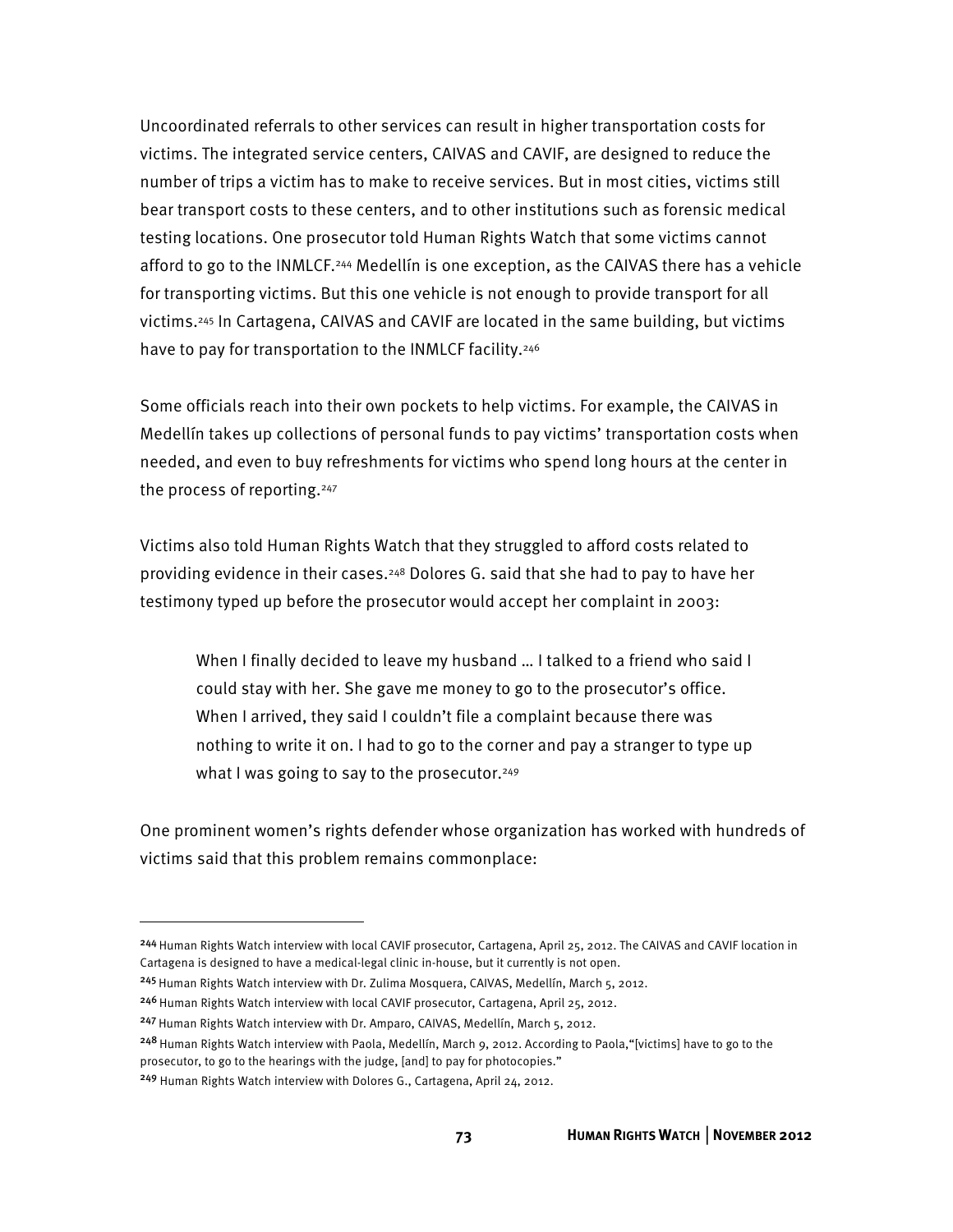The economic condition of the victim is important. [A victim often] doesn't have the economic means to follow the case, have a lawyer, introduce evidence and witnesses, or even experts. If you want the justice system to work, you have to do all that as the victim of the crime.<sup>250</sup>

#### Fear of Retaliation

Several displaced women and girls told Human Rights Watch that fear of retaliation by rapists or abusive husbands delayed or stopped them from reporting violence. One woman told Human Rights Watch that even after reporting she remains fearful and may drop her case.<sup>251</sup>

Displaced women and girls have been forced from their homes by terrifying experiences, often from communities where armed groups exercise strong influence and social control. In such places—especially those with the presence of paramilitaries or their successor groups— the very authorities that received reports of crimes may have had links to the suspects.<sup>252</sup> Having lost trust of authorities, displaced women and girls may doubt the safety of filing a complaint, even in their new city or for crimes committed after their displacement.

Fear of retaliation is especially strong among women attacked by men they believe were affiliated with irregular armed groups, and among women living with abusive husbands. Soccoro Y., a 40-year-old displaced woman, was raped in Bogotá in late 2009 by armed men she believes were connected to a paramilitary successor group. She says she chose not to file a formal complaint about the crime because the rapists threatened to kill her: "I didn't denounce because of shame and fear and because they said they would kill me. I was thinking of my children."253 Socorro believes that some irregular armed groups have connections to the police and that reporting violence would only increase her risk for more violence.

Paloma L. did call the police after armed men raped her in March 2012 outside of Medellín. She was afraid when the police arrived, and told them that it had been a mistake to call to report the rape. Paloma says that they agreed with her. "First they told me to go to the

<sup>&</sup>lt;sup>250</sup> Human Rights Watch interview with Olga Amparo, director of Casa de la Mujer, Bogotá, February 20, 2012. <sup>251</sup> Human Rights Watch interview with Isabel P., Medellín, March 9, 2012.

<sup>&</sup>lt;sup>252</sup> See Human Rights Watch, *Colombia – Breaking the Grip?: Obstacles to Justice for Paramilitary Mafias in Colombia*, January, 28, 2009, http://www.hrw.org/reports/2009/01/28/breaking-grip.

<sup>253</sup> Human Rights Watch interview with Socorro Y., Bogotá, February 24, 2012.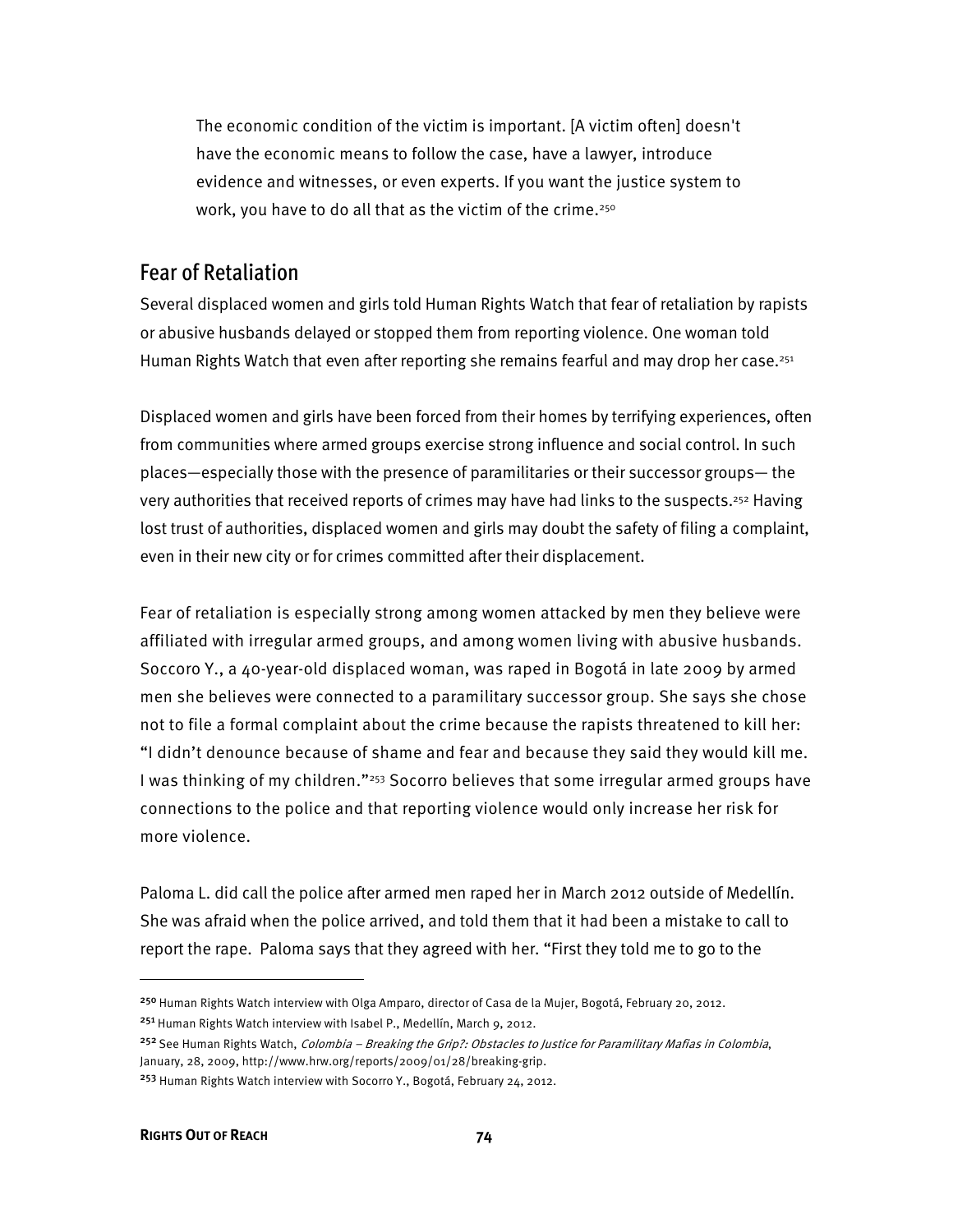prosecutors to file a declaration, and then they left. They didn't ask me any questions about who did it," she said.<sup>254</sup> Reflecting on the reaction of the police officers, who offered her no assurances about her safety, she decided not to report the case to the prosecutor's office.

Gloria L., a woman who suffered a gang rape in 2012 by armed men that left her pregnant, also decided it was too risky to report the rape. She said,

The fear is immense. You can't imagine. I don't want to die. They kill people in such a horrible way. This is what's so worrying; they cut people up. More than 10 women were killed for denouncing their rapes. After that, they killed their children. That's what [the assailants] told me [after they raped me].<sup>255</sup>

Dulcea A., a 45-year-old displaced indigenous woman and a victim of domestic violence, struggled to have her case taken seriously and lived in fear after filing a complaint. She first filed a criminal complaint against her husband for physical abuse in 2005.<sup>256</sup> She left him, but she told Human Rights Watch, he started carrying a gun, machetes, and even rocks, finding her and threatening her with these weapons. Every time he made a threat, she would file a complaint. "I filed complaint, after complaint, after complaint; a thousand times it feels like I have filed complaints," she told Human Rights Watch.<sup>257</sup> Only after he broke down her door in December 2011 was there any action on her case; he was put in jail awaiting trial.<sup>258</sup> Even though he is in jail for now, she is not convinced there will be justice in the end. His lawyer keeps calling her house telling her that she is evil for putting the father of her children in jail, and pressuring her to drop the charges.<sup>259</sup> "For me, there was no real law," Dulcea told Human Rights Watch.<sup>260</sup> She has not dropped the charges yet, but she is afraid. "He is a person that has killed people," she told Human Rights Watch. "He was part of an illegal armed group. The law doesn't know how bad he really is. For 16 years, I've lived through it.... 'Let him come home,' the lawyer says, but I will not." $261$ 

-

**75 HUMAN RIGHTS WATCH** │**NOVEMBER 2012** 

<sup>&</sup>lt;sup>254</sup> Human Rights Watch interview with Paloma L., Medellín, May 2, 2012.

<sup>&</sup>lt;sup>255</sup> Human Rights Watch interview with Gloria L., Medellín, May 2, 2012.

<sup>&</sup>lt;sup>256</sup> Human Rights Watch interview with Dulcea A., Medellín, May 2, 2012.

 $257$  Ibid.

 $258$  Ibid.

 $259$  Ibid.  $260$  Ibid.

 $261$  Ibid.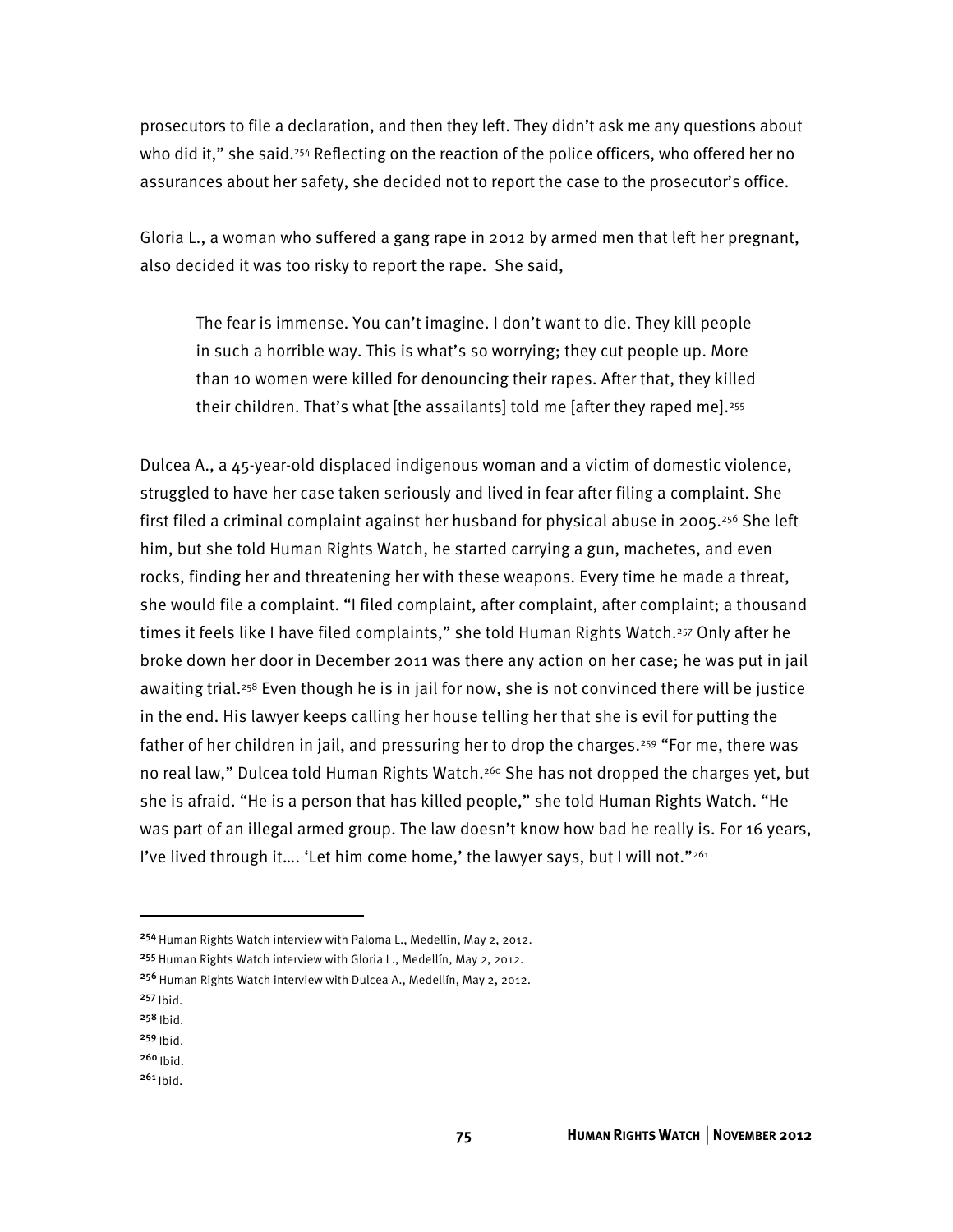A few women who spoke with Human Rights Watch had suffered sexual violence almost a decade ago, but only came forward to file a formal complaint recently because of Law 1448/ 2011: the Victims and Land Restitution Law. For some of these women, the delay in coming forward may mean that the perpetrators will not be brought to justice in their cases. Ana E., for example, was raped by paramilitaries in 2001, and forcibly displaced. For years after, her husband physically abused her, blaming her for the rape; saying she must have asked for it.<sup>262</sup> Because of the abuse, and from fear of retaliation from the perpetrators, Ana waited 10 years to file a formal complaint about the crime. When she went to the attorney general's office in May 2011 to file a complaint about the crime, the prosecutor taking her statement congratulated her for coming forward. But she did not refer Ana to the INMLCF for forensic testing as too much time had passed. In January 2012 the prosecutor asked Ana for a list of witnesses. "I told her, 'I have the paramilitaries who raped me as witnesses, that's all I have," Ana told Human Rights Watch.<sup>263</sup> But she does not know their names, only faces. Without witnesses, Ana believes her case is doomed. Although, this would be a difficult case to pursue even in optimal judicial systems, it discourages her that she overcame her fear, and there will be no result.

Domestic violence victims also said they feared retaliation by their husbands, both against themselves and their children, if they reported abuse. Marlise L., a victim of gender-based violence herself and a leader within her displaced community in Cartagena, told Human Rights Watch,

There is a lot of intra-familial violence where I live. There are programs, but people don't go because they are afraid. Fear is a huge obstacle to reporting…. Women accept that when they speak out, no one from outside will help and speaking out will make more instability for them.<sup>264</sup>

A 2011 study by Profamilia found that few victims of gender-based violence in Colombia report it to the authorities.<sup>265</sup> While  $45$  percent of women surveyed who had experienced physical violence sought help from family or friends, many fewer reported the violence to

1

<sup>&</sup>lt;sup>262</sup> Human Rights Watch interview with Ana E., Medellín, May 3, 2012.

 $263$  Ibid.

<sup>&</sup>lt;sup>264</sup> Human Rights Watch interview with Marlise L., Cartagena, March 1, 2012.

<sup>&</sup>lt;sup>265</sup> See USAID/ProFamilia, *Encuesta en Zonas Marginadas 2011: Salud Sexual y Salud Reproductiva, Desplazamiento* Forzado y Pobreza 2000-2011 (Bogotá, 2011), p. 69.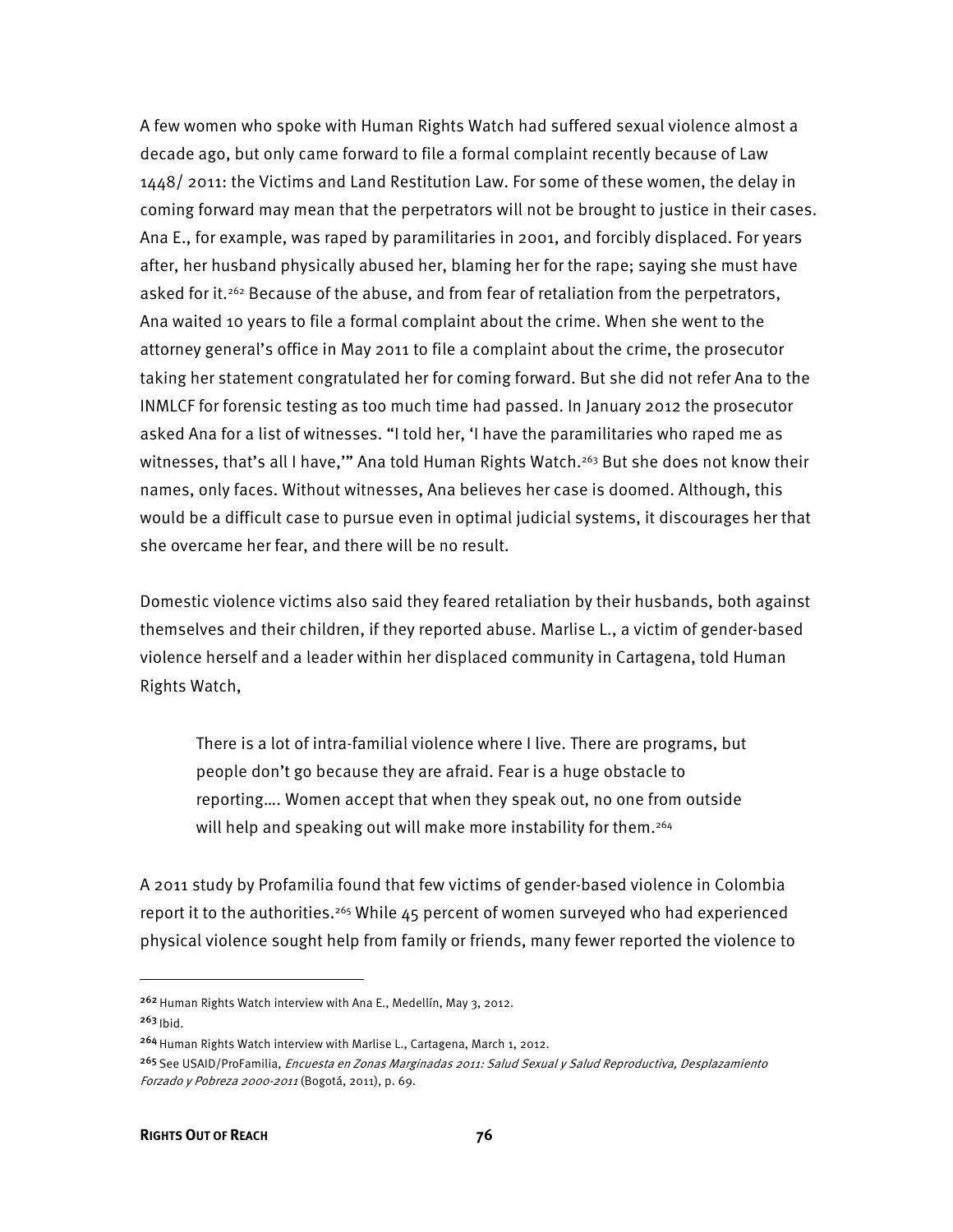authorities. Among displaced women surveyed, only about one quarter reported violence to authorities.<sup>266</sup> Displaced women were more likely than the general population to say that fear of more abuse and fear of separation stopped them from reporting.<sup>267</sup>

This fear of separation may include separation from their children, if the children are put in protective custody. Some of the displaced women and girls who spoke to Human Rights Watch reported having the Colombian Institute of Family Welfare (ICBF) relocate their children for a period of time after they reported cases of intra-familial or sexual violence. Although child protection measures—including temporary removal from parents if necessary—are important, the fear of losing their children to protective custody may lead some women to delay or not report acts of intra-familial violence.

Lucia M. says that she hid from her husband with her children for over 18 months in a municipal shelter in Medellín starting in 2010. When her eligibility for shelter ended, she had to move out of the housing. She says she was not able to provide good quality housing and did not have a steady job, so ICBF put her children in protective custody.<sup>268</sup> Lucia does not know how she will get them back:

ICBF took all six of my children away because I don't have anywhere to live. I need to work before they can give me my children back. I need a large house, because they say there is not enough room in the house [I rent now].... I went from the country side to here. I don't know almost anything. How can I get a job? Without a job, I can't get my kids back. What am I going to do? I don't know....<sup>269</sup>

Lucia said that she wonders if she would have been better off not reporting the abuse.<sup>270</sup>

<sup>266</sup> Ibid., Anexo 9.10, p. 160.

<sup>&</sup>lt;sup>267</sup> The study also found that higher numbers of displaced versus non-displaced women said they did not report due to lack of faith in the justice sector, negative experiences with denouncing, not knowing where to go, belief that the violence was not severe, and not wanting to harm the aggressor. See ibid.

<sup>&</sup>lt;sup>268</sup> Human Rights Watch interview with Lucia M., Medellín, May 2, 2012.

 $269$  Ibid.

 $270$  Ibid.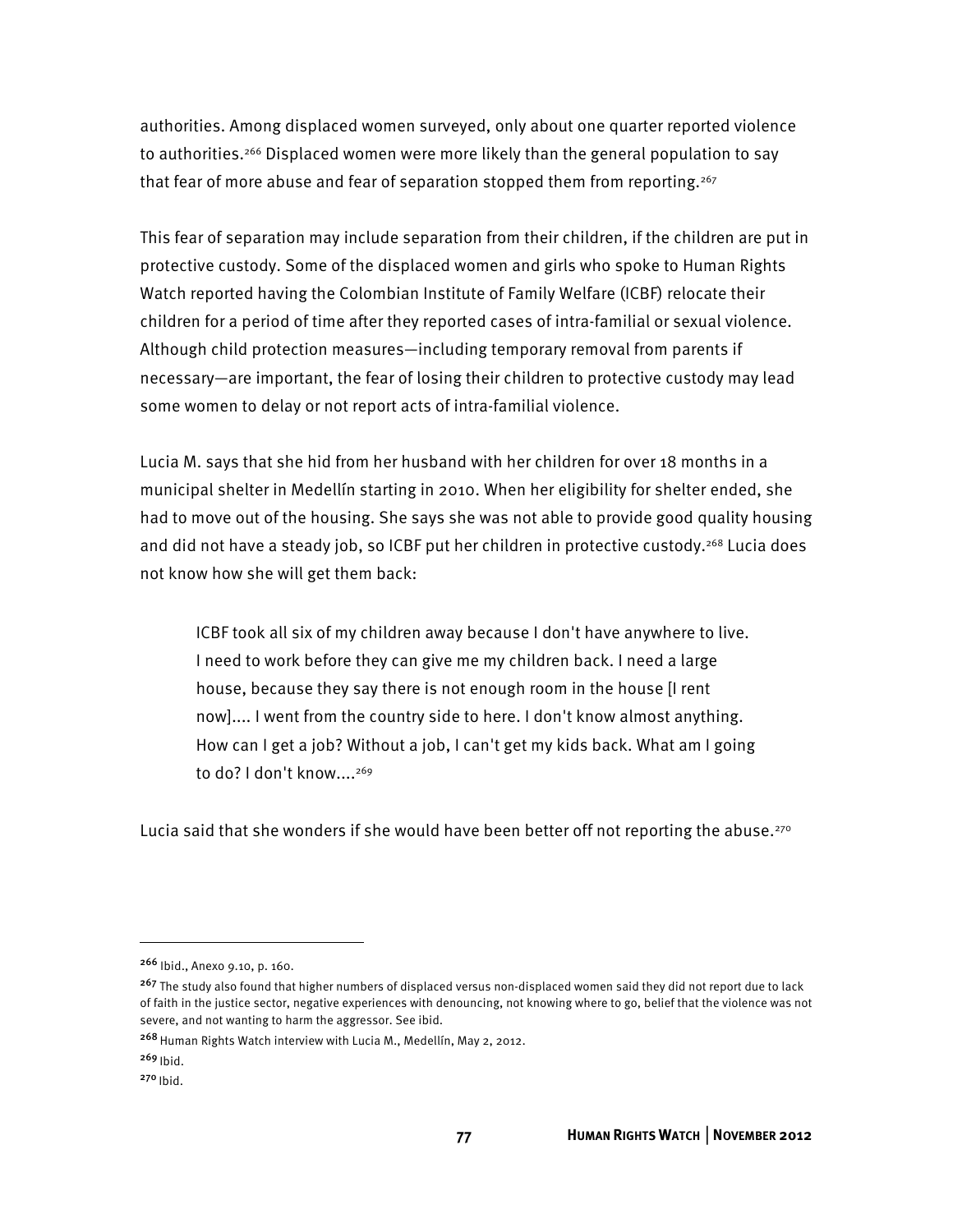## **V. Barriers to Assistance and Protection Measures**

The most essential protection measure is the effective prosecution of crimes of sexual violence. If the criminal justice system does not work to identify, prosecute, and punish perpetrators of sexual violence, impunity will only ensure that sexual violence escalates and more and more women are abused and re-abused.

Nevertheless, in addition to a robust and rigorous criminal justice response, other measures of assistance and protection should be available to victims of sexual violence. The Colombian government has established important humanitarian assistance measures for displaced families, and has innovative protection measures for victims of gender-based violence and for human rights leaders. These programs offer essential—even lifesaving support for the displaced, for victims of violence, and for individuals at risk of violence.

However, having gone to great lengths to create these programs, the government must ensure that they are effective and accessible. This section examines several flaws in the implementation of these programs, and how they are falling short in assisting and protecting some of the people they are meant to serve. The flaws examined here include challenges created by the registration system for humanitarian assistance when an abusive husband is the primary registrant, shortcomings of the protection measures envisioned by Law 1257/2008, and challenges women leaders face in the Ministry of Interior protection program.

#### Humanitarian Assistance for Displaced Persons

Colombia has an extensive network of social assistance programs for internally displaced people.271 However, the programs do not adequately take into account how intra-familial

-

<sup>271</sup>See Law 387/1997, http://www.alcaldiaBogotá.gov.co/sisjur/normas/Norma1.jsp?i=340 (accessed July 17, 2012), arts. 15-17. The law is partially regulated by Decree No. 2569/2000, published on December 19, 2000, establishing the registration of internally displaced persons in the Unified Registry of Displaced Populations. See Decree No. 2569, Department of Interior, December 19, 2000,

thttp://www.dnp.gov.co/LinkClick.aspx?fileticket=80Ul3VP8zz8%3D&tabid=1080 (accessed July 17, 2012). Articles 8, 11, 14, 16, 18, 21 and 26 of the Decree were declared partially invalid by a ruling adopted by the State Council (Consejo de Estado) on June 12, 2008. According to Law 387/1997, humanitarian emergency assistance can be received up to six months, but the Constitutional Court has ruled that humanitarian emergency assistance should be extended until the internally displaced is able to be self-sufficient. In the past, internally displaced persons who needed immediate assistance had to wait days without food, a place to sleep or other basic needs, until a decision was made, even though temporary measures for the internally displaced in extreme situations were legally recognized. See Human Rights Watch, Colombia— Displaced and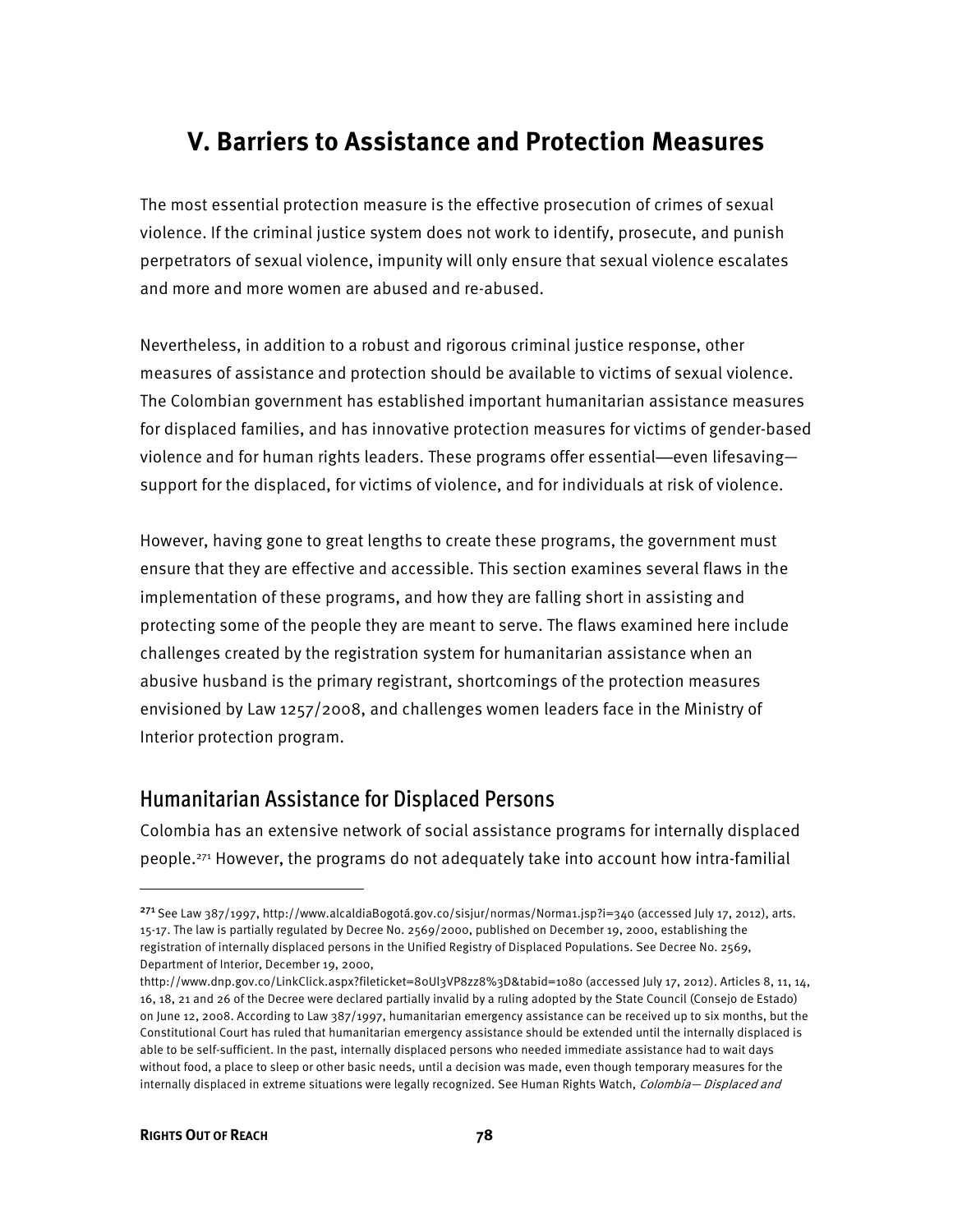violence is a barrier to accessing assistance. As one woman's rights advocate who has worked with hundreds of displaced women in Cartagena explained to Human Rights Watch, "some women are heads of household, but don't receive any assistance … their husband is listed as the head of household, but if he leaves the household, the aid [leaves] with him. This is a huge problem with intra-familial violence."<sup>272</sup>

Displaced persons are entitled to immediate and emergency assistance for food, toiletries, kitchen utensils, supplies, medical or psychological care, emergency transportation, and temporary housing. The amount is determined by the size and composition of the household.273 Displaced persons are then entitled to longer-term economic and social stabilization measures and humanitarian transition assistance.274 The law also provides entitlements to healthcare and education.

Displaced families that report their displacement to a local office of the Public Ministry (which triggers immediate assistance) put all family members under the name of one primary registrant, which in effect is considered the "head of household."275 According to a highranking official familiar with the registration process, the person who reports their family's displacement chooses who is listed as the head of household.276 While either men or women can be the primary registrant, most women who were not already head of household at the time of displacement told Human Rights Watch that their families had the husbands listed as the main registrant, and the wife and children were "under" his name. The primary registrant controls and manages the family's access to the benefits. For those who went on to suffer domestic violence, this bureaucratic designation—which was key to their basic livelihood—resulted in believing that had to choose between staying in abusive households with humanitarian assistance or leaving abuse but losing assistance. The Constitutional Court recognized this in Auto 092, stating that when women assume the head of household but are not recognized as such, it can impede their access to assistance.<sup>277</sup>

j

277 See Constitutional Court of Colombia, Auto 092, IV.B.1.4.7.

Discarded: The Plight of Internally Displaced Persons in Bogotá and Cartagena, Human Rights Watch vol. 17, no. 4(B), October 2005, http://www.hrw.org/sites/default/files/reports/colombia1005.pdf.

<sup>&</sup>lt;sup>272</sup> Human Rights Watch interview with Antonia Gomez Fuentes, Red de Empodermiento, Cartagena, Feb 29 2012. <sup>273</sup>Decree 2569/2000, art. 22.

<sup>274</sup>See Law 387/1997; Decree 2569/2000, and Law 1448/2011, arts. 60-68.

<sup>275</sup>Law 387/1997, art. 32.

<sup>276</sup> Human Rights Watch interview with official from the Special Administrative Unit for the Integrated Attention and Reparation for Victims, Bogotá, September 3, 2012.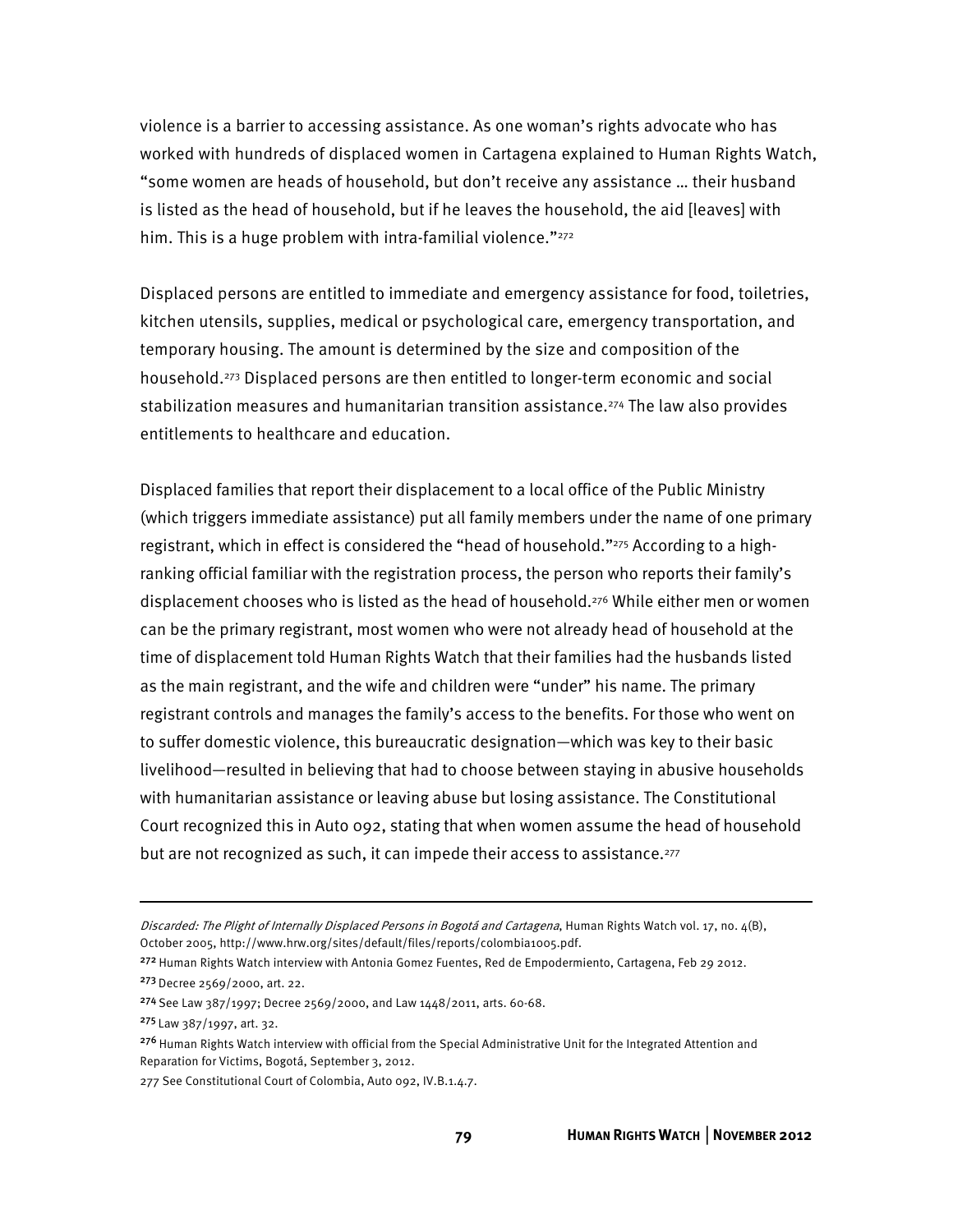Dulcea A., a 45-year-old displaced indigenous woman, experienced this dilemma. She, her husband, and three children arrived in Medellín from Chocó in 2002, and registered with authorities in the name of her husband. They received humanitarian and housing assistance for six months.278 Dulcea said her husband had beaten her "a bit" prior to the displacement, but the abuse became worse after displacement, and then he raped her daughter. She left him, and in so doing, lost housing and other assistance, including food aid.279 "Now that I have left him, he received the house, and I have the three children," she told Human Rights Watch. She did not know of any way to transfer the registration to her name, but a women's rights organization that works with victims has recently helped her file a petition to change the registration. To this day, however, she says that she has no access to humanitarian assistance for the displaced. She struggles to feed and house her children, and survives by making and selling indigenous jewelry. She is teaching her children to do the same.

People like Dulcea can change their registration, including household composition, upon application and anytime, as well as through the renewal and review process that occurs every two years.280 But victims, officials and NGOs working with victims all said this process is not well known, and can be slow and onerous. It is particularly challenging for those who lack Spanish speaking skills, like Dulcea, or who have limited literacy. A representative of the inspector general's office in Medellín—which receives victims and can inspect government services, including provision of benefits to the displaced by the Special Administrative Unit for the Integrated Care and Reparation for Victims (Victims' Unit)—recognized registration procedures as a barrier to benefits for some women: "[A terrible situation] is when [an abusive] husband receives [benefits], the husband is listed as the head of the nuclear family. It was declared this way and it will stay this way if women don't know their rights. They stay quiet."<sup>281</sup>

Several women told Human Rights Watch that they did attempt to change their registration with the government after leaving abusive husbands, but that the bureaucratic process was slow, or in some cases the agency never completed the change. Officials from the

<sup>&</sup>lt;sup>278</sup> Human Rights Watch interview with Dulcea A., Medellín, May 2, 2012.

 $279$  Ibid.

<sup>&</sup>lt;sup>280</sup> Human Rights Watch interview with Amparo Salinas, advisor, Department of Social Prosperity, Bogotá, April 27, 2012. <sup>281</sup> Human Rights Watch interview with Claudia Patricia Vallejo, human rights coordinator, Office of the Inspector General, Medellín, March 6, 2012.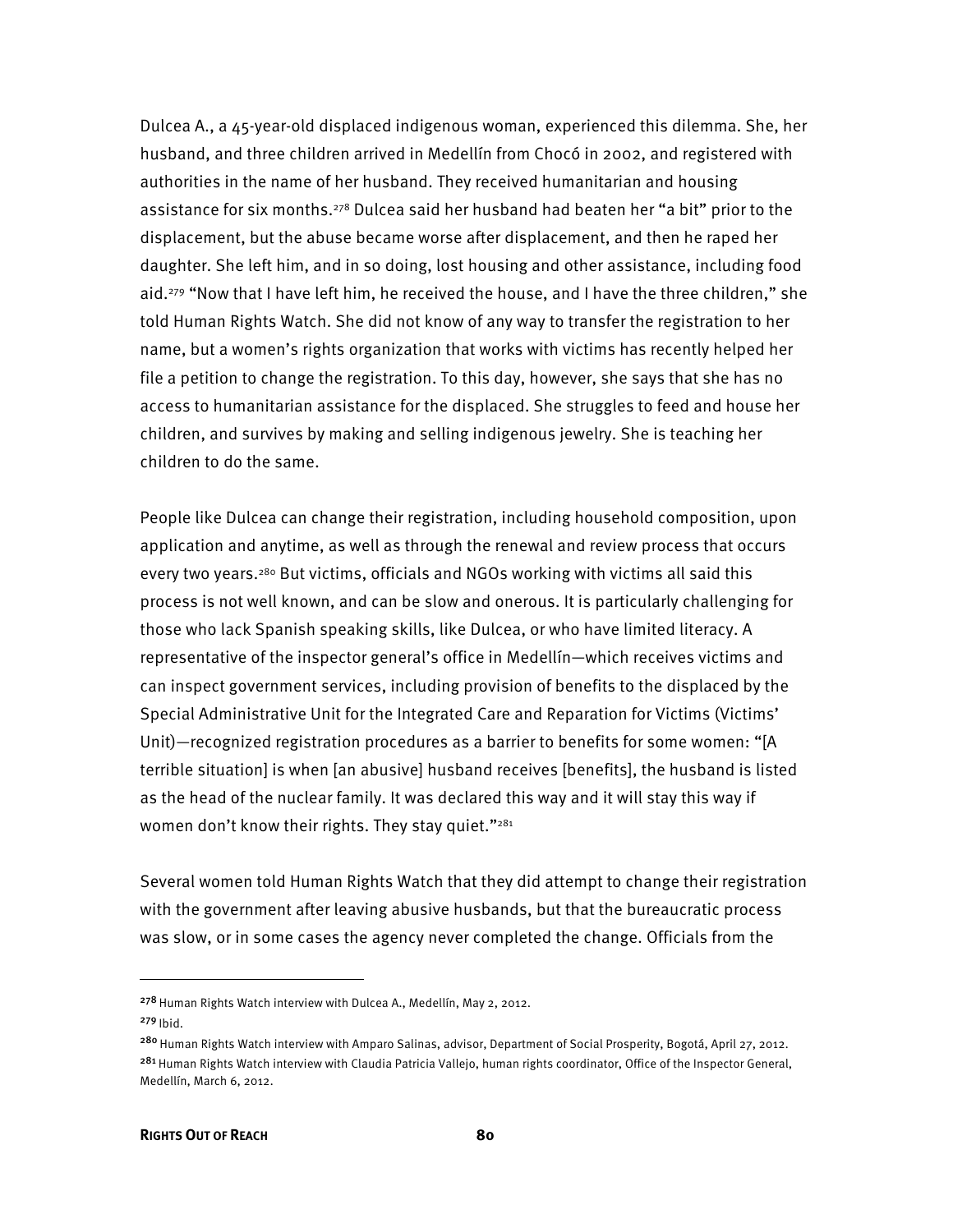special victims unit disagree that it is an onerous or lengthy process.<sup>282</sup> One of these officials claims that the process of changing the head of household on the registration should take between a day and a week, depending on geographic location.<sup>283</sup> Lucia M.'s husband beat her after their displacement, and she left him. She says that she filed papers to change the family's registration with the Department for Social Prosperity through a local unit of care and orientation for the displaced (UAO) but was never notified that the change was effective. Lucia explains,

I went to UAO to change the name. I got a letter that it is all in process. No one at the number on the letter responds to me. I need to be the head of household. It needs to change, but until now, nothing.<sup>284</sup>

#### Protection Measures under Law 1257/2008

Protection measures for victims of gender-based violence are available under Law 1257/2008. Earlier laws initially established orders for protection specifically for victims of  $intra$ -familial violence, $285$  but Law 1257/2008 subsequently expanded the protection measures to apply to victims of violence perpetrated by non-family members.<sup>286</sup> Victims can start the process of procuring orders for protection measures through several government offices, including certain municipal officers, family commissioners, courts, or prosecutors.287

However, while Colombia's legal framework for orders for protection is progressive, the system does not always operate effectively.

<sup>&</sup>lt;sup>282</sup> Human Rights Watch interview with Amparo Salinas, advisor, Department of Social Prosperity, Bogotá, April 27, 2012; and Human Rights Watch interview with high ranking official, Special Administrative Unit for Assistance and Comprehensive Reparations for Victims, Bogotá, September 3, 2012.

 $283$  Ibid.

<sup>&</sup>lt;sup>284</sup> Human Rights Watch interview with Lucia M., Medellín, May 2, 2012.

<sup>285</sup>Law 294/1996 and Law 575/2000.

<sup>286</sup>Law 1257/2008, art. 18.

<sup>&</sup>lt;sup>287</sup> The process is slightly different for the two. The competent authority to issue protective measures is the Family Commissioner of the jurisdiction where the events of violence took place. If there is no family commissioner, the competent authority will be the municipal civil judge of the municipality where the plaintiff resides or where the aggression was committed. The competent authority is the same for cases of domestic violence or violence outside the family sphere. If cases of violence outside the family sphere or domestic violence crimes are presented to the attorney general's office, the prosecutor or the victim could present a request before the guarantees control judge in order to be granted a protective measure, including a provisional protective measure established in article 17 or 18 of Law No. 1257. See Decree 4799/2011. In some jurisdictions, however, prosecutors choose to send victims to family commissioners to seek protective orders. Human Rights Watch interview with a family commissioner who agreed to speak under anonymity, May 4, 2012. When prosecutors do this, it can create a delay in the issuance of the order—up to fifteen days by one calculation. Ibid.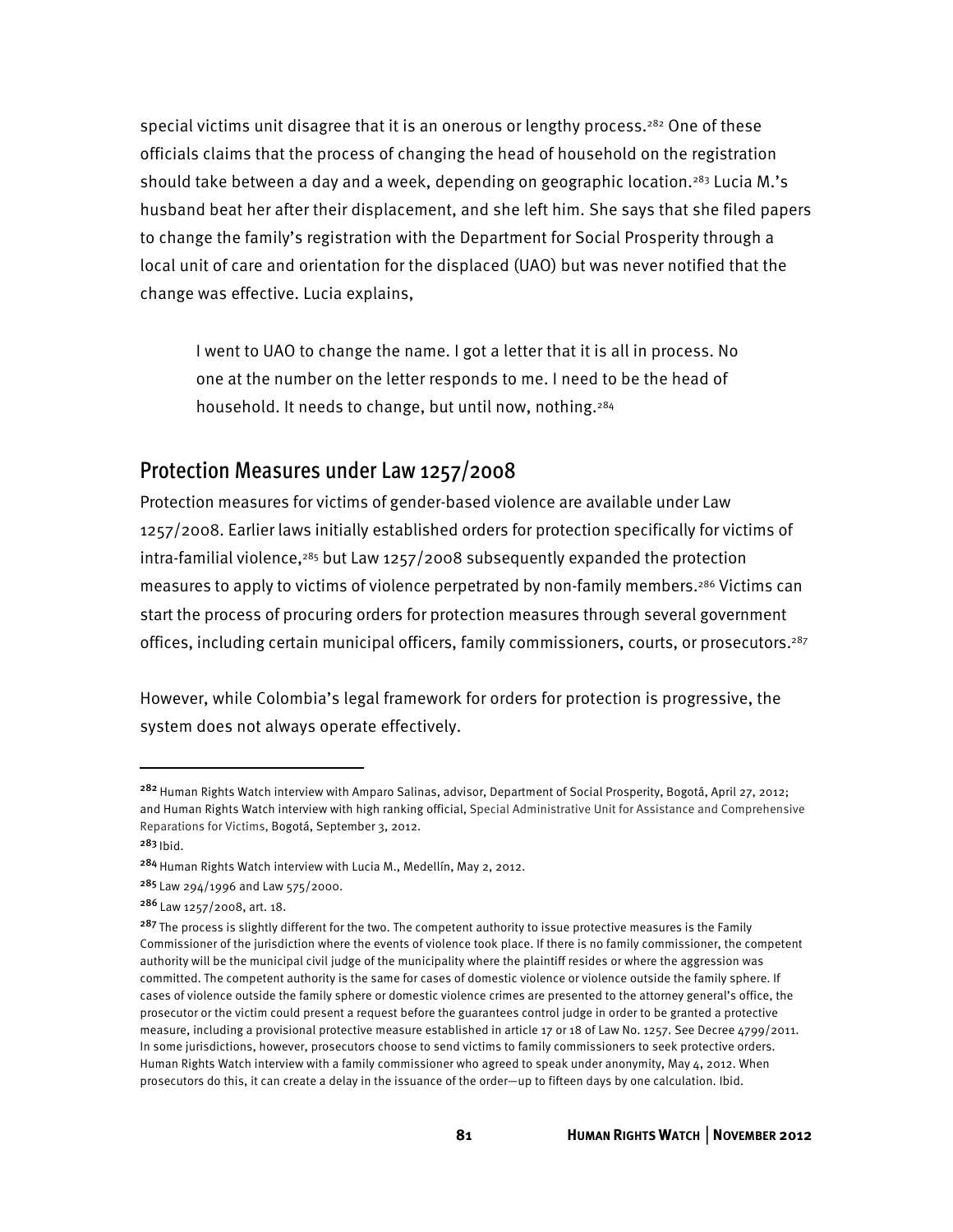Human Rights Watch did not speak to any victims who encountered difficulties receiving protection for intra-familial violence under Law 1257/2008. However, government officials and women's rights advocates say there continue to be obstacles to the law's effective implementation. For example, one government official told Human Rights Watch that many victims are not instructed to deliver the protection order to the police precinct nearest her residence.288 Consequently, the official said, the police never receive notice of the protective order and therefore take no steps to protect victims from subsequent violence or threats.<sup>289</sup>

Law 1257/2008 and its subsequent Ministry of Justice regulation also make clear that when a victim files a criminal complaint in a case of intra-familial violence, a prosecutor can seek the protection order from a judge, without involving a family commissioner. However, in some jurisdictions prosecutors continue to send victims to family commissioners to seek protective orders, rather than request an order directly from the judge.290 When prosecutors do this, it can create a delay in the issuance of the order: up to fifteen days by one calculation.291

Because protective measures for victims of violence outside the family sphere are new under Law 1257/2008, their track record is difficult to assess. The government only promulgated regulations for these measures at the end of 2011 and Human Rights Watch was unable to find victims or advocates with examples of protective orders under this mechanism. However, Human Rights Watch spoke with a few women who—since the promulgation of these regulations—said that they pleaded with prosecutors for protection and received none. This left them living in fear.

Isabel P. is married and has two small children. She told Human Rights Watch that after a man with alleged ties to drug traffickers and paramilitaries sexually assaulted her in 2011, she was afraid to report the attack: "If a narco or paramilitary likes a woman, you have to take the abuse," she told Human Rights Watch.<sup>292</sup> But despite her fears, Isabel says she decided to lodge a formal complaint about the abuse in November 2011 and ask prosecutors for protection. She did not know about the measures under Law 1257/2008,

 $288$  Ibid.

-

 $289$  Ibid.

 $291$  Ibid.

 $290$  Ibid.

<sup>292</sup>Human Rights Watch interview with Isabel P., Medellín, March 9, 2012.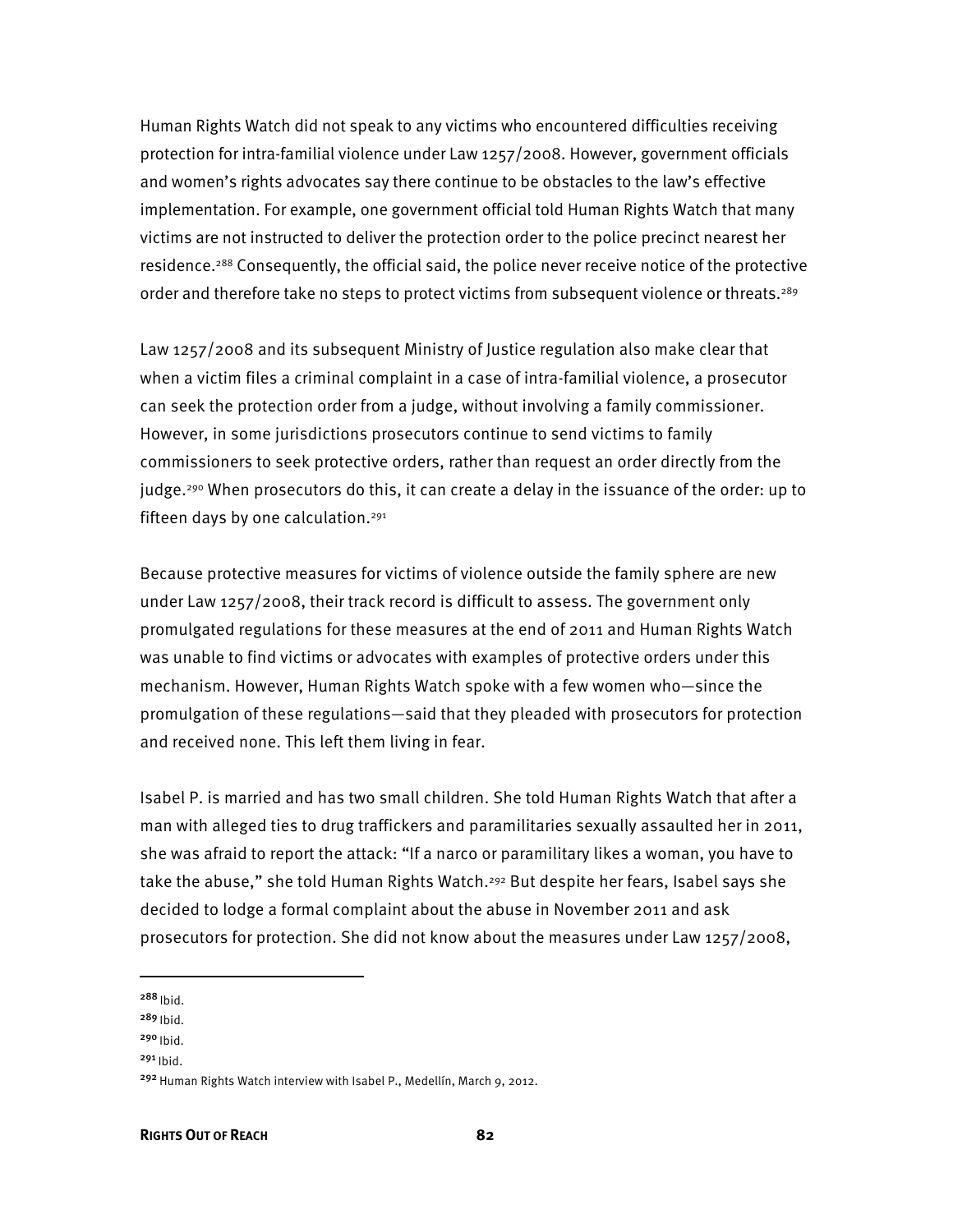which include referring women and their children to safe places, police protection at a victim's home and workplace, and any other means necessary to fulfill the objectives of the law. According to Isabel, prosecutors did not help her with any measures such as offering regular police patrols around her house, a cellular phone with direct access to police or investigators, or even assistance in relocation. Instead of providing assistance, Isabel said, "[the prosecutors] told me we had to change houses."293 And, with no protection at her work place, Isabel said, "I had to leave my work."294 Isabel does not qualify for temporary safe-housing through the government, because her husband is not allowed in the safe houses.

Isabel, her children, and her husband left their home and stayed at friends' houses, changing homes every few days for four months. In late February 2012, just weeks before speaking with Human Rights Watch, Isabel says she received a call: "You are going to pay," the caller told her, and then hung up.<sup>295</sup> Fearing it was her attacker, Isabel says that she reported the threat and again asked for protection, but that prosecutors did not offer to help her procure any protection under Law 1257. Isabel told Human Rights Watch that she was beginning to regret ever having reported the attack.<sup>296</sup>

Maria Claudia M.'s partner raped her 14-year-old daughter in 2011; he was not her daughter's father. She says that when she caught him, he pushed Maria Claudia against a wall with a machete to her throat and threatened her not to tell anyone. "Do anything, and I will kill you," he told her.<sup>297</sup>

According to Maria Claudia, he then fled and she immediately took her daughter to report the crime and receive medical treatment. She told Human Rights Watch that her daughter and son were both put in ICBF custody. The ICBF told her it was for treatment, not for protection. Her children were released back to her after a month, and Maria Claudia told Human Rights Watch no further protection measures were provided by any authority. Maria Claudia said that she was afraid for her and her children's safety: "It gives me fear that he is

<sup>293</sup> Ibid.

-

 $294$  Ibid.

 $295$  Ibid.

 $296$  Ibid.

<sup>297</sup> Human Rights Watch interview with Maria Claudia M., March 1, 2012.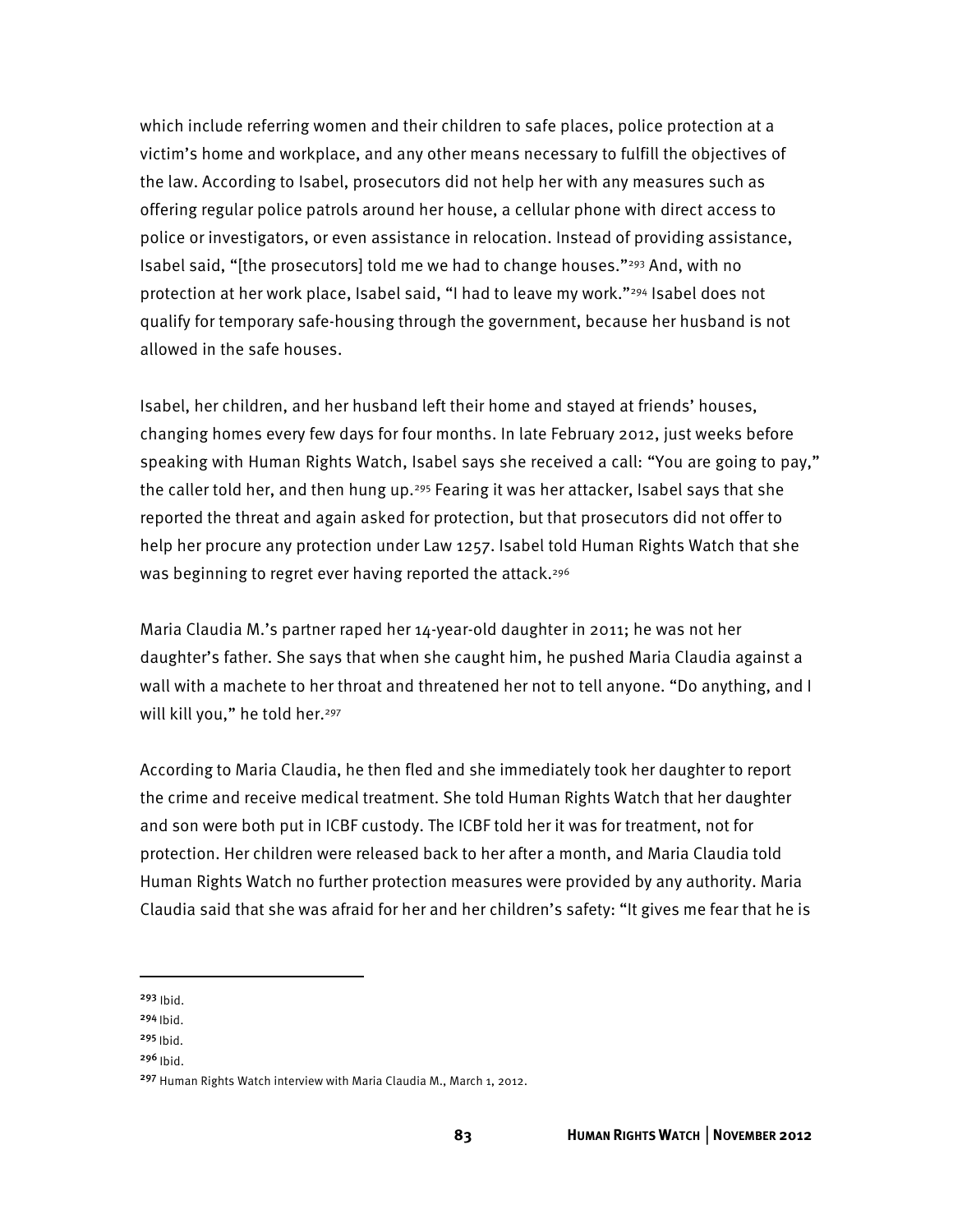free. He is an aggressive, dangerous man. He has links to paramilitaries."<sup>298</sup> Maria Claudia had made her concerns clear to the prosecutor in her daughter's case, but says that the prosecutor did not inform her of any potential protection measures such as more secure locks for her home, access to government-provided housing for displaced people, a phone with direct access to police, or routine police patrols around her home. Two months after that interview, her partner threatened her and her children again. She still lacked protection.

Magdalena C. had a similar experience. A young mother displaced to Cartagena, she lives in constant fear after a neighbor raped her five-year-old daughter in 2011.<sup>299</sup> Magdalena moved the family to a different neighborhood, but says that she did not receive any protection from the state. She did not receive any relocation assistance. Instead, her daughter was placed in ICBF protective custody, and the ICBF required Magdalena to have a house with a separate room for her daughter before her daughter could return home. She had to sell off all of her valuables to afford the relocation. The perpetrator remains free, and has followed them to their new neighborhood.300 Magdalena says that the prosecutor in the case did not inform her of potential protection measures, but that she wants some form of protection. "As the victim, we had to leave [our neighborhood] … And he has found us.... No precautionary measures for either my daughter or me," said Magdalena.<sup>301</sup>

#### Protection for Human Rights Defenders

Since 1997, Colombia has had a specialized unit within the Ministry of Interior tasked with protecting human rights defenders, trade unionists, and other at-risk individuals pursuant to Law 418.<sup>302</sup> The program is the most advanced of its kind in the region. After years of problems and concerns by civil society and UN human rights agencies that human rights defenders remained at risk,<sup>303</sup> this protection unit instituted sweeping reforms in 2011.<sup>304</sup>

 $298$  Ibid.

 $\overline{a}$ 

<sup>300</sup> Ibid.

<sup>&</sup>lt;sup>299</sup> Human Rights Watch interview with Magdalena C., Cartagena, March 1, 2012.

 $301$  Ibid.

 $302$  See the Law 418/1997, creating the National Protection Program for Human Rights Defenders,

http://www.dmsjuridica.com/CODIGOS/LEGISLACION/LEYES/L0418\_97.htm (accessed July 18, 2012). Colombia is one of the first countries in the world to create a program of this nature. Law 418/1997 was reformed in several occasions and article 81 was regulated by Decree No. 2816/2006,

http://www.presidencia.gov.co/prensa\_new/decretoslinea/2006/agosto/22/dec2816220806.pdf (accessed July 18, 2012). Decree 2816 was further reformed by Decree 1740/2010,

http://www.alcaldiaBogotá.gov.co/sisjur/normas/Norma1.jsp?i=39576 (accessed July 18, 2012).

<sup>&</sup>lt;sup>303</sup> The UN Special Rapporteur on Human Rights Defenders Margaret Sekaggya visited Colombia in 2009 to assess the situation of human rights defenders in the country. She concluded that patterns of harassment and persecution against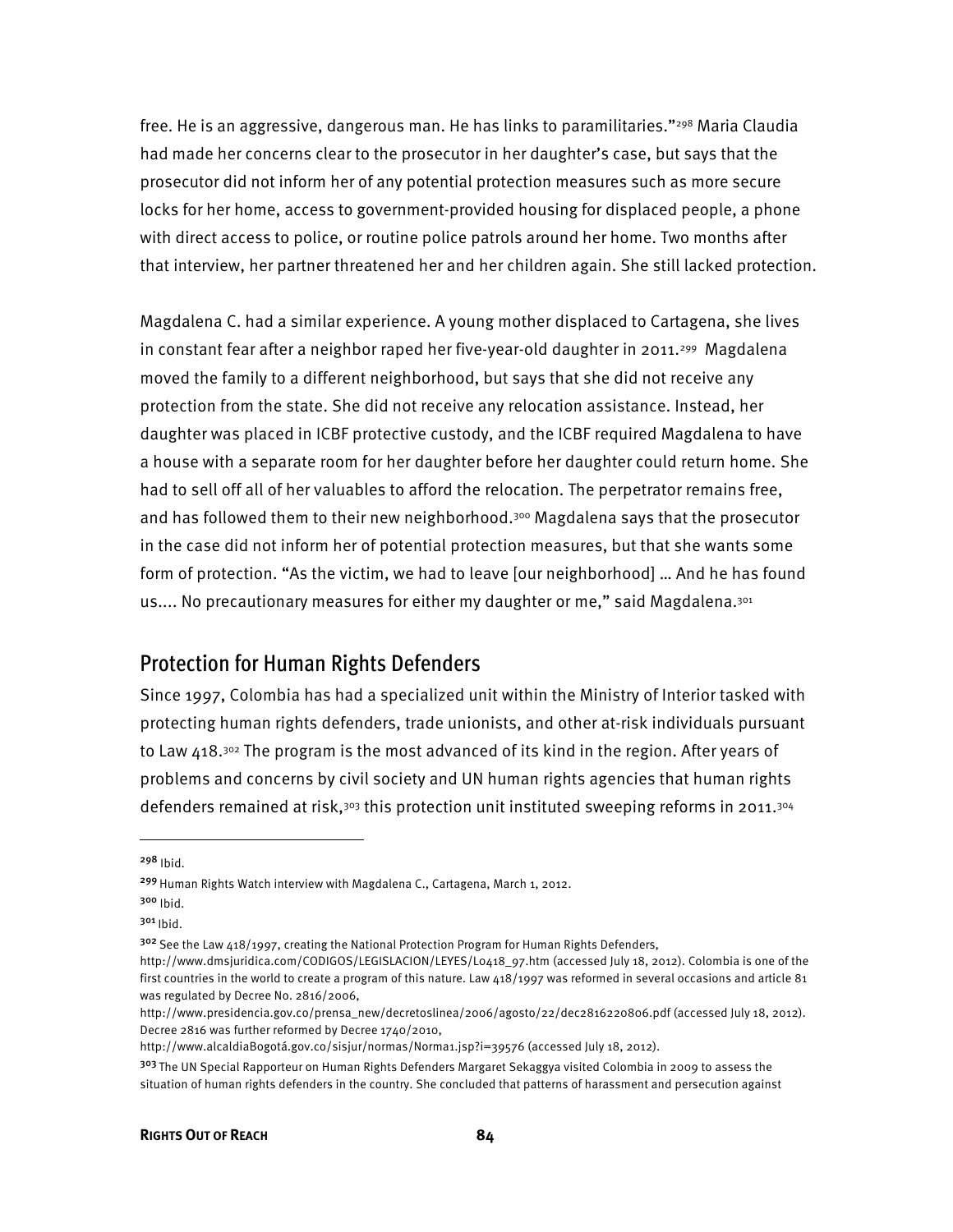Currently, about 9,000 at-risk individuals receive some form of protection—ranging from cellular phones programmed with direct numbers to local police, to 24-hour bodyguards.305 Approximately 1,500 participants receive some form of protection via bodyguards.<sup>306</sup> With the reforms, the agency now undertakes needs assessments that consider each potential beneficiary's profile, taking into account gender, ethnicity, and other factors.307

The impetus for creating this protection unit is the serious and pervasive threats—as well as acts of violence—which Colombian human rights defenders, community leaders, and other atrisk individuals face, often from irregular armed groups. Individuals working on women's rights across the country, and displaced community leaders, are among those targeted. The Inter-American Commission on Human Rights has granted precautionary measures to women human rights defenders in response to incidents of sexual violence, physical assaults, and death threats; however, in 2011, the commission raised concerns that Colombia had hitherto failed to implement these measures.308 Colombia's Constitutional Court recognized that displaced women leaders face targeted abuses in Auto 092/2008:

Displaced women who assume leadership in displaced population organizations, workers organizations, human rights promotion, or social and community leadership become exposed to multiple threats, pressure, and risks made by illegal armed groups that many times lead to their murder."<sup>309</sup>

-

human right defenders and their families continued to exist in Colombia. Human Rights Council, Report of the Special Rapporteur on the situation of human rights defenders on her visit to Colombia, Margaret Sekaggya, U.N. Doc. A/HRC/13/22/Add.3, March 4, 2010, http://daccess-dds-ny.un.org/doc/UNDOC/GEN/G10/116/15/PDF/G1011615.pdf?OpenElement (accessed July 31, 2012), p. 26. See also Statement of the Special Rapporteur on the situation of human rights defenders as she concludes her visit to Colombia, September 18, 2009, http://www.ohchr.org/EN/NewsEvents/Pages/DisplayNews.aspx?NewsID=111&LangID=E , http://www.ohchr.org/EN/NewsEvents/Pages/DisplayNews.aspx?NewsID=68&LangID=E (accessed July 31, 2012). She also raised concerns about the persistent insecurity faced by different defenders (journalists, women defenders, indigenous and Afro-Colombian leaders, lawyers, young activists, among others) 303; their stigmatization by public officials and non-state actors; their arbitrary arrest and detention and judicial harassment; their illegal surveillance by intelligence services; and raids of nongovernmental organizations' premises and theft of information.

<sup>304</sup> See Decree 4065/2011, creating the National Protection Unit,

http://www.secretariasenado.gov.co/senado/basedoc/decreto/2011/decreto\_4065\_2011.html (accessed July 18, 2012). See also Decree 4912/2011, regulating the prevention and protection program of the Ministry of the Interior and the newly created National Protection Unit, http://www.alcaldiaBogotá.gov.co/sisjur/normas/Norma1.jsp?i=45248#53 (accessed July 18, 2012).

<sup>3</sup>º5 Human Rights Watch interview with Andrés Villamizar, director, National Protection Unit, Ministry of the Interior, Bogotá, March 2, 2012.

 $306$  Ibid.

<sup>307</sup> Ibid.

<sup>308</sup>IACHR, 2011 Annual Report, Chapter 4, http://www.oas.org/en/iachr/docs/annual/2011/TOC.asp (accessed September 19, 2012).

<sup>309</sup>Constitutional Court of Colombia, Auto 092 of 2008, I.V.B.1.10.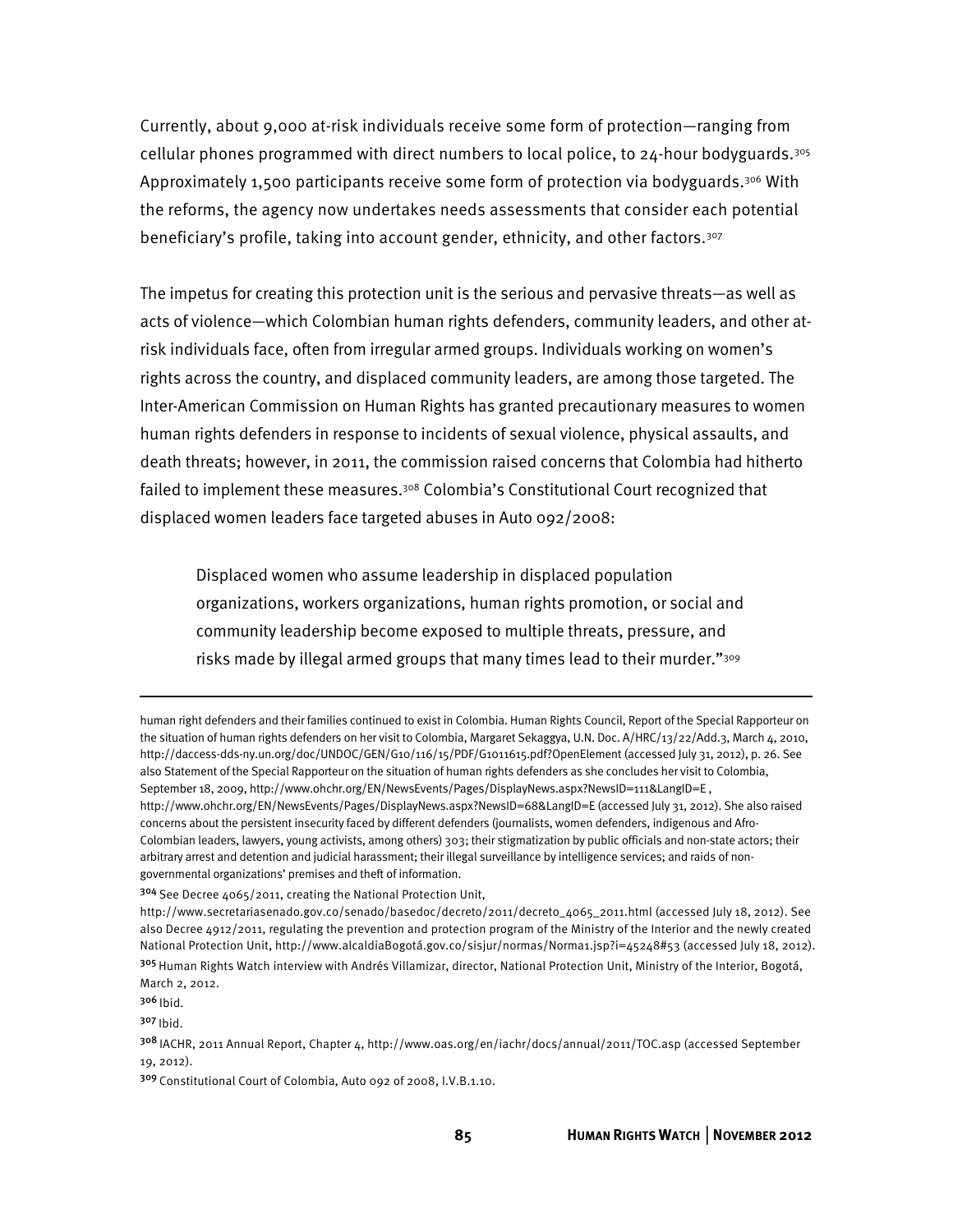Auto 092/2008 ordered government authorities to take measures to address this problem and protect displaced women leaders.

However, in 2012, Human Rights Watch documented a range of abuses committed against more than three dozen displaced women leaders living in nine different departments since the Court issued Auto  $992/2008$ .<sup>310</sup> The abuses include threats, rape, forced displacement, and intimidation, and often appear to be directly related to the victims' leadership activities. Most of the dozens of women's rights defenders Human Rights Watch interviewed said they had received threatening phone calls, emails, or written death threats delivered to their homes and offices, or had been approached and threatened in person, sometimes by masked and armed thugs. About a half dozen leaders interviewed by Human Rights Watch said they had suffered sexual violence, with the perpetrators saying this was their punishment for working on human rights. Several said they were raped in 2011 or 2012. Displaced women leaders told Human Rights Watch that they had the impression that threats and attacks have escalated since 2008.

A survey of women leaders working on displacement issues conducted by the National Network of Women also found that many suffered threats or attempts against their physical integrity or lives. Sixty-three percent of the women surveyed said that they or a member of their family or community had been a victim of threats against their physical integrity or life; 19 percent had been victims of attempts against their physical integrity or life; and 11 percent were victims of sexual violence.311 Threats and violence against such leaders directly impact the rights of all displaced women and girls, as they have a chilling effect on their ability to defend women's human rights.

The Ministry of Interior's protection unit is currently providing potentially life-saving protection measures to many displaced women leaders. The unit has taken concrete steps to ensure a gender-sensitive approach to protection, going so far as to procure bullet-proof

<sup>310</sup> This includes interviews conducted in the course of Human Rights Watch research on other topics. The departments included in the research are: Antioquia, Bolívar, Cesar, Chocó, Córdoba, Cundinamarca, La Guajira, Sucre, and Valle del Cauca. The leaders interviewed by Human Rights Watch are mestizo, Afro-Colombian, and indigenous, and involved in diverse activities that include advocating for land restitution, orienting newly displaced persons to available services, and providing support to displaced women and girls who are victims of sexual violence related to the conflict.

<sup>311</sup> National Network of Women (Red National de Mujeres), "Informe de seguimiento al Auto 092 de 2008: prevención y atención de las violencias contra las mujeres," December 2010, p. 55.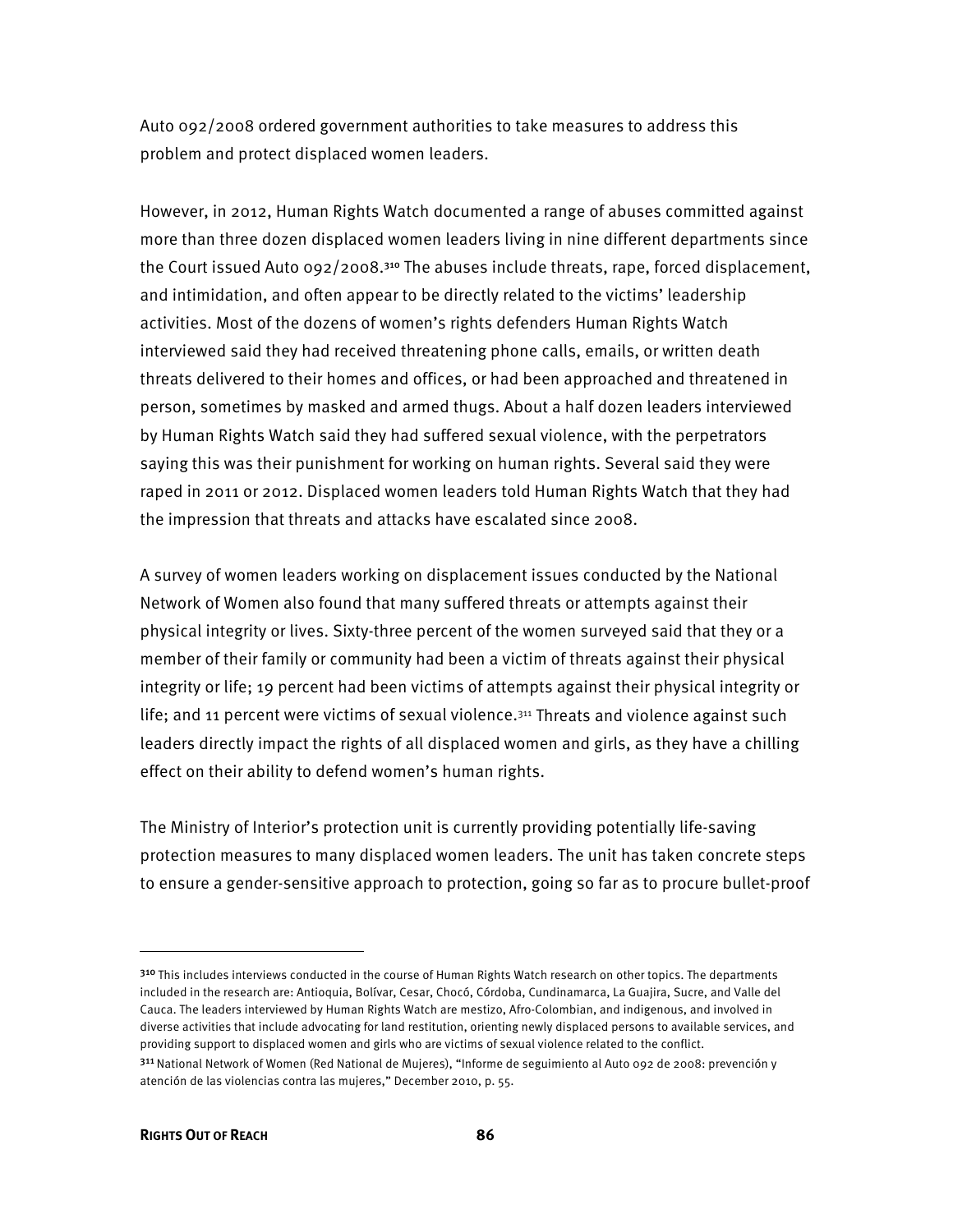vests that are ergonomic to the female form. $312$  The unit also reports that it is hiring more female bodyguards, particularly for women who have been victims of sexual violence.

Nevertheless, there continue to be shortcomings in the unit's protection measures for displaced women leaders. Some of the leaders with whom Human Rights Watch spoke reported that their protection measures were inadequate compared to their level of risk, or that they did not receive any protection measures at all.<sup>313</sup>

One important concern raised by the leaders is that their close family members are not covered by protection measures assigned to them by the National Protection Unit, despite threats against them, including their children. The protection program is designed to protect the individual directly in the program. If a woman is assigned a bodyguard detail, for example, her children are only protected by the detail if they are with her. These leaders often travel extensively for their work. When they leave their homes, their families are often left exposed. This leaves many leaders feeling vulnerable, because in some cases, their children have been threatened or attacked.

Socorro Y., a human rights defender who was raped by alleged members of a paramilitary successor group in 2009 and has been under Ministry of Interior protection at different times over the last several years, said she is as concerned for her children's safety as she is for herself:

When they attacked me, they made it very clear that I needed to stay quiet, because if I didn't the same thing that happened to me would happen to my children—to my daughter more than anyone.… These groups know how to destroy us. They know what we care about. That we are mothers.314

Socorro's protection measures, however, do not include her children.

-

<sup>&</sup>lt;sup>312</sup> Human Rights Watch interview with Andrés Villamizar, director, National Protection Unit, Ministry of the Interior, Bogotá, March 2, 2012.

<sup>313</sup> One example of inadequate measures was solely being provided a bullet proof vest and cellular phone. See, for example of inadequate measures or no measures at all, Human Rights Watch interviews with Angela R., Valledupar, July 5, 2012; Corina L., Apartadó, July 20, 2012; Analia C., Cartagena, April 24, 2012; Clara V., Bogotá, February 24, 2012 and October 11, 2012; Ximena A., Bogotá, February 24, 2012 and October 17, 2012.

<sup>314</sup> Human Rights Watch interview with Socorro Y., Bogotá, February 24, 2012.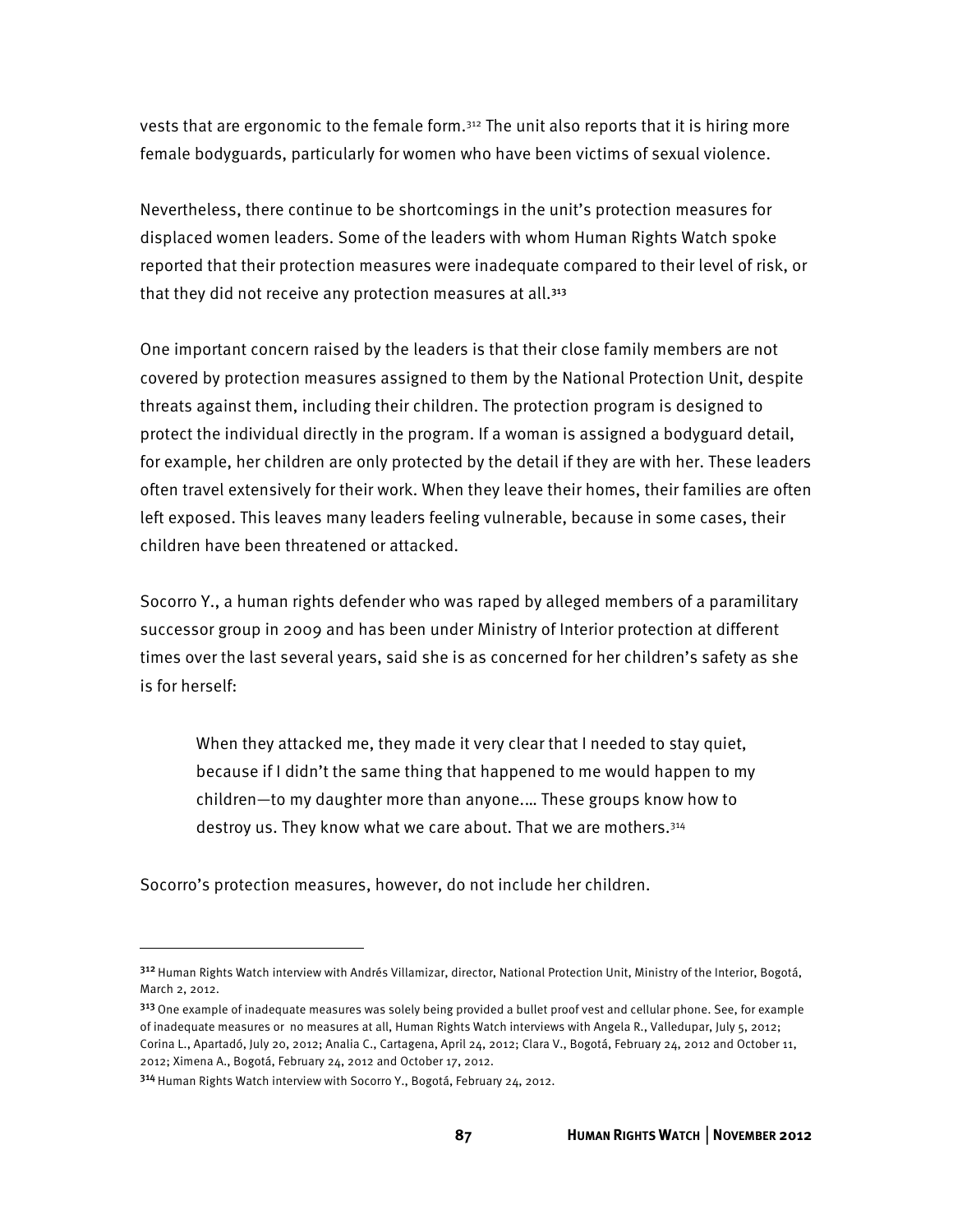On May 14, 2012, the Ministry of Interior adopted Resolution 0805—a protocol for incorporating a gender-perspective and women's rights into its protection program.<sup>315</sup> The new protocol in theory extends this protection to a leader's nuclear family, but in practice the protection appears to work the same as before. The unit claims to lack jurisdiction over protection of minors, and so it relies on the ICBF to provide protection. But the ICBF does not have programs designed to protect children of leaders from the types of threats they face. Therefore, the new protocol does not address the need to protect the children of a female leader when she is separated from them due to her leadership activities.

The protocol contains other provisions that make it the Ministry of Interior's clearest commitment to protecting women leaders. It specifically incorporates Colombia's international human rights obligations and seeks to address the Constitutional Court's mandates provided in Auto 092/2008. It also calls for close consultation with women's rights groups—providing that at least four permanent non-voting members of the Committee for Evaluation of Risk and Recommendation of Measures (CERREM) be women designated by the women's movement in Colombia.316 The protocol also encourages participation and collaboration with women petitioners and beneficiaries of the protection program.317 Most importantly for the women and girls with whom Human Rights Watch spoke, the protocol outlines special, emergency steps for displaced women and girls recognizing the constitutional presumption of their risk.

Holding accountable perpetrators of violence and threats against leaders is essential to ensuring their durable protection. The National Protection Unit's protocol recognizes the importance of complementary measures to enhance the protection, including measures to guarantee access to justice. It is primarily the duty of the Attorney General's Office to provide access to justice.

Women leaders of the displaced reported facing a range of obstacles when seeking justice for abuses, including justice authorities downplaying the nature of the threats against them, failing to contact them after they filed a criminal complaint, and in some cases,

-

<sup>315</sup> Ministry of the Interior, Resolution 0805, May 14, 2012. On file with Human Rights Watch.  $316$  Ibid.

 $317$  Ibid.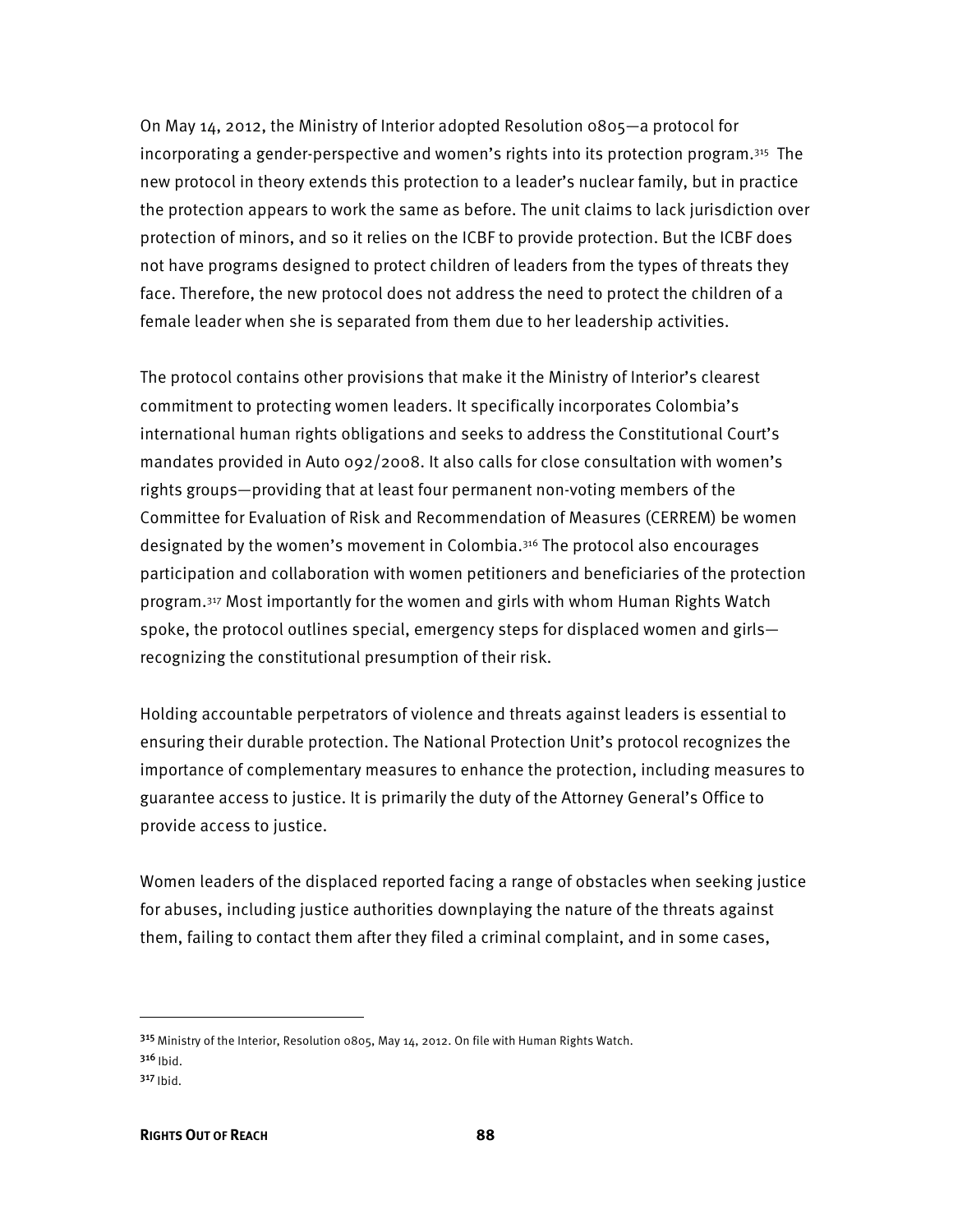refusing to accept a criminal complaint in the first place.318 These obstacles contribute to widespread impunity for these crimes.

One example of the problems faced by leaders seeking justice is the case of Analia C., who was raped for a fourth time in February 2012, while under the protection of the National Protection Unit. According to three separate accounts of the case, in April 2012, several investigators from the attorney general's office working on her criminal case questioned her former bodyguards about her character, including who her partners were and her drinking habits. According to one of Analia's friends—who was interviewed by the investigators—the investigators told her that Analia's former bodyguards "didn't have a good impression of her."319 They also asked her friend specific personal questions related to Analia's social habits and personal relationships, based on what Analia believes is information from former bodyguards.<sup>320</sup> The same investigators also questioned Analia's status as a leader, asking her friends, "why she needed protection" when "leaders older and more important don't have protection like her." 321 The apparent misconduct eroded Analia's trust—and that of other human rights defenders who work with her—in the protection and justice systems overall.

<sup>&</sup>lt;sup>318</sup> See for example, Human Rights Watch interview with Amelia D., Cartagena, March 1, 2012; Luz Marina P., Cali, May 7, 2012; Carmenza F., Bogotá, July 7, 2012; Luisa Fernanda P., Valledupar, July 6, 2012.

<sup>319</sup> Human Rights Watch interview with Andrea S., Cartagena, April 24, 2012.

<sup>320</sup> Human Rights Watch interview with Analia C., Cartagena, April 24, 2012.

<sup>321</sup> Human Rights Watch interview with Andrea S., Cartagena, April 24, 2012.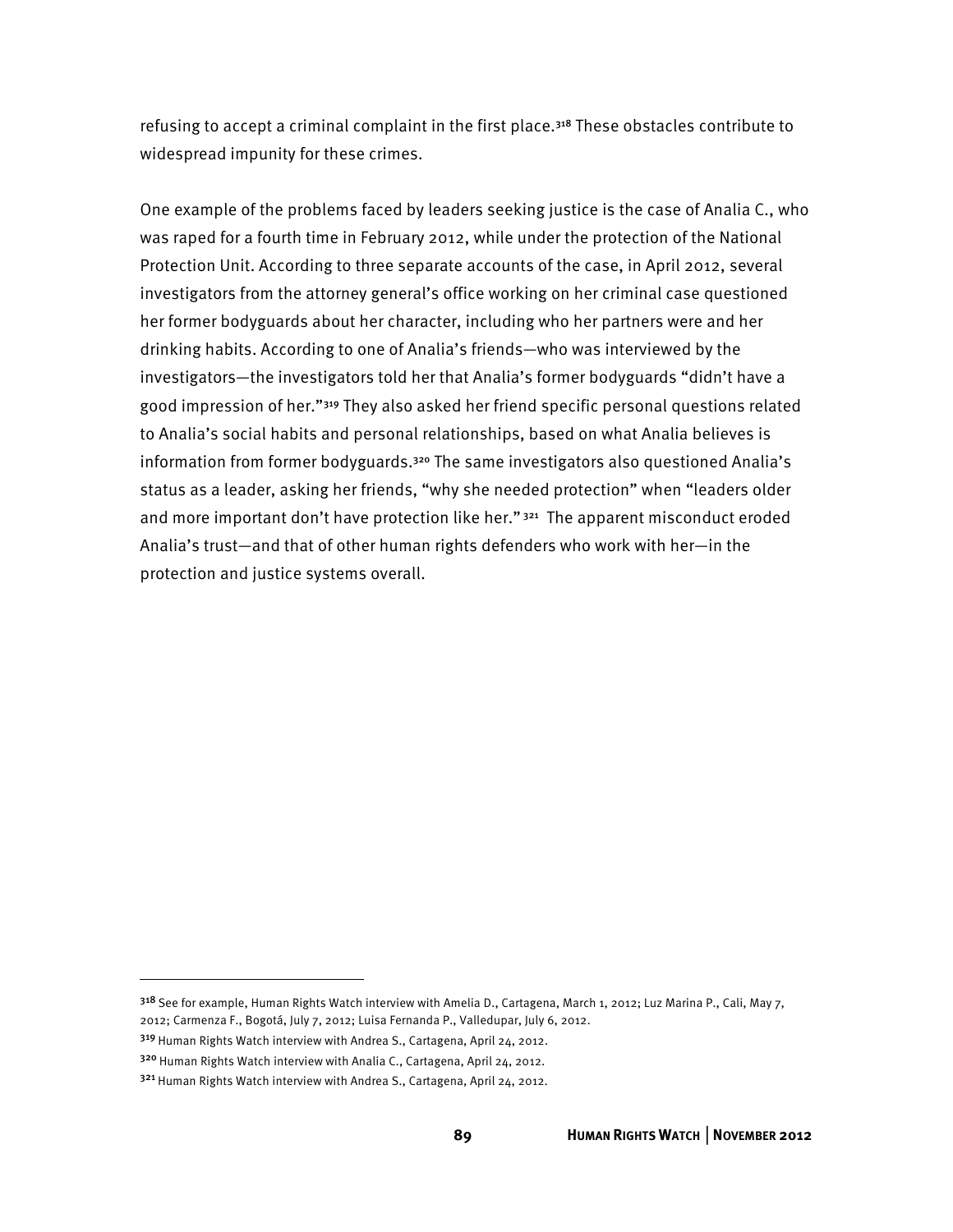### **VI. International Legal Obligations**

Colombia is party to a number of international treaties addressing gender-based violence and discrimination, including the Inter-American Convention on the Prevention, Punishment, and Eradication of Violence Against Women (Convention of Belém do Pará),322 and the Convention on the Elimination of All Forms of Discrimination Against Women (CEDAW).323 It is also party to other treaties that address the administration of justice,324 the right to health and other economic, social, and cultural rights,<sup>325</sup> and the rights of children and adolescents,<sup>326</sup> This chapter examines how Colombia's actions to address gender-based violence against displaced women and girls fall short of its obligations under these treaties.

#### Right to Freedom from Gender-Based Violence

Colombia has obligations to protect women and children from sexual and intra-familial violence, including by private actors.327 The CEDAW Committee, the UN expert body that monitors implementation of CEDAW, stated in General Recommendations 28<sup>328</sup> and 19<sup>329</sup> that

j

<sup>322</sup> Inter-American Convention on the Prevention, Punishment and Eradication of Violence Against Women ("Convention of Belém do Pará"), adopted September 6, 1994, by the General Assembly of the OAS, entered into force May 3, 1995, ratified by Colombia on October 3, 1996. This convention is incorporated into Colombia's national law through Law 248 of 1995, Por medio de la cual se aprueba la Convención Internacional para prevenir, sancionar y erradicar la violencia contra la mujer, suscrita en la ciudad de Belem Do Para, Brasil, el 9 de junio de 1994.

<sup>323</sup> Convention on the Elimination of All Forms of Discrimination against Women (CEDAW), G.A. res. 34/180, entered into force, September 3, 1981, ratified by Colombia on February 18, 1982. Colombia incorporated its obligations under CEDAW into domestic law, with Ley 51 of 1981, and is a party to the Optional Protocol of CEDAW, executed domestically by Law 984 of 2005.

<sup>324</sup> International Covenant on Civil and Political Rights (ICCPR), adopted December 16, 1966, G.A. Res. 2200A (XXi), 21 U.N. GAOR Supp. (No. 16) at 49, U.N. Doc. A/6316 (1966), 99 U.N.T.S. 3, entered into force January 3, 1976, ratified by Colombia October 29, 1969. See also American Convention on Human Rights ("Pact of San José, Costa Rica"), adopted November 22, 1969, O.A.S. Treaty Series No. 36, 1144 U.N.T.S 123, entered into force July 18, 1978, reprinted in Basic Documents Pertaining to Human Rights in the Inter-American System, OEA/Ser.L.V./11.82 doc.6 rev. at 25 (1992).

<sup>325</sup> International Covenant on Economic, Social and Cultural Rights (ICESCR), adopted December 16, 1966, G.A. Res. 2200A (XXi), 21 U.N. GAOR Supp. (No. 16) at 52, U.N. Doc. A/6316 (1966), 99 U.N.T.S. 171, entered into force March 23, 1976, ratified by Colombia October 29, 1969.

<sup>326</sup> Convention on the Rights of the Child (CRC), adopted November 20, 1989, G.A.Res. 44/25, annex, 44 U.N. GAOR Supp. (No. 49) at 167, U.N. Doc. A/44/49 (1989), entered into force September 2, 1990, ratified by Colombia January 28, 1991. 327 See, for example, UN Committee on the Elimination of Discrimination against Women, General Recommendation 28, On the core obligations of States parties under article 2 of the Convention on the Elimination of All Forms of Discrimination against Women, U.N. Doc. CEDAW/C/GC/28 (2010), paras. 19 and 34; see also UN Committee on the Elimination of Discrimination against Women, General Recommendation 19, Violence against Women, (Eleventh session, 1992), Compilation of General Comments and General Recommendations Adopted by Human Rights Treaty Bodies, U.N. Doc. HRI\GEN\1\Rev.1 (1994) (hereinafter General Recommendation 19), p. 84, para. 9.

<sup>328</sup> UN Committee on the Elimination of Discrimination against Women, General Recommendation 28, On the core obligations of States parties under article 2 of the Convention on the Elimination of All Forms of Discrimination against Women, U.N. Doc. CEDAW/C/GC/28 (2010), paras. 19 and 34.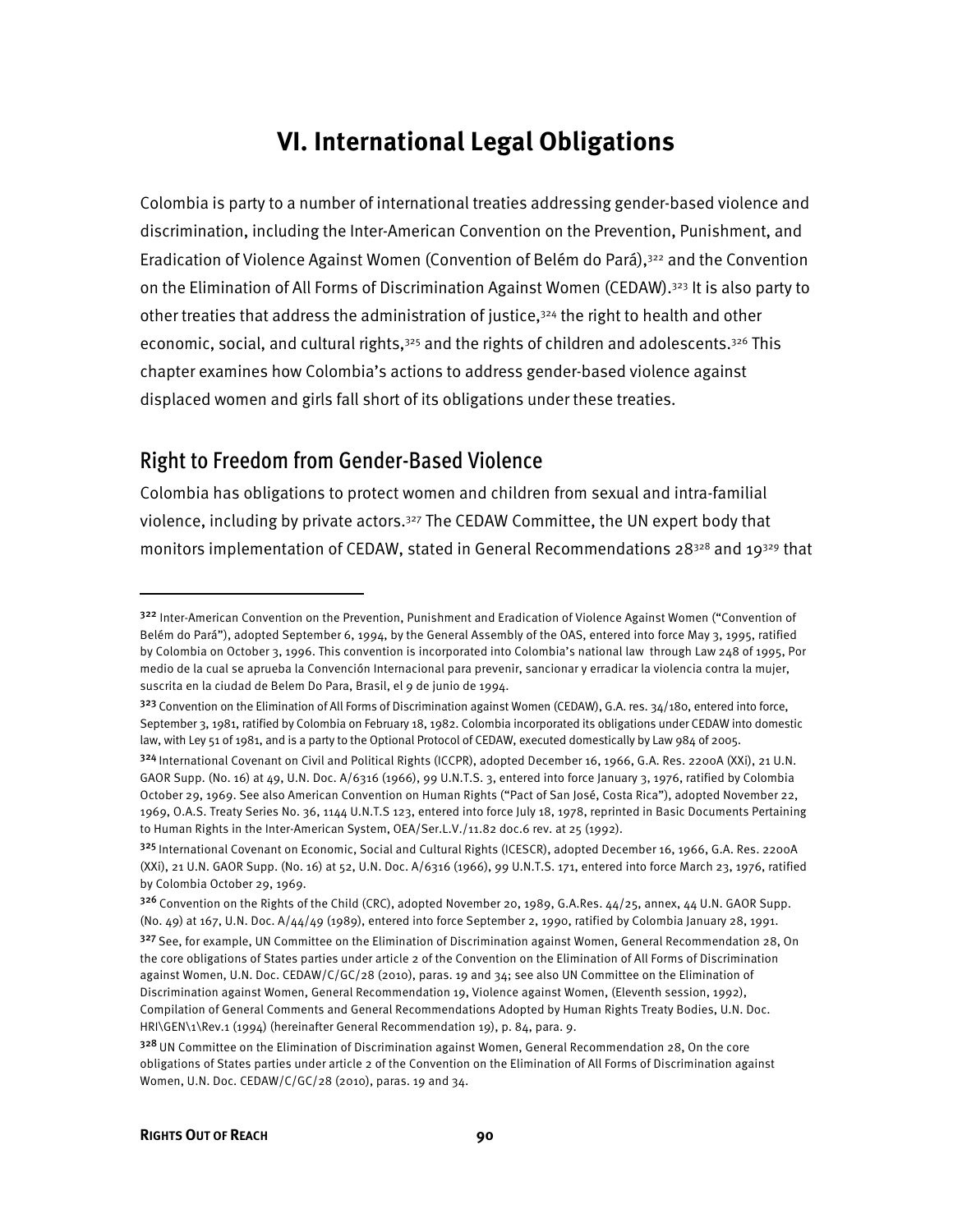violence against women constitutes a form of discrimination and states have a due diligence obligation to prevent, investigate, prosecute, and punish acts of gender-based violence. In its General Recommendation 19, the CEDAW Committee stated, "States may also be responsible for private acts if they fail to act with due diligence to prevent violations of rights or to investigate and punish acts of violence."<sup>330</sup> A state's consistent failure to do so when women are disproportionately the victims, amounts to unequal and discriminatory treatment and constitutes a violation of the state's obligation to guarantee women equal protection of the law.331 Colombia has similar obligations under the Inter-American Convention on the Prevention, Punishment, and Eradication of Violence Against Women to "apply due diligence to prevent, investigate, and impose penalties for violence against women." $332$ 

The CEDAW Committee has identified key steps necessary to combat violence against women, among them: effective legal measures, including penal sanctions, civil remedies, and compensatory provisions; preventive measures, including public information and education programs to change attitudes about the roles and status of men and women; and protective measures, including shelters, counseling, rehabilitation, and support services.333

Human Rights protections against sexual violence also apply to persons under 18. The Convention on the Rights of the Child (CRC) states that children must be protected from "all forms of physical or mental violence, injury or abuse, neglect or negligent treatment, maltreatment or exploitation—including sexual abuse—and ensure that victims of such acts receive legal and psycho-social redress."334

Similarly, the UN General Assembly has urged governments to take specific law enforcement measures to combat domestic violence through its Resolution on Crime

j

**91 HUMAN RIGHTS WATCH** │**NOVEMBER 2012** 

<sup>329</sup> UN Committee on the Elimination of Discrimination against Women, General Recommendation 19, Violence against Women, (Eleventh session, 1992), Compilation of General Comments and General Recommendations Adopted by Human Rights Treaty Bodies, U.N. Doc. HRI\GEN\1\Rev.1 (1994) (hereinafter General Recommendation 19), p. 84, para. 9.

<sup>33</sup>º CEDAW Committee, General Recommendation 19, Violence against Women, U.N. Doc.A/47/38 (1992) para. 9. 33<sup>1</sup> CEDAW, art. 15 and ICCPR, art. 26.

<sup>332</sup> Inter-American Convention on the Prevention, Punishment and Eradication of Violence Against Women ("Convention of Belém do Pará"), adopted September 6, 1994, by the General Assembly of the OAS, entered into force May 3, 1995, ratified by Colombia on October 3, 1996 arts. 7(b), 9. See also Law 248 of 1995, Por medio de la cual se aprueba la Convención Internacional para prevenir, sancionar y erradicar la violencia contra la mujer, suscrita en la ciudad de Belem Do Para, Brasil, el 9 de Junio de 1994.

<sup>333</sup> UN Committee on the Elimination of Discrimination against Women, General Recommendation 19, Violence against Women, (Eleventh session, 1992), Compilation of General Comments and General Recommendations Adopted by Human Rights Treaty Bodies, UN Doc. HRI\GEN\1\Rev.1 (1994), p. 84, para. 24 (t). <sup>334</sup>CRC, art. 19.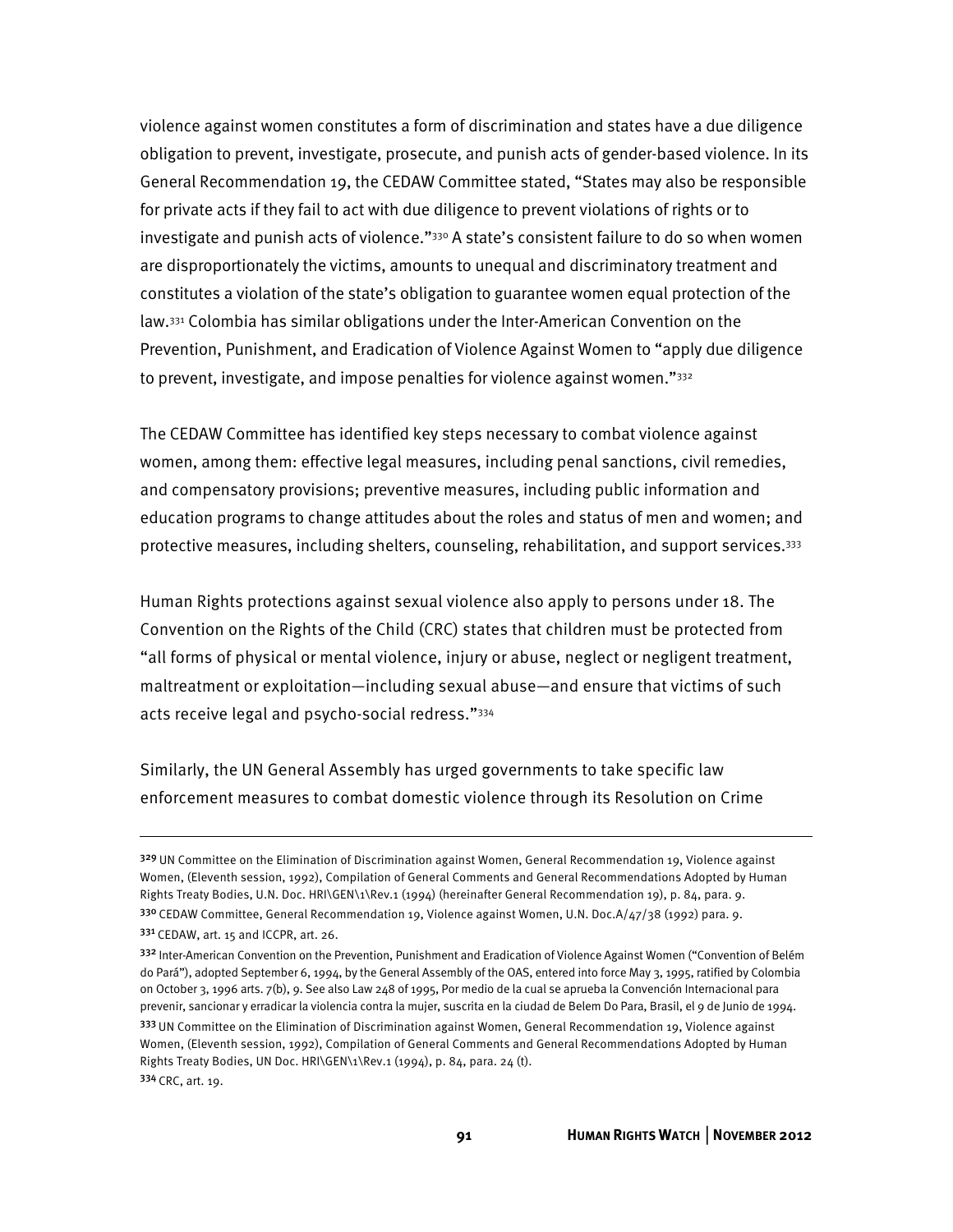Prevention and Criminal Justice Measures to Eliminate Violence against Women. The resolution, among other things, urges governments to enforce laws on violence against women, develop gender-sensitive investigation techniques, ensure that police procedures account for victim safety and prevent further violence, and empower police to respond promptly to violence against women.335

The state has heightened obligations to protect displaced persons from gender-based violence under the Guiding Principles on Internal Displacement.336

While Colombia has put in place a sophisticated normative framework for combating gender-based violence, implementation continues to be a problem. As the CEDAW Committee raised in its concluding comments of its most recent review of Colombia, effective monitoring mechanisms are needed in Colombia because its legislative, policy, and institutional framework "[were] not yet sufficient and that the prevailing situation puts women and girls at constant risk of becoming victims of all forms of violence."<sup>337</sup>

The UN Committee on Economic, Social and Cultural Rights (CESCR) raised concerns in its 2010 review of Colombia. The committee stated that it was "deeply concerned at the large number of women and girls that continue to be raped and killed in the State party, and that violence against women and girls, in particular sexual violence, is perpetrated by illegal armed groups and army forces, despite the legislative and policy measures taken by the State party to combat violence against women."338 The committee continued by stating that it was particularly concerned that the violence remains unpunished. It recommended the Colombian government effectively implement its programs to provide integral assistance to protect and rehabilitate victims, facilitate access of women to justice,

1

<sup>335</sup> United Nations General Assembly Resolution on Crime Prevention and Criminal Justice Measures to Eliminate Violence against Women, U.N. Doc. A/RES/52/86, February 2, 1998.

<sup>336</sup> UN Commission for Human Rights, Report of the Representative of the Secretary-General, Mr. Francis M. Deng, submitted pursuant to Commission resolution 1997/39. Addendum: Guiding Principles on Internal Displacement, February 11, 1998, U.N. Doc. E/CN.4/1998/53/Add.2, art. 11.2.a.

<sup>337</sup> See CEDAW, Concluding Comments: Colombia, (2007), CEDAW/C/Col/Co/6, paras 10-11. The Committee also found that displaced women and children "continue to be disadvantaged and vulnerable in regard to access to health, education, social services, employment and other economic opportunities, as well as at risk of all forms of violence." See CEDAW, Concluding Comments: Colombia, (2007), CEDAW/C/Col/Co/6, paras 12-13. Accordingly, it called on the government to increase efforts to meet this population's specific needs.

<sup>338</sup> CESCR, Concluding Observations: Colombia, 2010, E/C.12/COL/CO/5, para. 15.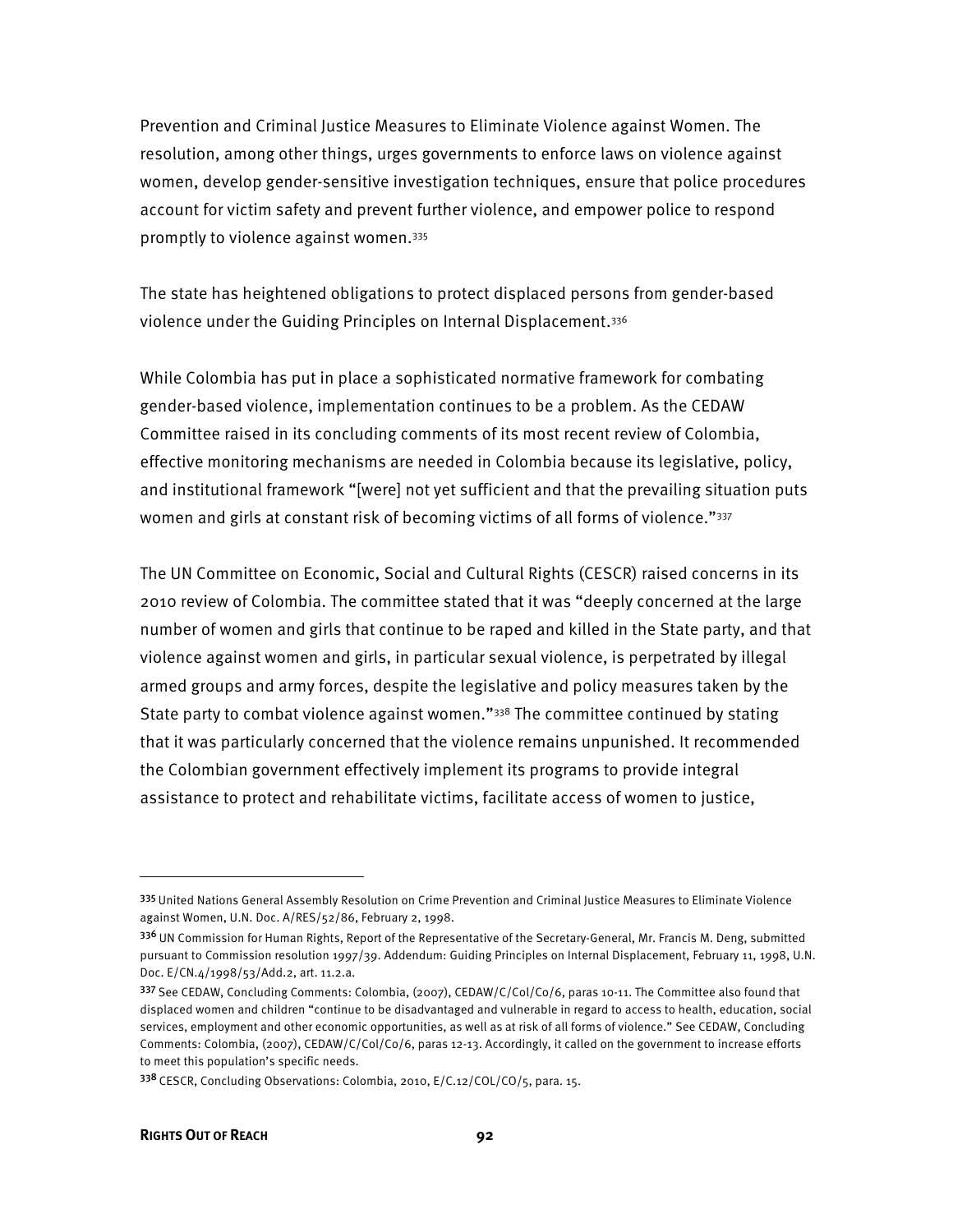prosecute perpetrators of such crimes, and compensate victims.339 The committee highlighted its particular concern for women living in displacement.

The Human Rights Committee in its 2010 review also raised concerns about sexual violence and recommended that the Colombian government "increase the resources allocated to the physical and psychological recovery of women and girls who are victims of sexual violence and ensure that they do not suffer secondary victimization in gaining access to justice."<sup>340</sup> Likewise, the Committee on the Rights of the Child in 2010 raised its deep concerns "over reports indicating increasing numbers of children, especially girls, who are victims of sexual violence by illegal armed groups as well as by the armed forces" and urged Colombia "to undertake prompt and impartial investigations of such crimes."341

International actors have consistently raised concerns with the Colombian government that it is failing to protect women and girls from gender-based violence. Despite instituting considerable legal reform and programs for responding to violence, displaced women and girls face daily threats of violence in their homes and communities. This report documents areas where the government response to this violence falls short of international law requirements and leaves women and girls unprotected.

#### Right to Health

Article 12 of the International Covenant on Economic Social and Cultural Rights provides for the right of everyone to the enjoyment of "the highest attainable standard of physical and mental health," and CEDAW requires that states eliminate discrimination against women with respect to health care.<sup>342</sup> States should also ensure access to health care is non-discriminatory access to health care, especially for vulnerable or marginalized groups.343 The right to health includes an obligation to protect women and girls from violence. Violations of the right to health include, "the failure to regulate the activities of individuals, groups or corporations so as to prevent them from violating the right to health

<sup>339</sup> Ibid.

<sup>340</sup> Human Rights Committee, Concluding Observations: Colombia, U.N. Doc. CCPR.C.COL.C. 6, August 4, 2010, para. 18. <sup>341</sup>Committee on the Rights of the Child, Concluding Observations: Colombia, U.N. Doc. CRC/C/OPAC/COL/CO/1, June 11, 2010, paras. 34-35.

<sup>342</sup> ICESCR, art. 12(1) and CEDAW art. 12.

<sup>343</sup> See, for example, Committee on Economic, Social and Cultural Rights (ESCR Committee), "General Comment 14, The right to the highest attainable standard of health," U.N. Doc. E/C.12/2000/4 (2000), para. 43.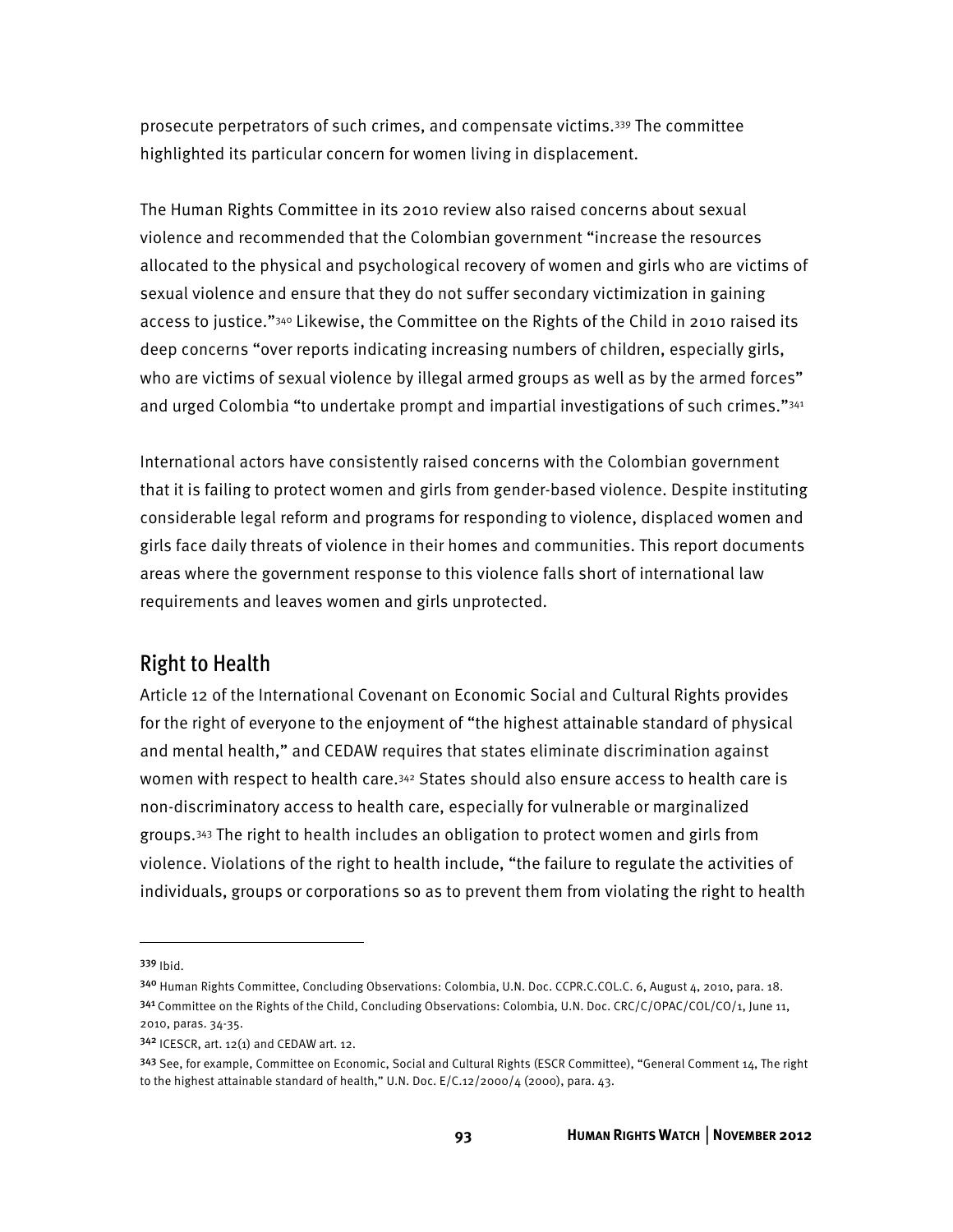of others" and "the failure to protect women against violence or to prosecute perpetrators."344 The UN special rapporteur on the right to health has said that rape and other forms of sexual violence represent a "serious [breach] of sexual and reproductive freedoms, and are fundamentally and inherently inconsistent with the right to health."345

The right to health includes the right to access information concerning health. The Committee on Economic, Social and Cultural Rights has stated that "the realization of women's right to health requires the removal of all barriers interfering with access to health services, education and information."<sup>346</sup> The particular needs of women in relation to access to health-related information have also been highlighted by the CEDAW Committee and the UN special rapporteur on the right to health, who has stated that a factor that makes women more vulnerable to ill health is lack of information.347 Many displaced women and girls lack the information necessary to seek health services after rape or other acts of violence and the government has not done enough to provide this information.

A primary component of ensuring the right to health is accountability, with the aim of correcting systemic failure to prevent future harm. The UN special rapporteur on the right to health has elaborated upon the meaning of accountability in the context of providing health care:

What it means is that there must be accessible, transparent and effective mechanisms of accountability in relation to health and human rights.… Accountability is also sometimes narrowly understood to mean blame and punishment, whereas it is more accurately regarded as a process to determine what is working (so it can be repeated) and what is not (so it can be adjusted).348

346 Committee on Economic, Social and Cultural Rights (ESCR Committee), "General Comment 14, The right to the highest attainable standard of health," U.N. Doc. E/C.12/2000/4 (2000), para. 12(b).

-

<sup>344</sup> Committee on Economic, Social and Cultural Rights (ESCR Committee), "General Comment 14, The right to the highest attainable standard of health," U.N. Doc. E/C.12/2000/4 (2000), para. 51.

<sup>&</sup>lt;sup>345</sup> Report of the special rapporteur on the right of everyone to the enjoyment of the highest attainable standard of physical and mental health, A/61/338, September 13, 2006, para. 25.

<sup>347</sup> UN Commission on Human Rights, "The right of everyone to the enjoyment of the highest attainable standard of physical and mental health. Report of Special Rapporteur Paul Hunt submitted in accordance with Commission resolution 2002/31",E/CN.4/2003/58, February 13, 2003. And, Committee on the Elimination of Discrimination against Women, "General Recommendation No. 24: Women and Health", 1999, U.N. Doc. A/54/38/Rev.3, para.18.

<sup>&</sup>lt;sup>348</sup> Special rapporteur on the right to health, "Report of the Special Rapporteur on the right of everyone to the enjoyment of the highest attainable standard of physical and mental health, Paul Hunt," January 17, 2007, A/HRC/4/28, para. 46.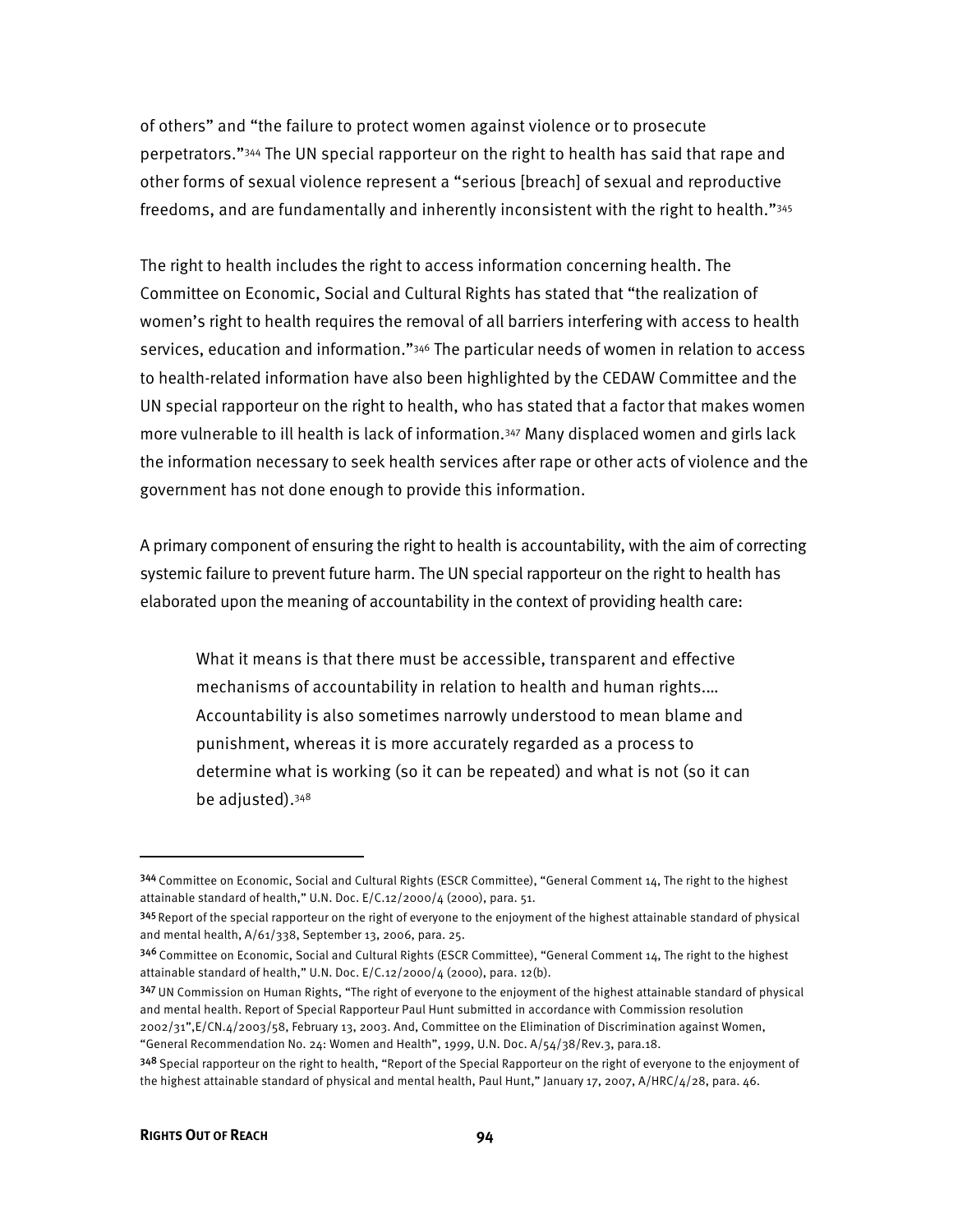Accountability to correct systemic failures in the referral pathway—such as lack of training and mistreatment by officials—cannot be achieved without regular monitoring of the health system and the underlying physical and socio-economic determinants of health that affect women's health and ability to exercise their rights.349 In a country like Colombia, this should include special attention to women living in displacement, due to their vulnerable socio-economic conditions. States should develop "appropriate indicators to monitor progress made, and to highlight where policy adjustments may be needed."350 Monitoring helps states parties develop a better understanding of the "problems and shortcomings encountered" in realizing rights, providing them with the "framework within which more appropriate policies can be devised." $351$ 

#### Right to Privacy and Bodily Integrity

 $\overline{a}$ 

International human rights law guarantees both a right to privacy and a right to bodily integrity which incorporate a right to sexual autonomy.<sup>352</sup> Sexual autonomy—the right to sexual self-determination—enshrines both the right to engage in wanted sexuality and the right to be free and protected from unwanted sexuality, from sexual abuse, and sexual violence. The right to sexual autonomy alongside the right to sexual and reproductive health has been the focus of a number of international declarations and conference documents that address States' obligations in this area.353

<sup>349</sup> Office of the High Commissioner for Human Rights, "Report of the Office of the High Commission for Human Rights on preventable maternal mortality and morbidity and human rights," April 2010, A/HRC/14/39, para. 36.

<sup>35</sup>º Special rapporteur on the right to health, "The right of everyone to the enjoyment of the highest attainable standard of physical and mental health," September 2006, A/61/338, para. 28 (e).

<sup>351</sup> Committee on Economic, Social, and Cultural Rights, "Reporting by States Parties," General Comment 1, E/1989/22, 1989, para. 3.  $352$  See articles 5, 7 and 11 of the American Convention on Human Rights, and articles 7 and 17 of the International Covenant on Civil and Political Rights.

<sup>353</sup> At the U.N. International Conference on Population and Development held in October 1994 in Cairo, Egypt, and the U.N. Fourth World Conference on Women held in September 1995 in Beijing, China, governments explicitly endorsed women's sexual autonomy. In the 1994 Cairo Programme of Action on Population and Development, delegates from governments around the world pledged to eliminate all practices that discriminate against women and to assist women to "establish and realize their rights, including those that relate to reproductive and sexual health." In the 1995 Beijing Declaration and Platform for Action, delegates from governments around the world recognized that women's human rights include their right to have control over and decide freely and responsibly on matters related to their sexuality free of coercion, discrimination and violence. See United Nations, Programme of Action of the United Nations International Conference on Population and Development (New York: United Nations Publications, 1994), A/CONF.171/13, 18 October 1994, para. 4.4(c) and United Nations, Beijing Declaration and Platform for Action (New York: United Nations Publications, 1995), A/CONF.177/20, 17 October 1995, para. 223.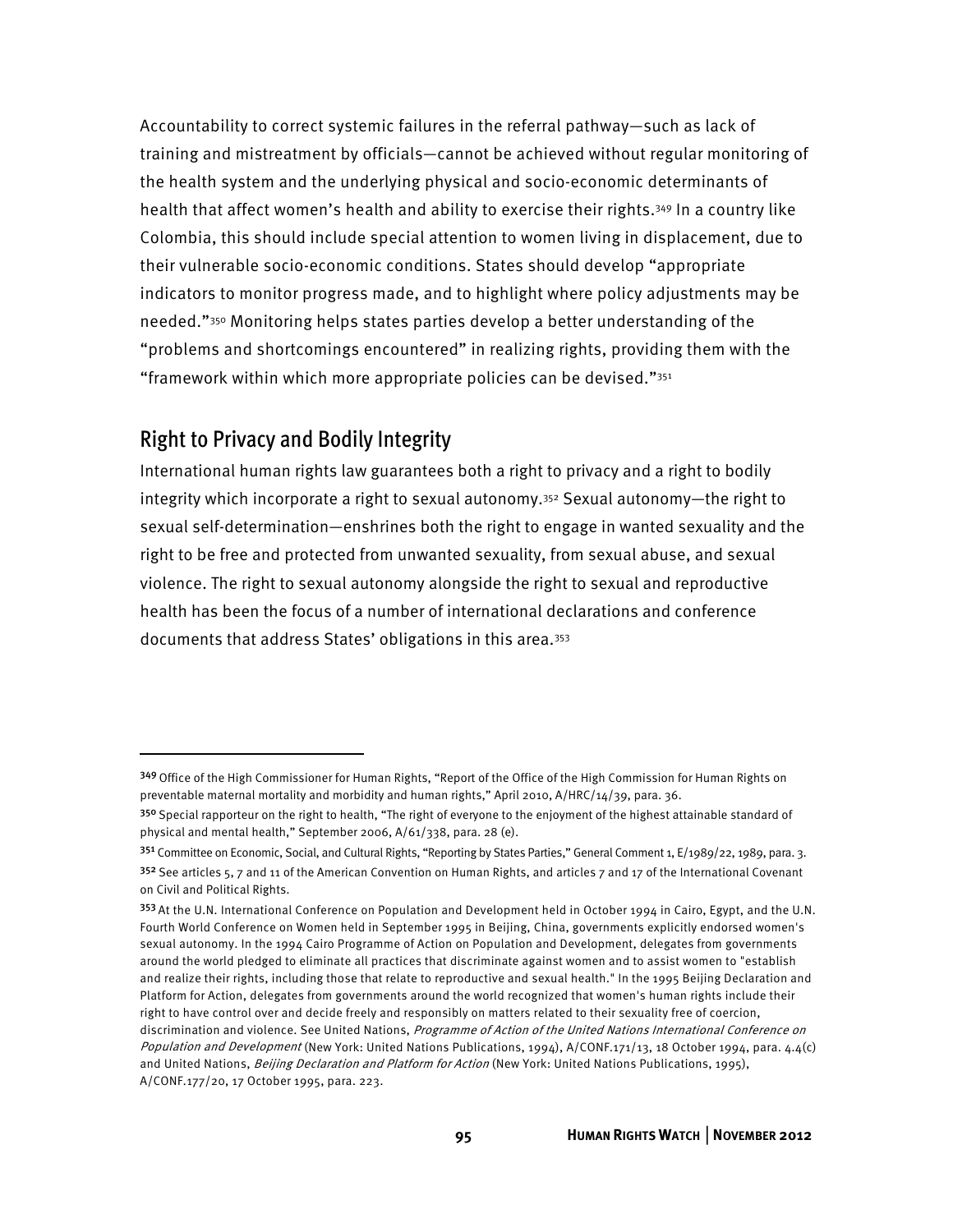#### Right to a Remedy

A victim also has the right to an effective remedy when rights have been violated.354 The ICCPR provides that governments must ensure that any person whose rights under the Covenant are violated "shall have an effective remedy," and that any person claiming a remedy "shall have his right thereto determined by competent judicial, administrative or legislative authorities, or by any other competent authority provided for by the legal system of the State."<sup>355</sup> The American Convention on Human Rights includes the right to "simple and prompt recourse, or any other effective recourse."356

The Human Rights Committee, which monitors implementation of the ICCPR, has stated that the duty to provide an effective remedy to victims of human rights violations, whether at the hands of public officials or private individuals, includes the obligation to "exercise due diligence to prevent, punish, investigate, or redress the harm caused by such acts."357 The Committee emphasized that states must ensure "accessible and effective remedies" for human rights violations and to take into account "the special vulnerability of certain categories of person," further noting that "a failure by a State Party to investigate allegations of violations could in and of itself give rise to a separate breach of the Covenant."358

As the Inter-American Court for Human Rights has stated in the case of *Raquel Martín de* Mejía v. Peru, the right to an effective judicial remedy should be understood as "the right of every individual to go to a tribunal when any of his rights have been violated (whether a right protected by the Convention [American Convention on Human Rights], the constitution or the domestic laws of the State concerned), to obtain a judicial investigation conducted by a competent, impartial, and independent tribunal that will establish whether or not a violation has taken place and will set, when appropriate, adequate compensation."359 Obstacles to justice discussed in this report demonstrate that some displaced women and girls lack access to an effective judicial remedy.

j

<sup>354</sup> See ICCPR, art. 2. See also American Convention, art. 25.

<sup>355</sup>ICCPR, art. 2.

<sup>356</sup> American Convention, art. 25.1.

<sup>357</sup> Human Rights Committee, General Comment 31, Nature of the General Legal Obligation on States Parties to the Covenant, U.N. Doc. CCPR/C/21/Rev.1/Add.13 (2004), para. 8.

<sup>358</sup> Ibid., para. 15.

<sup>359</sup> IACHR, Report No. 5/96, Case 10.970, Merits, Raquel Martín de Mejía (Peru), March 1, 1996, p. 22.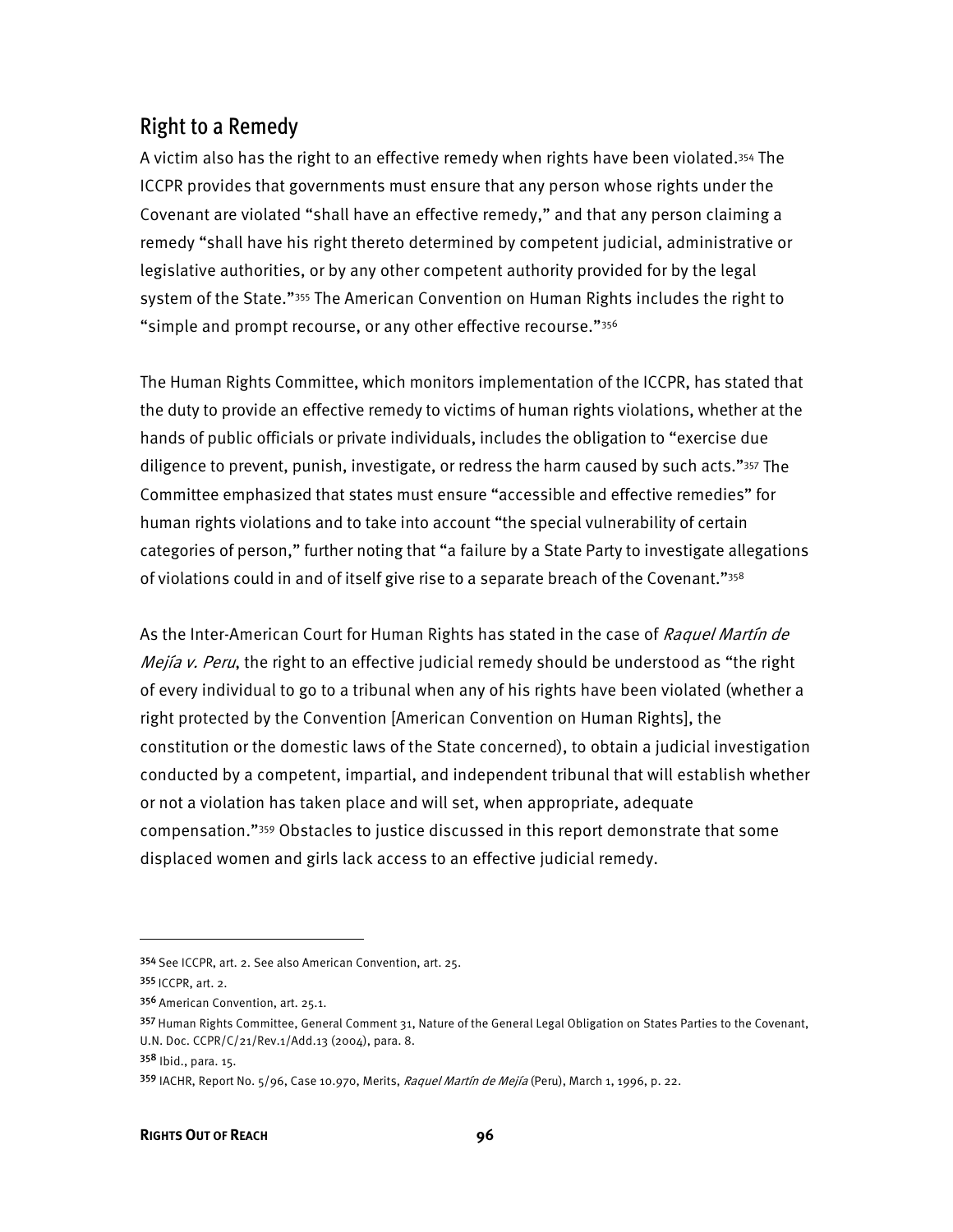## **Acknowledgments**

This report was written by Amanda M. Klasing, Americas researcher in the women's rights division, based on research she conducted with the support of Janet Walsh, deputy director of the women's rights division, and researchers in the Americas Division. Cecilia La Hoz and Giuliana Cortese, interns in the women's rights division, provided research support. The report was reviewed by Janet Walsh, deputy director of the women's rights division, Megan McLemore, senior researcher in the health and human rights division, Rebecca Schleifer, advocacy director of the health and human rights division, Zama Coursen-Neff, director of the children's rights division, Daniel Wilkinson, deputy director of the Americas division, Tom Porteous, deputy program director, and Aisling Reidy, senior legal advisor.

Matthew Rullo, associate of the women's rights division, prepared this report for publication. Additional production assistance was provided by Grace Choi, publications director; Kathy Mills, publications specialist; Anna Lopriore, creative manager; and Fitzroy Hepkins, administrative manager. The report was translated into Spanish by Gabriela Haymes.

We are grateful to the women and girls who agreed to share their stories with us and we admire their courage and resilience.

We are grateful to the many women's rights organizations, women's rights leaders, and human rights organizations throughout the country that supported this research and analysis. Human Rights Watch takes full responsibility for any errors and omissions in the report. We also acknowledge the government officials, donors, and international organizations who agreed to be interviewed at length for this report.

The Women's Rights Division of Human Rights Watch gratefully acknowledges the financial support of the Ford Foundation and other supporters.